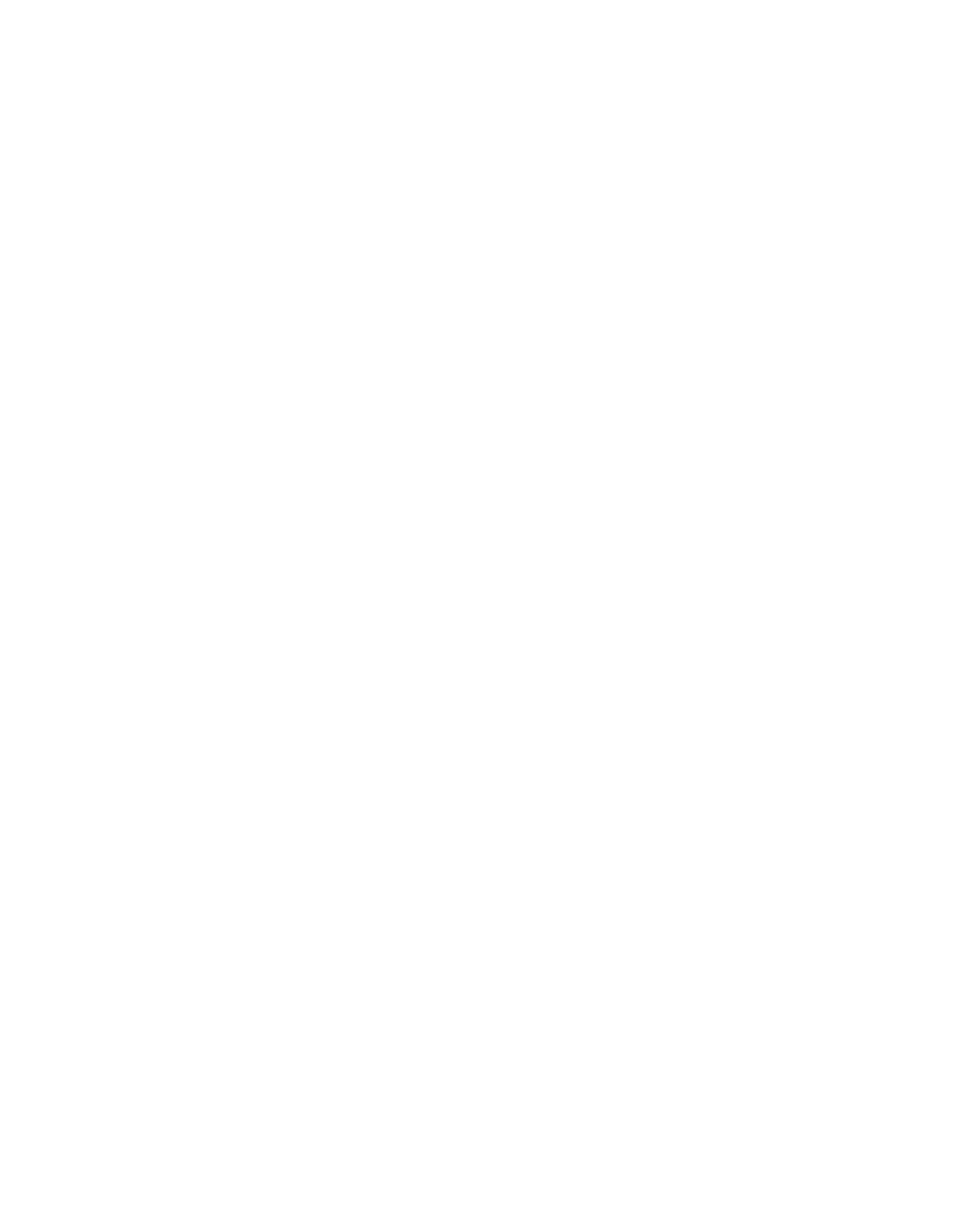

# **Emergency Management Plan**

The University of Texas Health Science Center at Houston (UTHealth) seeks to protect its personnel, property, and the community from the effects of spontaneous and predictable emergency situations by establishing methodologies and procedures to assist employees, students, and visitors in responding to emergency situations.

The purpose of the Emergency Management Plan is to provide a protocol and corresponding support mechanism to protect UTHealth's individuals and assets, to avoid injury to individuals, to limit or contain the extent of damage to facilities and property, to permit communication systems to function despite suspension of normal operating conditions, and to enable the institution to respond in a safe, orderly, and efficient manner.

Natalia Sanchez, M.D. **Date** Chair, Safety Council The University of Texas Health Science Center at Houston

Giuseppe N. Colasurdo, M.D. **Date** President The University of Texas Health Science Center at Houston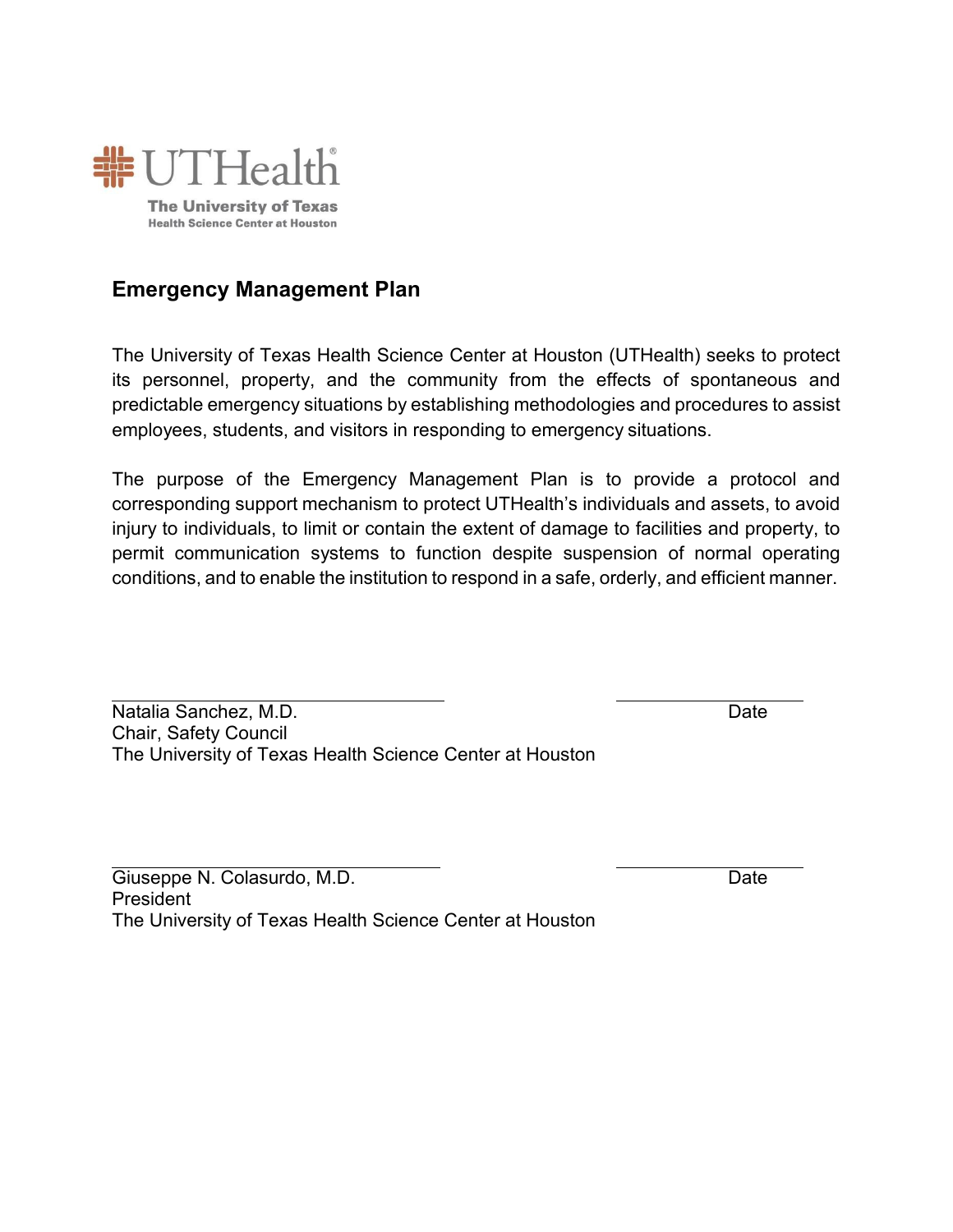# **TABLE OF CONTENTS**

| <b>Introduction</b><br><b>Purpose and Scope</b>                                                                                                                                                              | 5                                      |
|--------------------------------------------------------------------------------------------------------------------------------------------------------------------------------------------------------------|----------------------------------------|
| Mitigation<br>Preparedness, Response, Recovery<br><b>Psychological Distress</b>                                                                                                                              | 6                                      |
| <b>Definitions</b>                                                                                                                                                                                           | $\overline{7}$                         |
| <b>Reporting an Emergency</b>                                                                                                                                                                                | 8                                      |
| <b>Response to an Emergency</b>                                                                                                                                                                              | 9                                      |
| <b>Emergency Operations Center</b>                                                                                                                                                                           | 12                                     |
| <b>Communications</b>                                                                                                                                                                                        | 12                                     |
| <b>Laboratory and Office Preparations</b>                                                                                                                                                                    | 13                                     |
| <b>Personal Refuge</b>                                                                                                                                                                                       | 14                                     |
| <b>Work Place Violence/Armed Subject</b>                                                                                                                                                                     | 14                                     |
| <b>Inclement Weather Response Plan</b><br><b>Severe Weather Preparedness</b><br>The Hurricane Plan<br><b>Hurricane Response Summary</b><br>The Flooding Plan<br><b>Flooding Response Summary</b><br>Tornados | 16<br>16<br>17<br>17<br>19<br>19<br>22 |
| <b>Medical Emergencies</b><br><b>Employees/Residents</b><br><b>Students</b><br>Patients/Visitors                                                                                                             | 22<br>22<br>22<br>23                   |
| <b>Fire / Explosion Emergencies</b>                                                                                                                                                                          | 24                                     |
| <b>Hazardous Materials Emergencies</b><br>Chemical<br><b>Biological</b><br><b>Radioactive Material</b>                                                                                                       | 25<br>25<br>27<br>27                   |
| <b>Facility Failure Emergencies</b>                                                                                                                                                                          | 29                                     |
| <b>Bomb / Cyber/ Terrorist Threats of Harm</b><br><b>Homeland Security Information</b>                                                                                                                       | 31<br>34                               |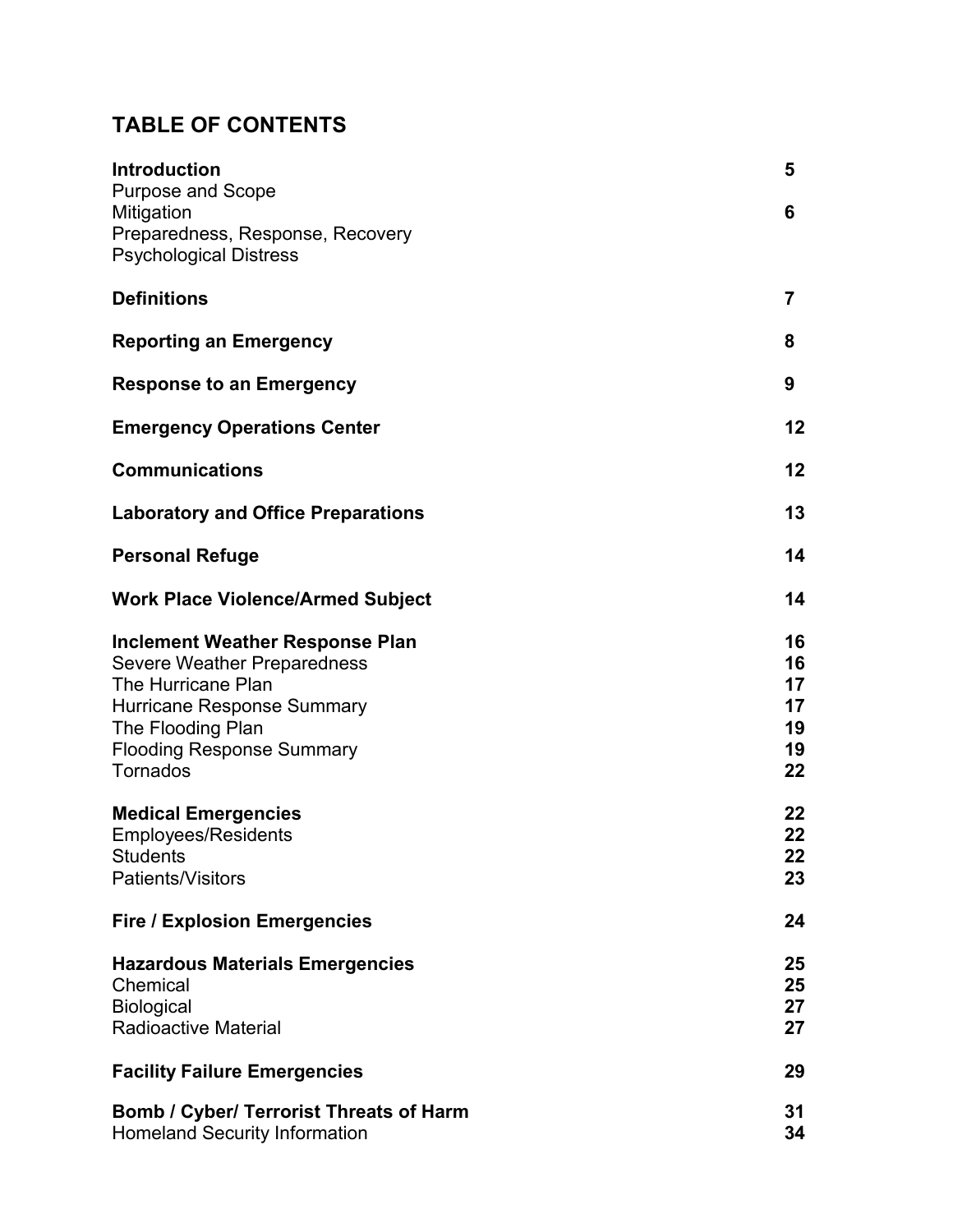|    | Guidelines for Addressing Suspicious Packages<br>35              |    |  |  |  |
|----|------------------------------------------------------------------|----|--|--|--|
|    | <b>Civil Disruption</b>                                          |    |  |  |  |
|    | <b>Auto Accidents</b>                                            | 37 |  |  |  |
|    | <b>Annexes</b>                                                   |    |  |  |  |
|    | A. Incident Command System - Flowchart                           | 38 |  |  |  |
|    | <b>B.</b> Implementation of the Plan – Flowchart                 | 38 |  |  |  |
|    | <b>C.</b> Organization and Assignment of Responsibilities        | 39 |  |  |  |
|    | <b>D.</b> Concept of Operations                                  | 41 |  |  |  |
|    | <b>E.</b> Administration and Support                             | 48 |  |  |  |
|    | <b>F.</b> Situations and Assumptions                             | 51 |  |  |  |
|    | <b>G.</b> Code and Regulatory Compliance                         | 54 |  |  |  |
|    | <b>H.</b> Personnel Policy Guidelines                            | 55 |  |  |  |
| L. | Preparing Your Laboratory for an Emergency                       | 57 |  |  |  |
|    | J. Preparing Your Office for an Impending Hurricane              | 58 |  |  |  |
|    | K. Obtaining Dry Ice for Research                                | 60 |  |  |  |
|    | L. Departmental Emergency Plans                                  | 61 |  |  |  |
|    | <b>M.</b> Contacting State and Federal Authorities               | 62 |  |  |  |
|    | N. Homeland Security Advisory System                             | 64 |  |  |  |
|    | <b>O.</b> UTHealth Building Addresses                            | 66 |  |  |  |
|    | <b>P.</b> List of Acronyms used in the Emergency Management Plan | 67 |  |  |  |
|    | <b>Q.</b> Pandemic Plan                                          | 68 |  |  |  |
|    | <b>R.</b> AED procedures                                         | 80 |  |  |  |
|    | S. Loss of Water/Boil Water Plan                                 | 83 |  |  |  |
|    | Annexes for Emergency Control Team Members and Executives Only   |    |  |  |  |

| 1. Emergency Contact Information                                         | 85  |
|--------------------------------------------------------------------------|-----|
| 2. University of Texas System Contracts for Emergency Response Companies | 100 |
| <b>3. Weather Monitoring Resources</b>                                   | 102 |
| 4. Emergency Level 2 and 3 Call Down Lists                               | 104 |
| <b>5.</b> Bomb Threat Protocol                                           | 106 |
| 6. Record of Changes                                                     | 111 |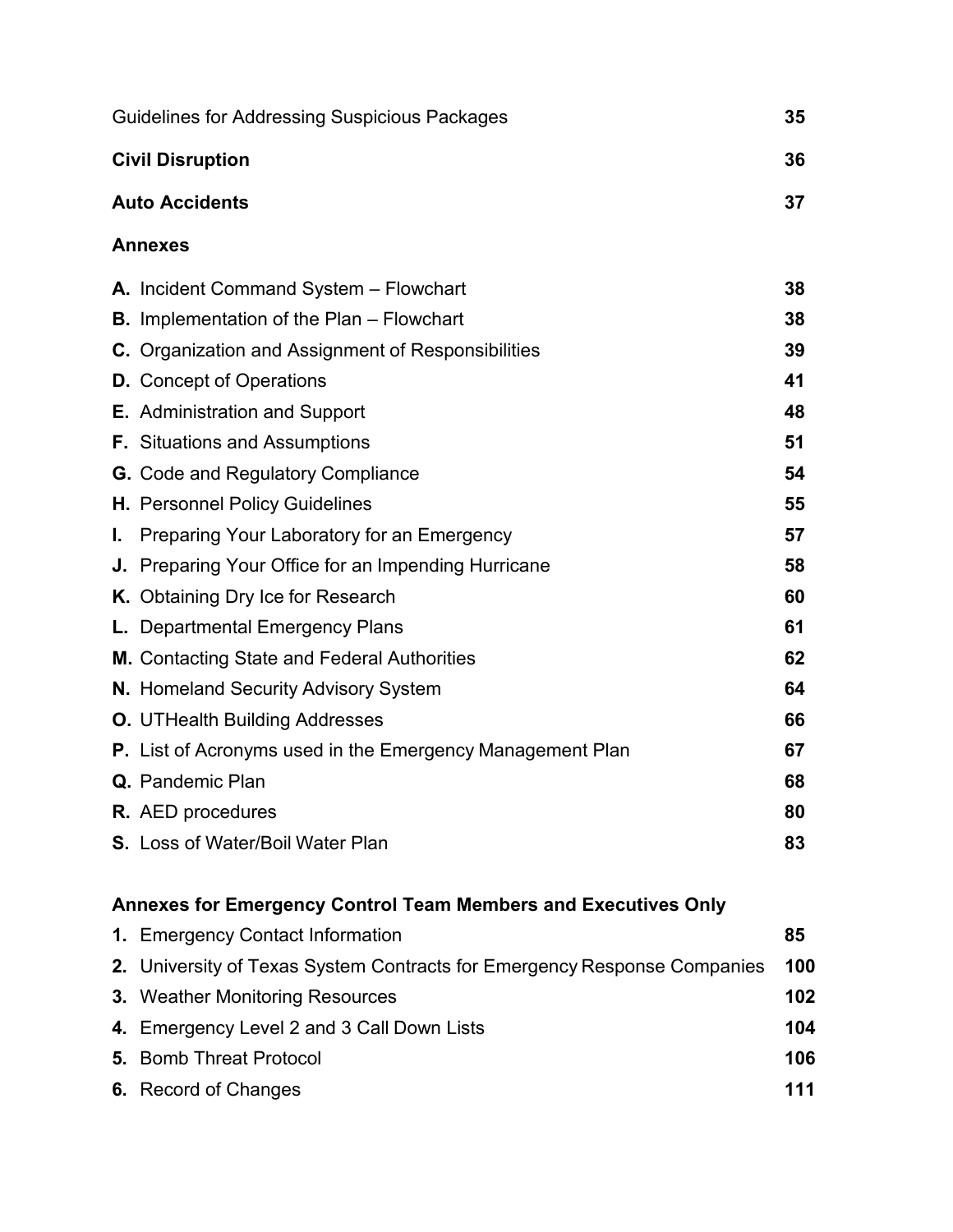# <span id="page-5-0"></span>**INTRODUCTION**

## **Purpose**

The University of Texas Health Science Center at Houston (UTHealth) seeks to protect its personnel, property, and the community from the effects of spontaneous and predictable emergency situations by establishing methodologies and procedures to assist employees, students, and visitors in responding to emergency situations.

The purpose of the Emergency Management Plan is to provide a protocol and corresponding support mechanism to protect UTHealth's individuals and assets, to avoid injury to individuals, to limit or contain the extent of damage to facilities and property, to permit communication systems to function despite suspension of normal operating conditions, and generally, to enable the institution to respond in a safe, orderly, and efficient manner.

## **Scope**

The UTHealth Emergency Management Plan is a multi-hazard plan that addresses the mitigation, preparedness, response, and recovery either directly or through reference to other specific plans or appendices such as the Business Continuity Plan, IT Disaster Recovery Plan, Employee Assistance Program Plan, or departmental plans.

The scope of this plan is to define emergency situations, to categorize levels of emergencies, and to provide procedures to prevent, prepare, respond, and mitigate emergency situations in a safe, orderly and efficient manner across our entire campus. The Harris County Psychiatric Center and The University of Texas Physicians maintain specific emergency management plans for their operations, but are included in UTHealth emergency communications, the emergency operations command as applicable, and in executive team decision making as applicable.

## *Harris County Psychiatric Center*

The Harris County Psychiatric Center (HCPC) has developed a site-specific Emergency Management Plan to aid HCPC and its staff to successfully respond to various emergency situations as a hospital. All HCPC administrative staff members and departmental directors must be aware of the details in the HCPC Emergency Management Plan and must ensure that their employees understand their role in the program. The HCPC hospital administrator is responsible for communicating an emergency situation at HCPC with the UTHealth Executive Team.

## *The University of Texas Physicians*

The University of Texas Physicians (UTP) has developed a specific Emergency Management Plan to aid UTP and its staff to successfully respond to variousemergency situations. The responsibility for declaring a state of emergency and the appropriate response for UTP rests with the UTP Executive Team. The UTP Executive Team is responsible for communicating an emergency situation impacting UTP to the UTHealth Executive Team.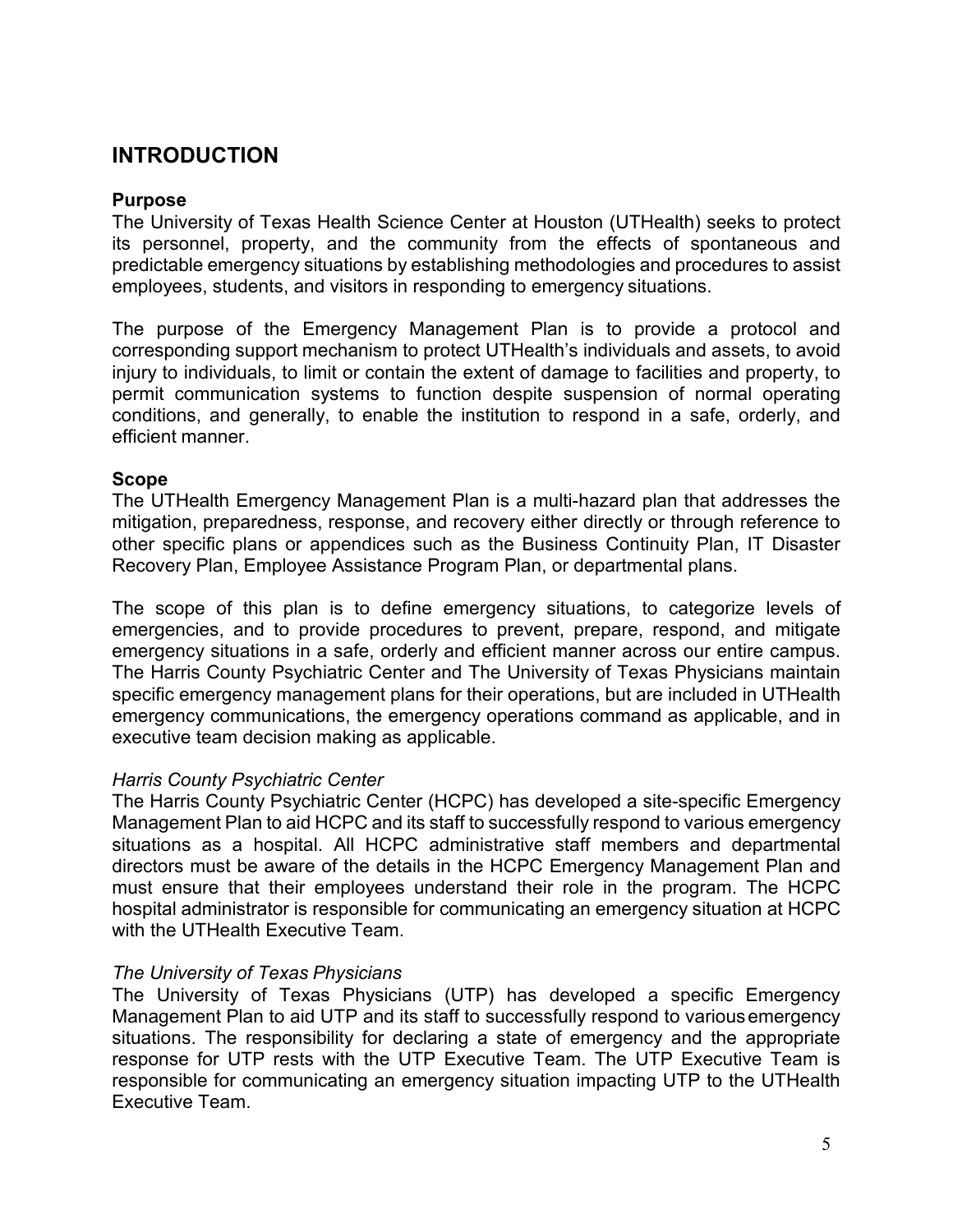## <span id="page-6-0"></span>**Mitigation**

UTHealth is committed to programs that mitigate or prevent emergency situations. Facilities, Planning & Engineering (FPE) and Auxiliary Enterprises (AE) are engaged in proactive maintenance of building systems and infrastructure. Information Technology has procedures in place for maintaining the institution's network infrastructure and critical data. The University of Texas Police Department (UTPD) proactively patrols UTHealth properties and investigates suspicious and criminal behavior, while monitoring for emergency situations. Environmental Health & Safety (EHS) conducts routine surveillance, fire system testing, and safety training to individuals on campus.

## **Preparedness**

This emergency management plan is a multi-hazard plan that is available to all UTHealth personnel through the UTHealth web site, and hard copies are provided to all Executive Team members and the Emergency Control Team. Each department is required to develop specific plans that address their unique needs and potential situations. UTHealth conducts drills at least annually that exercise this plan that assists employees and students in understanding how to respond to emergencies.

## **Response**

Response actions for the highest ranking items on the UTHealth's potential emergency situations risk assessment matrix are included within this plan. Information included assists employees, students, and visitors in responding to emergency situations and evacuating to a safe location when necessary.

## **Recovery**

UTHealth has established business continuity plans (BCP) for each of the key units/services that provide the necessary infrastructure for the institution to continue to have critical processes function in the event of an emergency or return to operation as soon as possible. In addition to the BCP's, the institution has pre-established contracts with local vendors that provide hazard response and mitigation services, a mutual-aid agreement exists with the other University of Texas institutions for assistance, and insurance coverage where available and financially feasible.

## **Psychological Distress**

Some emergency situations can induce significant short term and long-term psychological distress. After any immediate emergency situation is mitigated, the UT Employee Assistance Program (UT EAP) or Student Counseling Services can be engaged to provide services such as:

1. Providing a clinical staff person (counselor) to go onsite to assist in identifying emotional and traumatic needs among those involved or witnessing an emergent event. This would normally take place after the event and after the risk of physical danger has passed.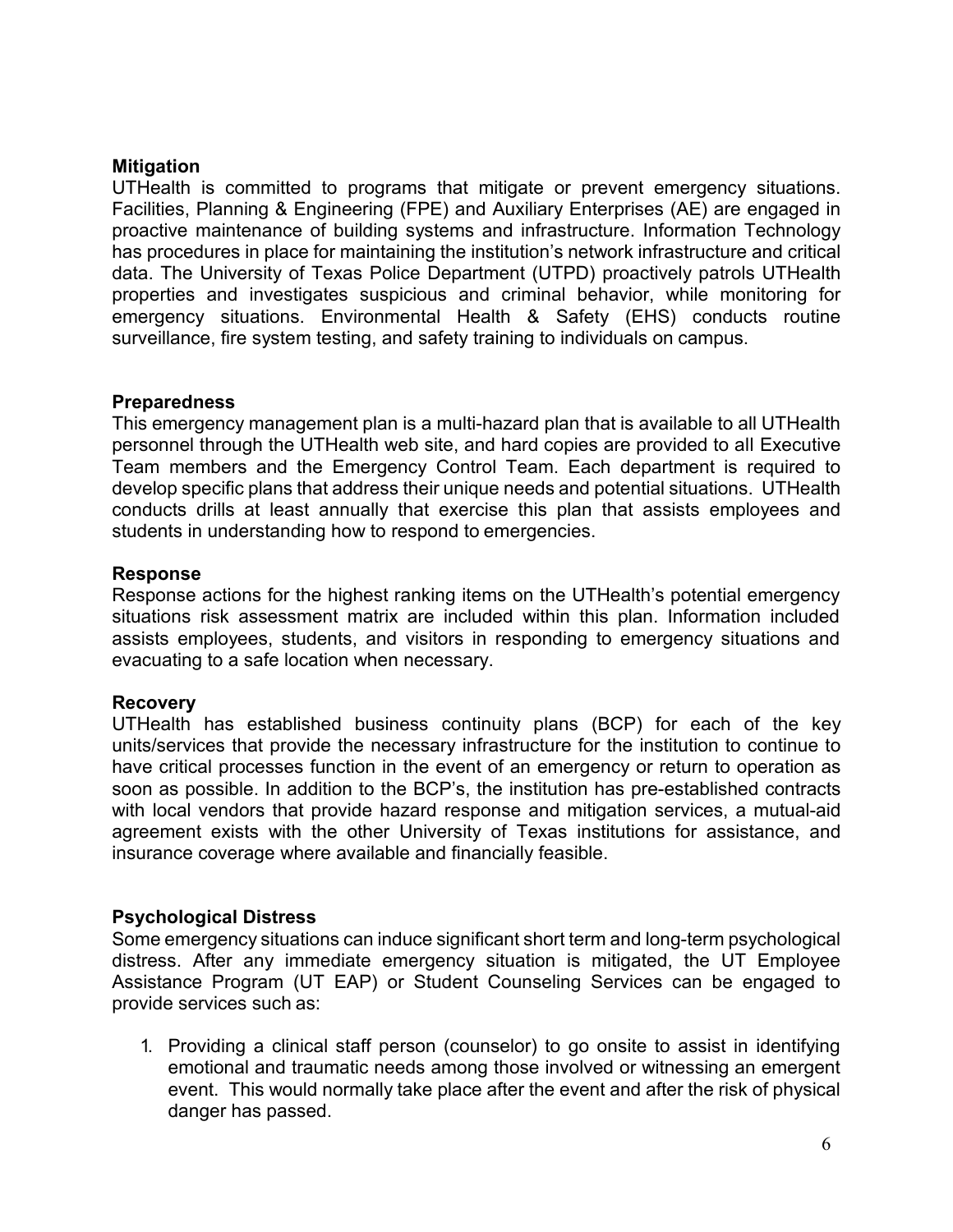- 2. Possibly assign a clinical staff member to the Emergency Control Team as needed to act as a consultant in developing a plan to meet the emotional needs of those involved in the situation or event.
- 3. Make both internal staff and satellite network providers available to conduct Critical Incident Stress Debriefings (CISD) for UTHealth staff.
- 4. Educating supervisors about being observant for changes in behavior in a staff member following an event so that the appropriate UT EAP referral may be made

Because each emergency situation is different, the UT EAP and Student Counseling Services will customize its responses so that they may address the specific needs for each situation. Additional information on UT EAP's internal plan of operations to provide support in the aftermath of an emergency event can be obtained from the UT EAP at 713- 500-3327 or [https://www.uth.edu/uteap/about-us.htm.](https://www.uth.edu/uteap/about-us.htm) Additional information on Student Counseling Services can be obtained at 713-500-5171 or <https://www.uth.edu/studenthealth/student-counseling-services/about.htm>

## <span id="page-7-0"></span>**DEFINITIONS**

**Controlled access –** A state of limited access to university facilities declared by the Executive Control Team during which access controls similar to after-hours or holidays will be implemented so that only authorized UTHealth personnel may gain access to institutional buildings. All personnel will be required to enter the facility using their institutional identification badge.

**Emergency** – Any occurrence, or threat thereof, whether natural, technological, or manmade, which results or may result in substantial injury or harm to the population or substantial damage to or loss of property and is outside UTHealth normal operations capabilities.

**Executive Control Team** – A group of personnel from Administration, Auxiliary Enterprises, Environmental Health & Safety, Facilities, Planning, and Engineering, Information Technology, and UTPD who assess emergency situations and coordinate the responses to those situations. Generally, these people will be management level personnel.

**Emergency Level** – A classification of an emergency based on degree of severity, the extent of the area involved, and the potential loss of life or property, that assists in facilitating the appropriate response.

**Essential Personnel** – Essential employees are those designated by their department heads as essential to the continued performance of their department for the protection of university assets during an emergency. Essential employees will be required to report to their designated work site even when the university has issued a controlled access status due to adverse conditions. Essential personnel are comprised of two categories: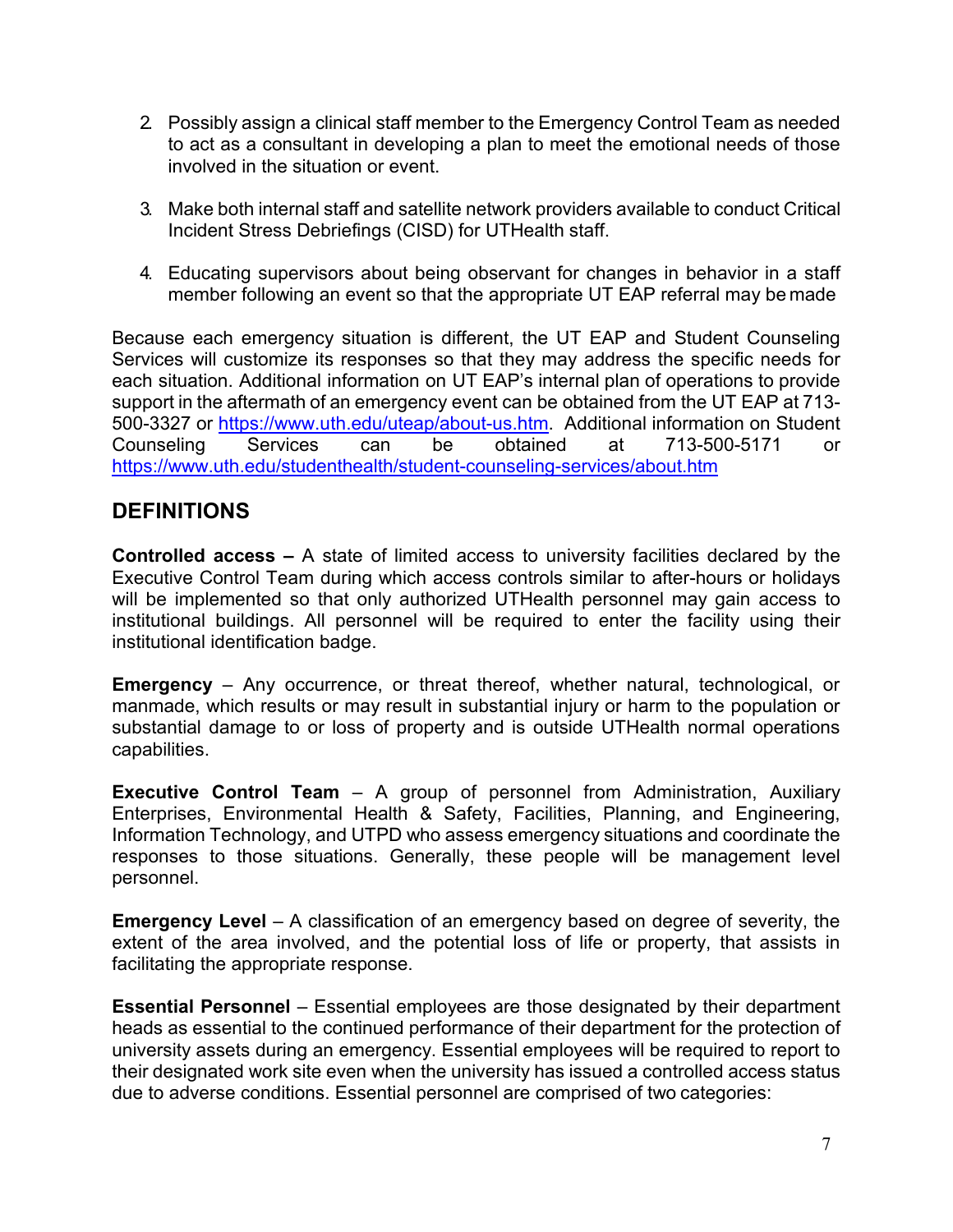Category 1: Executive Control Team members; Advisory Call personnel; Environmental Health & Safety (EHS) personnel; Facilities, Planning, and Engineering personnel; The University of Texas Police - Houston (UTPD); Information Technology personnel;

Office of Public Affairs personnel; Auxiliary Enterprises Maintenance staff; and Animal Care personnel.

Category 2: Departmental personnel who will be the last to leave their area during an evacuation, and the first to reenter when the facility is cleared. Category 2 personnel are responsible for securing property (i.e., controlled substances, placing perishables in refrigerators, turning off equipment, covering sensitive property, etc.) prior to evacuation.

**Executive Team** – A group of UTHealth executives that lead the decision-making process during emergencies and act as the incident commander. The Executive Team of UTHealth consists of the following members:

- 1. UTHealth President
- 2. Executive Vice President and Chief Academic Officer
- 3. Sr. Executive Vice President, Chief Operating Officer
- 4. Sr. Executive Vice President, Chief Financial Officer
- 5. Vice President of Facilities, Planning, and Engineering
- 6. Vice President of Environmental Health and Safety
- 7. UTPD Chief of Police

**National Incident Management System (NIMS)** – NIMS is a standardized approach to incident management and response that was developed by the Department of Homeland Security and released in March 2004. It establishes a uniform set of processes and procedures that emergency responders at all levels of government will use to conduct response operations. It includes the use of the Incident Command System (ICS).

**Non-essential Personnel** – Employees that are not classified as "essential personnel" are not initially required during an emergency. However, they cannot leave their work site until released by their supervisors, and they must return to work as usual, after the emergency condition has ended or as requested by their supervisor. It is the responsibility of all employees to monitor radio, television, telephone hot lines, or the UTHealth website to receive instructions regarding the state of the emergency and return to work notification. See Annex H, Personnel Policy Guidelines for more information.

# <span id="page-8-0"></span>**REPORTING AN EMERGENCY**

For identified security, fire, and medical emergencies **call 911** and provide the requested information.

For other emergencies contact UTPD at 713-500-HELP (4357) and provide the following information:

1. Your name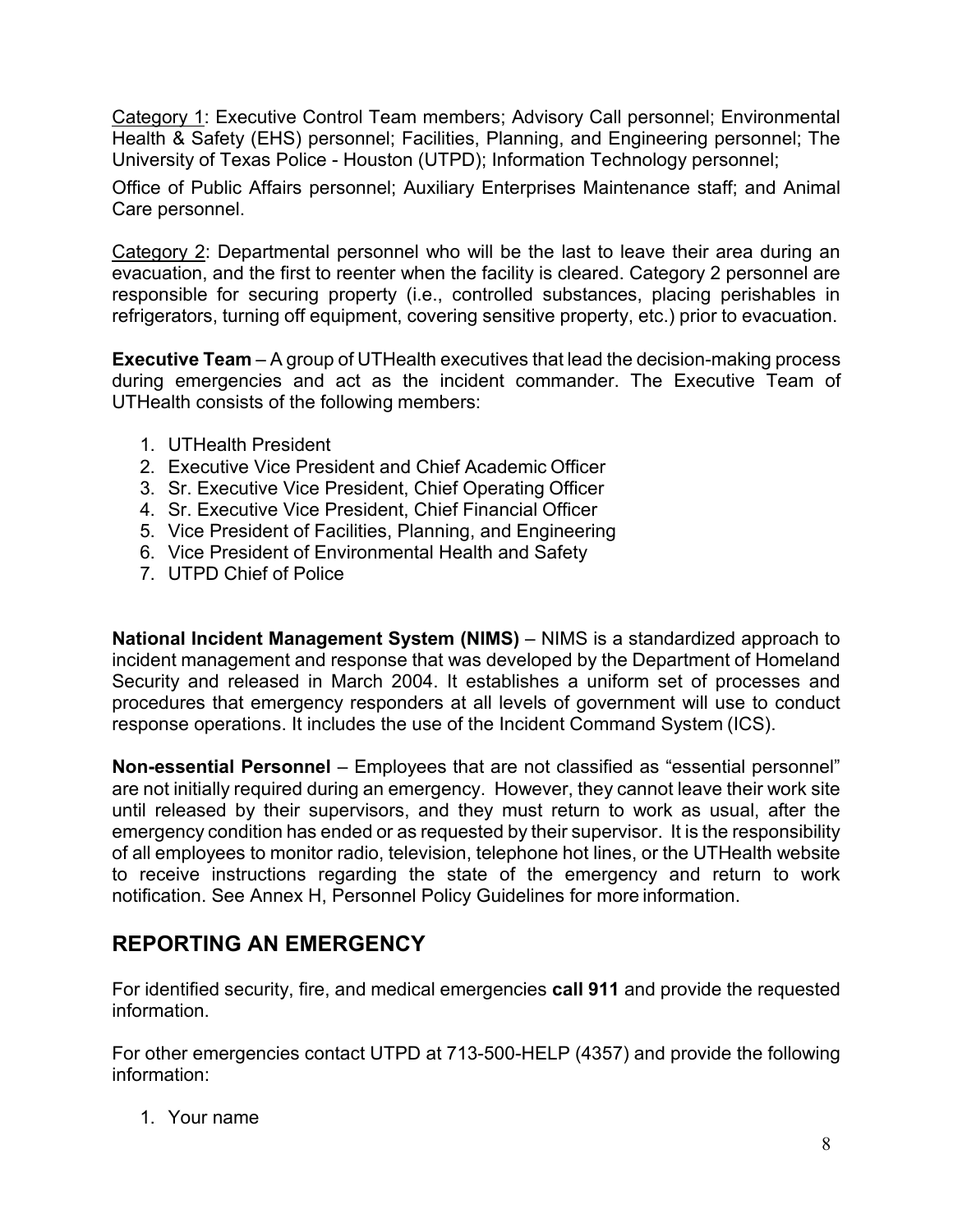- 2. Your location and telephone extension
- 3. Type of emergency
- 4. Special directions (if any)

It is important to note that if a person dials 911 from a UTHealth desk phone then UTPD will know that person's exact location. If a person were to dial 911 from a cell phone then the person will have to first let the operator know that they are on the UTHealth campus and then give additional specific information (e.g. building address, building name, room number).

# <span id="page-9-0"></span>**RESPONSE TO AN EMERGENCY**

There are several groups at the university that play a key role in emergency response.

- 1. UTPD
- 2. Facilities, Planning, and Engineering
- 3. Environmental Health and Safety
- 4. Center for Laboratory Animal Medicine and Care
- 5. Information Technology
- 6. Office of Public Affairs
- 7. Auxiliary Enterprises

Each group has specific responsibilities under the plan which can be found throughout the plan. A general description of these responsibilities is listed below. See Annex A for the incident command system flowchart and Annex B for the implementation of the plan flowchart.

- 1. **UTPD** Maintains the police department dispatch center. Monitors for emergency situations and receives notification of emergencies through the dispatch center and will contact the appropriate response personnel. UTPD will secure the area, control the scene, and provide communication, as needed.
- 2. **Facilities, Planning, and Engineering**  Assists in monitoring for emergency situations. Once notified of an emergency, will report to the scene of the emergency and assist with evacuations, mechanical shutdowns, damage assessment, and inform, update, and make recommendations to the Vice President of FPE and Environmental Health and Safety.
- 3. **Environmental Health & Safety**  Once notified, will report to the scene of an emergency and assist with evacuations, survey the affected area to ascertain the presence of any chemical, radiological, biological, or physical hazards, handle hazardous materials, assist in securing the area, and make recommendations to the appropriate level of authority, as needed.
- 4. **Center for Laboratory Animal Medicine and Care**  CLAMC is responsible for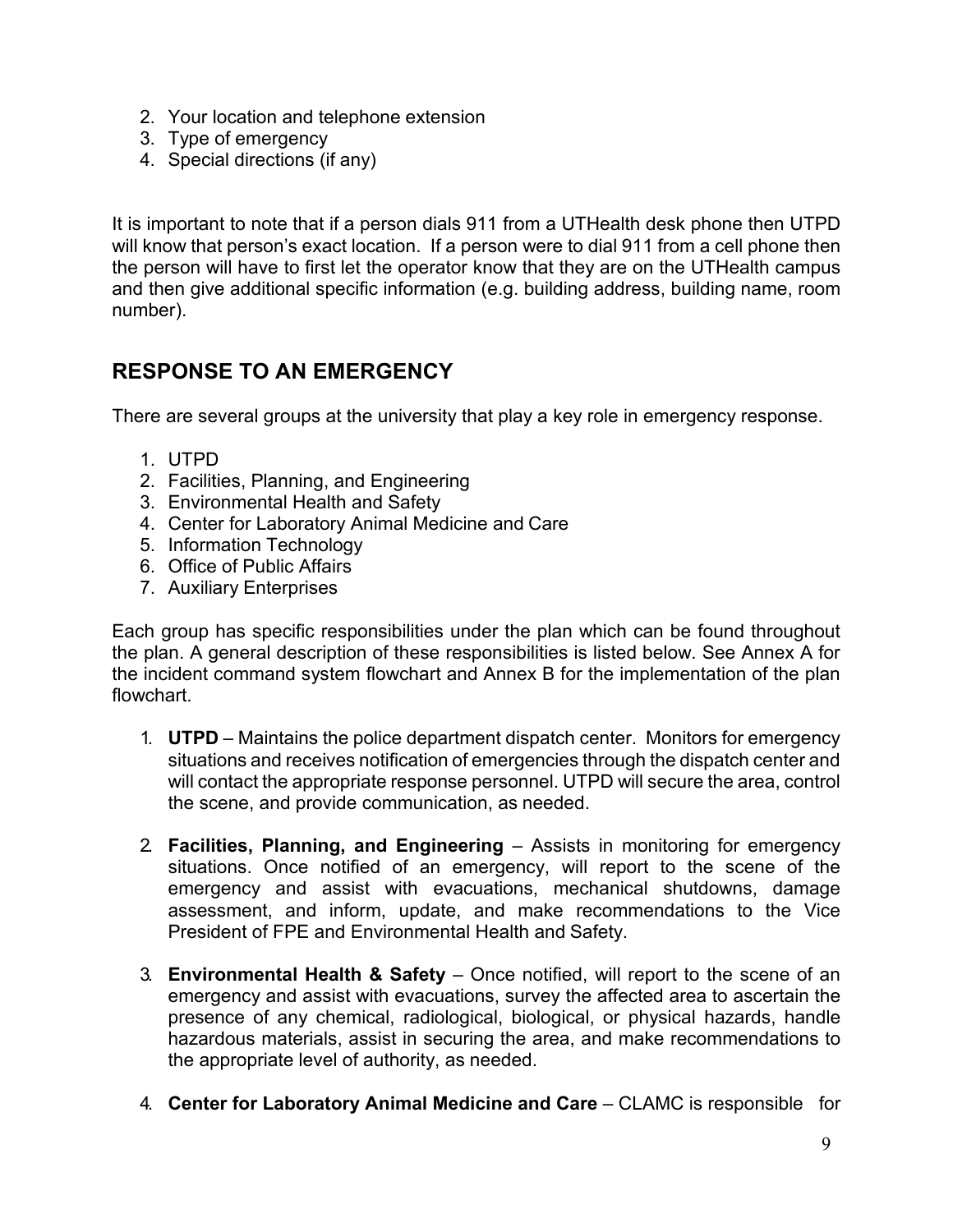the health and well-being of laboratory animals used for the institution's biomedical research programs. The Director of CLAMC will enact the Association for Assessment and Accreditation of Laboratory Animal Care (AAALAC) emergency response plan when the institutions' animal resources are at risk.

- 5. **Office of Public Affairs**  Once notified, the Office of Public Affairs will update information sources as necessary. Will update and inform the Executive Team as necessary.
- 6. **Information Technology**  Once notified, will protect and backup information resources as necessary as prescribed in the IT disaster plan. IT has established VPN capability to allow stakeholders to work remotely if needed.
- 7. **Auxiliary Enterprises**  Once notified of an emergency at one of the buildings under AE management, will report to the scene of the emergency and assist with evacuations, mechanical shutdowns, assess damage, and inform, update, and make recommendations to the Vice President of AE and Environmental Health and Safety.

## **Emergency Levels**

*Level 1* – A portion of one floor or laboratory, office area or mechanical area.

The assignment of response Level 1 emergencies will be made on the authority of any of the following parties: the Executive Team; Facilities, Planning, and Engineering (FP&E); Auxiliary Enterprises (AE), UTPD, or Environmental Health and Safety.

*Level 2* – One or more floor(s) of a facility.

*Level 3* – An entire complex, or two or more entire structures.

The assignment of response Level 2 and 3 emergencies will be made on the authorityof the Executive Team.

Emergency situations that are considered immediately life-threatening or threaten the destruction of major portions of UTHealth property or equipment will automatically be assigned a response Level 3 by the Executive Team or Emergency Control Team as appropriate.

## **Building Evacuation**

Any decision to evacuate the building will be made by the Executive Team. If the emergency is immediately life-threatening or threatens to damage a significant portion of UTHealth property, a member of the Emergency Control Team may make the decision to evacuate. In certain emergency situations, evacuation may not be the best action; instead building occupants may be instructed to shelter in place. Shelter in place means selecting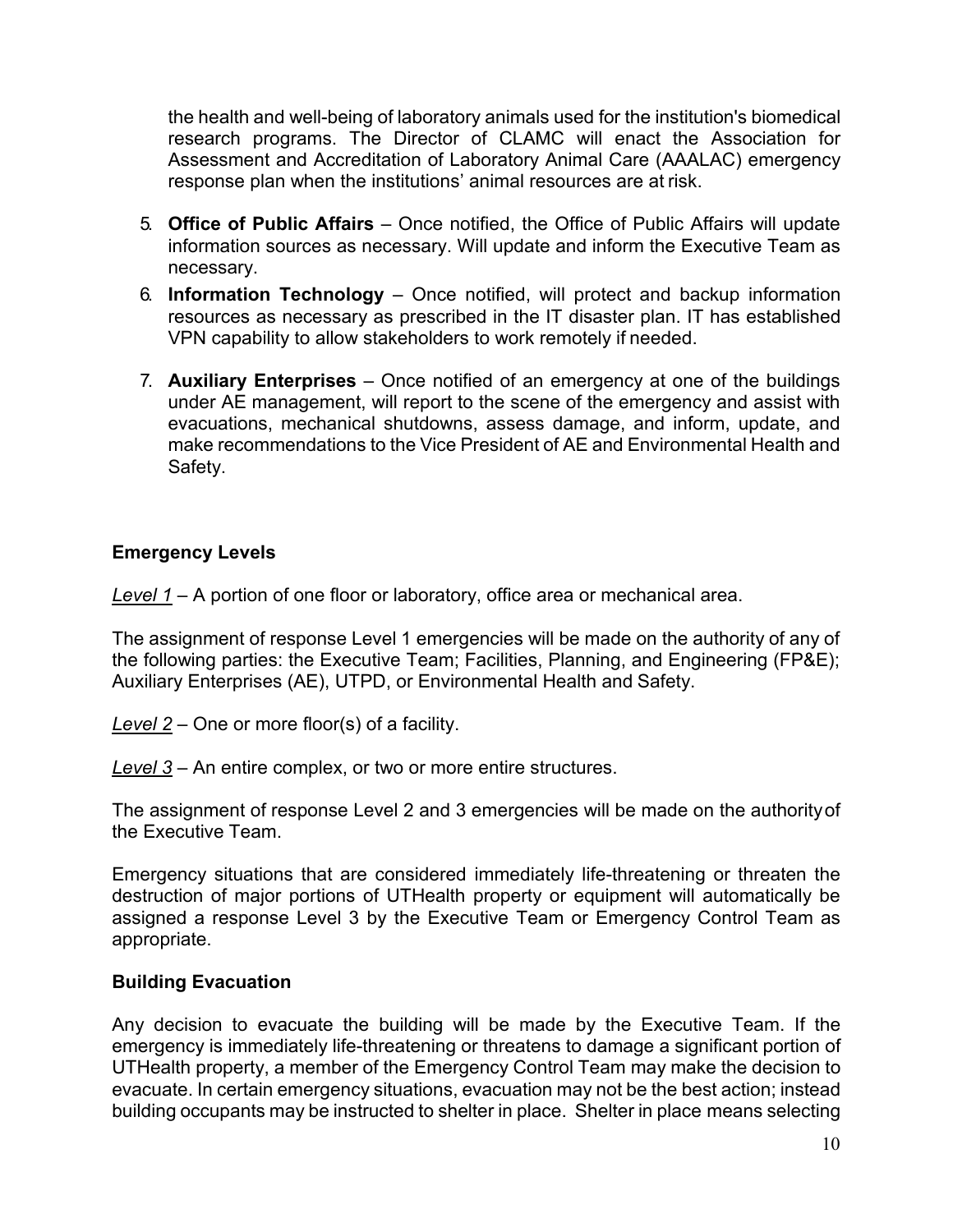a small, interior room, with no or few windows, and taking refuge there. More on shelter in place:

#### <https://www.ready.gov/shelter>

Upon the decision to evacuate a UTHealth facility, occupants may be notified by the building fire alarm system or through direct communication by any of the following parties:

Area Safety Liaisons, EHS personnel, UTPD, Auxiliary Enterprises or Facilities, Planning, and Engineering personnel.

Employees should secure their work area. Laboratory personnel should turn off equipment and compressed / natural gas, if applicable. Employees should take all personal belongings with them when they evacuate the building, as reentry may not be allowed for an extended period of time. Building occupants shall move to a safe location away from the affected building. Occupants should contact their Area Safety Liaison or consult their departmental emergency plan for designated emergency evacuation meeting locations. A listing of Area Safety Liaisons, by building, is available on Environmental Health and Safety's website.

Status reports concerning the building will be made to the Emergency Operations Center by Facilities, Planning, and Engineering, Auxiliary Enterprises, Environmental Health and Safety, Office of Public Affairs, and/or UTPD.

## **Emergencies at Adjacent Facilities or Regional Campuses**

When UTHealth is notified of an emergency in an adjacent facility or institution that may affect UTHealth personnel and/or buildings, communications will be established with the facility or the Texas Medical Center to determine the exact nature of the emergency and the control measures being taken. This will be the responsibility of the Vice President of Facilities, Planning, and Engineering, Vice President of Auxiliary Enterprises, EHS, UTPD or designee.

For disasters/incidents at the UTHealth's regional campuses the regional deans will have the authority to make status decisions regarding changes to operational status, delay opening or possibly moving classes to another location. While the regional campuses are linked to the respective "host" UT component campus emergency systems (those UT components in close proximity to the UT Health SPH regional campus), the regional campus is in no way compelled to make the same status decisions, and as such, can rely on host campus decisions or notifications as an advisory and then execute a subsequent decision for the regional campus.

Information regarding the emergency will be provided to the Executive Team, who will declare the appropriate emergency response level.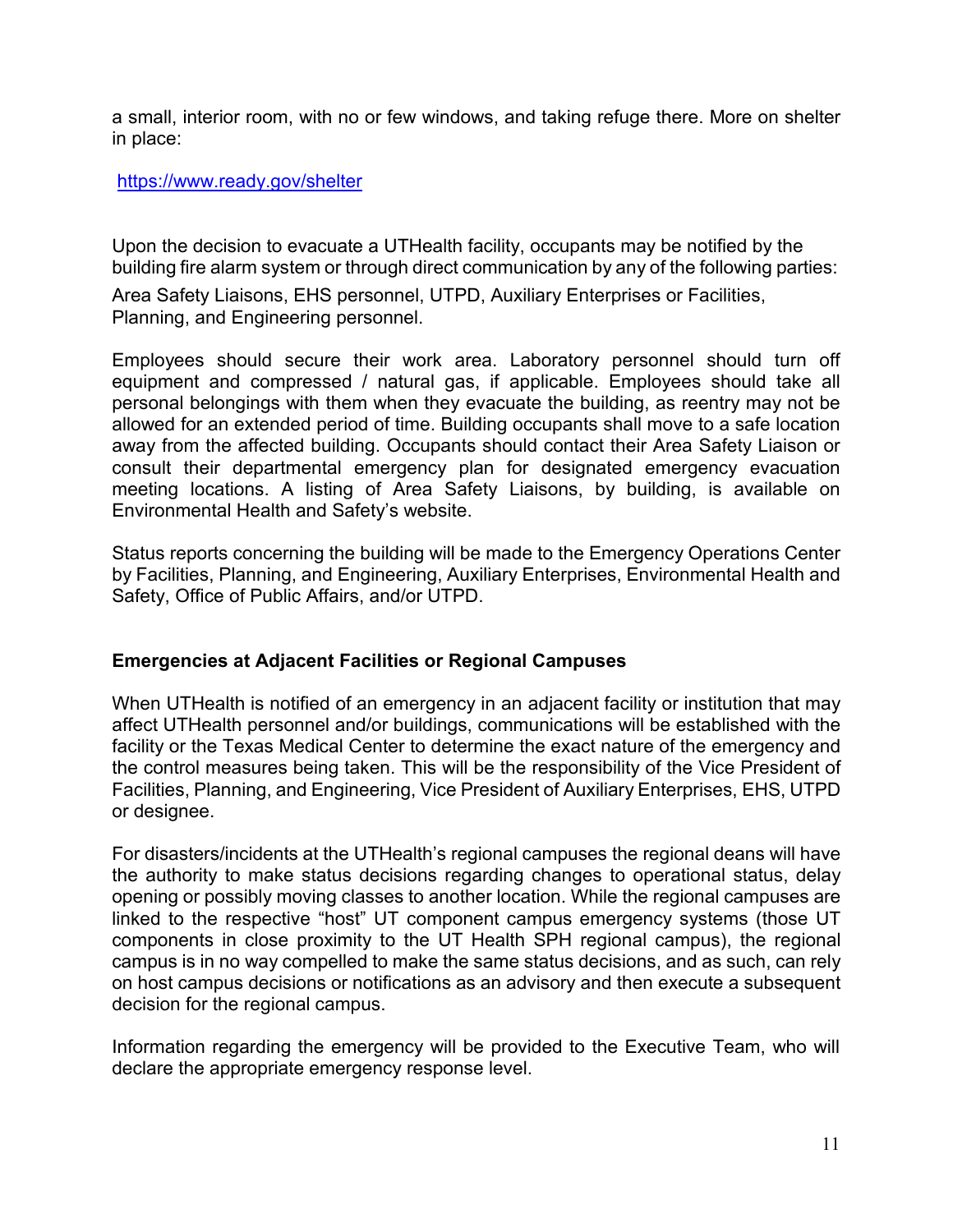## <span id="page-12-0"></span>**EMERGENCY OPERATIONS CENTER**

An Emergency Operations Center (EOC) will be established for Level 2 and 3 emergencies as necessary. The EOC will be manned by the appropriate Emergency Control Team members. Once established, the EOC location will be communicated to the Emergency Control Team and Executive Team.

The primary EOC locations for weather-related emergencies will be OCB 1.330 and the conference room at UCT-820. EOC information for non-weather emergencies follows.

The EOC for Level 2 and 3 emergencies will be established at the entrance to the main lobby of the affected facility if possible. Communications will be established with the UTPD dispatcher; Facilities, Planning, and Engineering, Auxiliary Enterprises, Environmental Health and Safety; the Office of Public Affairs; and the Executive Team, as necessary. All emergency activities will be coordinated through the EOC. If the lobby cannot be used, either an alternate area of the building will be selected as the EOC, another UTHealth building, or the EOC will be setup at UCT-820 or OCB 1.330. If no other EOC location is suitable the EOC will be at UTPD PPB 1.106 at the UTPD Headquarters on Knight Rd.

Emergency situations will be managed based on the Direction and Control outline found in Annex D.

## <span id="page-12-1"></span>**COMMUNICATIONS**

## **Public Communications**

The Assistant Vice President for the Office of Public Affairs (OPA) or his/her designee is responsible for managing all external and internal communications before, during, and immediately after an emergency. OPA will be responsible for communicating the emergency information on the UTHealth emergency information website [\(http://www.uthealthemergency.org/\)](http://www.uthealthemergency.org/). This will include the status of each building, school and information system related to UTHealth. OPA will also be responsible for the information given out over the emergency information phone lines (713) 500-9996,(713) 500-7999, and (866) 237-0107, the UTHealth emergency twitter feed (@UTHEmergency), and the UTHealth Facebook page (UTHealth). OPA will also contact the local media to provide updates on the status of UTHealth.

**NOTE:** Local television and radio stations are not obligated to provide the information to their viewers or listeners.

## **Departmental Communications**

All UTHealth supervisors should ensure that the contact information (home and cell numbers) for the employees in their department is up to date, especially during hurricane season. Employees should have the home and cell numbers of their supervisors, sothat two-way communication is possible. During weather emergencies, these phone numbers are crucial to ensure that all UTHealth employees are aware of the personnel needs for the institution and for employees to communicate barriers to their availability (i.e.: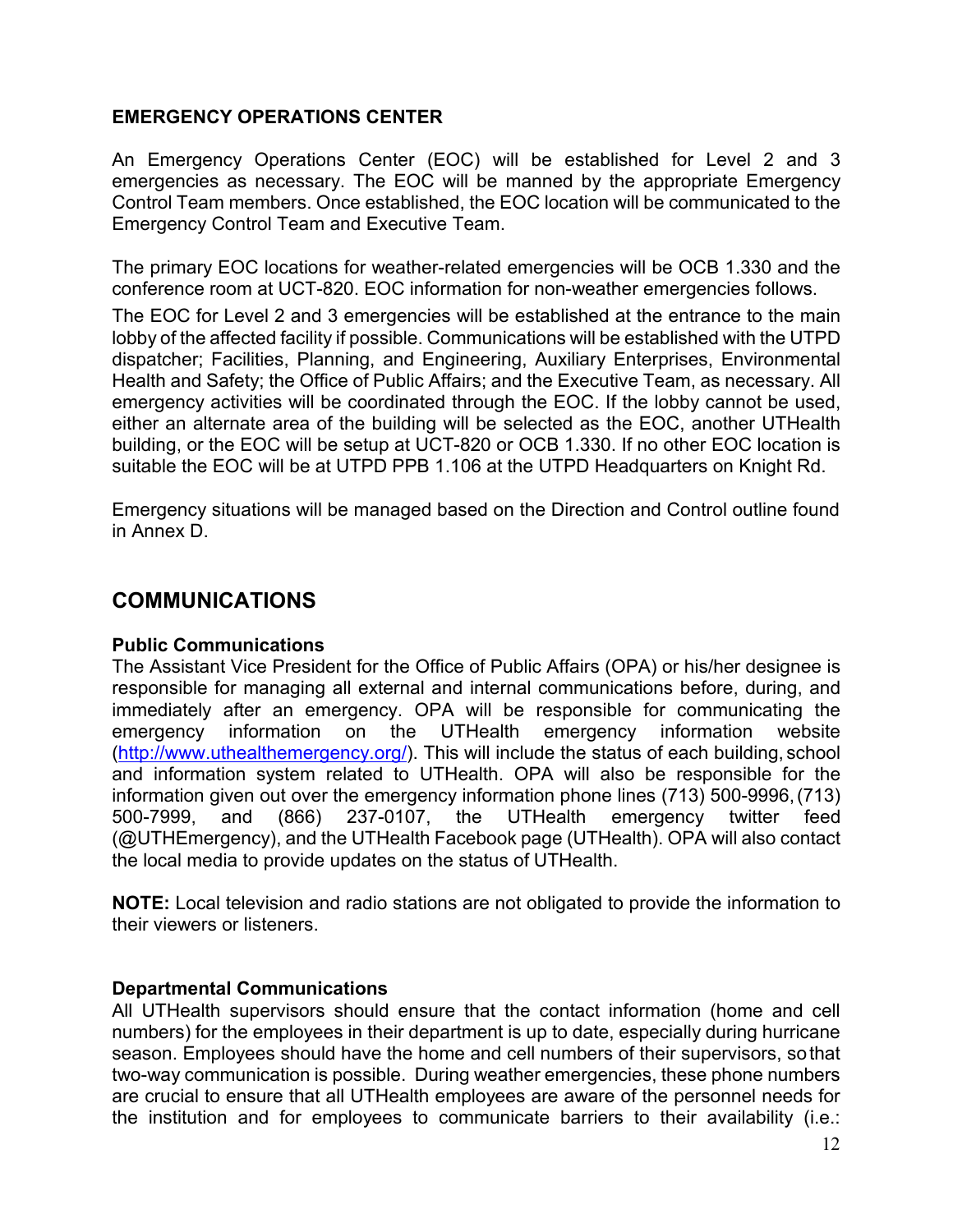mandatory evacuation, flooding blocking access).

## **Local, State, and Federal Agencies**

Some emergency situations will warrant communicating with local, state, and/or federal agencies. The decision to contact these agencies will be made by the incident commander of the emergency, and the appropriate department head will be assigned to contact the respective agency (i.e. UTPD contacts the Houston Police Department, EHS contacts the Houston Fire Department). The process that should be used for contacting these agencies can be found in Annex M. The University of Texas System will be the primary conduit for State level communications.

## **UTHealth ALERT**

The UTHealth emergency communication system has the ability to send out mass notifications to students, faculty and staff during an emergency. These mass notifications will only be used in immediate threatening situations such as an active shooter in or around campus or an imminent weather-related emergency such as a tornado. The three departments that have the capability of sending out these messages are UTPD, EHS, and OPA. These mass notifications will go out via text messages. The text messages will give a basic description of the emergency and will let people know where to find additional information and an "All Clear" message will be sent out when the event is over.

In contrast to Emergency Notifications, Timely Warnings are specifically issued to aid in the prevention of additional crimes. Timely Warnings may be issued in response to reports of crime on campus or immediately adjacent public property that, in the judgement of the Chief of Police or his designee, is considered to constitute a continuing threat to university community members.

For Emergency Notifications, the UTHealth Alert text-based communication system will be operated by UT Police for security related emergencies and EHS for weather related emergencies. Public Affairs will serve as a backup for the UTHealth Alert system on behalf of UT Police and/or EHS when necessary. The institution will, without delay, and taking into account the safety of the university community, determine the content of the notification and initiate the notification system, unless issuing a notification will, in the professional judgement of responsible authorities, compromise efforts to assist a victim or to contain, respond to or otherwise mitigate the emergency.

The UTHealth Alert mass notification system will be tested semi-annually and students, faculty and staff are encouraged to update their contact information every 6 months or whenever there is a change in phone numbers or email address.

# <span id="page-13-0"></span>**LABORATORY AND OFFICE PREPARATIONS**

Securing and protecting research and critical equipment is important in the event of an emergency. Guidance documents have been developed to help employees in preparing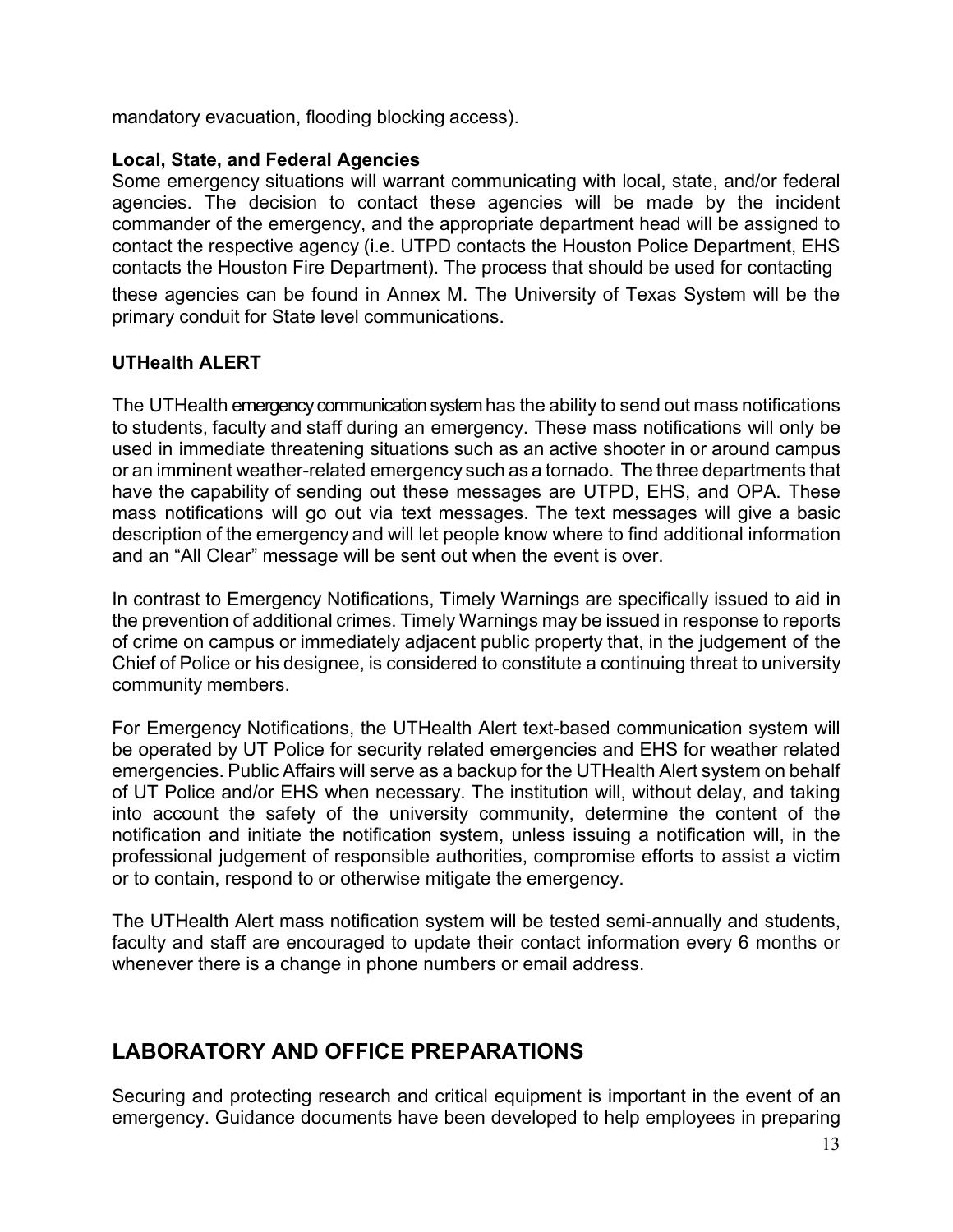their laboratories and offices for an emergency. The laboratory preparation information can be found in Annex I. Office preparations are located in Annex J.

# <span id="page-14-0"></span>**PERSONAL REFUGE**

UTHealth is not equipped to serve as a shelter during a hurricane or other emergency situation although during immediate threats UTHealth people may be asked to shelter in place. During certain emergencies such as hurricanes, a ride-out team may be formed which would include personnel whose job responsibilities require their presence on a 24 hour basis (Facilities, Planning, and Engineering personnel, Auxiliary Enterprises, EHS, Animal Care, UTPD, Office of Public Affairs, and Information Technology). A list of rideout team members shall be provided to EHS and UTPD prior to any ride out. Family members and pets will not be permitted to shelter at any UTHealth facility during a hurricane or other emergency situation. Essential personnel shall have home emergency plans that recognize they will likely need to report to work in the event of a disaster. These home emergency plans should include provisions for the care of families and pets in the absence of essential personnel.

## **Volunteers**

At this time UTHealth does not have any organized volunteer groups who have agreed to provide any emergency services, supplies, etc.

## **Work Place Violence**

**Threat Management Unit:** A team of professionals authorized to investigate, make determinations and work with management to take action to prevent and/or resolve incidents of violence. The Team is comprised of representatives from The University of Texas at Houston Police Department (UTPD), Legal Affairs, UT Counseling & Work Life Services, and Human Resources. The Team has the authority to include, as needed, representatives from other areas.

**Reporting of Incidents:** All incidents, threats of violence, suspicious behavior or violent acts must be reported to the STOP Line at 713-792-7867 (713-792-STOP).

**1. Imminent Threats:** In the event of a threat of imminent bodily harm, injury or use of a weapon, the reporting individual should seek protective cover and call 911 immediately. Once the situation is safe, the reporting individual must report the incident to the supervisor. If the supervisor is unavailable, the individual should report the incident to the STOP Line.

**2. Non-Imminent Threats:** Incidents or acts of violence not involving imminent bodily harm, injuries or weapons should be immediately reported to the supervisor. The supervisor is responsible for reporting the incident to the STOP Line (713-792-STOP).

UTPD will report all STOP Line reports and the outcome, if known, to the Behavioral Assessment Team. The Behavioral Assessment Team will conduct an investigation of the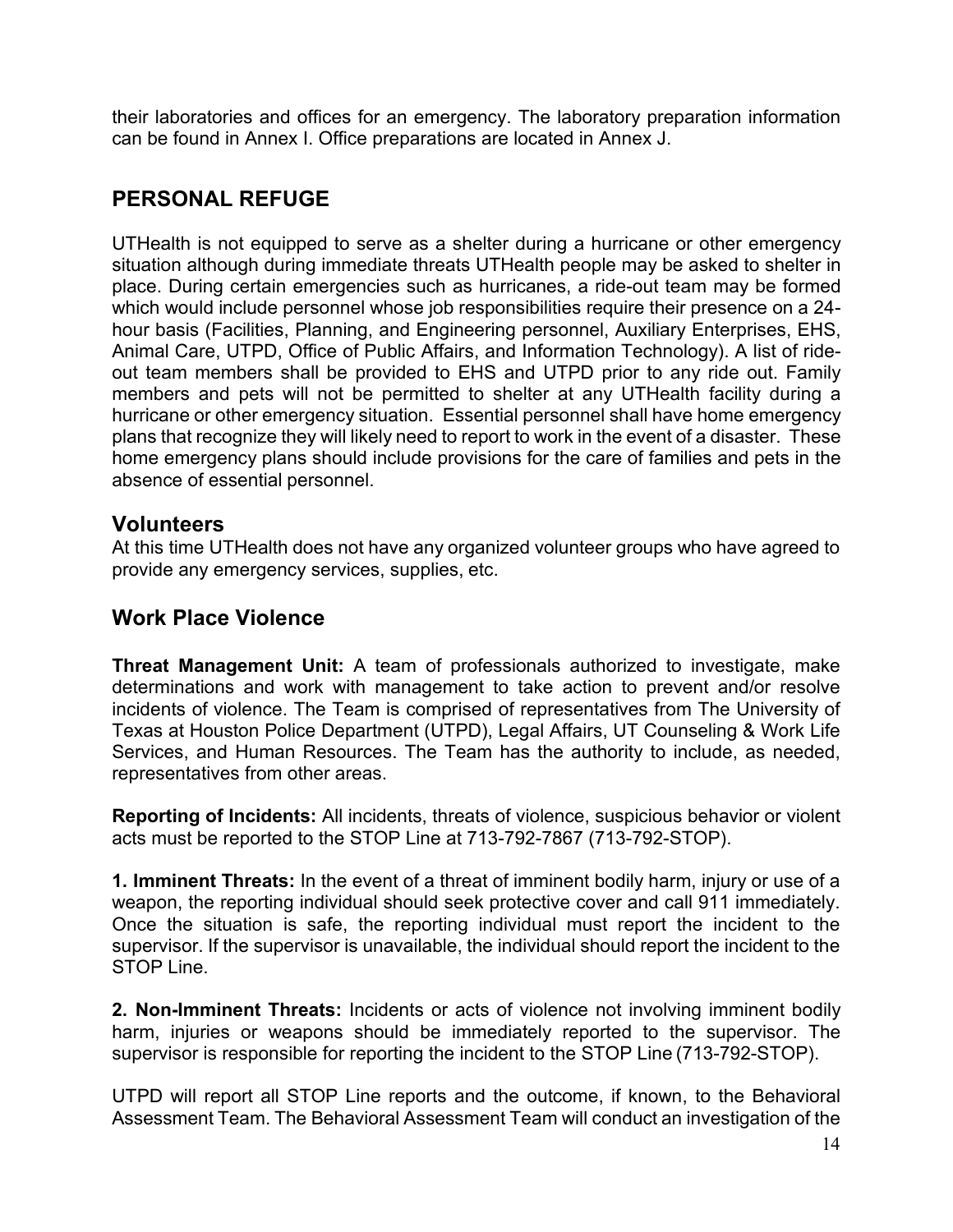complaint if: 1) the supervisor failed to make a report to the STOP Line or 2) the report is not being adequately addressed by the management within the department where the incident occurred. In such cases, the Behavioral Assessment Team will contact the supervisor(s) and work with the supervisor(s) to assess, investigate, determine violations and make recommendations.

If requested, UT Counseling and Work Life Services will perform a critical incident stress debriefing with employee(s) affected by any incidence of violence or threat of violence.

Examples of situations in which faculty, students or staff may need to call the STOP Line include, but are not limited to:

- A faculty member may come across an essay containing comments that suggest a student is experiencing serious emotional issues.
- A student may be concerned that she has not seen or heard from his/her roommate in over a week during a busy time in the semester.
- A staff member may be unsure of the appropriate protocol after hearing rumors about potentially volatile comments made by another employee.
- Students may notice that their teaching assistant's behavior is unpredictable sometimes the TA does not show up for class, is perhaps not making much sense during lectures, or the TA seems to have stopped caring about his appearance.
- A person may appear to be distressed and his/her behavior is somewhat out of the ordinary.
- A person may not be acting like himself.
- A person notices that a co-worker has been yelling at people and seems angryall the time.

# **Active Shooter/Hostile Intruder Response Checklist (Employee Actions)**

If you see or hear a sound similar to gunfire, do not hesitate to protect yourself. Do not pull the fire alarm as this will endanger everyone in the building. Remain calm and take the following actions:

## **Figure Out:**

- Decide how will you respond and what course of action you will take
- **Get out & Call Out:**
	- Move quickly and leave belongings behind
	- Do not wait for others to validate your decision
	- When you reach a safe location, call 911

## **Hide Out:**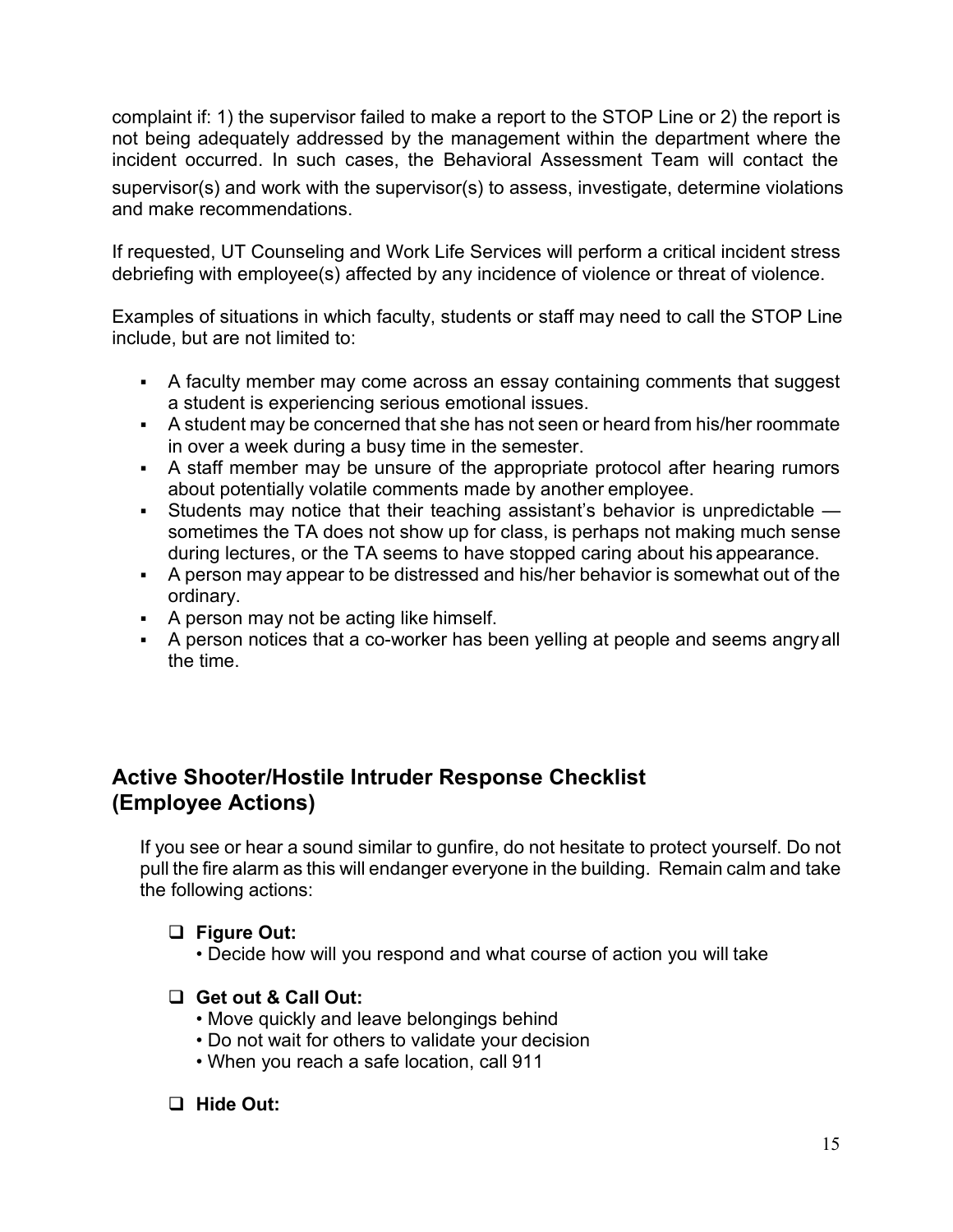• If you are unable to get out, find a location where you are not exposed

• Avoid places that will restrict your movement; hiding in a room that can be locked and has plenty of large items to hide behind may be your best option

## **Keep Out:**

- Block a door or entry point with heavy furniture
- Silence noise-producing devices such as cell phones
- Call 911

## **Spread Out:**

- Do not huddle together with others
- Develop a plan of action in case you become cornered

## **Take Out:**

• If no other options exist, be prepared to take out the threatening person

UTPD will send out a mass notification text message to the University once receiving notice of an armed subject for the TMC area. Further instructions if warranted shall be provided by utilizing all available means of communications.

# **INCLEMENT WEATHER**

## <span id="page-16-0"></span>**Severe Weather Preparedness**

A weather alert system will be maintained at UTPD Dispatch. It is the responsibility of UTPD to monitor all severe weather conditions, and to notify Facilities, Planning, and Engineering (FPE) of situations that may affect the operational status of UTHealth.

The Texas Medical Center (TMC) also monitors severe weather and provides updates via the TMC radio system and email. TMC radios are held by:

- Work Control (UCT Engine Room)
- UTPD (Dispatch Knight Rd.)
- OPA (UCT 18th Floor East)
- EHS (OCB 1.330)
- HCPC (1A60A)

If the National Weather Service identifies a severe weather condition, UTPD will notify FPE's Work Control, which will begin tracking the weather condition and providing updates to the Vice President of Facilities, Planning, and Engineering and Environmental Health and Safety. EHS or the VP of FPE will contact the Executive Team and Emergency Control Team as appropriate.

The Vice President of EHS will provide information and updates to the Executive Team as conditions change. Whena severe weather watch or warning is issued, the Inclement Weather response may be implemented as warranted by the weather conditions.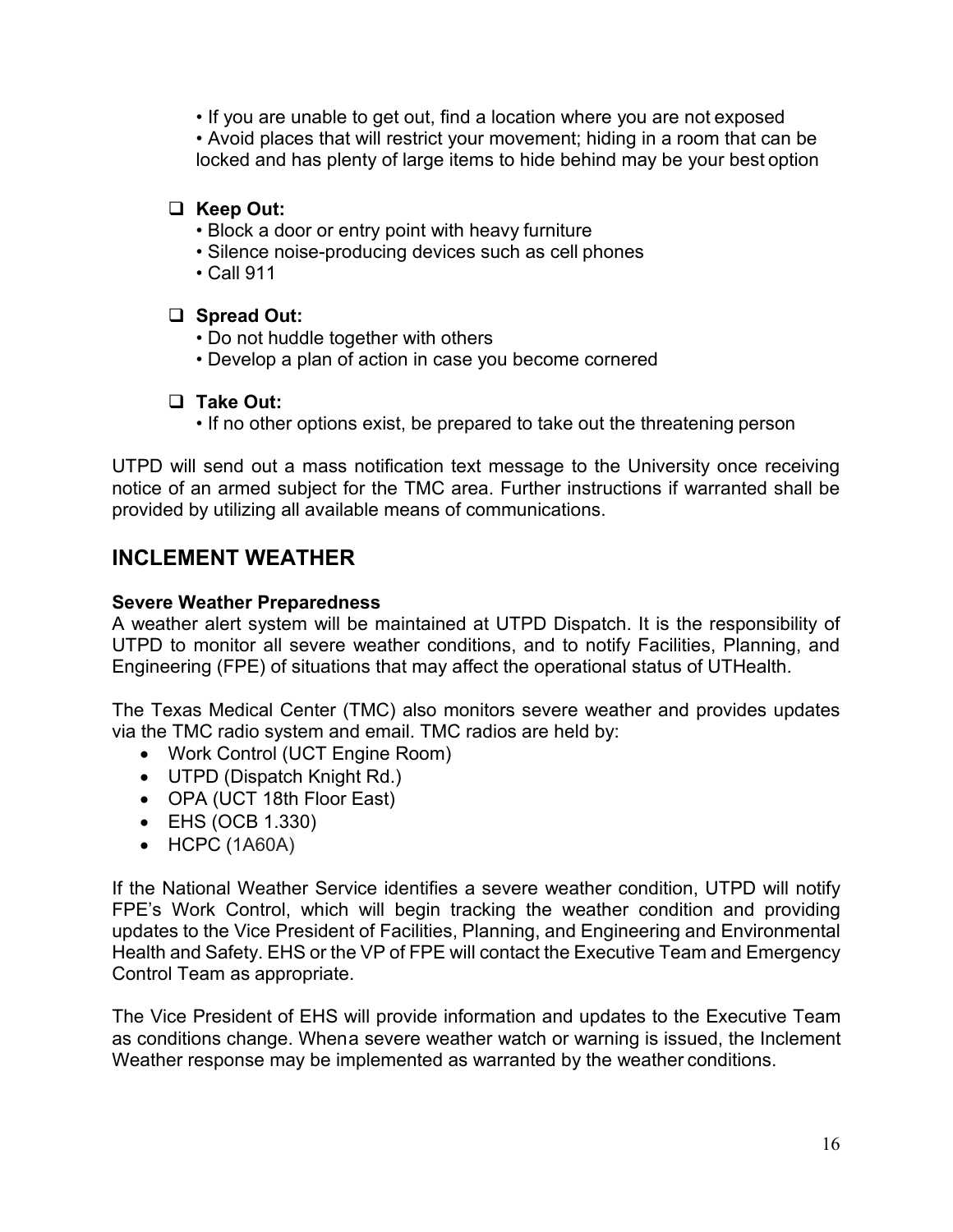## **HURRICANE**

UTHealth will begin general preparations when a named storm enters, or forms in the Gulf of Mexico. The Emergency Control Team will hold periodic meetings to discuss the storm's path, intensity, preparation activities for the institution, and inform the Executive Team. The Executive Team will direct The Office of Public Affairs to communicate necessary information to the UTHealth community.

At the beginning of each hurricane season, each UTHealth department should consider the following checklist for emergency preparedness.

- Reaffirm essential personnel
- Update lists of critical supplies/equipment and their locations
- Review departmental call down list
- Develop or review departmental communication plans and hierarchy of decision makers
- Develop or review process for backing up computer systems
- Develop or review process for protecting critical equipment and research (equipment on emergency power, dry ice requirements, move equipment away from window, cover equipment, etc.)

## <span id="page-17-0"></span>**Hurricane Response Summary**

Specific preparations will be implemented depending on the storm's estimated time to landfall in the Houston-Galveston area by the Emergency Control Team, Facilities, Planning, and Engineering, Auxiliary Enterprises, Environmental Health and Safety, the Office of Public Affairs, the Center for Laboratory Animal Medicine and Care, UTPD, and Deans, department heads, and other management staff. A table that summarizes these preparations is below.

| <b>Storm Status</b>         | <b>Responsible Person(s)</b>       | <b>Action</b>                                                                                                                                                  |
|-----------------------------|------------------------------------|----------------------------------------------------------------------------------------------------------------------------------------------------------------|
|                             |                                    |                                                                                                                                                                |
| Hurricane Watch<br>96 Hours | VP-- FPE, VP-AE, VP-<br><b>EHS</b> | <b>Activate EMP</b>                                                                                                                                            |
|                             | VP--OPA                            | Activate weather<br>emergency<br>communications plan<br>Advise department heads<br>and others to start<br>preparation in accordance<br>with departmental plans |
|                             | EHS, FPE, UTPD,<br>CLAMC, OPA, AE  | Assign personnel to Prep,<br>Ride-out, and Recovery<br>Teams                                                                                                   |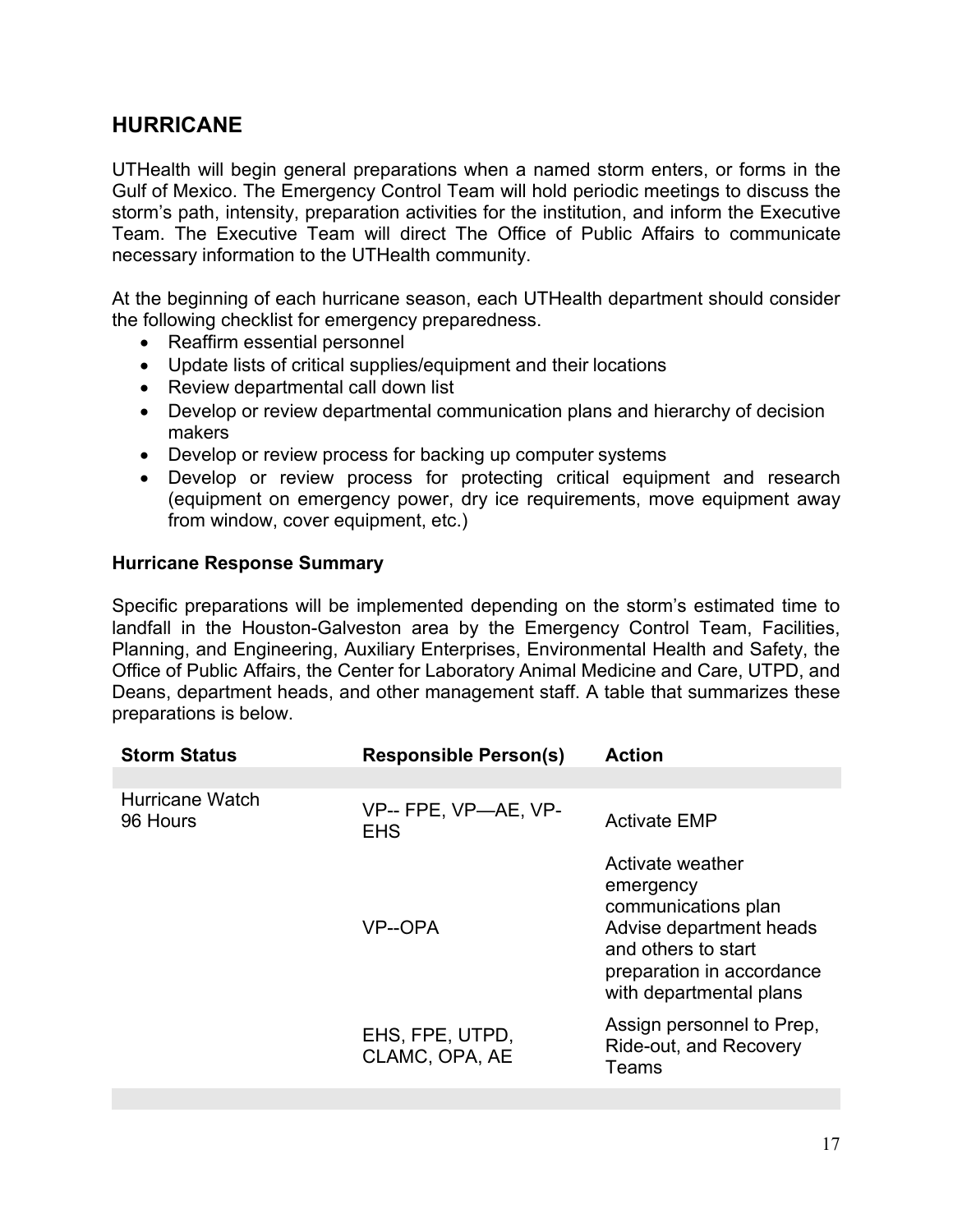| <b>Hurricane Watch</b><br>72 Hours   | VP-FPE, VP--EHS                                           | Update Executive Team on<br>storm status                                                                                                                                                                                                                                                                                         |
|--------------------------------------|-----------------------------------------------------------|----------------------------------------------------------------------------------------------------------------------------------------------------------------------------------------------------------------------------------------------------------------------------------------------------------------------------------|
|                                      | VP--OPA                                                   | Update emergency<br>communication                                                                                                                                                                                                                                                                                                |
|                                      | Deans, department heads,<br>and other management<br>staff | Complete preparation in<br>accordance with<br>departmental plan                                                                                                                                                                                                                                                                  |
|                                      | IT                                                        | Activates IT disaster<br>recovery plan, ensures<br><b>VPN</b> capabilities                                                                                                                                                                                                                                                       |
|                                      |                                                           |                                                                                                                                                                                                                                                                                                                                  |
| <b>Storm Status</b>                  | <b>Responsible Person(s)</b>                              | <b>Action</b>                                                                                                                                                                                                                                                                                                                    |
| <b>Hurricane Warning</b><br>48 Hours | <b>Executive Team</b>                                     | Consider moving to<br><b>Controlled Access</b>                                                                                                                                                                                                                                                                                   |
|                                      | VP--OPA                                                   | Update emergency<br>communication                                                                                                                                                                                                                                                                                                |
|                                      | Deans, department heads,<br>and other management<br>staff | Secure vehicles and work<br>areas (see Annex J for<br>information on preparing<br>offices for hurricanes)<br>Provide UTPD with list of<br>essential employees<br>authorized for access,<br>Release non-essential<br>personnel if instructed via<br>OA communication;<br>Direct essential personnel<br>to work location for storm |
|                                      | EHS, FPE, UTPD, OPA,<br>CLAMC, AE                         | Provide UTPD with list of<br>essential employees,<br>including Ride-out team<br>members authorized for<br>access<br>Release Prep team offsite<br>to prepare personal<br>property for storm                                                                                                                                       |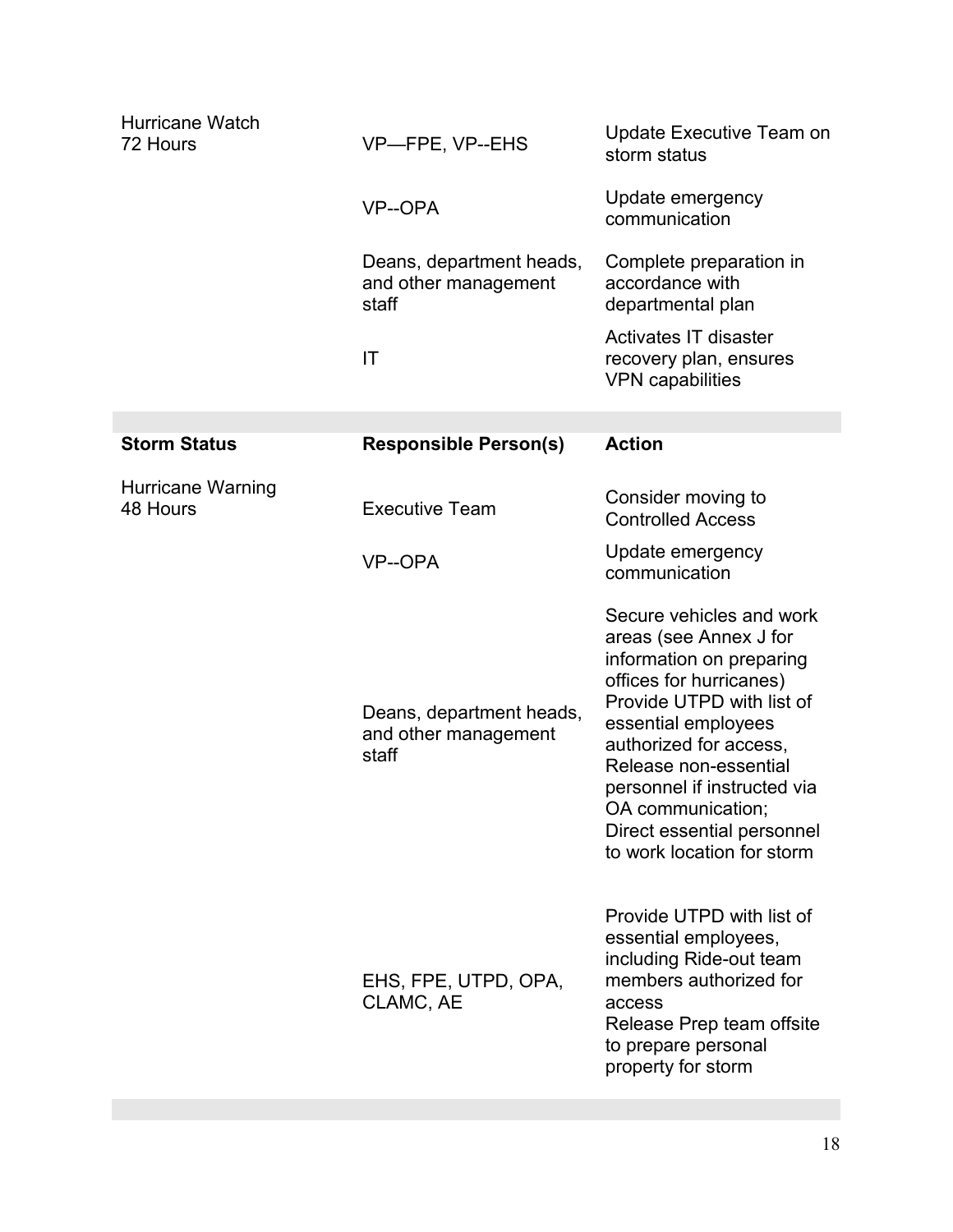| Hurricane Warning<br>24 Hours | <b>Emergency Control Team</b>     | <b>Order Controlled Access of</b><br>buildings                                       |
|-------------------------------|-----------------------------------|--------------------------------------------------------------------------------------|
|                               | <b>UTPD</b>                       | <b>Begin Controlled Access</b><br>security to buildings                              |
|                               | EHS, FPE, UTPD, OPA,<br>CLAMC, AE | Close flood doors, Ride-out<br>team arrives and reports to<br>assigned work location |

## **FLOODING**

UTPD and the Texas Medical Center (TMC) continuously monitor weather conditions. The TMC utilizes a Color Alert System for warning TMC institutions of impending flooding conditions. The TMC Alert system is as follows.

- **Green** Flooding possibility minimum to none
- **Yellow** "Flood Caution" Flooding conditions possible. Heavy storms expected and could produce flow in Brays Bayou of over 16,000 cfs. 10-20% chance of flooding.
- **Orange** "Flooding Possible" Water level high in Brays Bayou, with heavy rains expected in the western portion of the watershed. 40-50% chance of flooding, if storms persist. Flow in bayou expected to reach 20,000 cfs. Stay in touch with emergency personnel.
- **Red** "Flooding Probable" Water levels very high in Brays Bayou, with heavy rains expected to continue in western portion of the watershed. 80-90% chance of flooding with flow rates reaching over 24,000 cfs.

## <span id="page-19-0"></span>**Flooding Response Summary**

Specific preparations will be implemented depending on the TMC's Alert Status or National Weather Service warnings by the Emergency Control Team, Facilities, Planning, and Engineering, Auxiliary Enterprises, Environmental Health and Safety, the Center for Laboratory Animal Medicine and Care, UTPD, and Deans, department heads, and other management staff. A table that summarizes these preparations is below. Some UTHealth facilities are not located in the TMC jurisdiction, so they do not follow the TMC Alert System, but rather the National Weather Service warnings. A table summarizing preparations follows.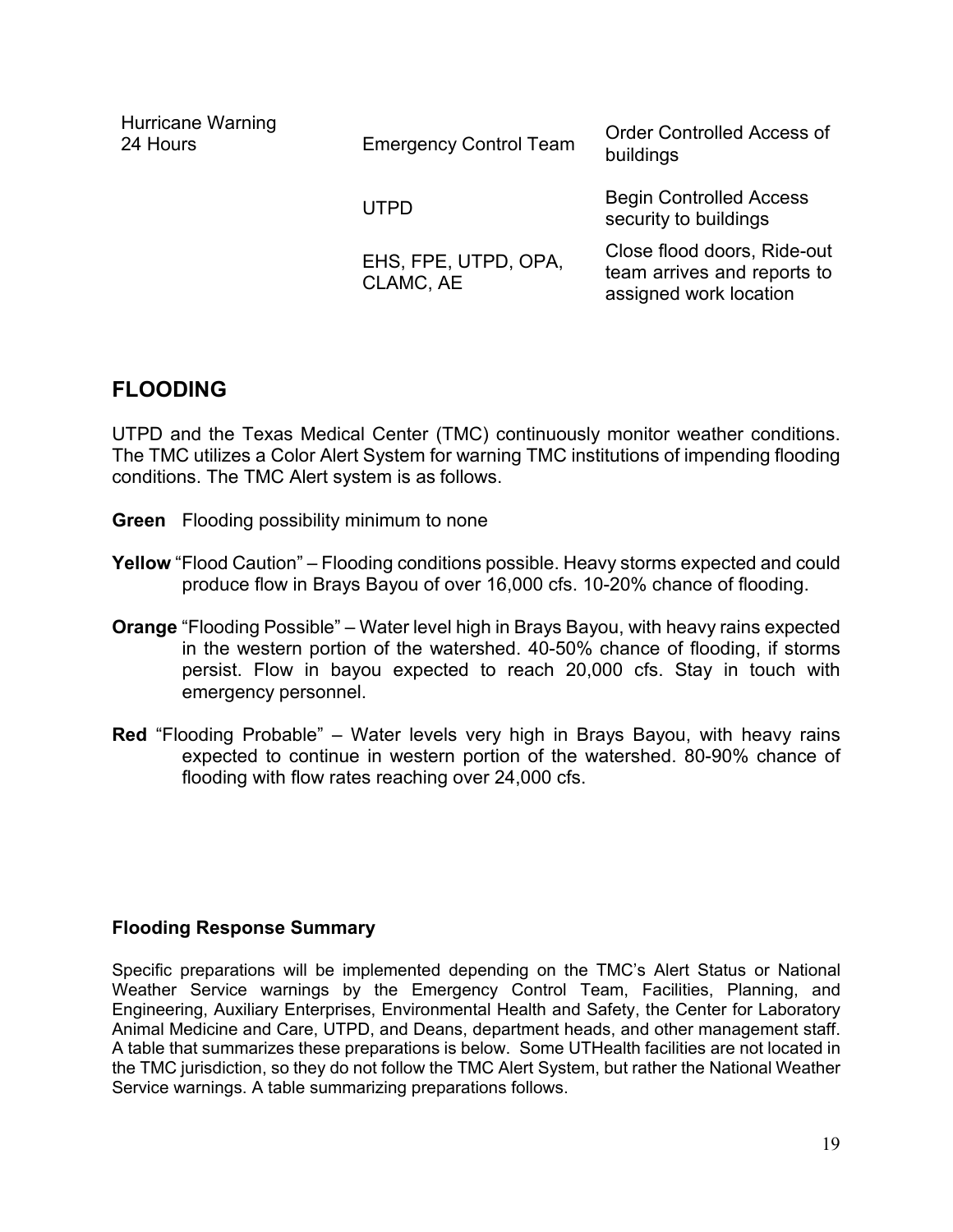The table below applies to buildings within the Texas Medical Center water shed.

| <b>TMC Color Code</b> | <b>Responsible Department Action</b> |                                                                                                                                                                                                                                                                             |
|-----------------------|--------------------------------------|-----------------------------------------------------------------------------------------------------------------------------------------------------------------------------------------------------------------------------------------------------------------------------|
|                       |                                      |                                                                                                                                                                                                                                                                             |
| Yellow                | FPE, AE, EHS                         | Set up Emergency<br><b>Operations Center</b><br>Communicate with<br><b>Emergency Control Team</b><br>Check water clean-up<br>supplies<br>Test sump pumps<br>Check emergency<br>generators<br>Mobilize sand bags to<br>specified locations<br>Check roof and storm<br>drains |
|                       | <b>OPA</b>                           | Activate weather<br>emergency                                                                                                                                                                                                                                               |
|                       | Deans                                | communications plan<br><b>Review class schedules</b><br>Verify contact information<br>for staff                                                                                                                                                                             |
|                       | All departments                      | Move all UT vehicles to<br>higher ground<br>Implement departmental<br>plans                                                                                                                                                                                                 |
|                       |                                      |                                                                                                                                                                                                                                                                             |
| Orange                | FPE, AE                              | Close flood doors, install<br>flood gates.<br>Shut down and secure<br>non-essential equipment<br>Communicate with<br><b>Emergency Control Team</b>                                                                                                                          |
|                       | <b>OPA</b>                           | Update emergency<br>communication                                                                                                                                                                                                                                           |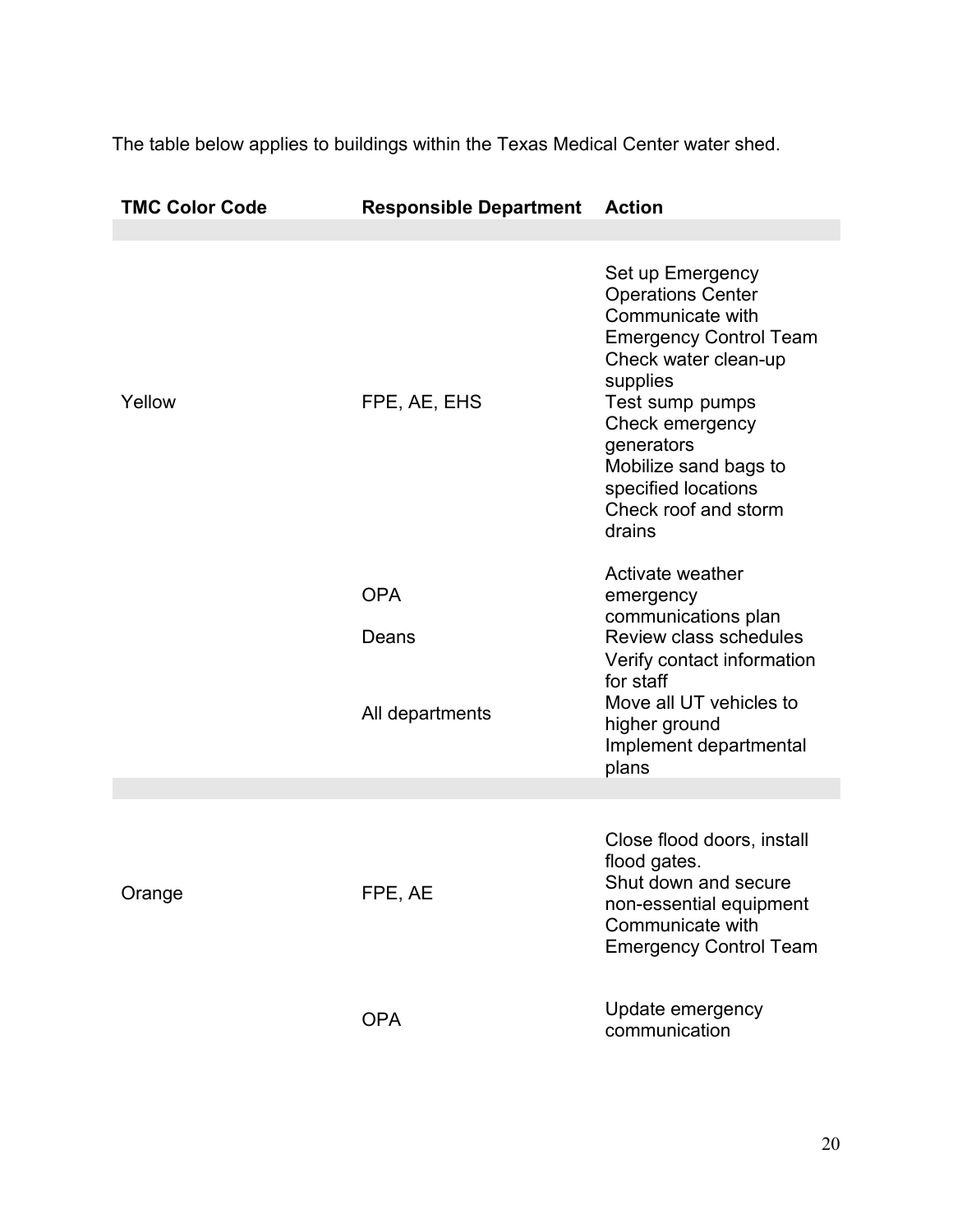|     | All departments               | Secure laboratories and<br>offices<br>If instructed by Emergency<br>Control Team, release non-<br>essential personnel |
|-----|-------------------------------|-----------------------------------------------------------------------------------------------------------------------|
|     |                               |                                                                                                                       |
| Red | <b>Emergency Control Team</b> | <b>Order Controlled Access</b>                                                                                        |
|     | FPE, AE                       | Put ride-out teams in place                                                                                           |

All departments Release non-essential personnel, if not already released

The following table applies to buildings not located within the TMC water shed and therefore do not follow the Rice/TMC flood alert system.

| <b>National Weather Service</b><br><b>Condition</b> | <b>Responsible Department</b> | <b>Action</b>                                                                                                                                                         |
|-----------------------------------------------------|-------------------------------|-----------------------------------------------------------------------------------------------------------------------------------------------------------------------|
| Flash Flood or Severe<br><b>Weather Watch</b>       | FPE/AE                        | Closely monitor weather<br>situation<br>Prepare to dispatch<br>FPE/AE personnel to<br>assist with preparations if<br>weather situation does not<br>improve            |
| <b>Flash Flood or Severe</b><br>Weather Warning     | FPE/AE                        | FPE/AE personnel<br>consider installation of<br>sand bags at possible<br>water intrusion points as<br>necessary<br>Notify building occupants<br>of potential flooding |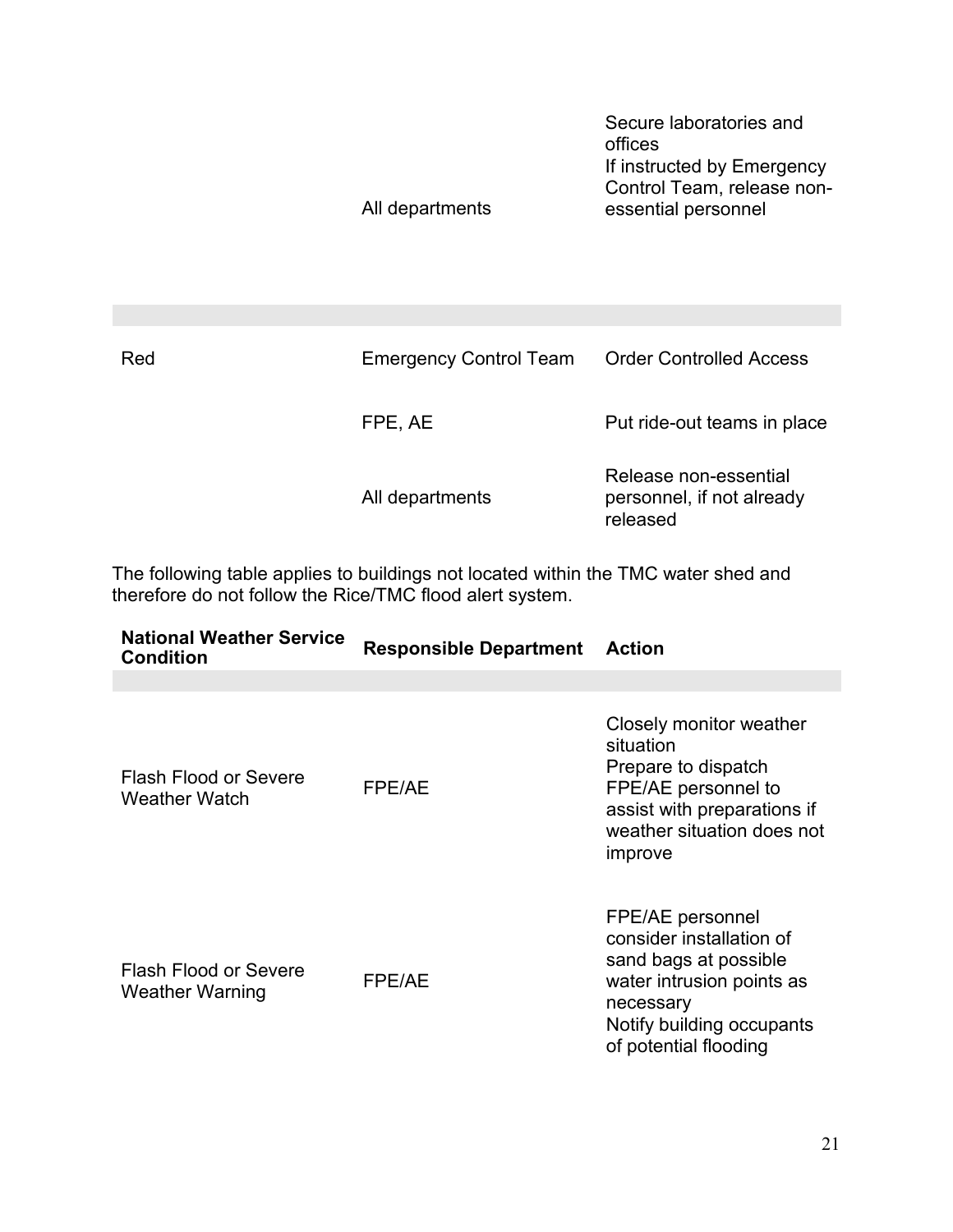**Departments** 

Move UT Vehicles to higher ground as necessary

# <span id="page-22-0"></span>**TORNADOS**

In the event of a tornado, building occupants should follow the same self-preservation steps as they would in their homes.

- 1. Move away from windows.
- 2. Go to an internal area of the building such as an internal office or stairwell.
- 3. Remain in that area until the threatening conditions pass.

The Office of Public Affairs will post emergency information on the UTHealth webpage and send out a mass alert to the University as feasible once receiving notice of a National Weather Service warning for the TMC area. Immediate notification if warranted shall be provided by utilizing the UTHealth Alert emergency notification system and other available communication avenues as appropriate. The National Weather Service will send out alerts to people in areas where the weather can pose a threat and those alerts are different from the UTHealth Alert text messages.

# <span id="page-22-1"></span>**MEDICAL EMERGENCIES**

For injuries/illnesses which appear to be life threatening, contact 911 or UTPD at 713-500-HELP (4357) and provide the dispatcher with:

- 1. Your name
- 2. Your location
- 3. Name of injures/ill person
- 4. Nature of injury/illness, if known
- 5. Special directions (if any)

It is important to note that if a person dials 911 from a UTHealth desk phone then UTPD will know that person's exact location. If a person were to dial 911 from a cell phone then the person will have to first let the operator know that they are on the UTHealth campus and then give additional specific information (e.g. building address, building name, room number).

For serious injuries, the injured individual should be transported by ambulance to the appropriate health care facility. Remain with the injured person until Emergency Medical Services arrive on scene.

For cardiac events an AED (automated external defibrillator) may be used. UTHealth has placed one AED per floor in each UTHealth non-residential building. Generally, the AEDs are located near an elevator in a central location on every floor. The exact location of the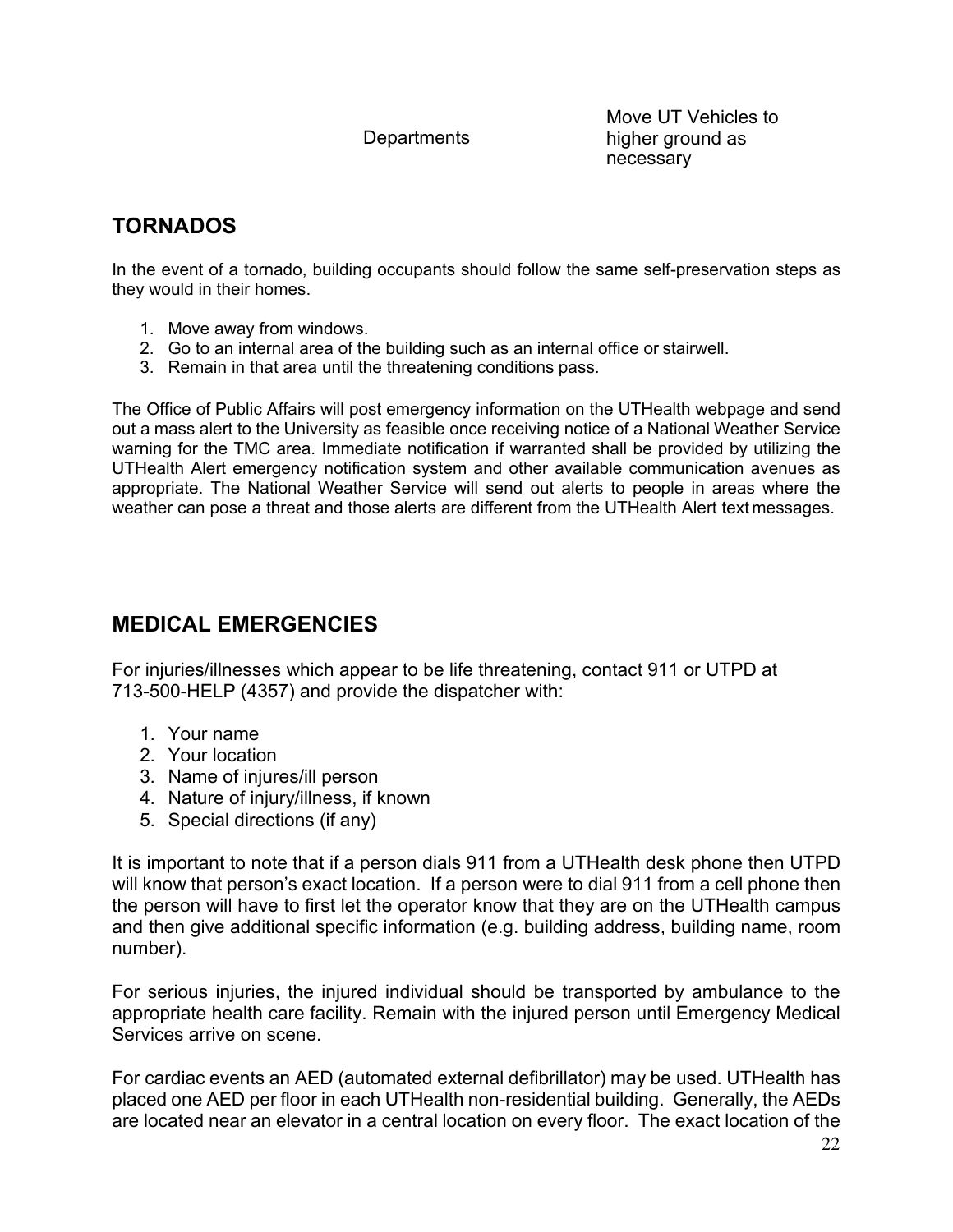AED nearest you can be found on the EHS webpage. For AED maintenance issues please call EHS at 713-500-8100. For AED use procedures see Annex R on page 73.

For severe bleeding events, UTHealth has placed bleeding control kits inside the AED cabinets which are generally located near an elevator in a central location on every floor across campus.

The supervisor or instructor must prepare a Supervisors First Report of Injury once the emergency situation is under control. The form can be found on the UTHealth website by searching "First Report of Injury" or accessing the Risk Management and Insurance webpage. If internet access is not possible, the supervisor/instructor should collect as much information about the injury as possible (date, time, type of injury, body part injured, location where injury occurred, medical treatment sought, etc.) in order to complete the First Report of Injury form as soon as possible.

For minor injuries and illnesses, medical attention can be provided through UTHealth, the supervisor/instructor should call the UT Employee Health Services (713-500-3267) or Student Health Services (713-500-5171) as appropriate to set an appointment for the injured individual. For all injuries/illnesses the supervisor/instructor must prepare a First Report of Injury form. The form can be found on the UTHealth website by searching "First Report of Injury".

An injured individual may request to see his/her health care provider\*. An employee utilizing his/her personal physician should refer the physician to Risk Management and Insurance (713-500-8100) for Workers' Compensation verification and billing instructions. \*Note – The employee's health care provider must be on the Texas Workers' Compensation Commission's approved doctor list.

Employees, Residents, and Students must take a copy of the Supervisor's First Report of Injury with him/her to the health care provider they visit.

Should a room on campus such as a patient care clinic need a thorough decontamination, UTHealth EHS has equipment available and/or contractors with the ability to perform this service.

## <span id="page-23-0"></span>**Patients / Visitors**

For injuries/illnesses which appear to be life threatening, contact 911 or UTPD at 713-500-HELP (4357) and provide the dispatcher with:

- 1. Your name
- 2. Your location
- 3. Name of injures/ill person
- 4. Nature of injury/illness, if known
- 5. Special directions (if any)

It is important to note that if a person dials 911 from a UTHealth desk phone then UTPD will know that person's exact location. If a person were to dial 911 from a cell phone then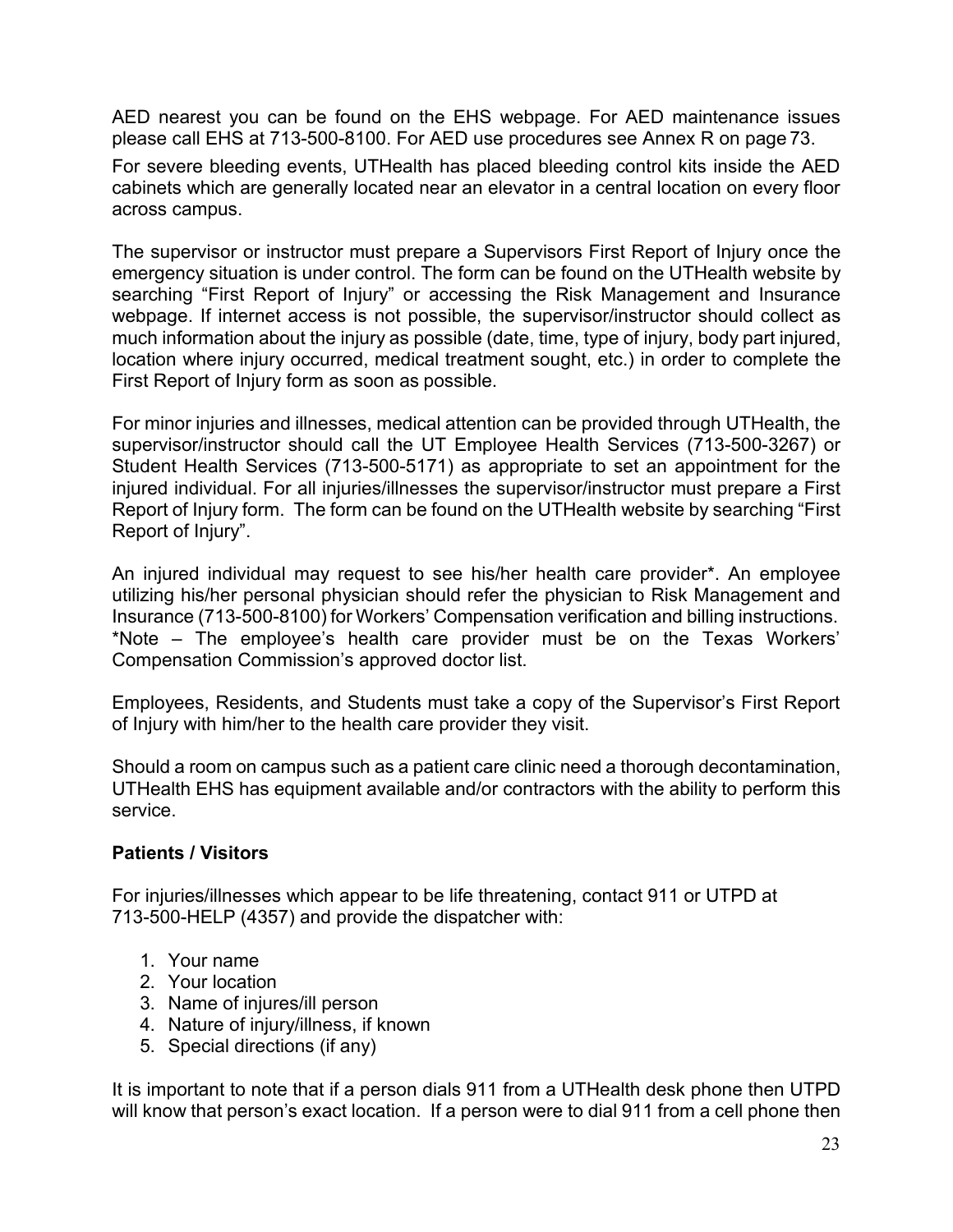the person will have to first let the operator know that they are on the UTHealth campus and then give additional specific information (e.g. building address, building name, room number).

The individual should be transported by ambulance to the appropriate health care facility. UTHealth personnel should not transfer the injured/ill individual. Remain with the injured person until Emergency Medical Services arrive on scene.

Risk Management and Insurance shall be notified with the information related to the patient or visitor injury/illness at 713-500-8100.

# **FIRE / EXPLOSION**

Fire emergency procedures should be followed if you see smoke, flames, or smell something burning. Remember the acronym **RACE** to respond appropriately.

**R**eport the situation by dialing 911 or UTPD at 713-500-HELP (4357) and provide the following information:

- 1. Location of the fire (building, floor, and room number)
- 2. Type of fire if known (electrical, flammable liquid, trash, etc.)
- 3. Your name and telephone number (preferably your cell number due to evacuation)

**A**ctivate the fire alarm system by pulling the nearest fire alarm pull station, which will be located at stairwells and exits. If you can, safely, notify all personnel in the area of the emergency.

**C**onfine the fire by closing doors, if possible.

DO NOT LOCK THE DOORS to allow Fire Department access for a quick response If possible, shut off all non-essential oxygen, gas, and electrical appliances in the area and secure any hazardous materials.

**E**vacuate the building using the nearest enclosed stairway or ground exit when advised or if you think it is necessary. ELEVATORS SHOULD NEVER BE USED DURING A **FIRF** 

## **Fire Drills**

EHS is responsible for conducting fire drills on campus. Fire drills will be announced as such and all other alarms should be considered real events. The drills are performed with the assistance of the Area Safety Liaisons of the facility.

UTPD is contacted to put the panel at the appropriate building into test mode. Depending on the size of the building and the number of EHS staff available to assist with the drill, several floors are set into alarm at once. A member of the EHS staff ensures that the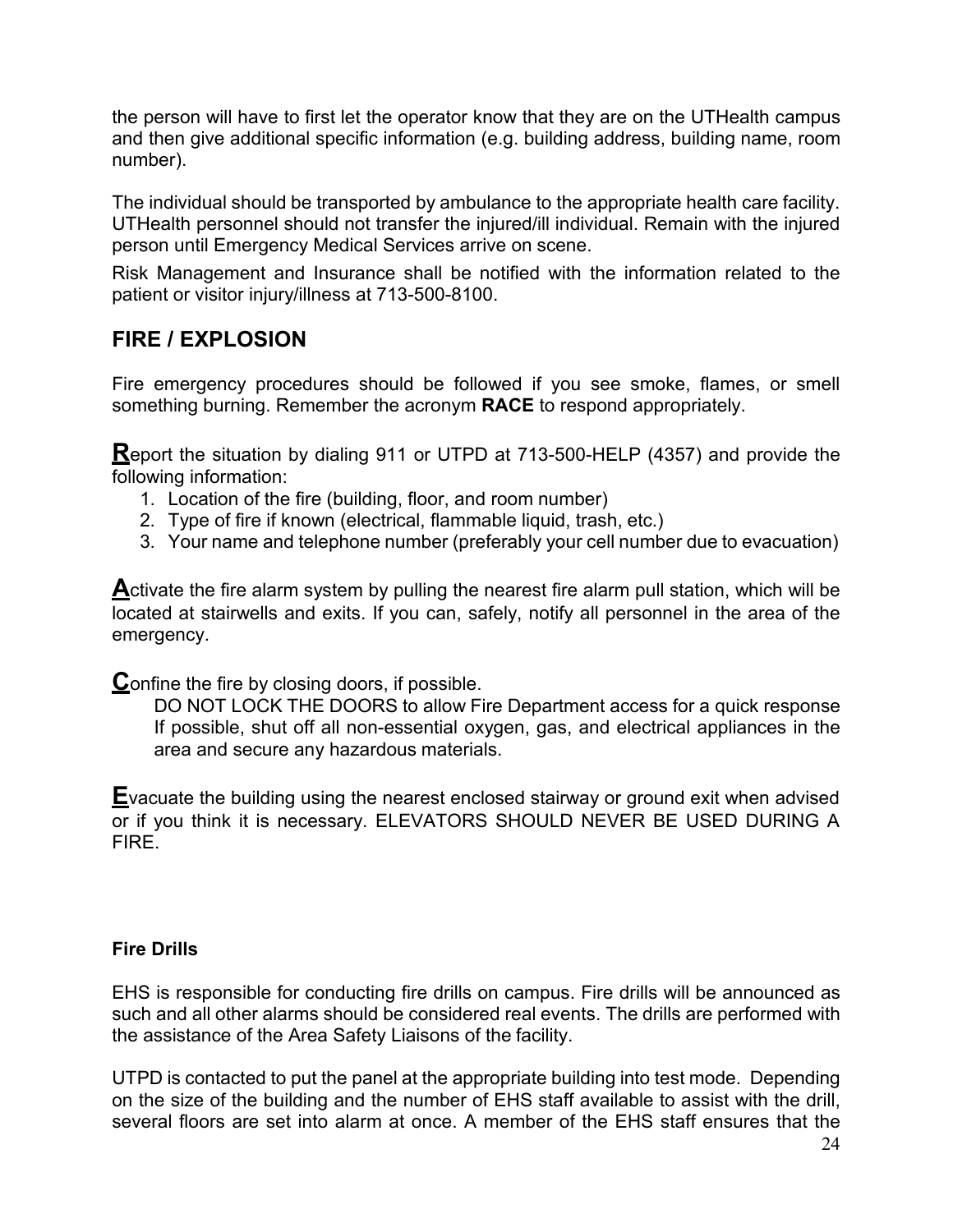building occupants respond appropriately, while Area Safety Liaisons respond to their designated areas. The fire alarm devices such as strobes, exit signs, maglock doors, and alarm speakers are all checked for their operational status. When all of the floors have been tested, the staff reports back to the fire drill coordinator with the results of the drill. UTPD is called to take the panel out of test mode and deficiencies are reported to the appropriate personnel.

Each of the high rise buildings has a fire drill conducted bi-annually. Low rise buildings have fire drills conducted annually, with the exception of the CDC building, which has a drill performed monthly.

## **Fire Protection System Coverage**

Each of the buildings on campus is covered by various fire warning and protection systems, including sprinklers, smoke detectors, and alarm systems in accordance with fire code requirements. The details of the fire alarm systems and sprinkler coverage for the buildings are available from EHS. There are various types and models of the devices that are part of each system, the details of which are available upon request through EHS or in the red fire department informational binder available at each building fire panel.

# **HAZARDOUS MATERIALS**

## **Chemical Spills**

Methods for detecting chemical spills include: visual, odor, sound, and by the occurrence of symptoms, such as a burning sensation, difficulty breathing, etc. Personnel who witness or discover a hazardous material release/spill should do the following.

- 1. Move to a safe distance from the release/spill.
- 2. Notify other personnel in the area of the release/spill to move to a safe distance from the release/spill.
- 3. Do not take any steps in the release/spill area to control the spill until after the EHS response team is on the scene.
- 4. From a safe distance, determine if anyone is injured or exposed.
	- a. In the event the hazardous substance release/spill incident involves injury to personnel and the injury appears to be life threatening dial 911 or UTPD dial 713-500-HELP (4357), and provide them with:
		- 1. Your name
		- 2. Your location and extension
		- 3. Type of emergency Chemical
		- 4. Special directions (if any)
- 5. Contact the Environmental Health and Safety main number (713-500-8100) or safety hotline at (713-500-5832) and an EHS representative will respond and assist as needed.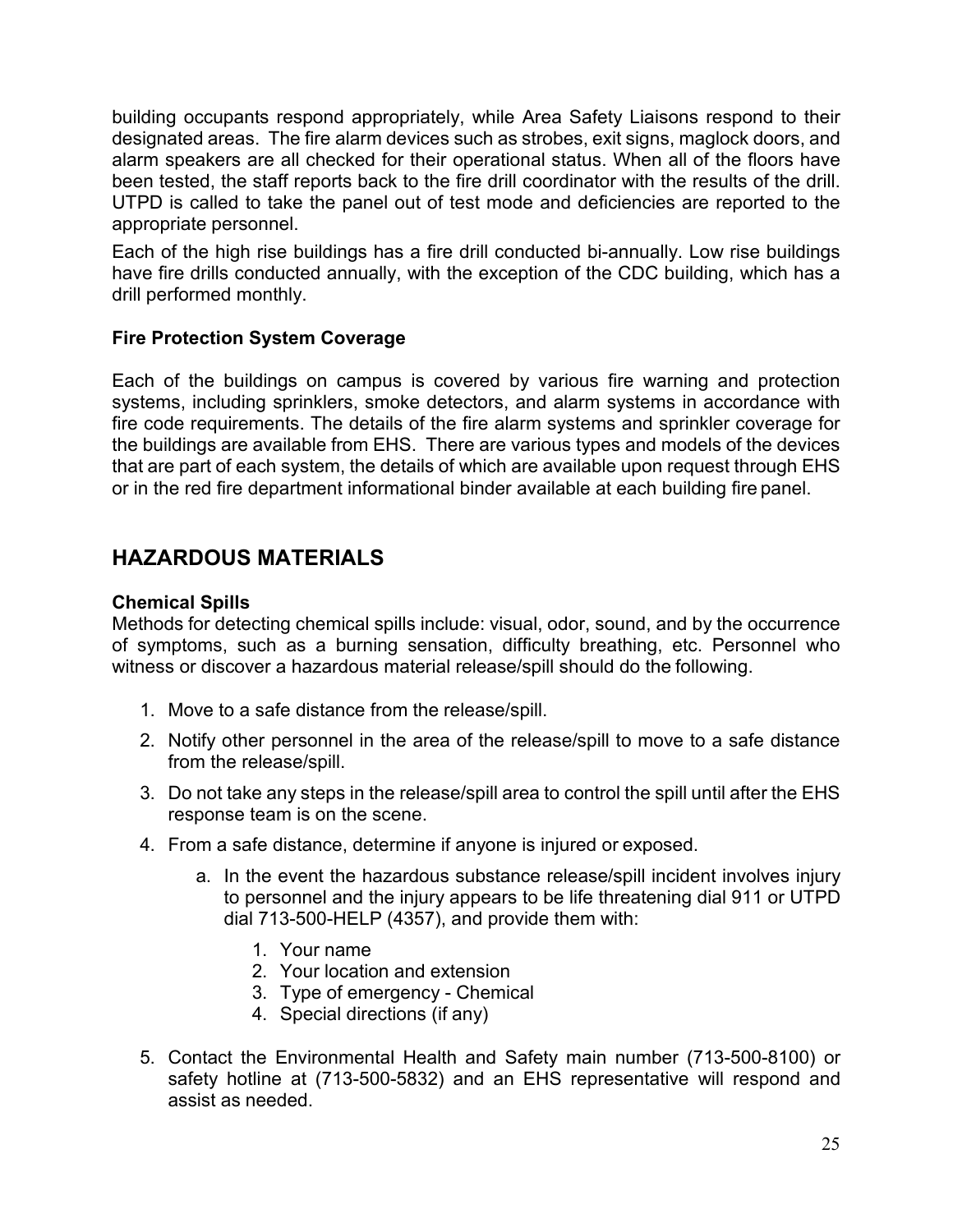- 6. For minor injuries or exposures resulting from a hazardous substance release/spill, immediately contact UTPD dial: 713-500-HELP (4357) for assistance and provide them with the necessary information.
- 7. For exposure to chemicals (other than water reactive chemicals), immediately remove contaminated clothing and decontaminate the victim with running water for at least 15 minutes or until medical assistance arrives.
- 8. If the injured employee chooses to seek medical attention through UTHealth, the supervisor should call the UT Health Services (713-500-3267) to set an appointment for the injured employee.
- 9. The injured employee may request to see his/her personal physician. An employee utilizing his/her personal physician should refer the physician to Risk Management & Insurance (713-500-8100) for verification and billing instructions.

In the event the employee is transported to a health care facility due to injuries sustained from a hazardous substance release/spill incident send the label name from the bottle of the chemical and/or Safety Data Sheet (SDS) with the victim to the health care facility. If this information is not readily available, contact the EHS Chemical Safety Program (713- 500-5832) and request an SDS be emailed/faxed to the health care facility.

For chemical incidents where no injury occurs, immediately contact UTPD at 713-500- HELP (4357) and provide them with the following information:

- 1. Your name
- 2. Your location and extension
- 3. Type of emergency Chemical
- 4. Special directions (if any)

Contact Environmental Health and Safety at 713-500-5832 / 713-500-8100.

- Avoid breathing vapors or dust from the spilled material.
- If spilled material is flammable, turn off all ignition and heat sources, if possible.
- Leave any contaminated material (i.e. lab coats, gloves, etc.) in laboratory or area of spill.
- If the spill occurs in a laboratory, close the door. Post a "Do Not Enter, Chemical Release/Spill" sign on the door.
- If the release/spill occurs in a corridor, elevator or other public area: remain in the vicinity, determining a safe distance from the release/spill and keep others away from the spill until assistance arrives to barricade the affected area.

For additional information on releases of hazardous substances or waste where the spilled volume exceeds a state or federal reportable quantity refer to the UTHealth Spill Prevention Control and Countermeasures Plan, Hazardous Material, and Hazardous Waste Contingency Plan or contact Environmental Health and Safety at 713-500-8100.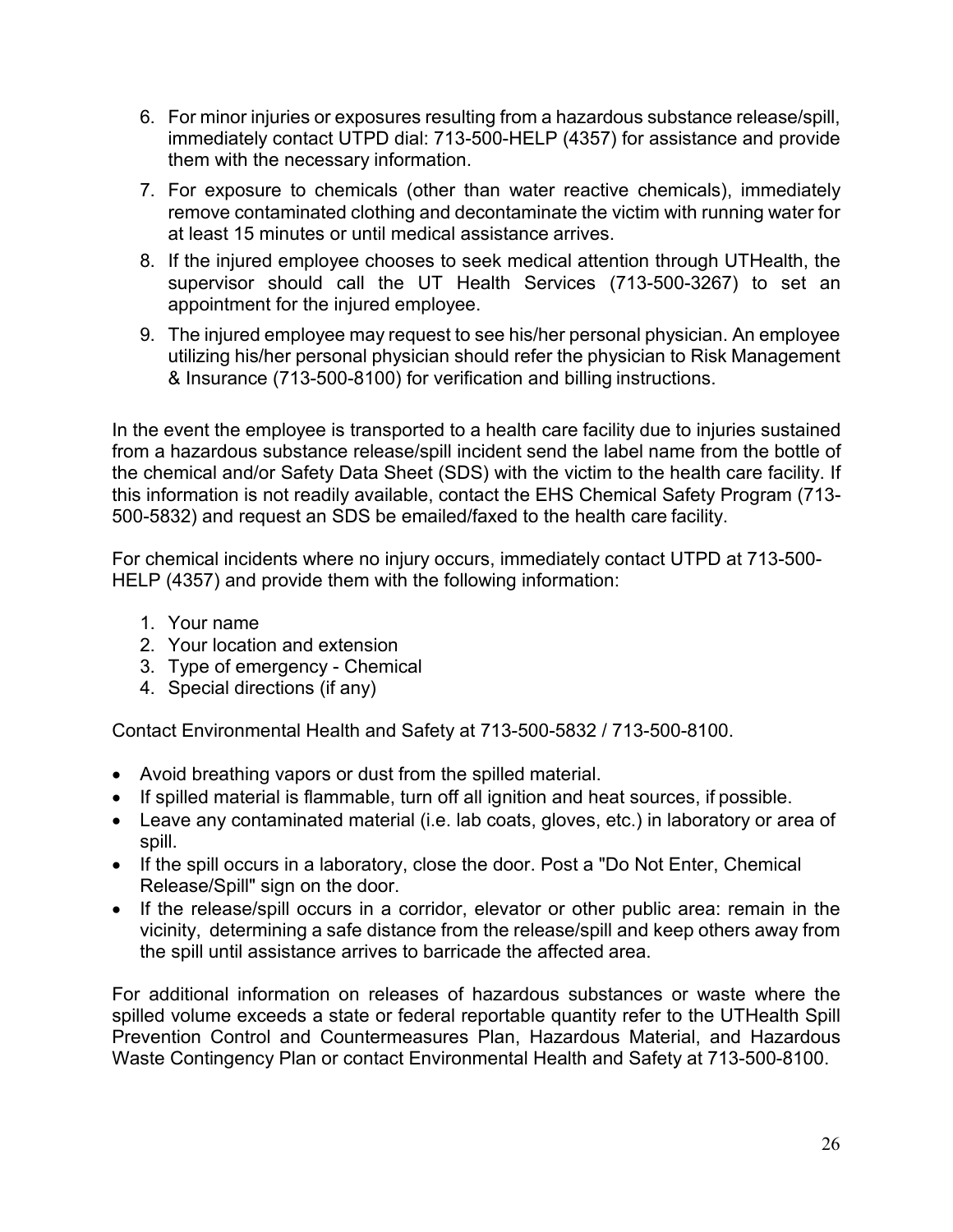## **Biological Spill**

Personnel who witness or discover a biological spill should:

- 1. Move to a safe distance from the release/spill.
- 2. Notify other personnel in the area of the release/spill to move to a safe distance and close off the area to pedestrian traffic.
- 3. From a safe distance, determine if anyone is injured or exposed.
- 4. Allow aerosols to settle before any clean up and decontamination.
- 5. Clean up small spills using proper personal protective equipment (PPE), disposal absorbent towels and an appropriate disinfectant such as 10% bleach solution (<1 month old). Reference the Biological Safety Manual for additional instructions if needed.
- 6. In the event of a large quantity spill, call Environmental Health and Safety at 713- 500-8100 or 713-500-5832. If the event is after hours, please notify UTPD by calling 713-500-HELP (4357).
- 7. In the event the biological spill incident involves injury to personnel and the injury appears to be life threatening dial 911. Be prepared to advise the dispatcher with a street address, building name, floor, room number and biological agent involved.
- 8. For minor injuries or exposures resulting from a biological release/spill, immediately contact UTPD dial: 713-500-HELP (4357) for assistance and provide them with the necessary information.
- 9. For skin exposure to a biological agent, immediately decontaminate with soap and water for at least 15 minutes or until medical assistance arrives.
- 10. If the injured employee chooses to seek medical attention through UTHealth, the supervisor should call UT Health Services 713-500-3267 to set an appointment for the injured employee.
- 11. The injured employee may request to see his/her personal physician. An employee utilizing his/her personal physician should refer the physician to Environmental Health and Safety's Risk Management & Insurance program at 713-500-8100 for verification and billing instructions.

## **Radioactive Material Spill**

Methods for detecting radioactive substance spills are limited to electronic detection equipment e.g. Geiger counters and liquid scintillation counters. Radiation does not produce a smell, sound, have a distinctive color, or produce immediate symptoms at low levels. Personnel who witness, discover, or suspect a radioactive material release should:

- 1. Clear the area of all persons not involved in the spill.
- 2. Prevent the spread of the materials by covering the spill with absorbent pads. Do not try to clean up the spill.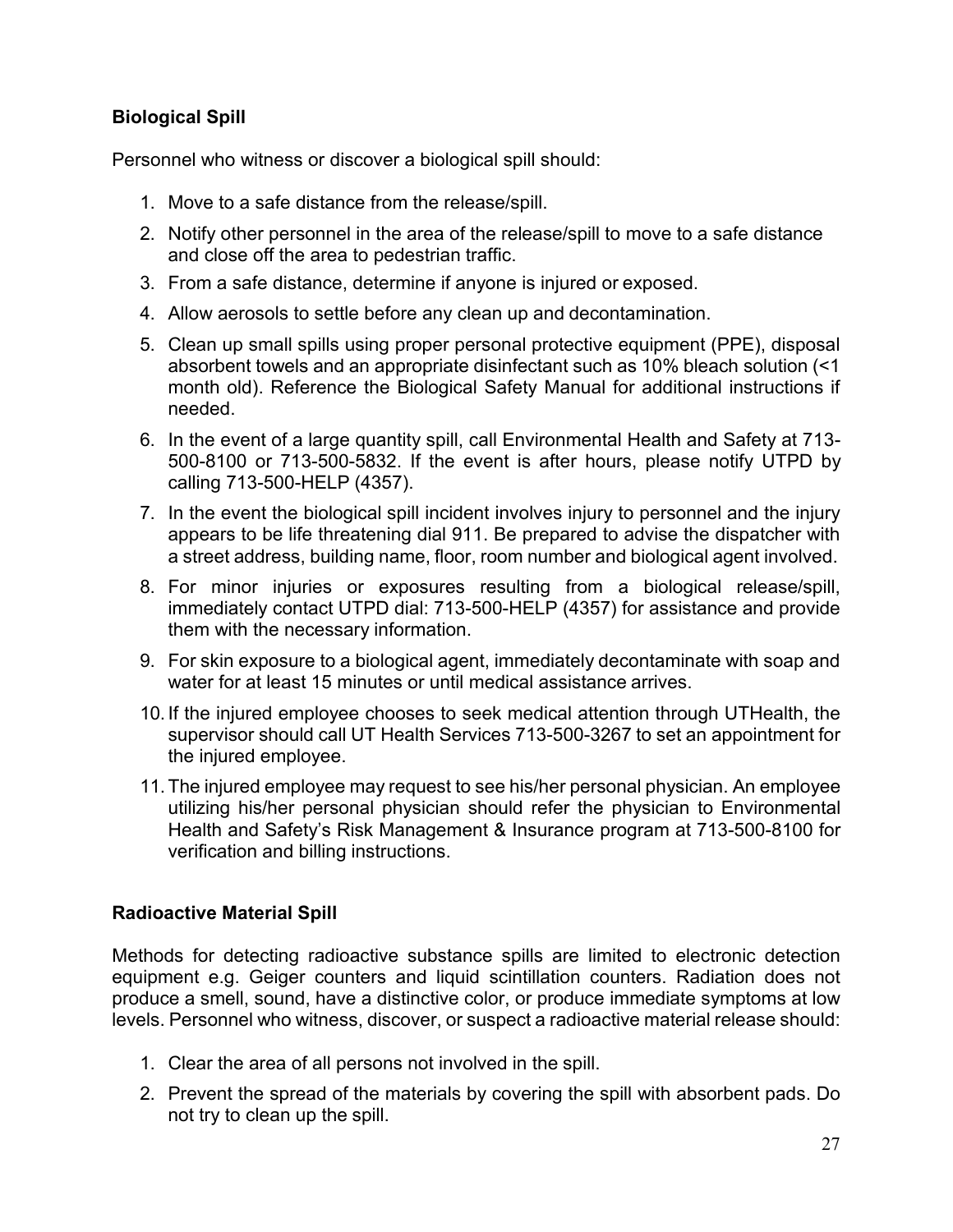- 3. Confine the movement of all personnel potentially contaminated so that the contamination is not spread further.
- 4. During normal working hours: Call Environmental Health and Safety's Radiation Safety Program for assistance at 713-500–5840 or 713-500-8100. After hours call UTPD dial: 713-500-HELP (4357).
- 5. Contaminated clothing should be removed and isolated for further evaluation. If the spill is on the skin, flush thoroughly and wash with mild soap and lukewarm water.
- 6. If the spill occurs in a laboratory, close and lock the door. Post a "Do Not Enter, Radioactive Spill" sign on the door.
- 7. If the spill occurs in a corridor, elevator or other public area: Remain in the vicinity, determine a safe distance from the release/spill and keep others away from the spill until assistance arrives to barricade the affected area.

In the event the radioactive material release/spill incident involves injury to personnel and the injury appears to be life threatening immediately contact:

- 1. UTPD at 713-500-HELP (4357) or 911 for assistance and provide them with the necessary information. Be prepared to provide the dispatcher with a building name, floor and room number. Specifically inform UTPD that radioactive materials are involved in the event.
- 2. Contact the Environmental Health and Safety's main number (713-500-8100) or Environmental Health and Safety's Radiation Safety Program at (713-500-5840) and an EHS representative will respond and assist as needed.

**Important** Emergencies involving radiation should be treated as any other emergency with respect to bodily injuries, fires, and explosions. Any radiation exposures and contamination will be addressed after the physical hazards are contained. **Do Not Panic** - when properly handled, almost any accident or emergency occurring at UTHealth involving radiation will add little or no immediate danger to the situation.

For minor injuries or exposures resulting from a radioactive material release/spill: During normal working hours: Call Environmental Health and Safety's Radiation Safety Program for assistance at 713-500-5840 or 713-500-8100. After hours call UTPD dial: 713-500- HELP (4357). Flush contaminated area with running water and soap (do not scrub contaminated area). Cover with a sterile dressing.

If the injured employee chooses to seek medical attention through UTHealth, the supervisor should call the UT Health Services (713-500-3267) to set an appointment for the injured employee.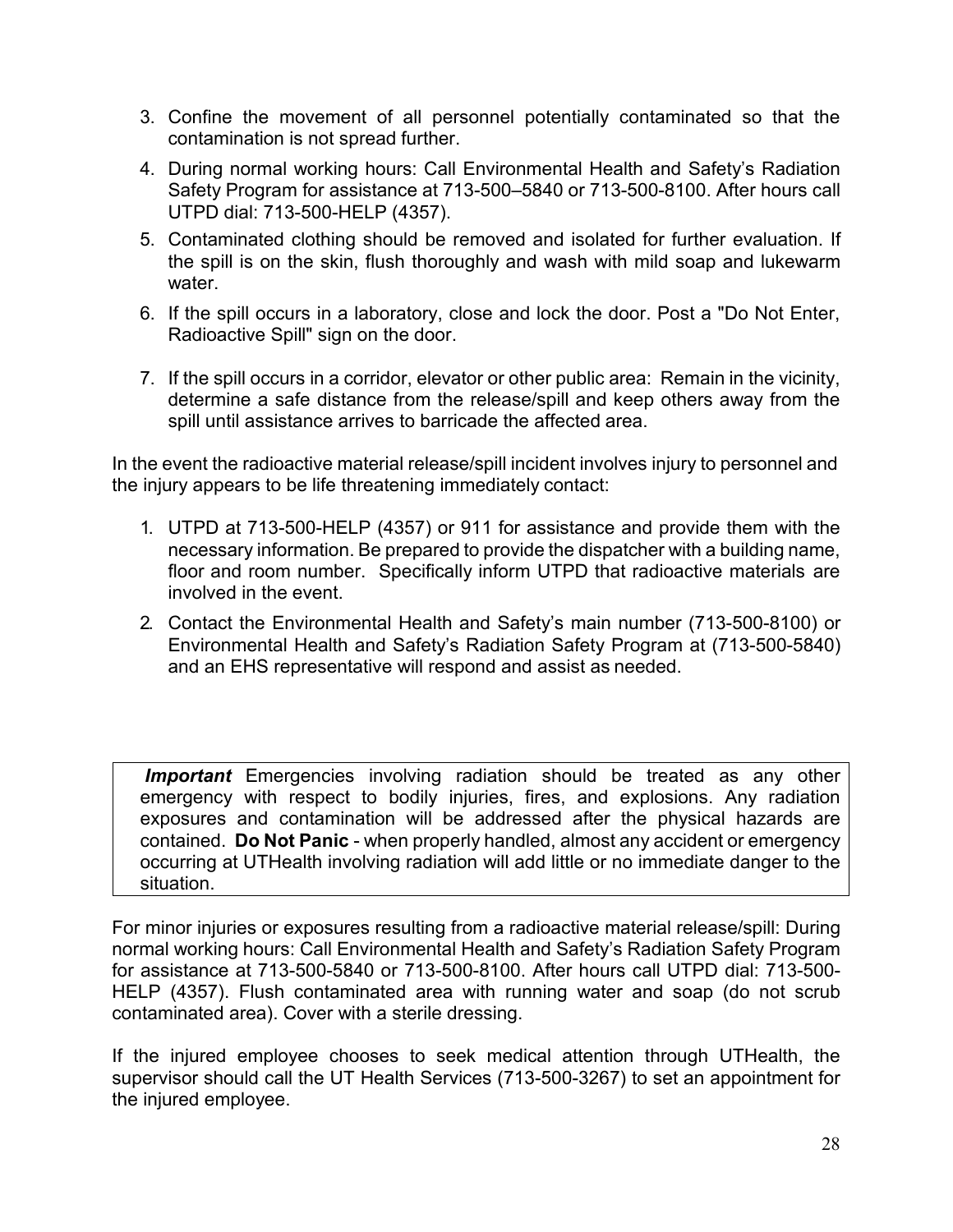The injured employee may request to see his/her personal physician. An employee utilizing their personal physician should refer the physician to Risk Management & Insurance (713-500-8100) for verification and billing instructions.

In the event the employee is transported to a health care facility due to injuries sustained: indicate that radiation was involved and when possible, provide the name of the isotope being used, an estimate of the quantity being used at the time, and attempt to mark areas that may have been contaminated. Send the label name from the bottle of the radioactive material and/or Safety Data Sheet (SDS) with the victim to the health care facility. If this information is not readily available, call Environmental Health and Safety's Radiation Safety Program (713-500-5840) and request an SDS be emailed/faxed to the health care facility.

# <span id="page-29-0"></span>**FACILITY FAILURE EMERGENCIES**

## **Elevator Malfunction**

In non-emergency situations, the following steps shall be taken:

- 1. The elevator car telephone or call button will put the elevator passenger in direct contact with UTPD Dispatch Center.
- 2. If the passenger fails to make contact, UTPD dispatch shall be notified by calling 713- 500-HELP (4357).
- 3. Facilities, Planning, and Engineering's Work Control shall be notified by UTPD by calling 713-500-3498 (FIXT).
- 4. Facilities, Planning, and Engineering's Work Control will contact the elevator service company or the on-site elevator technician under FPE.
- 5. Response time will be no longer than one hour.
- 6. A Facilities, Planning, and Engineering's representative and a UTPD officer will stand by the elevator and remain in constant communication until all individuals are released by the elevator service personnel.
- 7. Only the elevator service technician is allowed to attempt a rescue.
- 8. If the elevator technician cannot release the trapped individuals, the Houston Fire Department shall be notified by UTPD.

In Emergency Situations, the following steps will be taken:

- 1. If UTPD personnel determine the situation to be an emergency, the Houston Fire Department shall be notified immediately. Examples constituting an emergency include but are not limited to:
	- a. No response from the passenger.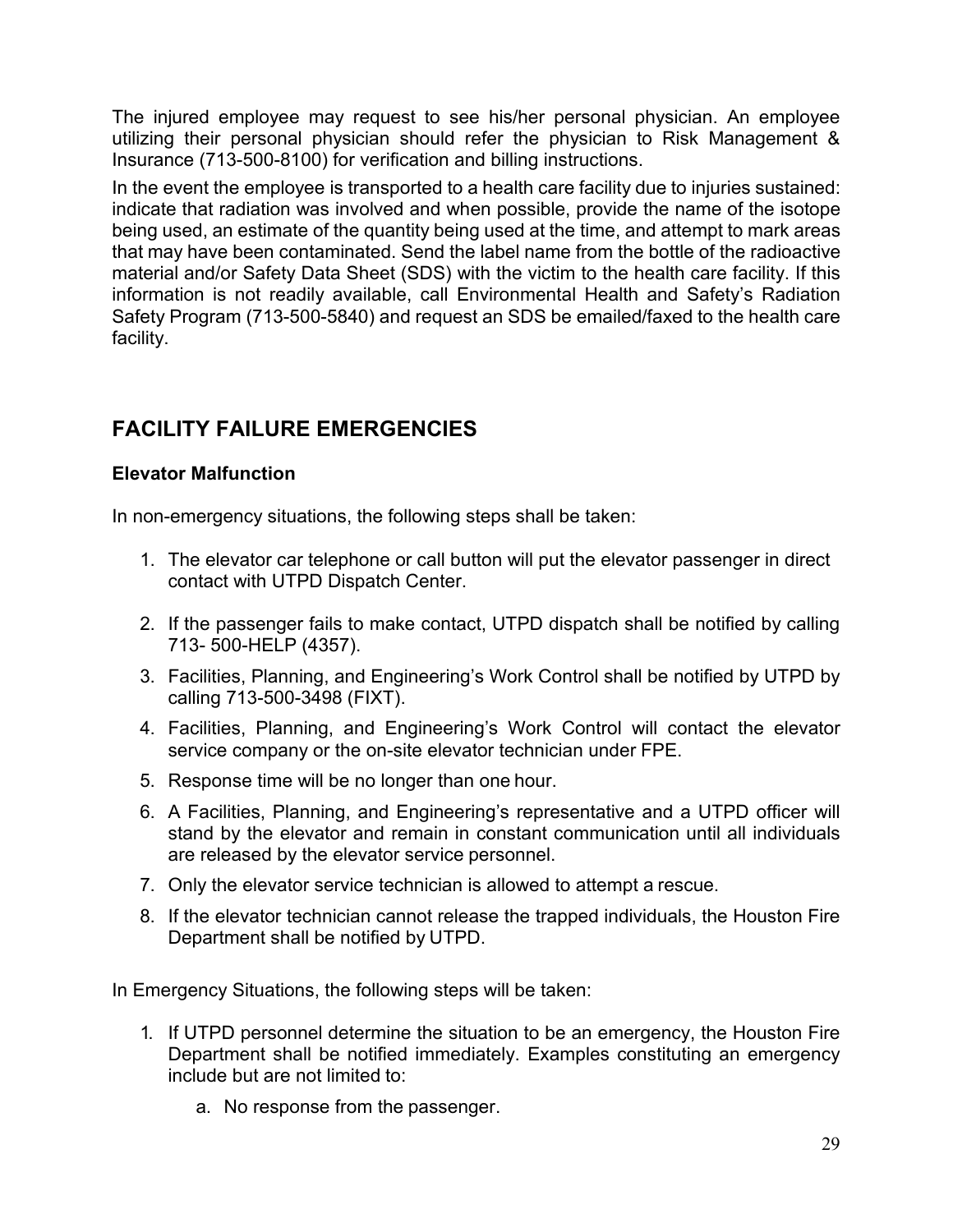- b. The passenger has become hysterical and there is fear for his/her wellbeing.
- 2. UTPD dispatch shall contact Facilities, Planning, and Engineering at 713-500-FIXT (3498).
- 3. Facilities, Planning, and Engineering and UTPD personnel will stand by to assist the fire department.

#### **Power Failure**

Contact Facilities, Planning, and Engineering at 713-500-FIXT (3498) or call UTPD at 713-500-HELP (4357). Provide them with the following information:

- 1. Your name
- 2. Your location and extension
- 3. Type of emergency Power Failure
- 4. Special directions (if any)

If the entire facility is without power, all personnel should follow their department's Emergency Evacuation Plan (securing controlled substances, placing perishables in refrigerators, close fume hood sashes, then exit the building per their plan, as soon as possible).

Return to work when power is restored, or as directed by your supervisor.

#### **Water Leak / Intrusion**

Contact Facilities, Planning, and Engineering at 713-500-FIXT (3498) or call UTPD at 713-500-HELP (4357). Provide them with the following information:

- 1. Your name
- 2. Your location and extension
- 3. Type of emergency Power Failure
- 4. Special directions (if any)

Do not attempt to enter water damaged areas without proper precautions (i.e. power shutdown to room/area). If possible, move property (office equipment, lab equipment, etc.) away from water leaks/intrusion after necessary precautions have been taken.

Facilities, Planning, and Engineering or Auxiliary Enterprises will notify Environmental Health & Safety to assist in assessing the water damage and appropriate response and cleanup. Water damaged areas should be dried out within 48-72 hours to limit the potential for mold growth.

## **Loss of Water**

Contact Facilities, Planning, and Engineering at 713-500-FIXT (3498) if your area or building experiences a water outage. Depending on the severity and the anticipated length of the outage a Loss of Water/Boil Water plan may go into effect.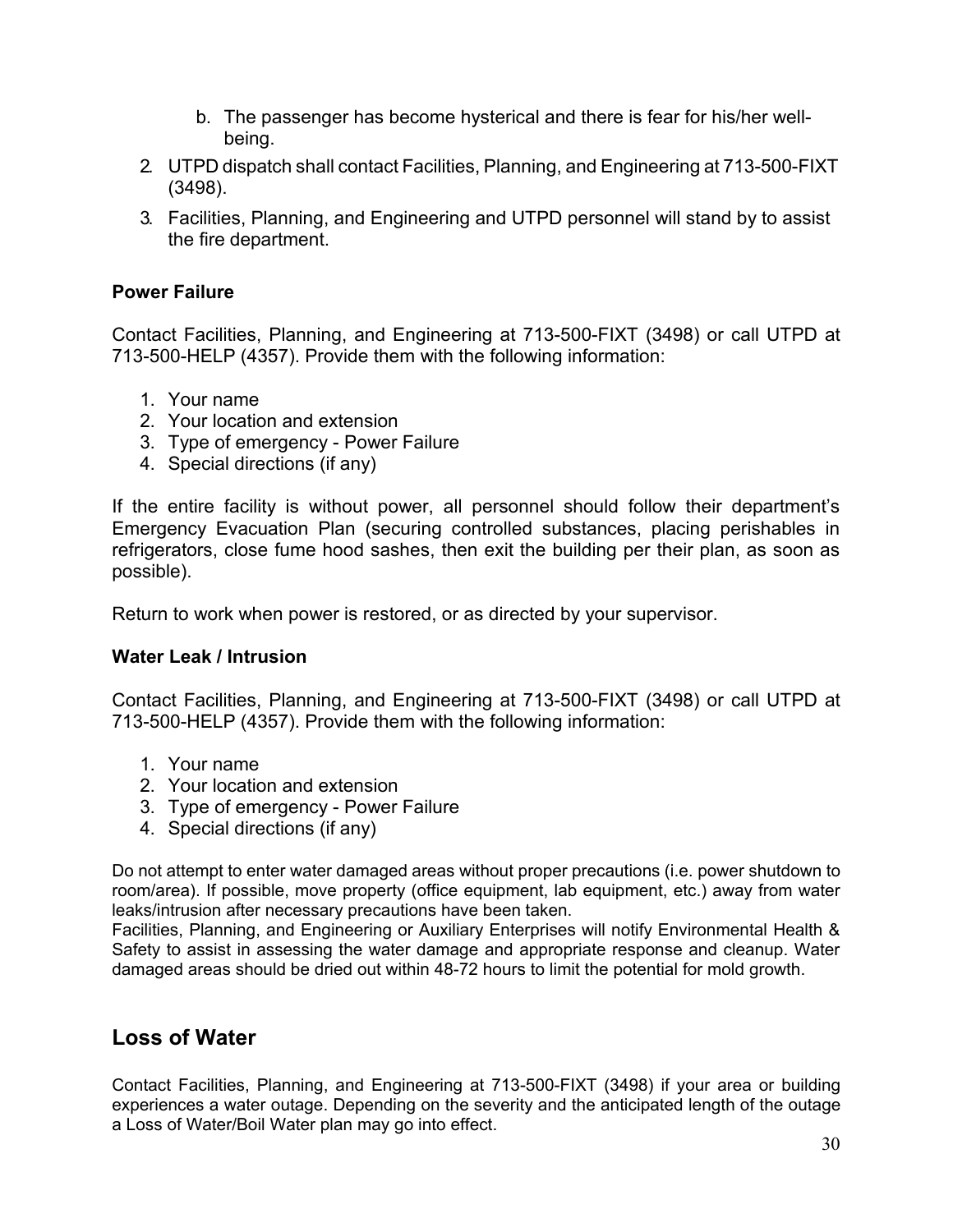If a water outage or water boil mandate is issued by the City of Houston or other authority impacting any of our campus facilities, communication to those facilities will be initiated by Facilities and/or EHS. Basic needs within any affected buildings will be assessed and temporary measures will be implemented – for example bottled drinking water will be provided, portable toilets if a water outage impacts the ability to flush toilets in any building, and hand sanitizer will be deployed as necessary to help ensure sanitary conditions are maintained. The Emergency Management team will make decisions regarding the need to close any buildings based on the circumstances or a water outage or water boil scenario.

During a long term water outage, Facilities will monitor break tanks feeding building fire sprinkler suppression systems. Any fire sprinkler system impairments will be communicated as necessary.

Upon reestablishment of water service or lifting of a water boil mandate, Facilities and EHS will work together to verify safety of the water supply system which may include but is not limited to flushing water lines and conducting water quality testing. Communications will be distributed as necessary to campus stakeholders regarding when it is safe to resume normal consumption and use of building water supplies.

See Annex 'S' for addition measures and considerations to take during a water outage or water boil scenario.

## **BOMB / CYBER / TERRORIST THREATS OF HARM COMMUNICATED IN PERSON, BY PHONE, OR IN WRITTEN FORM**

For Emergency Control Team Members see Annex 5, Bomb Threat Protocol on page 100.

Follow these steps:

Consider the preservation of evidence if applicable. Be calm, courteous, LISTEN, and do not interrupt the caller. If possible, have a co-worker inform your supervisor that you are on the phone with a bomb/terrorist threat.

Be familiar with Bomb/Terrorist Threat Report (see form below) and write down actual words used by caller and general description of caller's voice and mannerisms. These threats can also be sent via email or social media.

Immediately contact UTPD 713-500-HELP (4357), 713-792-2890 or 911 when caller hangs-up or after receiving emailed or social media threat and provide police with the information outlined on Bomb/Terrorist Threat Report (see form below).

UTPD will contact the Executive Team with a recommendation for building evacuation, building search while occupied, or that the threat has been deemed not credible. The Executive Team will decide upon the desired action.

Building evacuation, if ordered, will be accomplished by utilizing the UTHealth Alert emergency notification system and any other available communications avenues as appropriate.

Additional information regarding bomb or terroristic threats is available from the UTPD.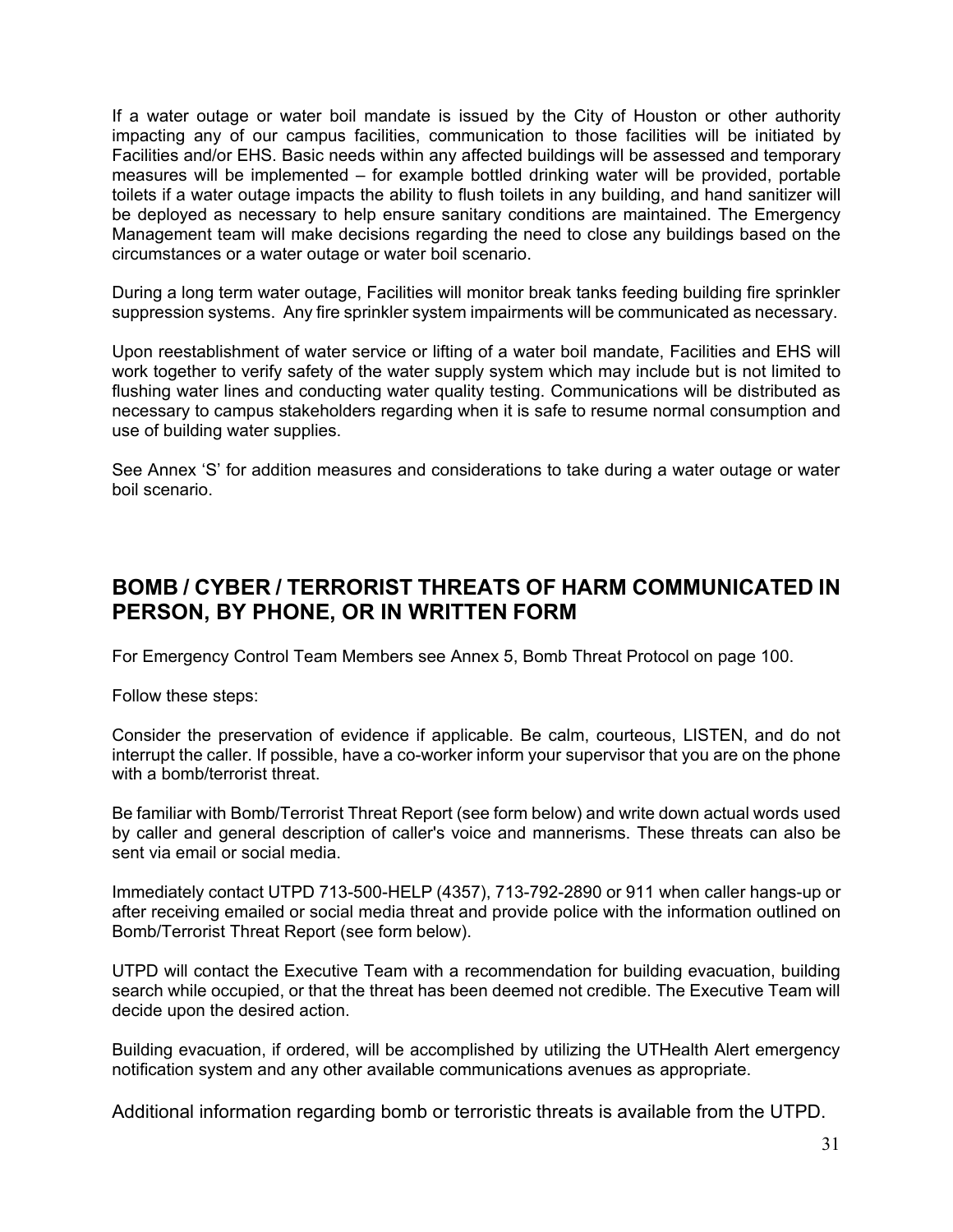

## BOMB THREAT GUIDE

## IF A BOMB THREAT IS RECEIVED BY PHONE

In response to a bomb threat, employees should consider the following actions:

- $\Box$  Be calm, courteous, and do not interrupt the caller.
- $\Box$  Keep the caller on the phone as long as possible and do not hang up.
- $\Box$  Signal to someone near you to alert a supervisor.
- $\Box$  Write down everything the caller tells you.
- Ask the caller as many questions as possible. Refer to page 2, the *Bomb Threat Phone Call Checklist form,* to record any impressions from the call (tone of voice, background noise).
- **Immediately notify UT Police of the bomb threat by dialing 713-792-2890 or call 911.**

#### IF A BOMB THREAT IS RECEIVED BY EMAIL

- **Immediately notify UT Police of the bomb threat by dialing 713-792-2890 or call 911.**
- $\Box$  Print a copy of the email for UT Police at Houston.
- $\Box$  Do not delete the message.

## IF A BOMB IS SEEN/RECEIVED ON CAMPUS

- **If you find a device or suspicious package, DO NOT move or touch the device or package.** Immediately retreat, leave the area to a safe location, and notify UT Police of its location anddescription.
- **Immediately notify UT Police of the bomb threat by dialing 713-792-2890 or call 911.**

#### IF AN EVACUATION IS ACTIVATED BY EMERGENCY RESPONSE PERSONNEL

- $\Box$  Remove patients, visitors and employees from immediate danger as instructed by UT Police.
- $\Box$  Account for the people and patients under your direct supervision who were evacuated and verify that everyone has left the affected area(s) as instructed by UT Police.
- $\Box$  When evacuating patients, ensure the following are accounted for:
	- - Tracking records Personal items Identification bracelet
	- Medical records Family and visitors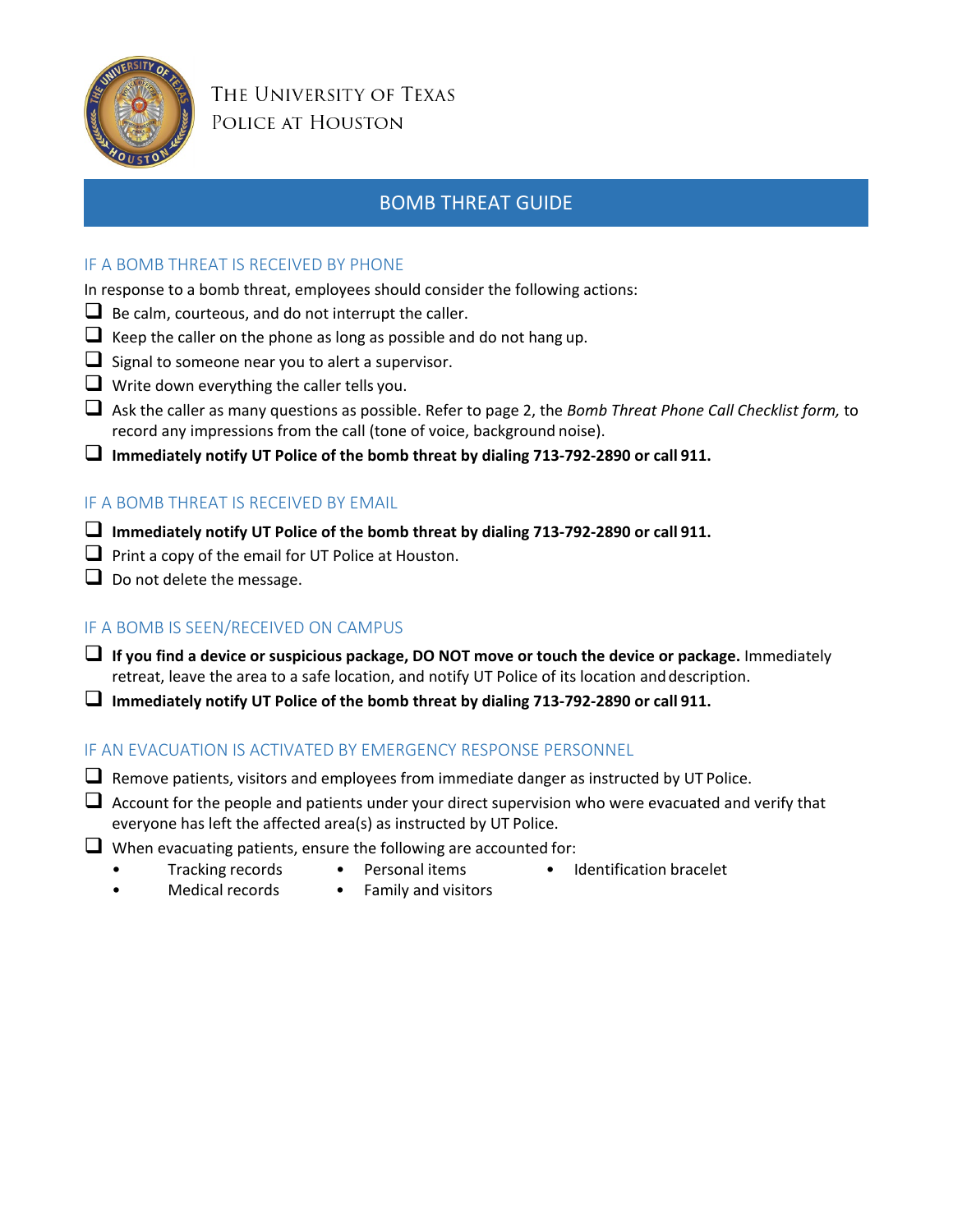

# THE UNIVERSITY OF TEXAS POLICE AT HOUSTON

# BOMB THREAT PHONE RECORD FORM

*In case of bomb threat, provide the original of this form to the University of Texas Police at Houston.*

| Log Call                           |                                                                                                               |  |
|------------------------------------|---------------------------------------------------------------------------------------------------------------|--|
| Date reported:                     |                                                                                                               |  |
| Time reported:                     |                                                                                                               |  |
| How reported:                      |                                                                                                               |  |
| Exact words of caller:             |                                                                                                               |  |
|                                    |                                                                                                               |  |
|                                    |                                                                                                               |  |
|                                    |                                                                                                               |  |
| <b>Ask Questions</b>               |                                                                                                               |  |
| When is the bomb going to explode? |                                                                                                               |  |
| Where is the bomb right now?       |                                                                                                               |  |
| What kind of bomb is it?           |                                                                                                               |  |
| What does it look like?            |                                                                                                               |  |
| Why did you place the bomb?        |                                                                                                               |  |
| Where are you calling from?        |                                                                                                               |  |
| What is your name?                 |                                                                                                               |  |
| <b>Identify Characteristics</b>    |                                                                                                               |  |
| Description of caller's voice:     |                                                                                                               |  |
|                                    | $\square$ Female<br>$\Box$ Young<br>$\square$ Middle-aged<br>$\square$ Male<br>$\Box$ Old<br>$\square$ Accent |  |
| Tone of voice:                     |                                                                                                               |  |
| $\Box$ Intoxicated                 | $\square$ Speech Problem<br>$\square$ Hostile                                                                 |  |
| Background noise?                  |                                                                                                               |  |
| Time caller hung up:               |                                                                                                               |  |
| Remarks:                           |                                                                                                               |  |
| Recipient/Call-taker               |                                                                                                               |  |
| Name of recipient:                 |                                                                                                               |  |
| Address of recipient:              |                                                                                                               |  |
| Phone number of recipient:         |                                                                                                               |  |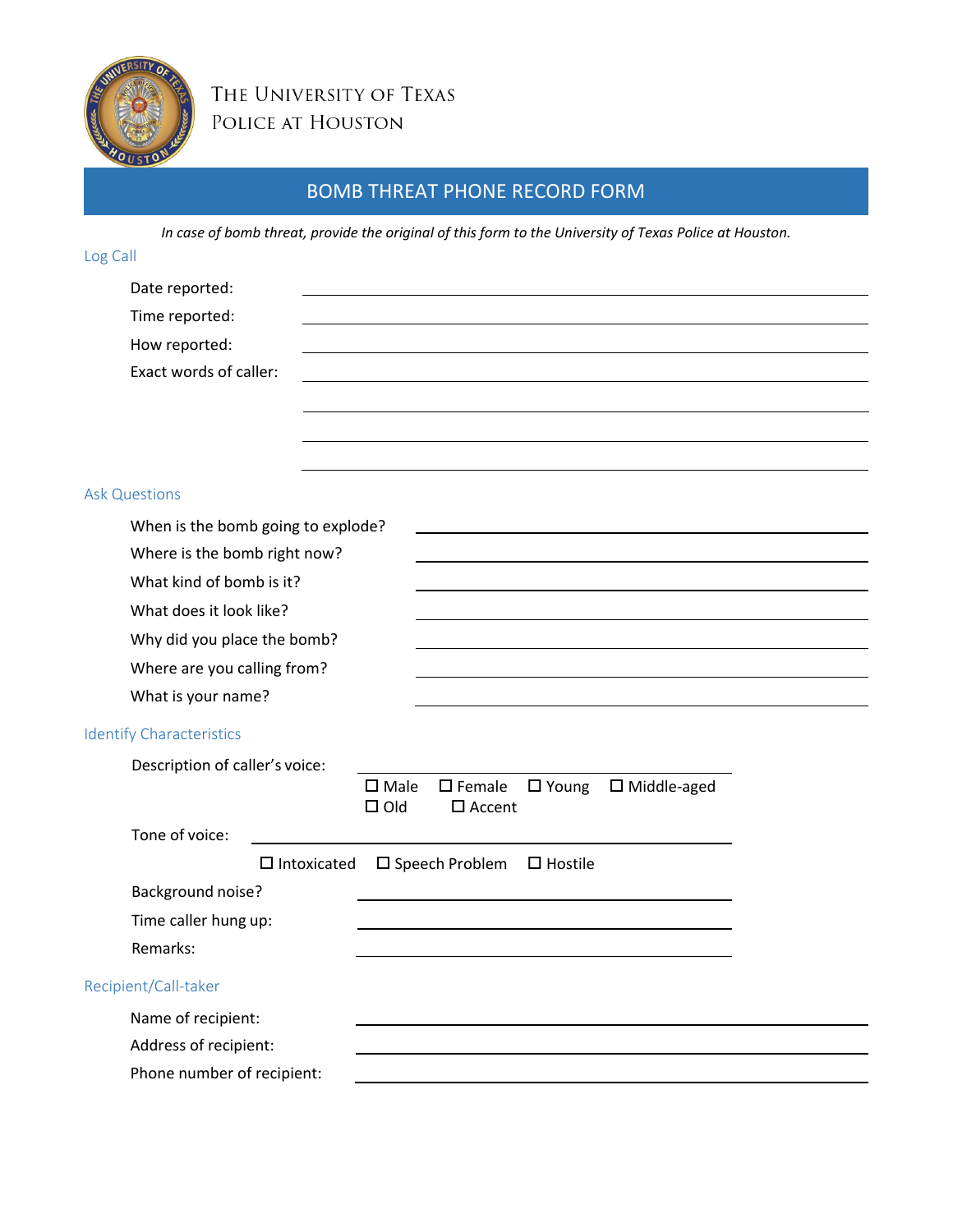# **Threat of physical harm communicated by e-mail**

- Do not respond to the e-mail
- Do not click on any links
- Notify UT Police by phone do not forward the e-mail to anyone unless instructed by law enforcement to do so
- Do not delete the message
- UT Police will assess the threat and may involve UTHealth Information Technology Security regarding its source, legitimacy, and extent of distribution
- Depending on the characteristics of the threat, the STOP Team may be engaged by UT Police
- UT Police will provide a threat assessment to the UTHealth Emergency Management Executive Team regarding recommendations. As a reminder, any final decision rests with the President or members of the Executive Team
- In cases where the threat is limited to a single school or unit the Executive Team shall notify the Dean or Director regarding the need for an immediate decision

# **Threat of physical harm encountered on a social media outlet**

- Do not respond to the social media post
- Do not click on any links
- If possible, capture a screen image of the social media post to document it
- Notify UT Police by phone do not forward the social media link or screen image capture to anyone unless instructed by law enforcement to do so
- UT Police will assess the threat and may involve UTHealth Information Technology Security regarding its source and legitimacy
- Depending on the characteristics of the threat, the STOP Team may be engaged by UT Police
- UT Police will provide a threat assessment to the UTHealth Emergency Management Executive Team regarding recommendations. As a reminder, any final decision rests with the President or members of the Executive Team
- In cases where the threat is limited to a single entity, the Executive Team shall notify the Dean or Director regarding the need for an immediate decision

## <span id="page-34-0"></span>**Homeland Security Information**

The Nation requires a Homeland Security Advisory System to provide a comprehensive and effective means to disseminate information regarding the risk of terrorist acts to federal, state, and local authorities and to the American people. Such a system would provide warnings in the form of a set of graduated "Threat Conditions" that would increase as the risk of the threat increases. At each threat condition, federal departments and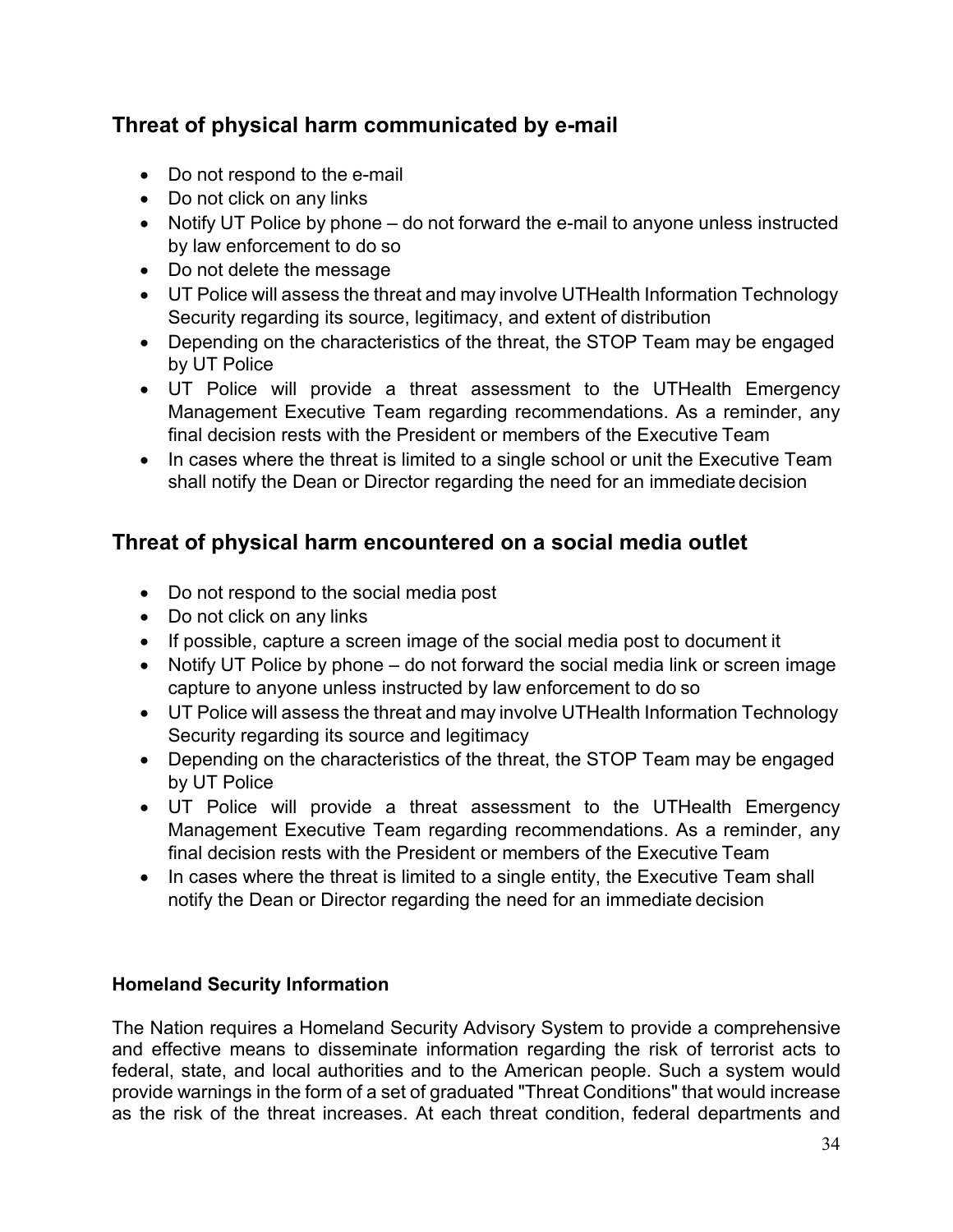agencies would implement a corresponding set of "Protective Measures" to further reduce vulnerability or increase response capability during a period of heightened alert.

This system is intended to create a common vocabulary, context, and structure for an ongoing national discussion about the nature of the threats that confront the homeland and the appropriate measures that should be taken in response. It seeks to inform and facilitate decisions appropriate to different levels of government and to private citizensat home and at work.

For more information on this system, see Annex N, Homeland Security Advisory System.

## **GUIDELINES FOR ADDRESSING SUSPICIOUS MAIL**

The following guidelines have been adapted from the Centers for Disease Control and Prevention [\(www.cdc.gov\)](http://www.cdc.gov/) and the United States Postal Services [\(www.usps.gov\)](http://www.usps.gov/) specifically for UTHealth.

**Do Not Panic.** *Bacillus anthracis* can cause infection in the skin, gastrointestinal system, or the lungs. To do so the organism must be in contact with abraded skin, swallowed, or inhaled as a fine, aerosolized mist. For *Bacillus anthracis* to be effective as a covert agent, it must be aerosolized into very small particles. This is difficult to do, and requires a great deal of technical skill and special equipment. The disease anthrax can be prevented after exposure to the infectious spores by early treatment with effective antibiotics. The anthrax disease is not contagious or spread from one person to another person. Other items such as Ricin have also been known to be placed in mail for nefarious purposes.

## **How to Identify Suspicious Packages and Letters**

Some characteristics of suspicious packages and letters include the following:

- Excessive postage
- Handwritten or poorly typed addresses
- Incorrect titles
- Title, but no name
- Misspellings of common words
- Oily stains, discolorations or odor
- No return address
- Excessive weight
- Lopsided or uneven envelope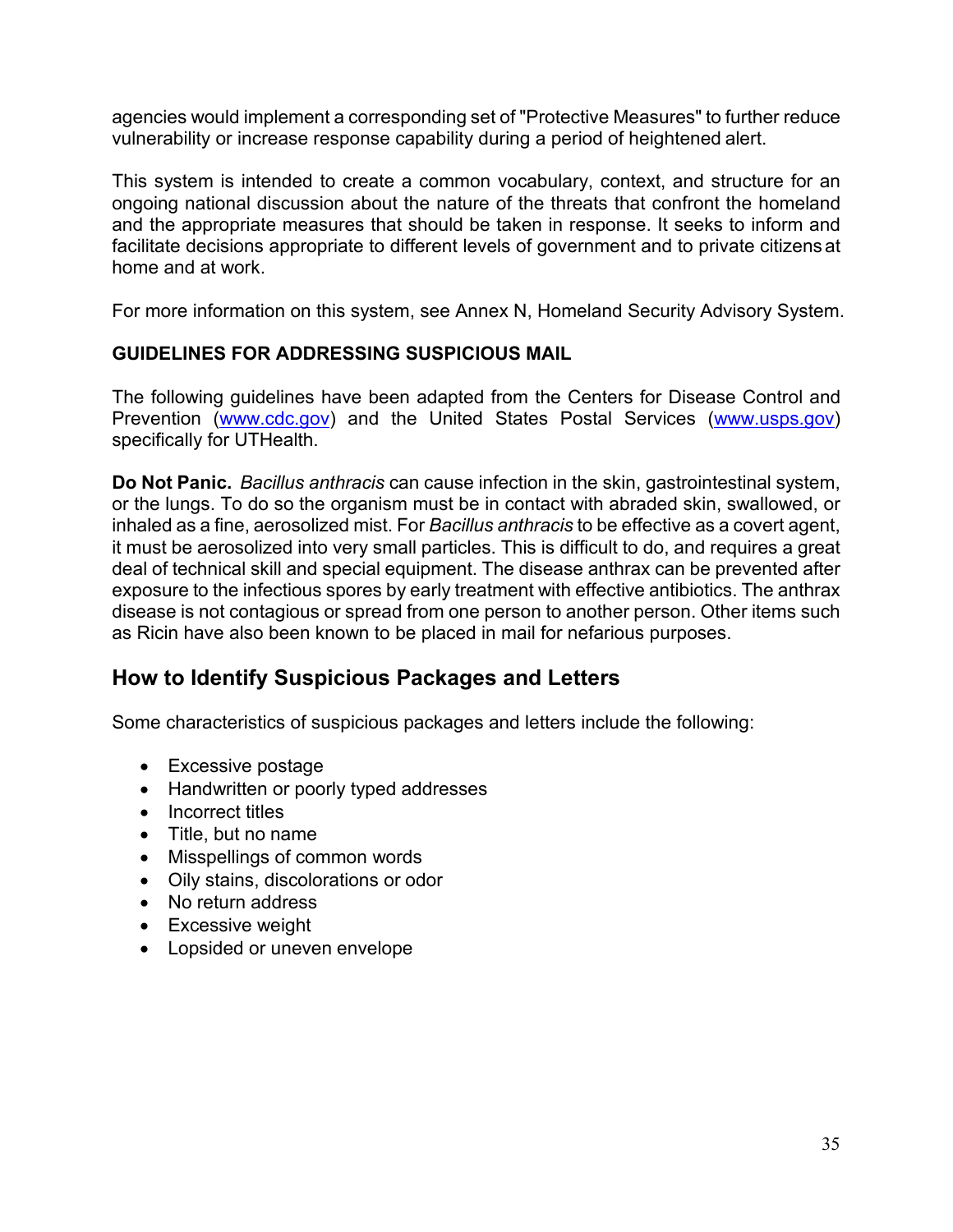- Protruding wires or aluminum foil
- Excessive security material such as masking tape, string, etc.
- Visual distractions
- Ticking sound
- Marked with restrictive endorsements, such as "Personal" or "Confidential"
- Shows a city or state in the postmark that does not match the return address
- Powdery substance on the outside

### **Suspicious Letter or Package Procedure:**

- 1. Do not shake or empty the contents of any suspicious envelope or package.
- 2. Cover the envelope or package with anything (e.g., clothing, paper, trash can, etc.) and do not remove this cover.
- 3. If powder is present of spills out of a letter or package, do not try to clean up the powder. Cover the contents immediately with anything (e.g., clothing, paper, trash can, etc.) and do not remove this cover.
- 4. Then leave the room and close the door and section off the area to prevent others from entering.
- 5. Wash your hands with soap and water to prevent spreading any powder.
- 6. Call UTPD at 713-500-HELP (4357) and the Environmental Health and Safety's 24-hour hotline at 713-500-5832.
- 7. If visible powder was present from the suspicious letter/package, remove contaminated clothing as soon as possible and place in a plastic bag, or some other container that can be sealed. This clothing bag should be given to the Environmental Health and Safety responders for proper handling. Shower with soap and water as soon as possible. Do Not Use Bleach Or Other Disinfectant On Your Skin.
- 8. List all people who were in the room or area, especially those who had actual contact with the powder. Give this list to the UTPD.

# **Civil Disruption**

Civil disruption, or civil unrest, is typically defined as a mass act of civil disobedience (such as a demonstration, riot, or strike) in which the participants become hostile toward authority, and authorities incur difficulties in maintaining public safety and order, over the disorderly crowd. Even though these events are extremely unlikely, recent examples of civil disruptions on college and university campuses have resulted in the need to prepare for such occurrences.

### **What to do?**

If you observe such disturbances:

- Call the police. Dial 911, use an Emergency Call Box, or call UTPD at 713-792-2890
- Provide the address, location, and any details available to the dispatcher.
- Do not provoke or become part of the disturbance.
- Secure your work area, log off computers and secure sensitive files, if safe to do so.
- Remain inside and away from doors and windows if the disturbance is outside.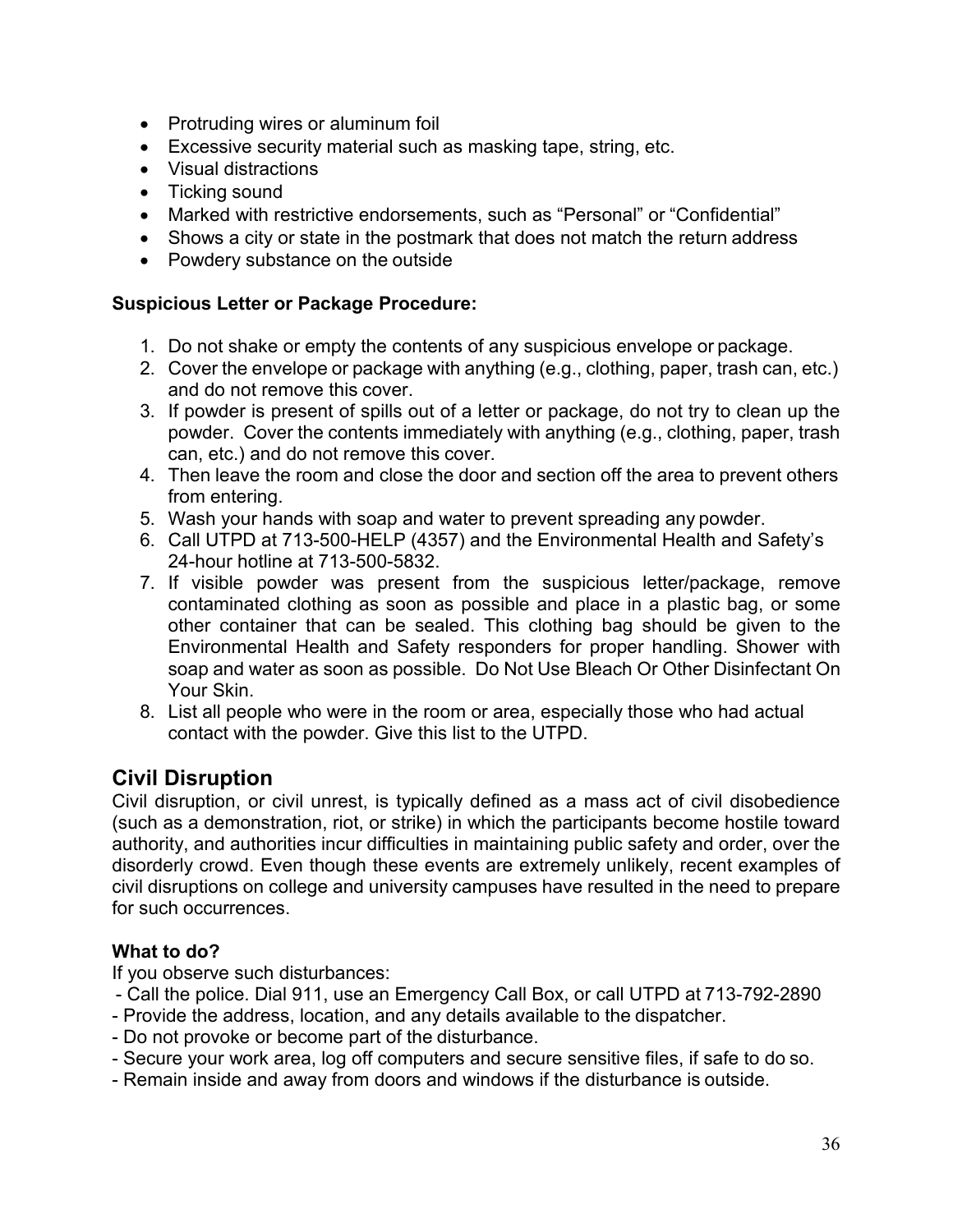### **If confronted by belligerent, or violent individuals, use the following steps:**

- Remain calm and try not to raise your voice or escalate the situation.
- Be courteous and confident.
- Allow the opportunity for the person to express their feelings and concerns.
- Listen respectfully and objectively
- Alert the police immediately if a threat exists.
- Notify your supervisor and your department chair as soon as you are able.
- Follow instructions from UTPD or other authority that may be responding to the incident

### **Do not:**

- Corner or crowd the hostile individuals.
- Attempt to touch the individuals.
- Do not engage in verbal confrontations
- Blame anyone.
- "Blow off" the hostile individuals.
- Engage in any other activities which could potentially escalate the situation

# **AUTO ACCIDENTS**

Call 911 for Emergency Medical Services if anyone is injured. Call UTPD at 713-500- HELP (4357) or appropriate jurisdictional law enforcement agency and provide the following information:

- 1. Your name
- 2. Your location (Street and Block Number)
- 3. The type of emergency Auto Accident
- 4. Special directions (if any)

If there are no injuries and if the vehicle(s) can be safely moved, move the vehicle(s) to a safe location off the road or otherwise out of traffic. Be cognizant of distressed or possibly violent drivers after an accident and call police immediately to ensure safety.

Get the names of all witnesses, including occupants of other vehicle(s), and then retain all other information required on the Report of Accident Form which is located in the vehicle's glove box or contact Risk Management and Insurance 713-500-8100 within the Office of Environmental Health and Safety.

If towing is required, contact the number on the back of the voyager Card or call Environmental Health & Safety at 713-500-8100 and arrangements will be made.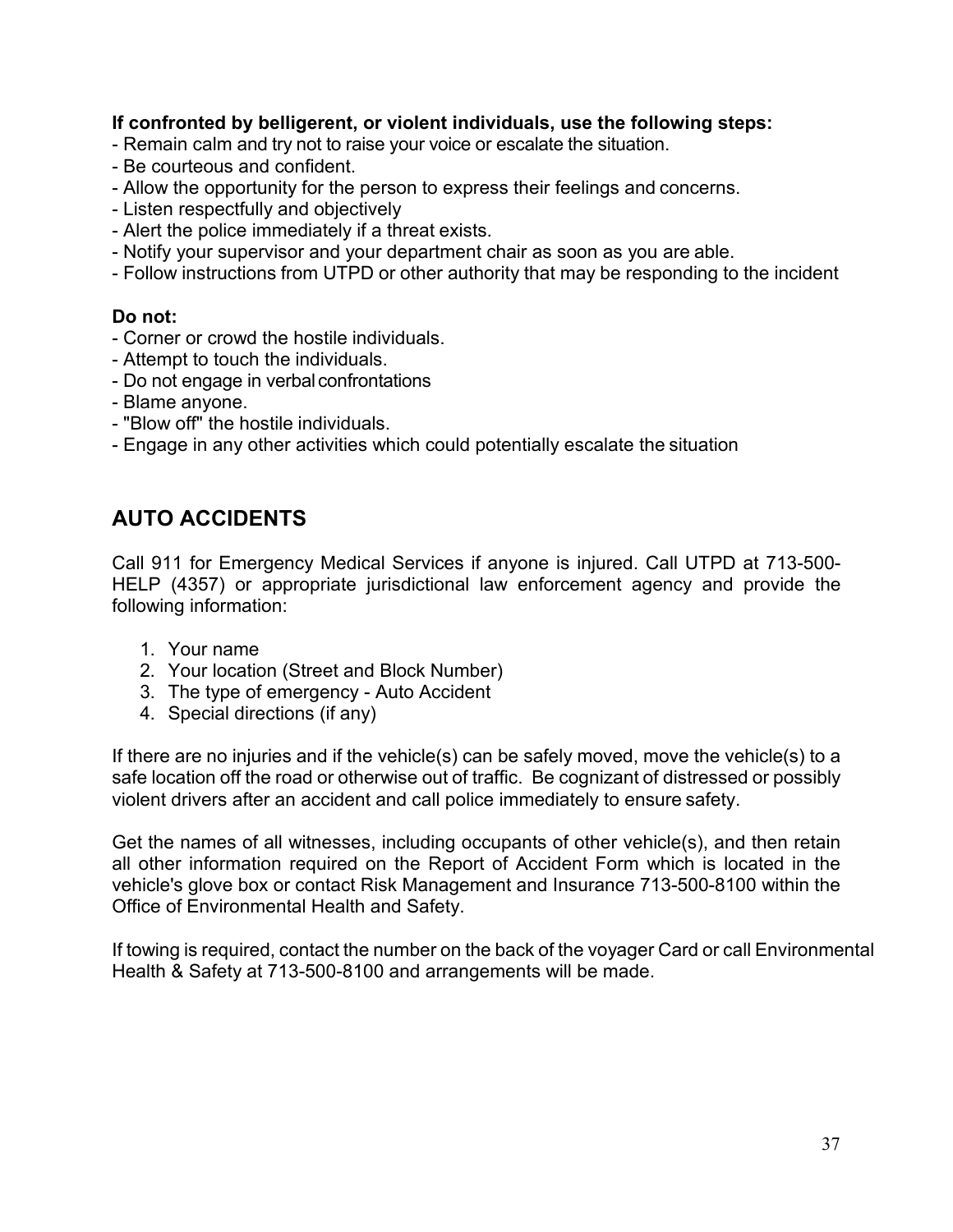## **ANNEX A** Incident Command System: Command Staff & General Staff



Eric Fernette, VP & CHRO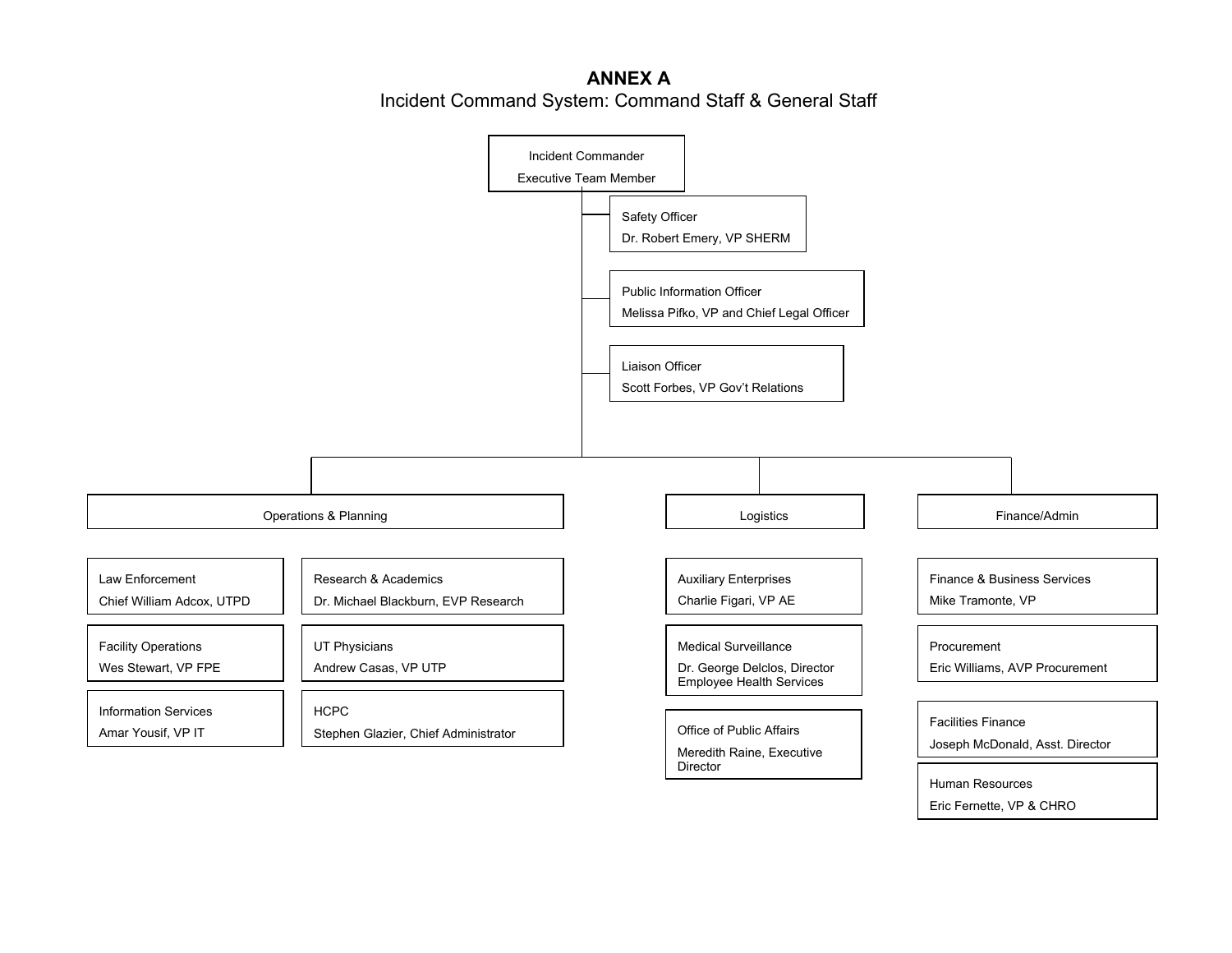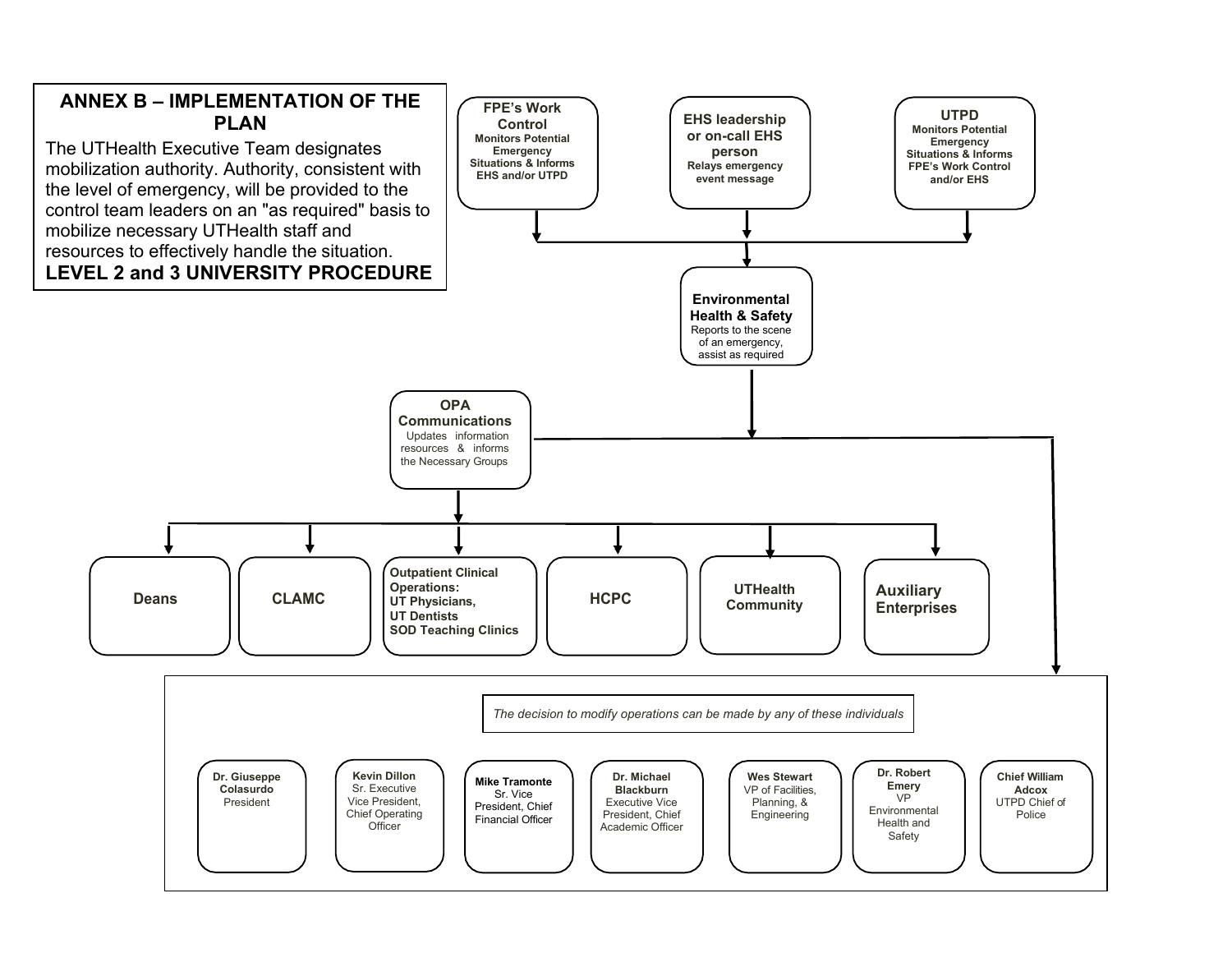# **ANNEX C ORGANIZATION & ASSIGNMENT OF RESPONSIBILITIES**

### **A.** Organization

- 1. Our normal emergency organization, described in Concept of Operations (Annex D), will carry out the direction and control function during emergency situations.
- 2. The organization of incident command operations will be pursuant to NIMS organizational principles. All personnel with roles in emergency management and incident response at all levels should be appropriately trained on the use of the National Incident Management System (NIMS).
- 3. The specific organizational elements to be activated for an emergency will be determined by the IC based on the tasks that must be performed and the resources available for those tasks.
- 4. The organization of the EOC is depicted in the flowchart located in Annex A. The EOC may be activated on a graduated basis. Department group EOC staffing requirements will be determined by the Emergency Control Team based on the needs of the situation.
- **B.** Assignment of Responsibilities
	- 1. All personnel assigned responsibilities in this plan are trained on NIMS concepts, procedures, and protocols.
	- 2. The Executive Team will:
		- a. Establish general policy guidance for emergency operations.
		- b. Direct that the EOC be partially or fully activated.
		- c. When appropriate, terminate EOC operations.
	- 3. The Safety Officer, or designee, will:
		- a. Activate the EOC when requested or when the situation warrants.
		- b. Serve as an EOC Supervisor.
		- c. Advise the Emergency Control Team on emergency management activities.
		- d. Coordinate resource and information support for emergency operations.
		- e. Coordinate emergency planning and impact assessment.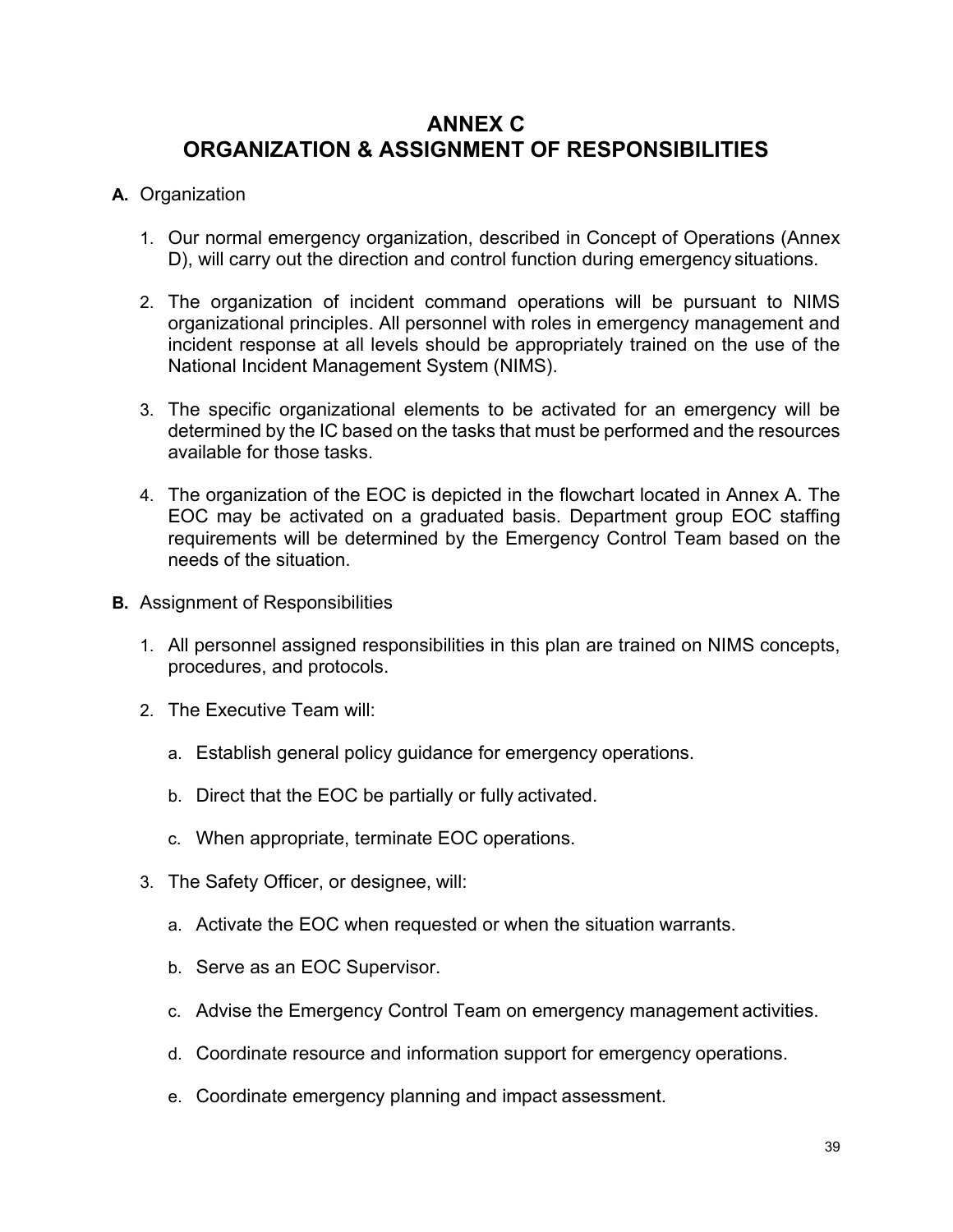- f. Coordinate analysis of emergency response and recovery problems and development of appropriate courses of action.
- 4. The Incident Commander (IC) will:
	- a. Establish an incident command post (ICP) and direct and control emergency operations at the scene.
	- b. Determine the need for and implement public warning and protective actions at and in the vicinity of the incident site.
	- c. Provide periodic situation updates to the EOC, if that facility is activated.
	- d. Identify resource requirements to the EOC, if that facility is activated.
- 5. Departments assigned responsibilities for ICP or EOC operations will:
	- a. Identify and train personnel to carry out required emergency functions at the ICP and the EOC.
	- b. Provide personnel to staff the ICP and the EOC when those facilities are activated.
	- c. Ensure that personnel participating in ICP and EOC operations are provided with the equipment, resource data, reference materials, and other work aids needed to accomplish their emergency functions.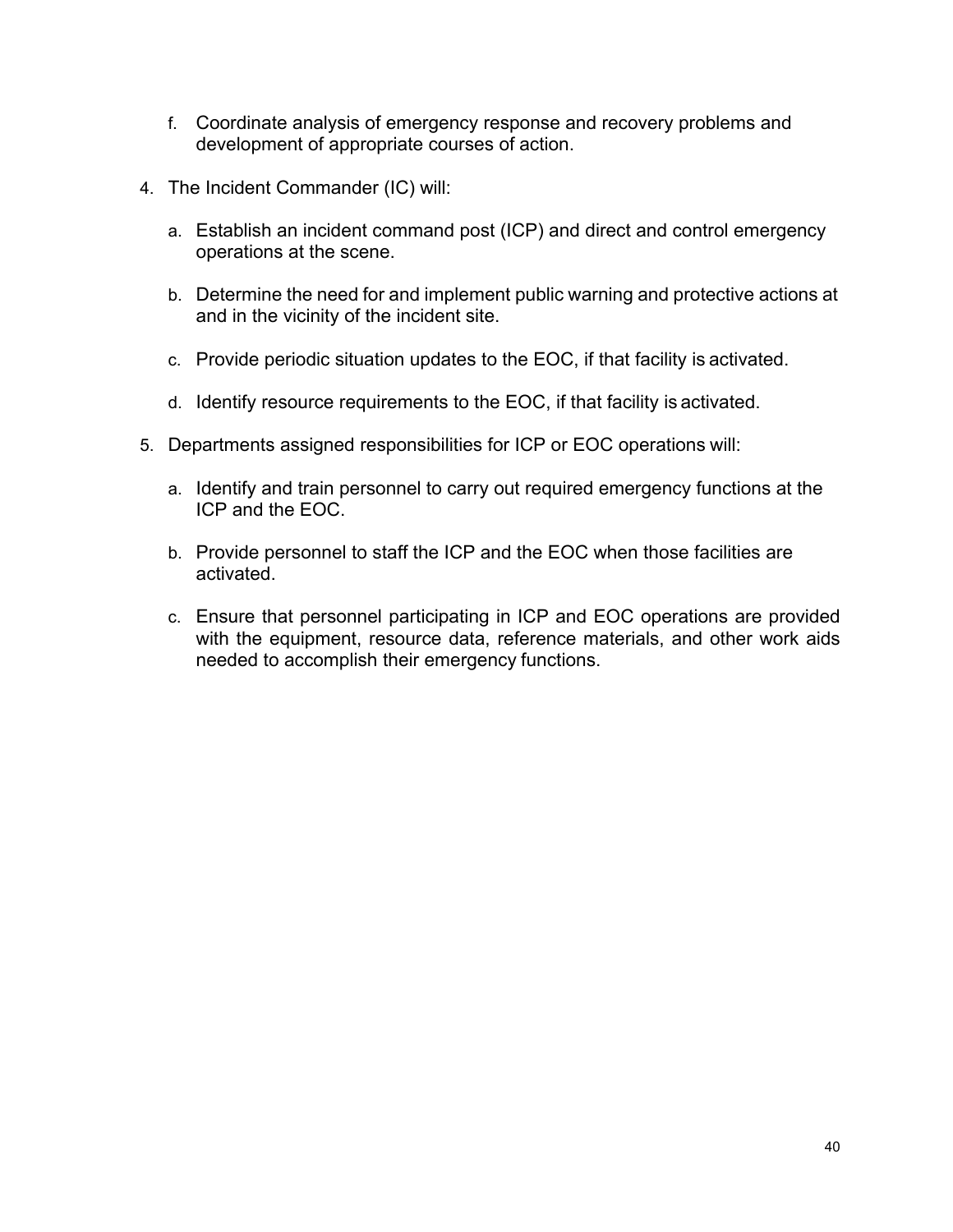# **ANNEX D CONCEPT OF OPERATIONS**

### **A. General**

- 1. Our direction and control structure for emergency operations is pursuant to the NIMS, which employs two levels of incident management structures.
	- a. All emergency responders will have had the minimum NIMS training which includes NIMS training courses 100, 200, 700, and 800.
	- b. The Incident Command System (ICS) includes a core set of concepts, principles, and terminology applicable to single or multiple incidents regardless of their scope.
	- c. Multi-agency Coordination Systems integrate a combination of facilities, equipment, personnel, procedures, and communications into a common framework, which allows for the coordination and support of incident management.
- 2. An Incident Commander (IC) using response resources from one or two departments, will normally handle emergency level 1 and 2 situations. The EOC will generally not be activated.
- 3. During major emergencies, or disasters, a Multi-agency Coordination System may be advisable. Central to this System is the Emergency Operations Center (EOC), which is the nucleus of all coordination of information and resources. The Incident Commander will manage and direct the on-scene response from the ICP. The EOC will mobilize and deploy resources for use by the Incident Commander, coordinate external resource and technical support, research problems, provide information to senior managers, disseminate emergency public information, and perform other tasks to support on-scene operations.
- 4. For some types of emergency situations, the EOC may be activated without activating an incident command operation. Such situations may include:
	- a. When a threat of hazardous conditions exists but those conditions have not yet impacted the local area. The EOC may accomplish initial response actions, such as mobilizing personnel and equipment and issuing precautionary warning to the public. When the hazard impacts, an ICP may be established, and direction and control of the response transitioned to the Incident Commander.
	- b. When the emergency situation does not have a specific impact site, but rather affects a wide portion of the local area, such as a tornado.
- **B.** For operational flexibility, both ICS and EOC operations may be sized according to the anticipated needs of the situation. The structure of ICS is specifically intended to provide a capability to expand and contract with the magnitude of the emergency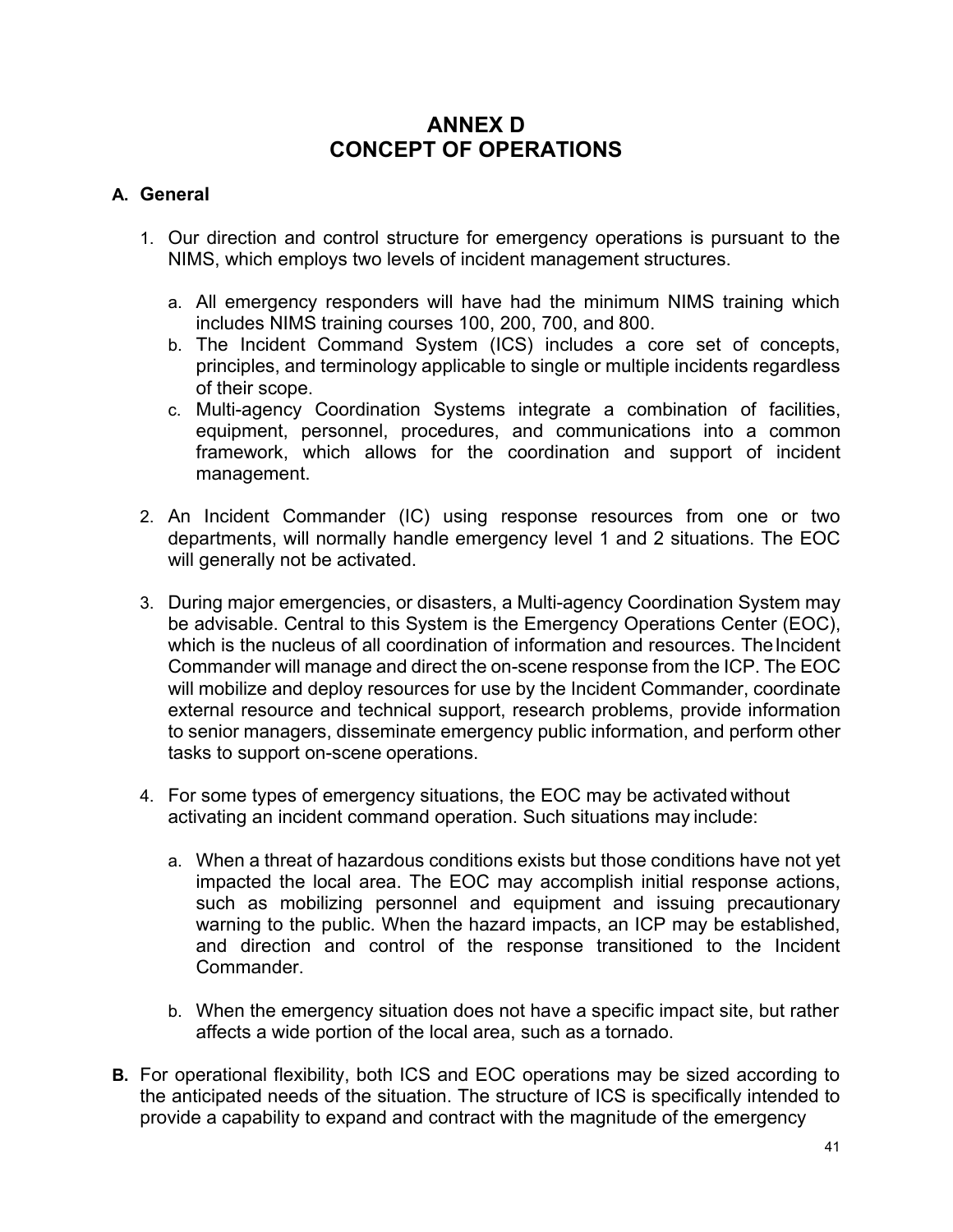situation and the resources committed to it. The EOC may also be activated on a graduated basis.

### **C. Incident Command Operations**

- 1. The first local emergency responder to arrive at the scene of an emergency situation will serve as the Incident Commander until relieved by a more senior or more qualified individual. The Incident Commander will establish an ICP, provide an assessment of the situation to executive management or local officials,identify response resources required, and direct the on-scene response from the ICP.
- 2. The Incident Commander is responsible for carrying out the ICS function of command – making operational decisions to manage the incident. The four other major management activities that form the basis of ICS are operations, planning, logistics, and finance/administration. For small-scale incidents, the Incident Commander and one or two individuals may perform all of these functions. For more serious emergency situations, individuals from various departments or agencies or from external response organizations may be assigned to separate ICS staff sections charged with those functions. For these serious emergency situations, it is generally desirable to transition to a Unified Command.
- 3. If the EOC has been activated, the Incident Commander shall provide periodic situation updates to the EOC.
- 4. In emergency situations where other jurisdictions or state or federal agencies are providing significant response resources or technical assistance, it is generally desirable to transition from the normal ICS structure to a Unified Area Command structure. This arrangement helps to ensure that all participating agencies are involved in developing objectives and strategies to deal with the emergency.

### **D. EOC Operations**

- 1. The EOC may be activated to monitor a potential emergency situation or to respond to or recover from an emergency situation that is occurring or has occurred. The EOC will be activated at a level necessary to carry out the tasks that must be performed. The level of activation may range from a situation monitoring operation with minimal staff; to a limited activation involving selected departmental representatives, to a full activation involving all departments, agencies, volunteer organizations, and liaison personnel.
- 2. The principal functions of the EOC are to:
	- a. Monitor potential threats.
	- b. Support on-scene response operations.
	- c. Receive, compile, and display data on the emergency situation and resource status and commitments as a basis for planning.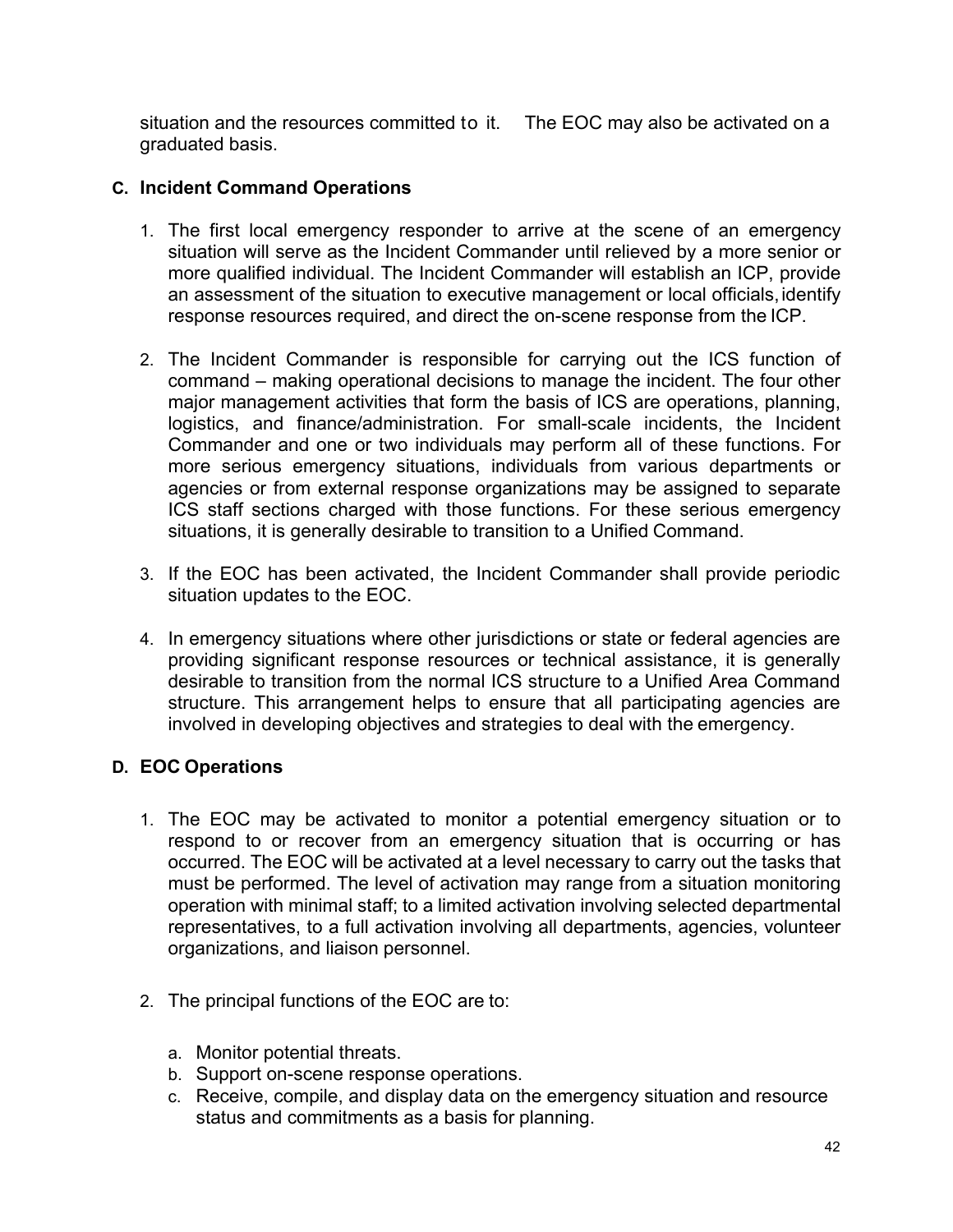- d. Analyze problems and formulate options for solving them.
- e. Coordinate among departments or local agencies and between the city, county, state and federal agencies, if required.
- f. Develop and disseminate warnings and emergency public information.
- g. Prepare and disseminate periodic reports.
- h. Coordinate damage assessments activities and assess the health, public safety, local facilities, and the local economy.
- i. Request external assistance from other departments, volunteer organizations, businesses, or from the State.

## **E. ICS - EOC INTERFACE**

- 1. When both an ICP and the EOC have been activated, it is essential to establish a division of responsibilities between the ICP and the EOC. A general division of responsibilities is outlined below. It is essential that a precise division of responsibilities be determined for specific emergency operations.
- 2. The IC is generally responsible for field operations, including:
	- a. Isolating the scene.
	- b. Directing and controlling the on-scene response to the emergency situation and managing the emergency resources committed there.
	- c. Warning the population in the area of the incident and providing emergency instructions to them.
	- d. Determining and implementing protective measures (evacuation or in-place sheltering) for the population in the immediate area of the incident and for emergency responders at the scene.
	- e. Implementing traffic control arrangements in and around the incident scene.
	- f. Requesting additional resources from the EOC.
	- g. Keeping the EOC informed of the current situation at the incident site.
- 3. The EOC is generally responsible for:
	- a. Mobilizing and deploying resources to be employed by the IC.
	- b. Issuing community-wide warning.
	- c. Issuing instructions and providing information to the institution.
	- d. Organizing and implementing large-scale evacuation and coordinating traffic control for such operations.
	- e. Organizing and implementing shelter and mass care arrangements for evacuees.
	- f. Requesting assistance from the State and other external sources.
- 4. Transition of Responsibilities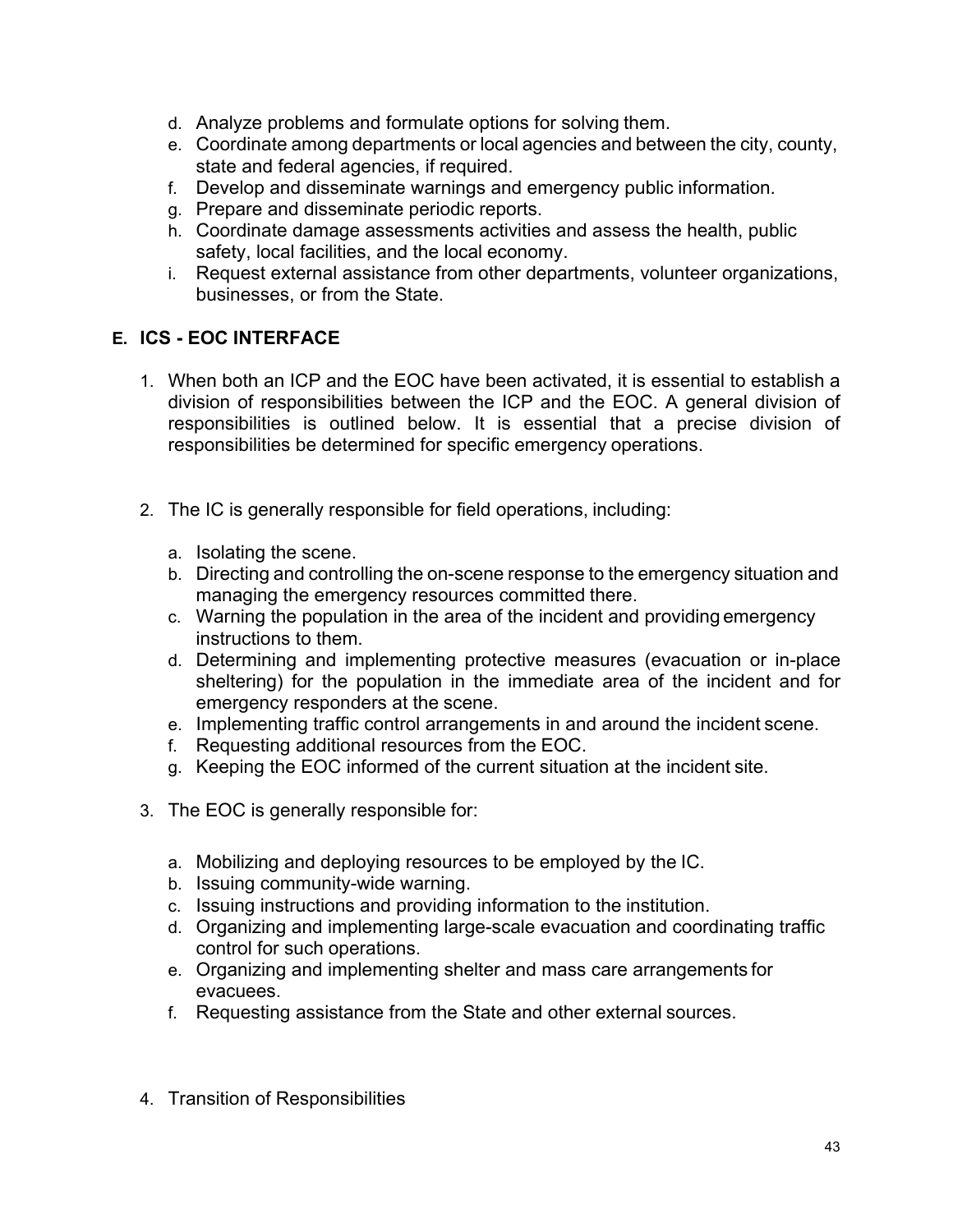- a. Provisions must be made for an orderly transition of responsibilities between the ICP and the EOC.
- b. From EOC to the ICP. In some situations the EOC may be operating to monitor a potential hazard and manage certain preparedness activities prior to establishment of an ICP. When an ICP is activated under these circumstances, it is essential that the IC receive a detailed initial situation update from the EOC and be advised of any operational activities that are already in progress, resources available, and resources already committed.
- c. From the ICP to the EOC. When an incident command operation is concluded and the EOC continues to operate to manage residual response and recovery activities, it is essential that the IC brief the EOC on any on-going tasks or operational issues that require follow-on action by the EOC staff.
- 5. Extended EOC Operations
	- a. While an incident command operation is normally deactivated when the response to an emergency situation is complete, it may be necessary to continue activation of EOC into the initial part of the recovery phase of an emergency. In the recovery phase, the EOC may be staffed to compile damage assessments, assess long term needs, manage donations, monitor the restoration of utilities, oversee access control to damaged areas, and other tasks.
- 6. In some large-scale emergencies or disasters, emergency operations with different objectives may be conducted at geographically separated scenes, in which case it may be necessary to employ a Unified Area Command. In such situations, more than one incident command post may be established. In this situation occurs, it is particularly important that the allocation of resources to specific field operations be coordinated through the EOC.

### **F. Activities by Phases of Management**

- 1. Mitigation/Prevention
	- a. Establish, equip, and maintain an EOC.
	- b. Identify required EOC staffing.
	- c. Prepare and maintain maps, displays, databases, reference materials, and other information needed to support ICP and EOC operations.
	- d. Identify and stock supplies needed for ICP and EOC operations.
	- e. Develop and maintain procedures for activating, operating, and deactivating the EOC.
- 2. Preparedness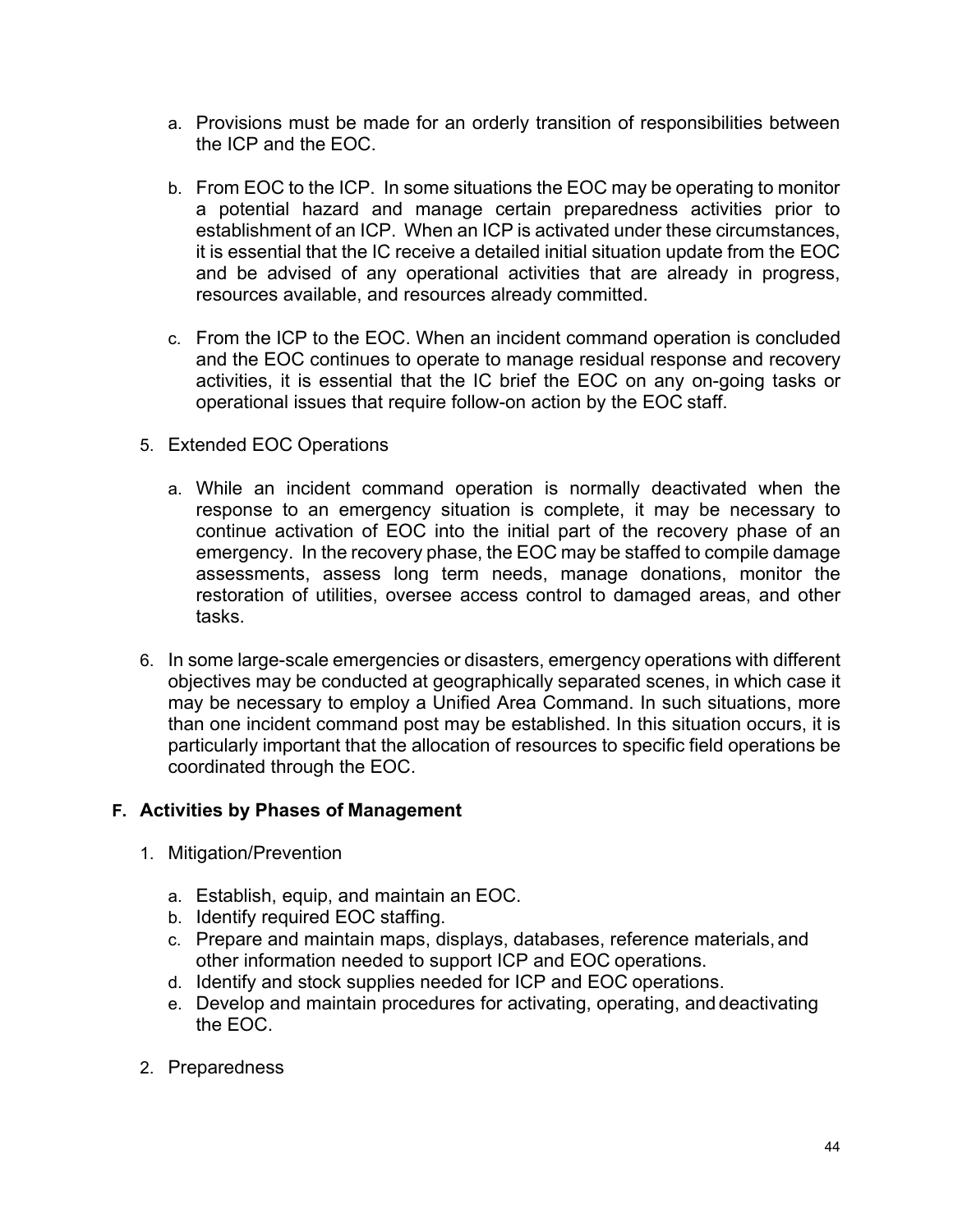- a. Identify department/agency/volunteer group representatives who will serve on the EOC staff and are qualified to serve in various ICP positions.
- b. Pursuant to NIMS protocol, conduct NIMS training for department/agency/volunteer group representatives who will staff the EOC and ICP.
- c. Maintain maps, displays, databases, reference materials, and other information needed to support ICP and EOC operations
- d. Test and maintain EOC equipment to ensure operational readiness.
- e. Exercise the EOC at least once a year.
- f. Maintain a resource management program that includes identifying, acquiring, allocating, and tracking resources.
- 3. Response
	- a. Activate an ICP and the EOC if necessary.
	- b. Conduct response operations.
	- c. Deactivate ICP and EOC when they are no longer needed.
- 4. Recovery
	- a. If necessary, continue EOC activation to support recovery operations.
	- b. Deactivate EOC when situation permits.
	- c. Restock ICP and EOC supplies if necessary.
	- d. For major emergencies and disasters, conduct a review of emergency operations as a basis for updating plans, procedures, and training requirements.

### **G. Direction and Control**

- 1. General. Per the ICS chart, general guidance will be provided for the direction and control function, pursuant to NIMS protocols.
- 2. Incident Command Operations. The first responder on the scene will take charge and serve as the IC until relieved by a more senior or qualified individual or an individual designated per the ICS chart. An ICP (Incident Command Post) will normally be established at the incident scene; the IC will direct and control response forces from that command post.
- 3. EOC Operations
	- a. The Executive Team may request that the EOC be activated. A decision to activate the EOC is typically made on the basis of staff recommendations.
	- b. The Executive Team will normally determine the level of EOC staffing required based upon the situation, and also notify appropriate personnel to report to the EOC.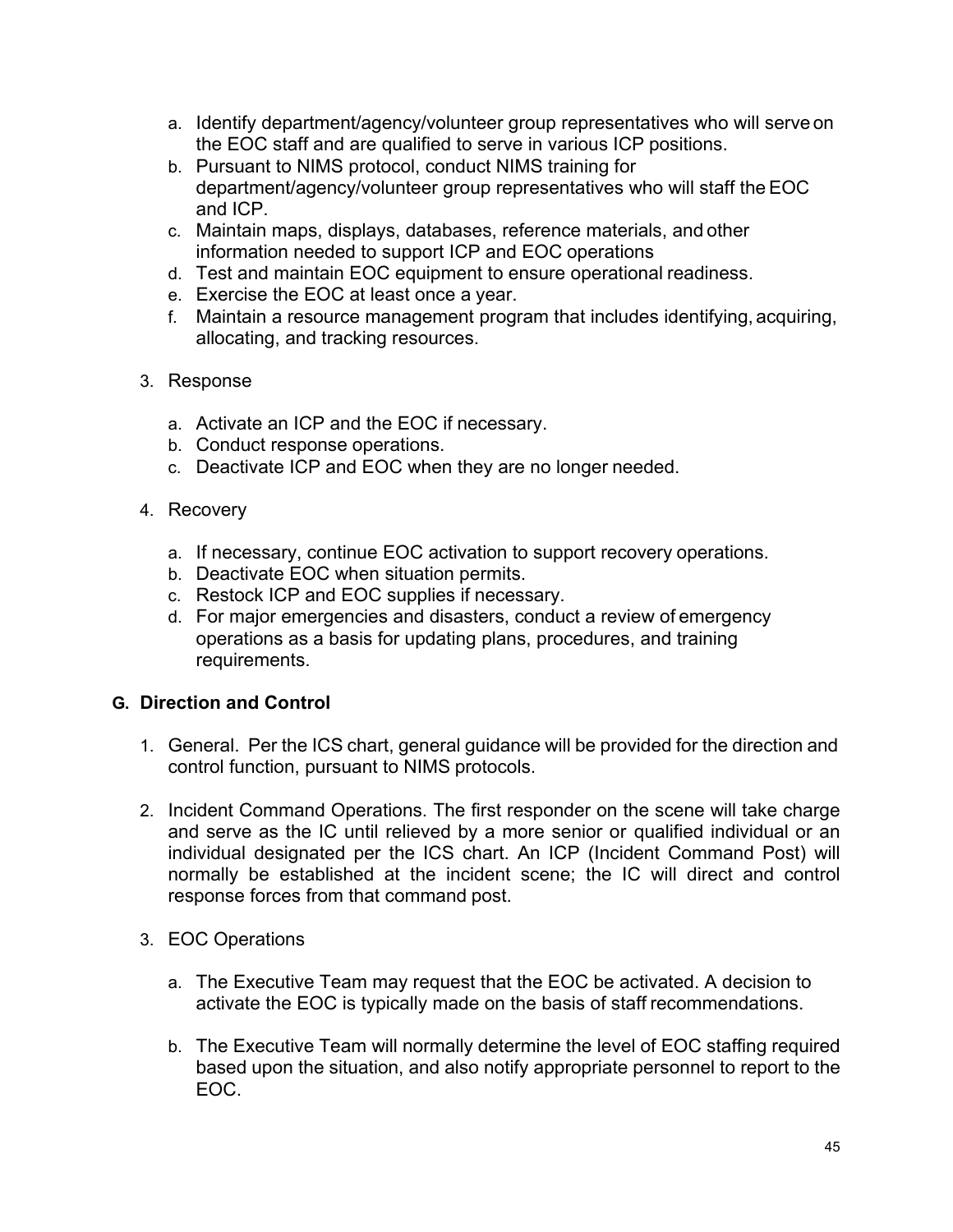- c. Any department head dealing with a significant health or safety issue that requires inter-departmental coordination may request that the Executive Team activate the EOC to provide a suitable facility to work the issue.
- d. The Safety Officer, or designee, will serve as the EOC Supervisor.
- **H.** Readiness levels

### **1. Level 0 -- Normal Conditions**

a. Routine surveillance and accident investigation occur at this normal business condition.

### **2. Level 1 -- Increased Readiness**

- a. Check status of EOC equipment and repair or replace as needed.
- b. Check status of EOC supplies and restock as needed.
- c. Update EOC resource data.
- d. Alert staffs, determine personnel availability, and update EOC staff call lists.
- e. Consider limited activation of EOC to monitor situation.
- f. Consider situation briefings for senior staff.

### **3. Level 2 -- High Readiness**

- a. Update EOC staffing requirements based on threat.
- b. Determine specific EOC staff assignments and alert staff.
- c. Monitor potential emergency situation and determine possible impact areas.
- d. Update maps, charts, displays, and resource data.
- e. Consider situation briefings for EOC staff.
- f. Consider partial activation of EOC if this has not already been accomplished.
- g. Check status of Alternate EOC.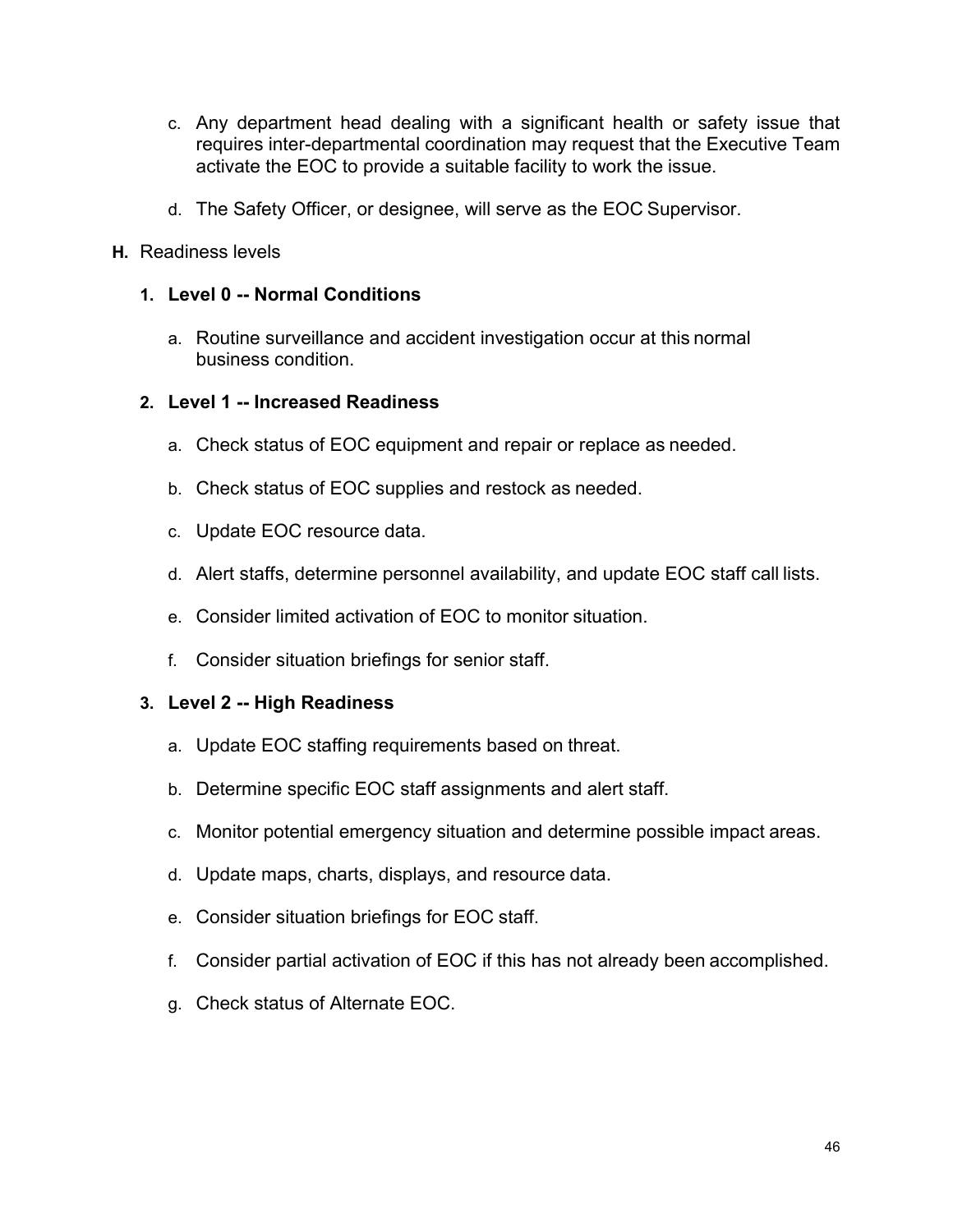### **4. Level 3 -- Maximum Readiness**

- a. Summon EOC staff and activate the EOC.
- b. Monitor situation.
- c. Update maps, charts, displays, and resource lists.
- d. Arrange for food service if needed.
- e. Determine possible hazard impact areas and potential hazard effects.
- f. Conduct briefings for senior staff and EOC staff.
- g. Formulate and implement precautionary measures to protect the public.

Coordinate with adjacent jurisdictions that may be affected.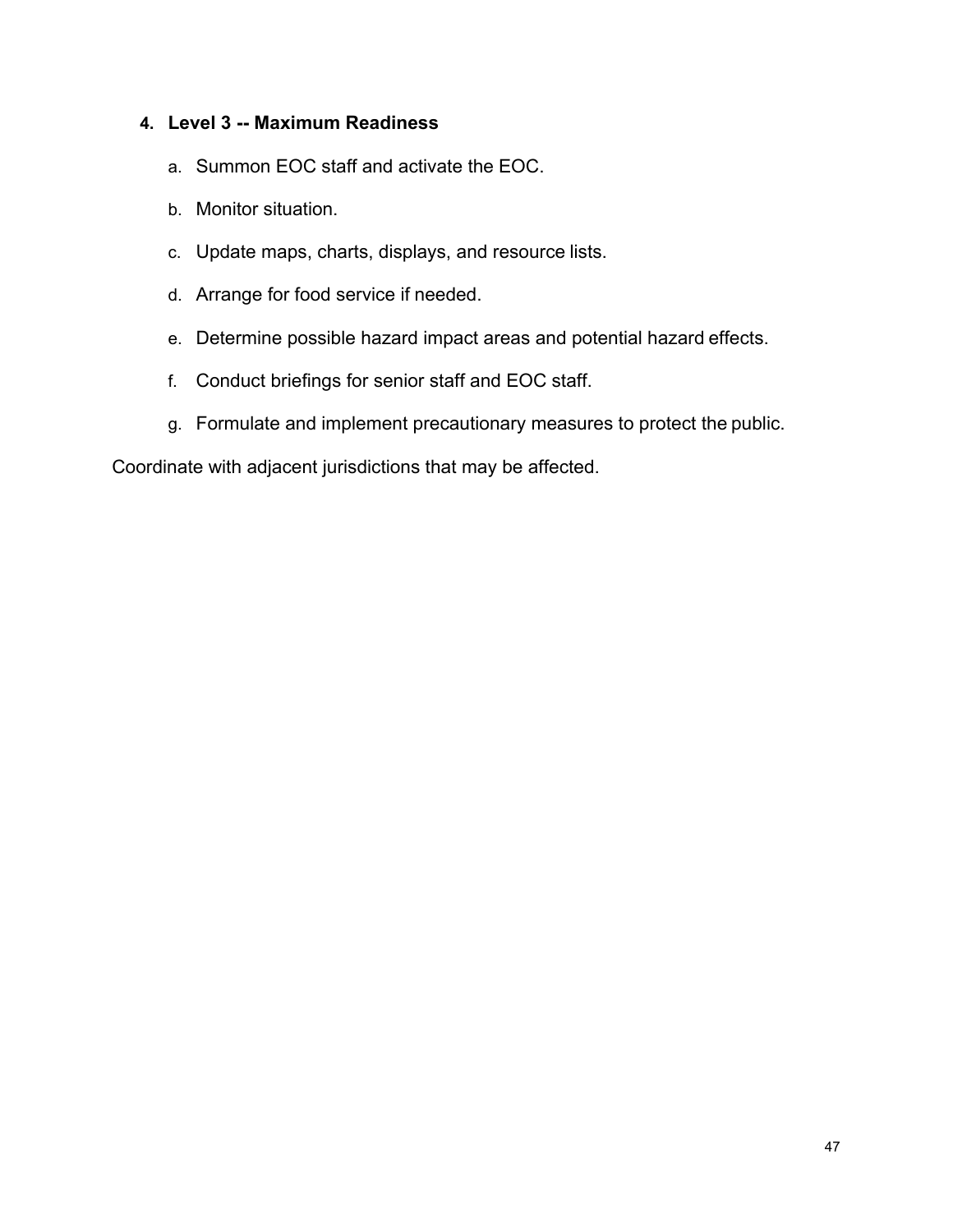# **ANNEX E ADMINISTRATION & SUPPORT**

### **A. Facilities & Equipment**

- 1. EOC
	- a. The UTHealth EOC is located at the conference room at UCT 820.
	- b. The EOC is equipped with the following communication equipment necessary for conducting emergency operations:
		- 1) Telephone (713-500-0911, 713-500-0912)
		- 2) Network Connectivity
		- 3) Two-way Radio
	- c. Food for the EOC staff will be provided by: Environmental Health & Safety in the form of Meals Ready to Eat (MRE's).
- 2. Alternate EOC's
	- a. Should the primary EOC become unusable, the alternate EOC's, located at UCT 1505C or OCB 1.330, will be used to manage emergency operations.
	- b. Communications available at this facility include:
		- 1) Land-line Telephone
		- 2) Network Connectivity
		- 3) Two-way Radio

### **B. Records**

- 1. Activity Logs. The ICP and the EOC shall maintain accurate logs recording key response activities, including:
	- a. Activation or deactivation of emergency facilities.
	- b. Emergency notifications to other local governments and to state andfederal agencies.
	- c. Significant changes in the emergency situation.
	- d. Major commitments of resources or requests for additional resources from external sources.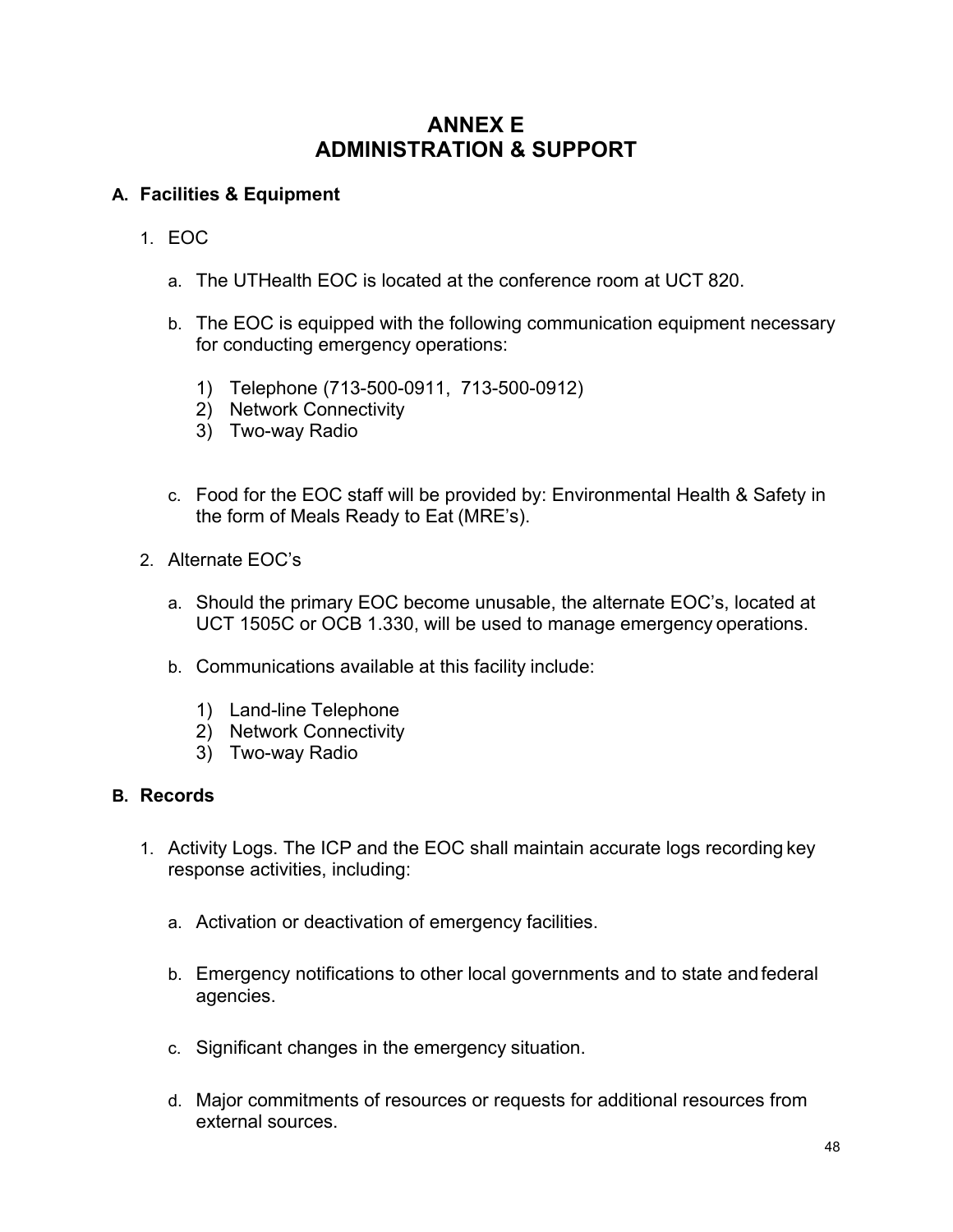- e. Issuance of protective action recommendations to the public.
- f. Evacuations.
- g. Casualties.
- h. Containment or termination of the incident.
- 2. Communications & Message Logs
	- a. Communications facilities shall maintain a communications log. The EOC shall maintain a record of messages sent and received.
- 3. Cost Information
	- a. Incident Costs. All departments shall maintain records summarizing the use of personnel, equipment, and supplies during the response to day-to-day incidents to obtain an estimate of annual emergency response costs that can be used in preparing future institutional budgets.
	- b. Emergency or Disaster Costs. For major emergencies or disasters, all departments participating in the emergency response shall maintain detailed of costs for emergency operations to include:
		- 1) Personnel costs, especially overtime costs
		- 2) Operation costs
		- 3) Costs for leased or rented equipment
		- 4) Costs for contract services to support emergency operations
		- 5) Costs of specialized supplies expended for emergency operations
		- 6) These records may be used to recover costs from the responsible party or insurers or as a basis for requesting reimbursement for certain allowable response and recovery costs from the state and/or federal government.

### **C. Reports**

- 1. Initial Emergency Report
	- a. An Initial Emergency Report should be prepared and disseminated for major emergencies and disasters where state assistance may be required. This short report is designed to provide basic information about an emergency situation.
- 2. Situation Report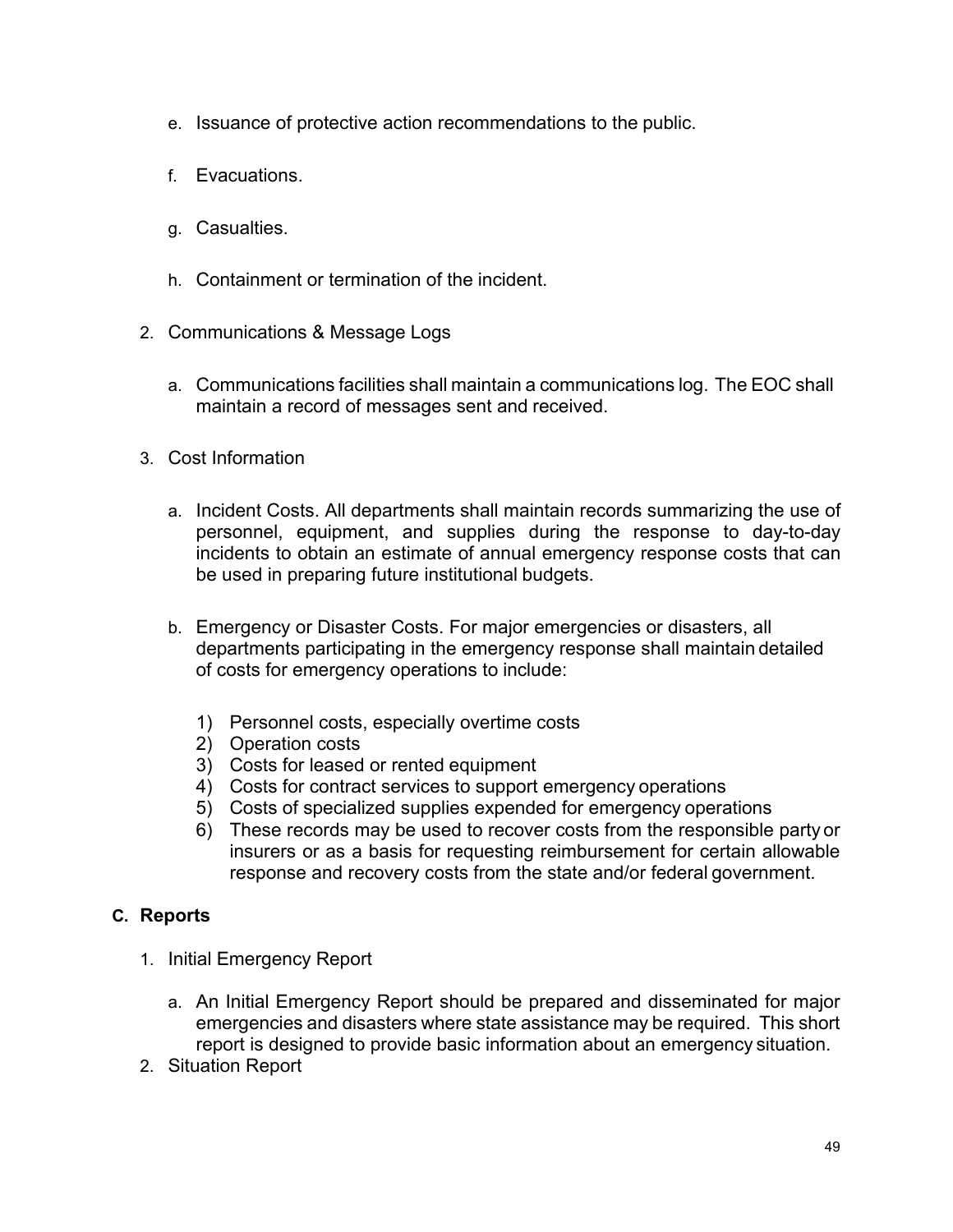a. For major emergencies and disasters where emergency response operations continue over an extended period, a Situation Report should be prepared and disseminated daily. This report is designed to keep emergency response personnel and other agencies or contractors providing resource support for emergency operations informed about the current status of operations.

### **D. Agreements & Contracts**

1. Should our local resources prove to be inadequate during an emergency; requests will be made for assistance from other neighboring UT components, other agencies, and industry in accordance with existing mutual aid agreements and contracts.

### **E. EOC Security**

- 1. Access to the EOC will be limited during activation. All staff members will sign in upon entry.
- 2. Individuals who are not members of the EOC staff will be identified and their reason for entering the EOC determined.

### **F. Media**

1. Media relations will be conducted pursuant to the NIMS, by the Office of Public Affairs.

### **G. Development**

- 1. The Safety Officer is responsible for the development and maintenance of this Emergency Management Plan and all of its Annexes.
- 2. The Safety Officer is responsible for the development and maintenance of EOC Standard Operating Procedures.

### **H. Maintenance and Review**

1. The Emergency Management Plan will be reviewed annually, after each drill, and after actual emergency situations. Soon after incident or disaster (duringrecovery phase), a committee made up of all key emergency management personnel shall meet to perform a review of the emergency operations. This committee will evaluate effectiveness and correct deficiencies in the planning and execution of the four phases of emergency management (preparation, mitigation, response, recovery). The corrective actions, lessons learned and identified improvements will be made within 60 days of the review. The annual review of the plan will be completed by the Risk Manager and approved by the Director of Environmental Health and Safety.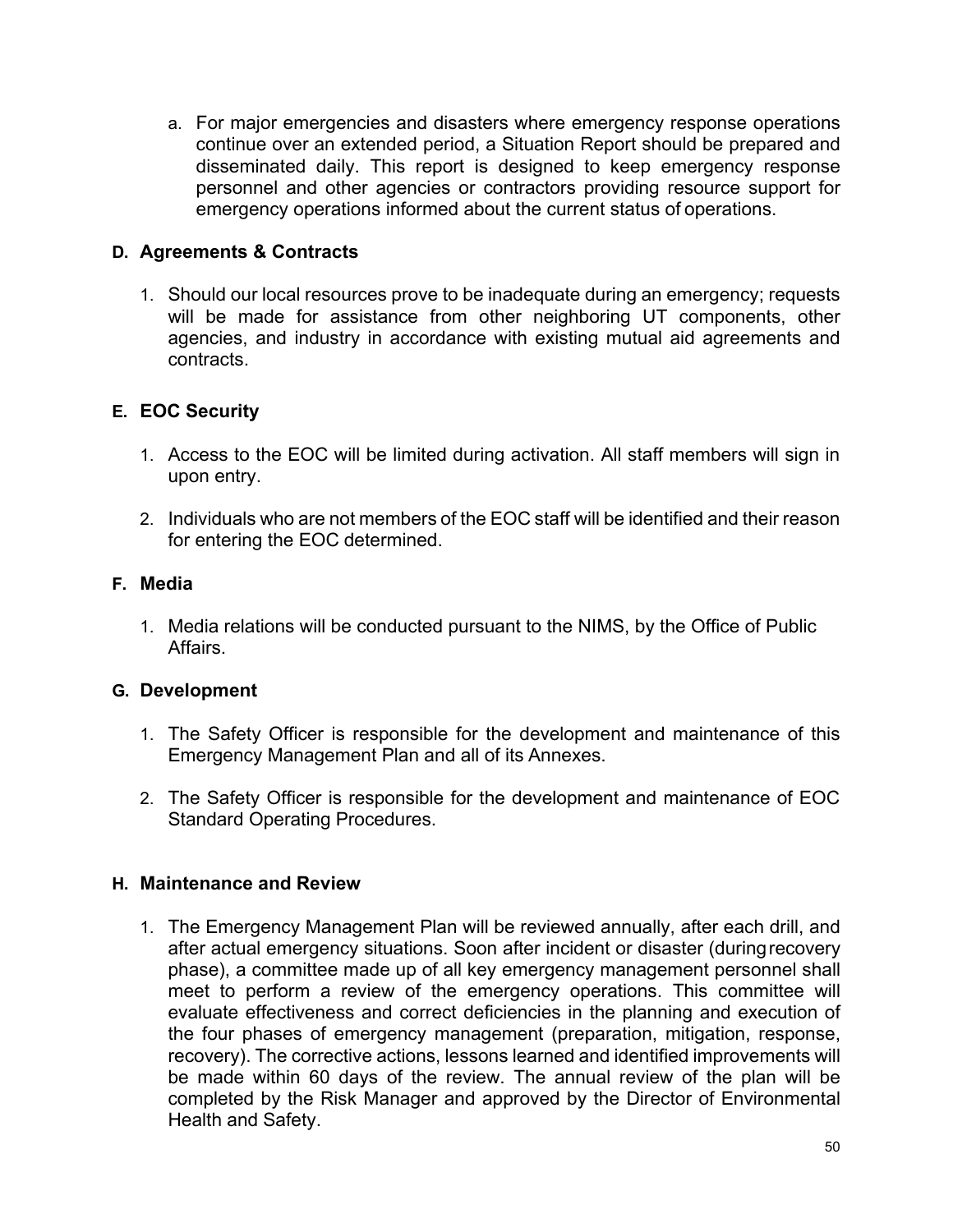# **ANNEX F SITUATION & ASSUMPTIONS**

### **A. Situation**

- 1. Our community is vulnerable to many hazards, which threaten public health and safety and public or private property.
- 2. Our direction and control organization must be able to activate quickly at any time day or night, operate around the clock, and deal effectively with emergency situations that may begin with a single response discipline and could expand to multidiscipline requiring effective interdepartmental coordination. These emergency situations include:
	- a. Incident. An incident is a situation that is limited in scope and potential effects. These situations are typically classified as Emergency Level1. Characteristics of an incident include:
		- 1) Involves a limited area and/or limited population.
		- 2) Evacuation or in-place sheltering is typically limited to the immediate area of the incident.
		- 3) Warning and public instructions are provided in the immediate area of the incident, not community-wide.
		- 4) Typically resolved by one or two local response departments acting under an incident commander.
		- 5) Requests for resource support are normally handled through departmental channels.
		- 6) May require limited external assistance from other local response contractors.
- b. Emergency. An emergency is a situation larger in scope and more severe in terms of actual or potential effects than an incident. These situations are typically classified as Emergency Level 2 or 3. Characteristicsinclude:
	- 1) Involves a large area, significant population, or important facilities.
	- 2) May require implementation of large-scale evacuation or in-place sheltering and implementation of temporary shelter and mass care operations.
	- 3) May require community-wide warning and public instructions.
	- 4) Requires a sizable multi-departmental response operating under an Incident Commander. The EOC may be activated.
	- 5) May require some external assistance from other local response agencies, contractors, and limited assistance from state or federal agencies.
	- c. Disaster. A disaster involves the occurrence or threat of significant casualties and/or widespread property damage that is beyond the capability of UTHealth to handle with its organic resources. Characteristics include:
		- 1) Involves a large area, a sizable population, and/or important facilities.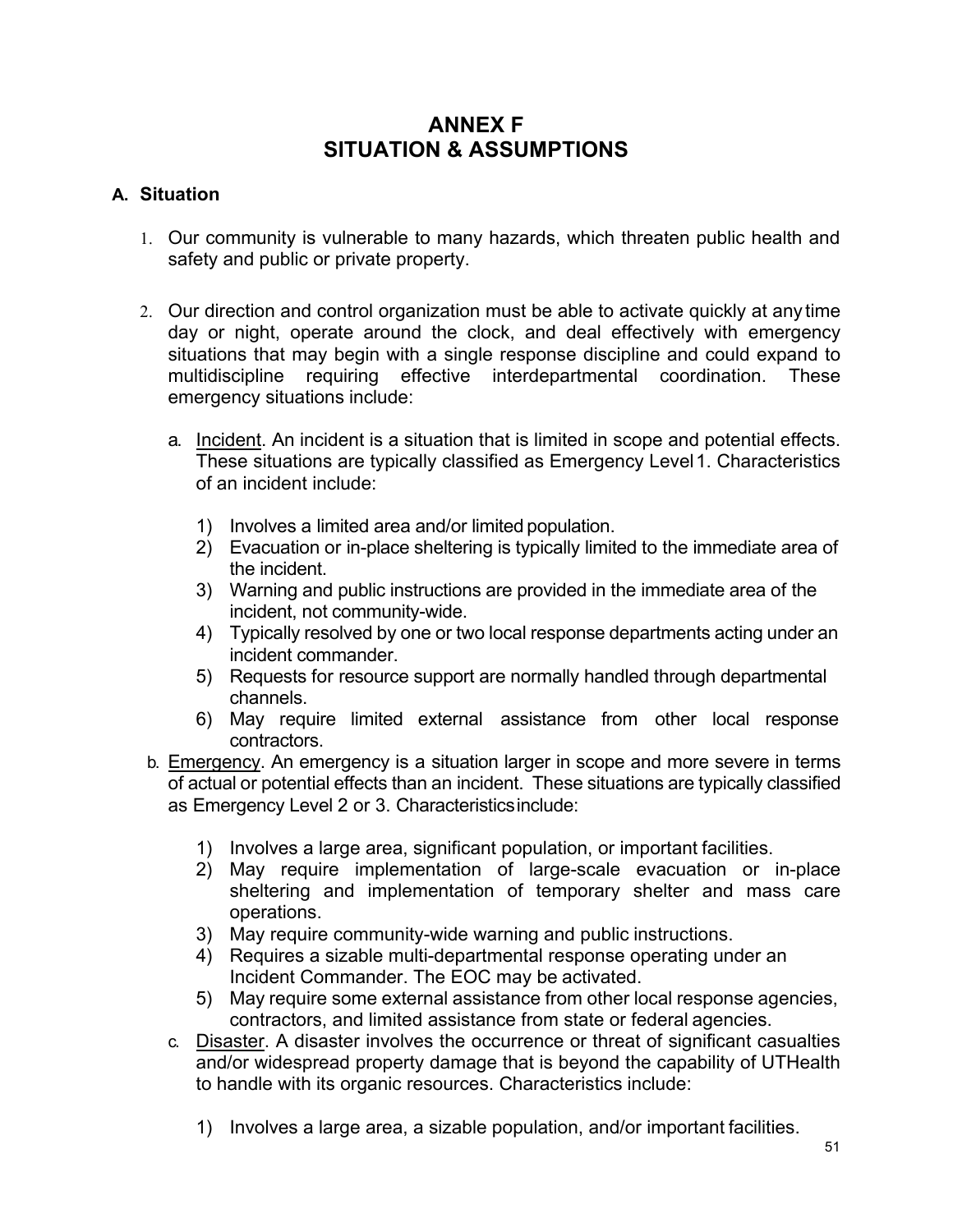- 2) May require implementation of large-scale evacuation or in-place sheltering and implementation of temporary shelter and mass care operations.
- 3) Requires community-wide warning and public instructions.
- 4) Requires a response by most or all local response agencies. The EOC and one or more incident command posts (ICP) may be activated.
- 5) Requires significant external assistance from other local response agencies, contractors, and extensive state or federal assistance.

### **B. Assumptions**

- 1. Many emergency situations occur with little or no warning. If warning is available, alerting the UTHealth community, recommending suitable protective actions, taking preventative measures, and increasing the readiness of and deploying emergency response forces may lessen the impact of some emergency situations.
- 2. We will use our own resources to respond to emergency situations and, if needed, request external assistance from outside contractors, institutions, or agencies pursuant to mutual aid agreements or from the State. Since it takes time to summon external assistance, it is essential for us to be prepared to carry out the initial emergency response on an independent basis.
- 3. Emergency operations will be directed by local officials, except where state or federal law provides that a state or federal agency must or may take charge or where local responders lack the necessary expertise and equipment to cope with the incident and agree to permit those with the expertise and resources to take charge.
- 4. Effective direction and control require suitable facilities, equipment, procedures, and trained personnel. Direction and control function facilities will be activated and staffed on a graduated basis as needed to respond to the needs of specific situations.
- 5. UTHealth has adopted the National Incident Management System (NIMS) and we have implemented all of the NIMS procedures and protocols, which will allow us to effectively work with our mutual aid partners, and state and federal agencies during any type if incident response.

### **C. UTHealth Disaster and Emergency Event Risk Assessment**

- 1. The following table shows the projected probability of occurrence and scope of impact of possible events that may affect the institution.
- 2. The data is based on experience and recent trends.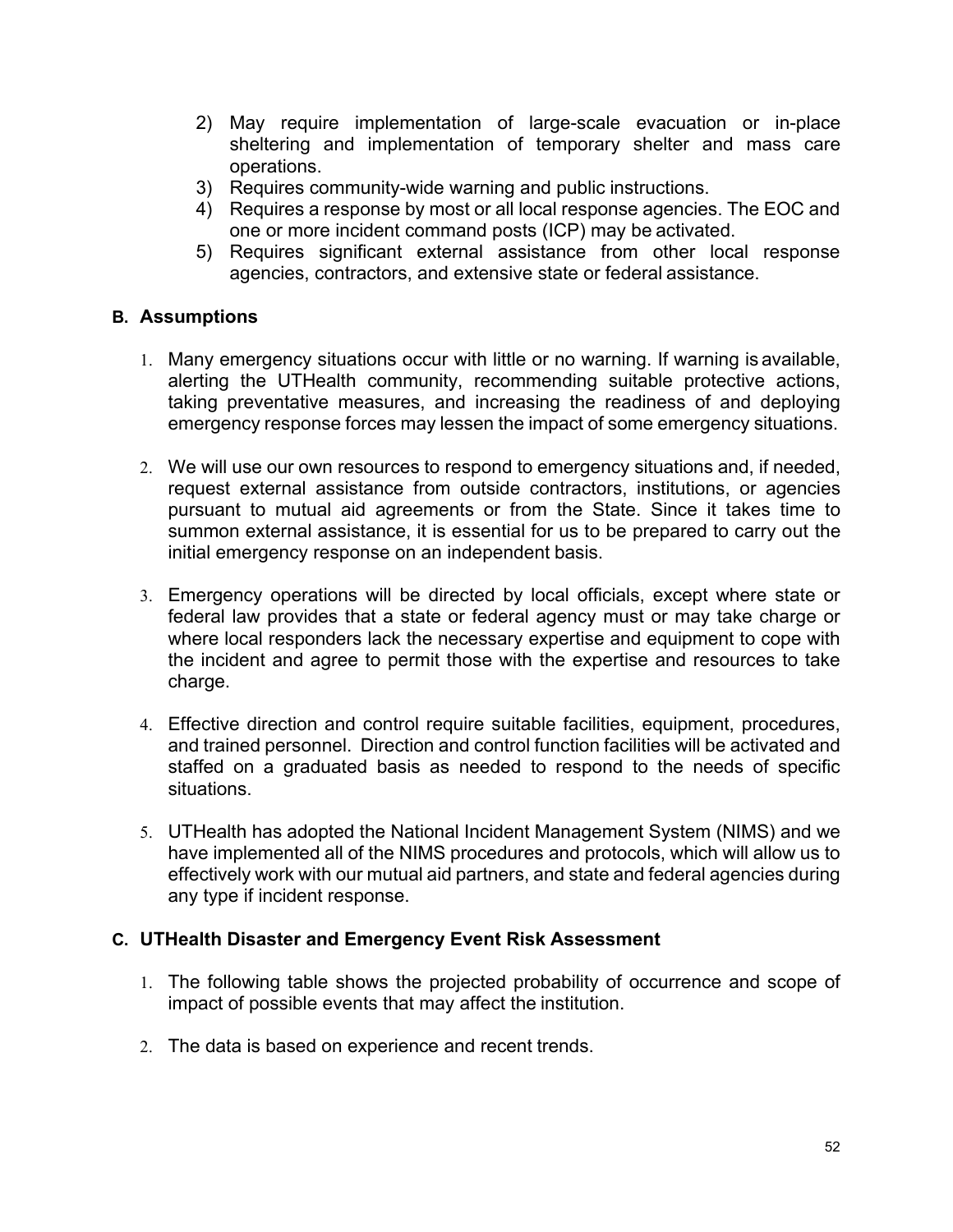| <b>Potential</b><br>Scope of<br><b>Impact</b> | High | <b>HL</b><br>Terrorist<br>attack/random<br>shooter<br>Pandemic<br>$\bullet$<br>Tornado<br>Aircraft collision<br>$\bullet$<br>Regional utility<br>outage | HH<br>Hurricane<br>Flooding                                                                                                           |
|-----------------------------------------------|------|---------------------------------------------------------------------------------------------------------------------------------------------------------|---------------------------------------------------------------------------------------------------------------------------------------|
|                                               | Low  | LL                                                                                                                                                      | LH<br>Bomb threat<br>Fire/explosion in<br>single building<br>Spill of hazardous<br>material<br>Localized flooding<br>Vehicle accident |
|                                               |      | Low                                                                                                                                                     | High                                                                                                                                  |
|                                               |      | <b>Probability of Occurrence</b>                                                                                                                        |                                                                                                                                       |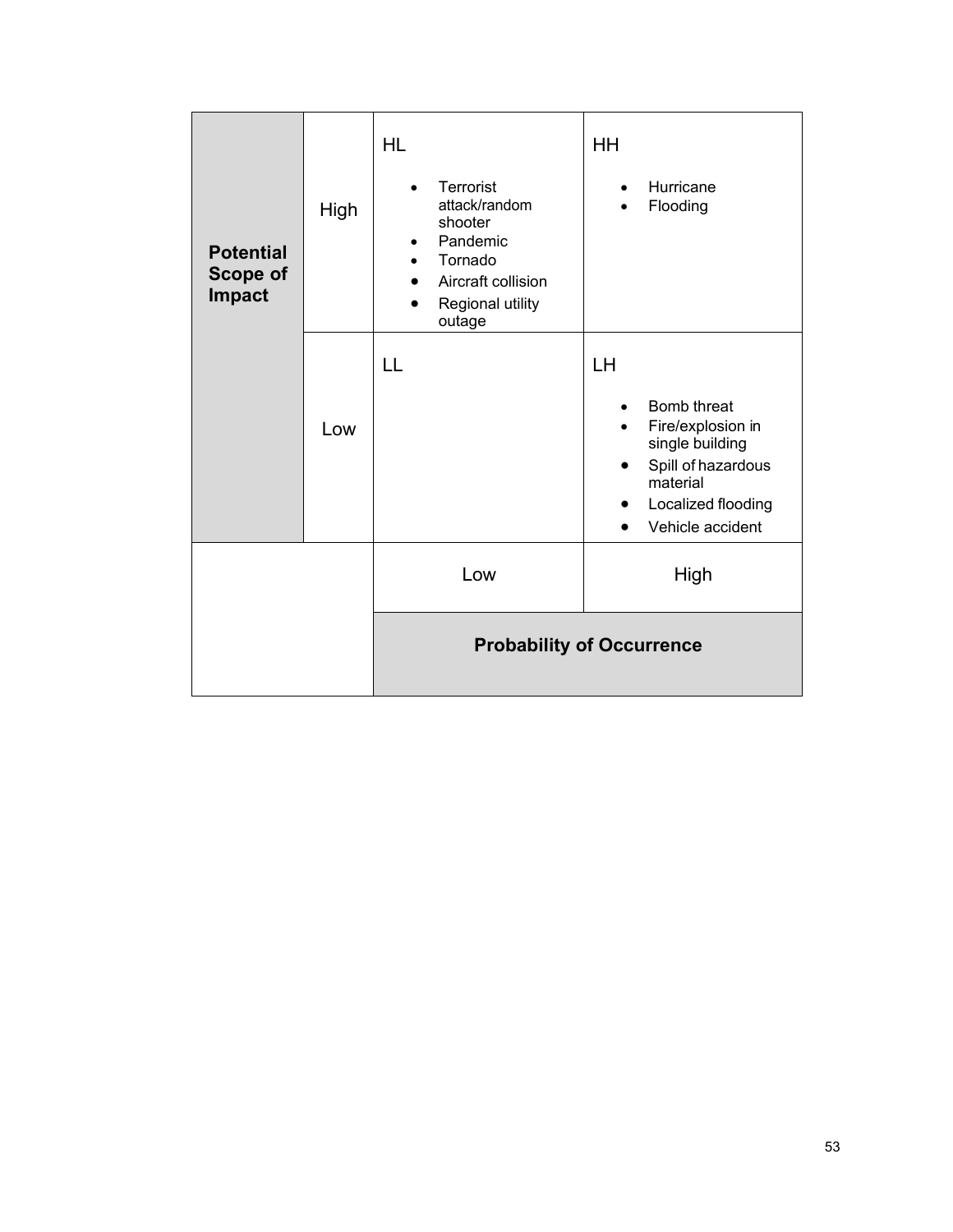# **ANNEX G CODE AND REGULATORY COMPLIANCE**

## A. Federal

- 1. Robert T. Stafford Disaster Relief & Emergency Assistance Act, (as amended), 42 U.S.C. 5121
- 2. Emergency Planning and Community Right-to-Know Act, 42 USC Chapter 116
- 3. Emergency Management and Assistance, 44 CFR
- 4. Hazardous Waste Operations & Emergency Response, 29 CFR 1910.120
- 5. Homeland Security Act of 2002
- 6. Homeland Security Presidential Directive. HSPD-5, Management of Domestic **Incidents**
- 7. Homeland Security Presidential Directive, HSPD-3, Homeland Security Advisory System
- 8. National Incident Management System
- 9. National Response Plan
- 10. National Strategy for Homeland Security, July 2002
- 11. Nuclear/Radiological Incident Annex of the National Response Plan
- 12. National Fire Protection 101, Section 4.8 (Emergency Plan)
- 13. NFPA 3000 (Active Shooter/Hostile Event Response )
- B. State
	- 1. Government Code, Chapter 418 (Emergency Management)
	- 2. Government Code, Chapter 421 (Homeland Security)
	- 3. Government Code, Chapter 433 (State of Emergency)
	- 4. Government Code, Chapter 791 (Inter-local Cooperation Contracts)
	- 5. Government Code, Subchapter E, Chapter 51, Education Code, Section 51.217 (HB 1831)
	- 6. Health & Safety Code, Chapter 778 (Emergency Management Assistance Compact)
	- 7. Executive Order of the Governor Relating to Emergency Management
	- 8. Executive Order of the Governor Relating to the National Incident Management System
	- 9. Administrative Code, Title 37, Part 1, Chapter 7 (Division of Emergency Management)
	- 10. The Texas Homeland Security Strategic Plan, Parts I and II, December 15, 2003
	- 11. The Texas Homeland Security Strategic Plan, Part III, February 2004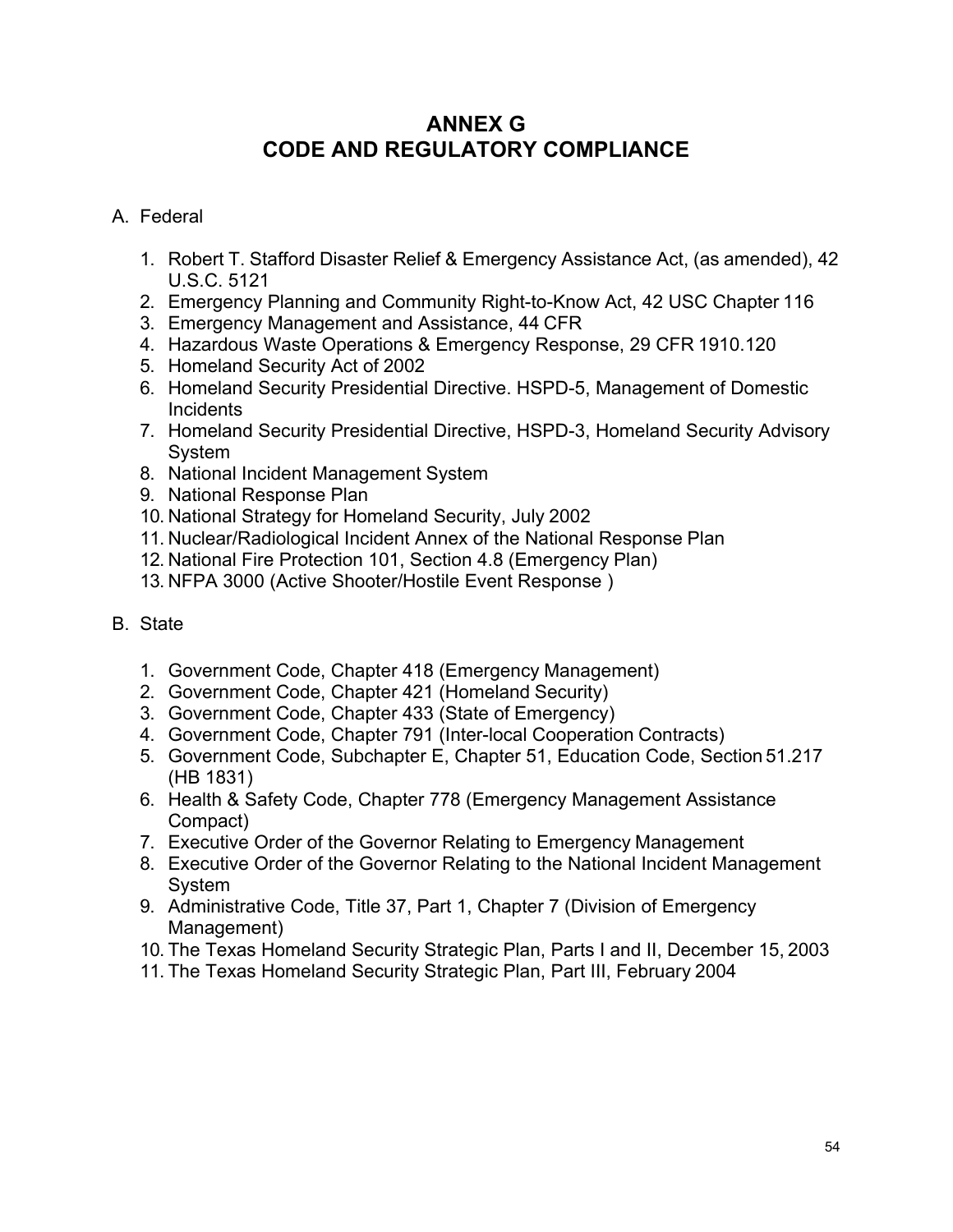# **ANNEX H PERSONNEL POLICY GUIDELINES**

#### **Personnel**

Availability of all faculty, staff and students with clinical duties have a professional obligation and commitment to be available for work during periods of emergency conditions. Essential employees are also required to report to their designated work site during their appointed work schedule even if the institution has moved to a controlled access status or during an emergency.

Clinical personnel and essential employees are *not* authorized to leave their work due to weather conditions *or* the activation of any phase of this Plan without specific approval of their department head or supervisor. Likewise, all clinical and essential employees at home have an obligation to make every effort to contact their supervisor or report to work for their scheduled shift.

Evacuation of personnel shall follow state and local emergency response officials. UTHealth will follow all evacuation and repopulation guidelines before and after the event.

*Clinical and essential personnel who fail to report for scheduled work because of* 

*weather conditions without approval of their department head or supervisor will be* 

*taking an unauthorized absence and is subject to discipline up to and including* 

*termination. See HOOP #85 (https:/[/www.uth.edu/hoop/policy.htm?id=1448018\)](http://www.uth.edu/hoop/policy.htm?id=1448018))*

During an emergency, the following guidelines apply:

Employees leaving without official release will be denied any administrative leave and will be docked or charged earned time (vacation or comp time) for all workdays until their return.

For the first two workdays of an emergency, employees will be granted paid, administrative leave in-lieu of scheduled workdays.

If the emergency exceeds two workdays, and the employee was not designated as an essential employee, excess time may be charged to the employee's earned time (vacation or comp time).

Essential employees who are required to work through the emergency period will be granted their paid administrative leave at a time approved by their supervisor following resumption of normal operations.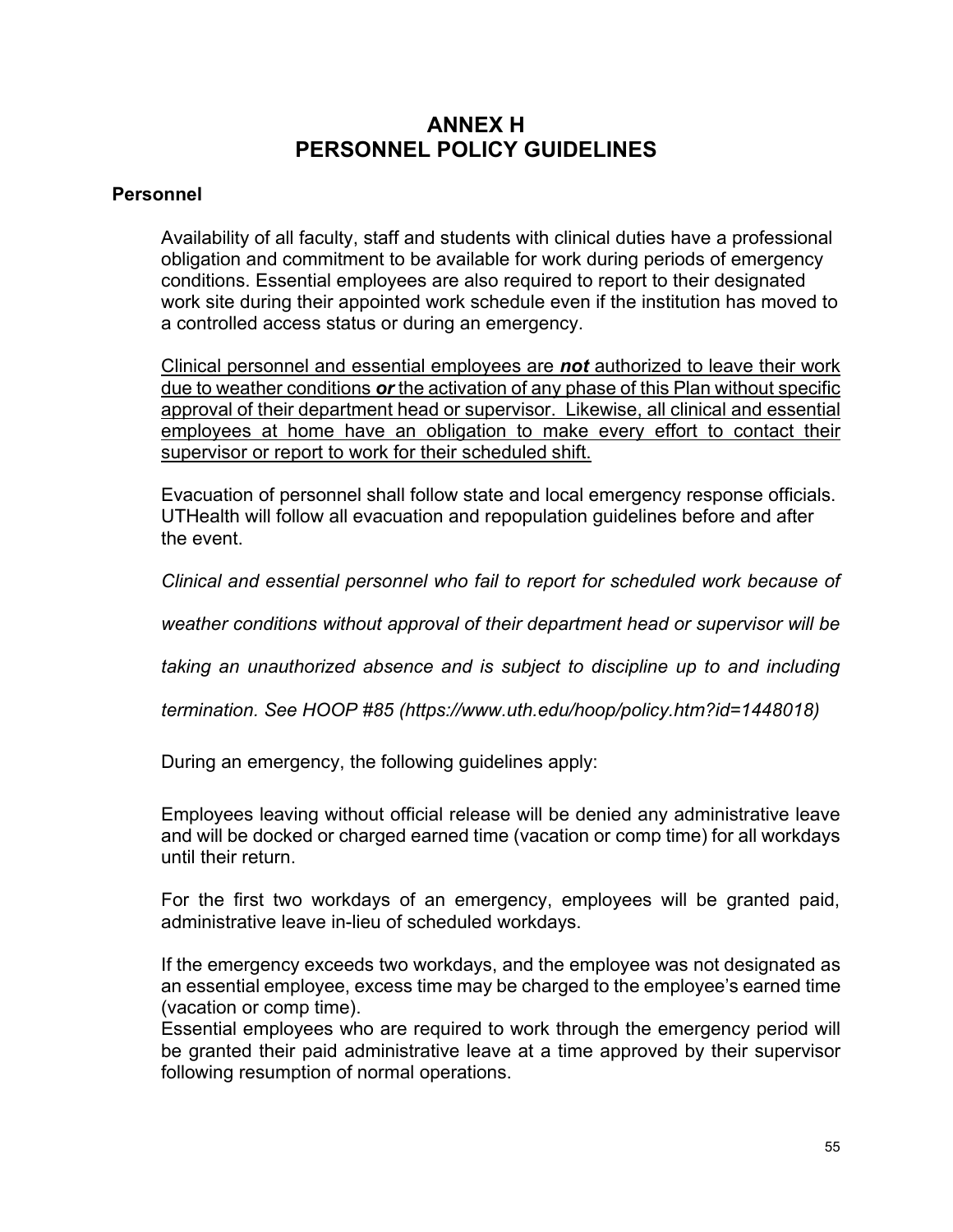Essential employees on vacation, sick leave or other approved leave at the timeof the emergency are expected to return to work to fulfill their roles unless otherwise approved by the person who would supervise them during an emergency.

Non-essential employees who volunteer and are accepted by formal process will not be paid for services rendered and will not receive any other form of compensation.

### **Leave After the Emergency**

Emergency administrative leave for handling serious personal problems *after*  normal operations are resumed, e.g., extensive home damage, will be granted on an individual basis by forwarding requests to their supervisor.

### **Policy Modifications**

These policies may be modified based on the length, severity and character of the emergency and the timing of the emergency during the work-week. Such modifications will be based on maintaining adequate staff to carry out a limited mission.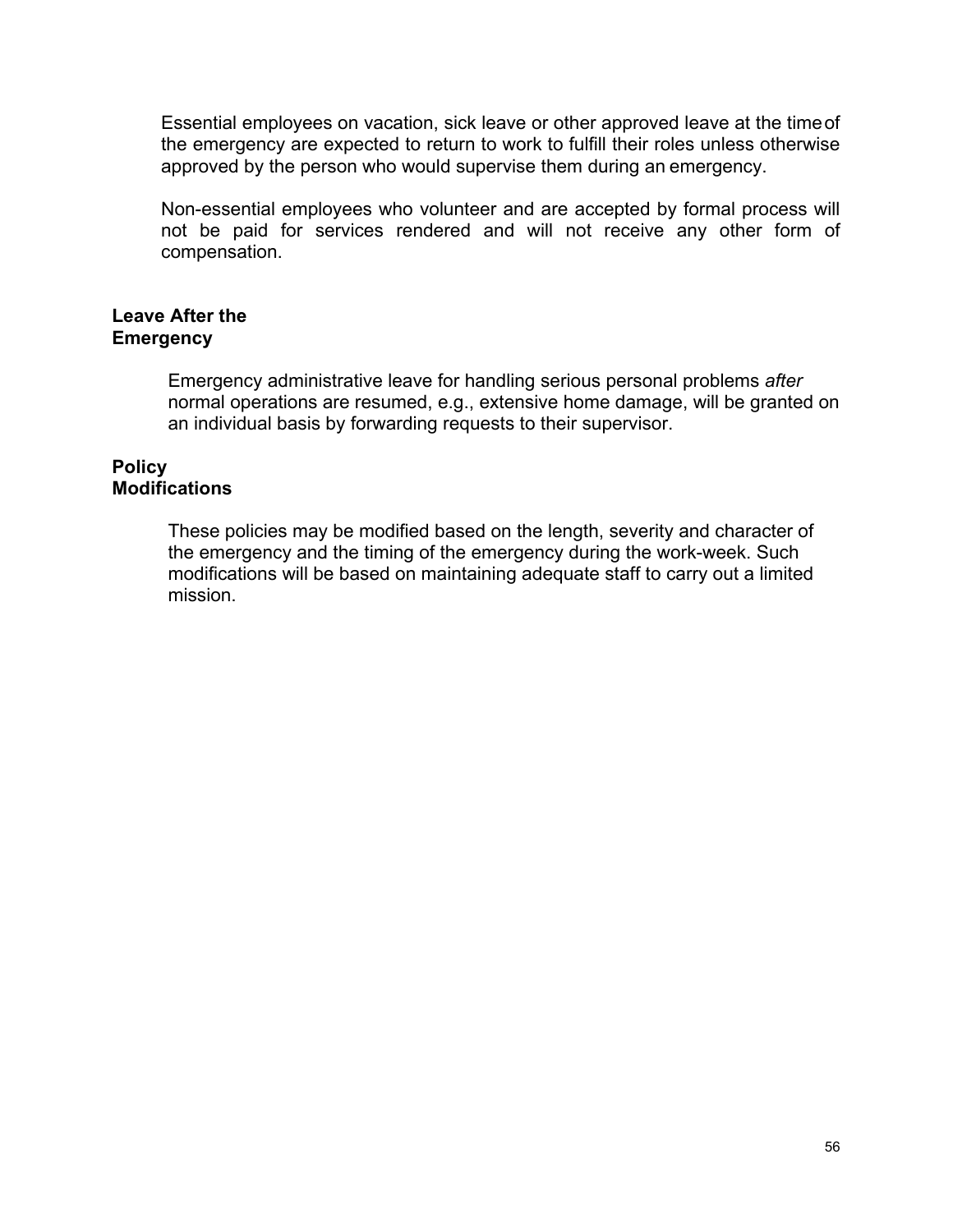# **ANNEX I LABORATORY PREPARATION FOR AN EMERGENCY**

Waiting until an emergency is occurring is the wrong time to determine the best way to safely secure and protect your research from the event. In an emergency situation, you may be asked to evacuate, and depending on the extent of the situation (i.e. hurricane), you may not be able to re-enter your laboratory for several days.

Your laboratory may be without regular power during this time, and there is also the risk that emergency power becomes compromised.

Environmental Health & Safety has developed a list of items that should be considered before an emergency, so that you have a plan in place to quickly secure your laboratory and make it safe to "ride out" the emergency.

- $\checkmark$  Ensure contact information on your lab door is updated.
- $\checkmark$  Critical equipment connected to emergency power.
- $\checkmark$  Computers, supplies, and containers are off of the floor.
- $\checkmark$  Sensitive and critical equipment covered and unplugged if possible
- $\checkmark$  Research samples stored in duplicate and ideally in another location.
- $\checkmark$  Dry ice ordered for freezers containing critical samples (see Annex K).
- $\checkmark$  Hazardous chemicals secured and stored properly (segregated, in secondary containment, tightly closed).
- $\checkmark$  Flammable chemicals stored in flammable storage cabinets or under the chemical fume hood.
- $\checkmark$  Radioactive material secured and stored properly.
- $\checkmark$  Solid and LSC vial waste disposed in regional alcove.
- $\checkmark$  EH&S notified to remove liquid radioactive wastes.
- $\checkmark$  Unnecessary items removed from chemical fume hoods and sash closed.
- $\checkmark$  Hazardous waste secured and stored properly, in closed containers and labeled.
- $\checkmark$  Secure door upon evacuation.

NOTE: The list above is not all inclusive of the preparatory actions you may need to take for your laboratory.

Should you have any questions about these action items, please contact Environmental Health & Safety at 713-500-8100.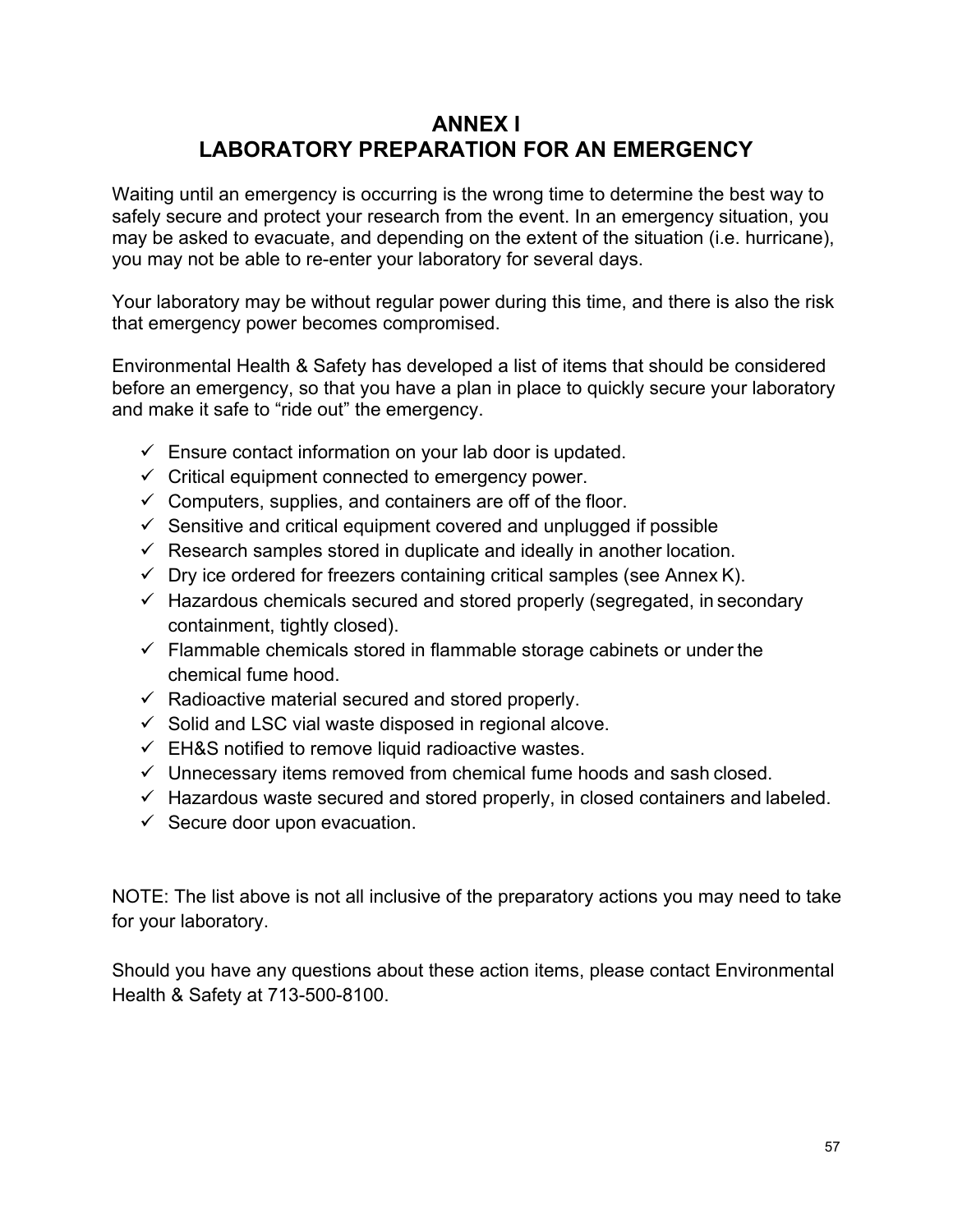# **ANNEX J PREPARING YOUR OFFICE FOR AN IMPENDING HURRICANE**

| <b>Step</b>    | <b>Action</b>                                                                                                                                                                                  | <b>Rationale</b>                                                                                                                                                                                                                                 |  |
|----------------|------------------------------------------------------------------------------------------------------------------------------------------------------------------------------------------------|--------------------------------------------------------------------------------------------------------------------------------------------------------------------------------------------------------------------------------------------------|--|
| 1              | Review the various means<br>available for determining the<br>status of the institution after the<br>storm event occurs.                                                                        | Important to know the phone numbers,<br>websites, and others means for determining<br>the institution's open or restricted access<br>status.                                                                                                     |  |
| $\overline{2}$ | Ensure you have the current<br>phone numbers for your<br>supervisor and any employees<br>you may oversee.                                                                                      | Employees and supervisors need to be able to<br>communicate directly after the storm to<br>facilitate recovery.                                                                                                                                  |  |
| 3              | Ensure all your critical computer<br>files are stored on institutional file<br>storage systems.                                                                                                | All data is required to be stored on an<br>institutional file storage system which includes<br>backup and recovery capabilities. Please<br>contact your local IT Support Specialist<br>regarding your data if you have concerns or<br>questions. |  |
| 4              | Verify what computer data used<br>in your work is protected as part<br>of the institutional data protection<br>program.                                                                        | Institutional data protection is only afforded to<br>certain programs and files stored on the central<br>drives. It is important to understand while files<br>are afforded this protection.                                                      |  |
| 5              | Create back up files for any data<br>not included as part of the<br>institutional data protection<br>program. Take these files home<br>with you or store in a physically<br>separate location. | Files such as those stored on local drives may<br>not be protected as part of the institutional data<br>protection system.                                                                                                                       |  |
| 6              | Turn off and unplug electronic<br>equipment that does not need to<br>be operational during the storm.                                                                                          | Computer, printers, and other equipment can<br>be damaged by fluctuations in power supplies.                                                                                                                                                     |  |
| $\overline{7}$ | Consider covering key pieces of<br>"powered off" equipment with<br>large plastic bags.                                                                                                         | Wind driven water through roofs and windows<br>can run down several floors, so although your<br>office may be intact, water could leak in from<br>damage on some floors above.                                                                   |  |
| 8              | Consider moving key equipment<br>off the floor.                                                                                                                                                | Water leaking into the building can run across<br>floors and cause damage to equipment and<br>supplies sitting on the floor in offices well away<br>from the point of water entry. Make sure to                                                  |  |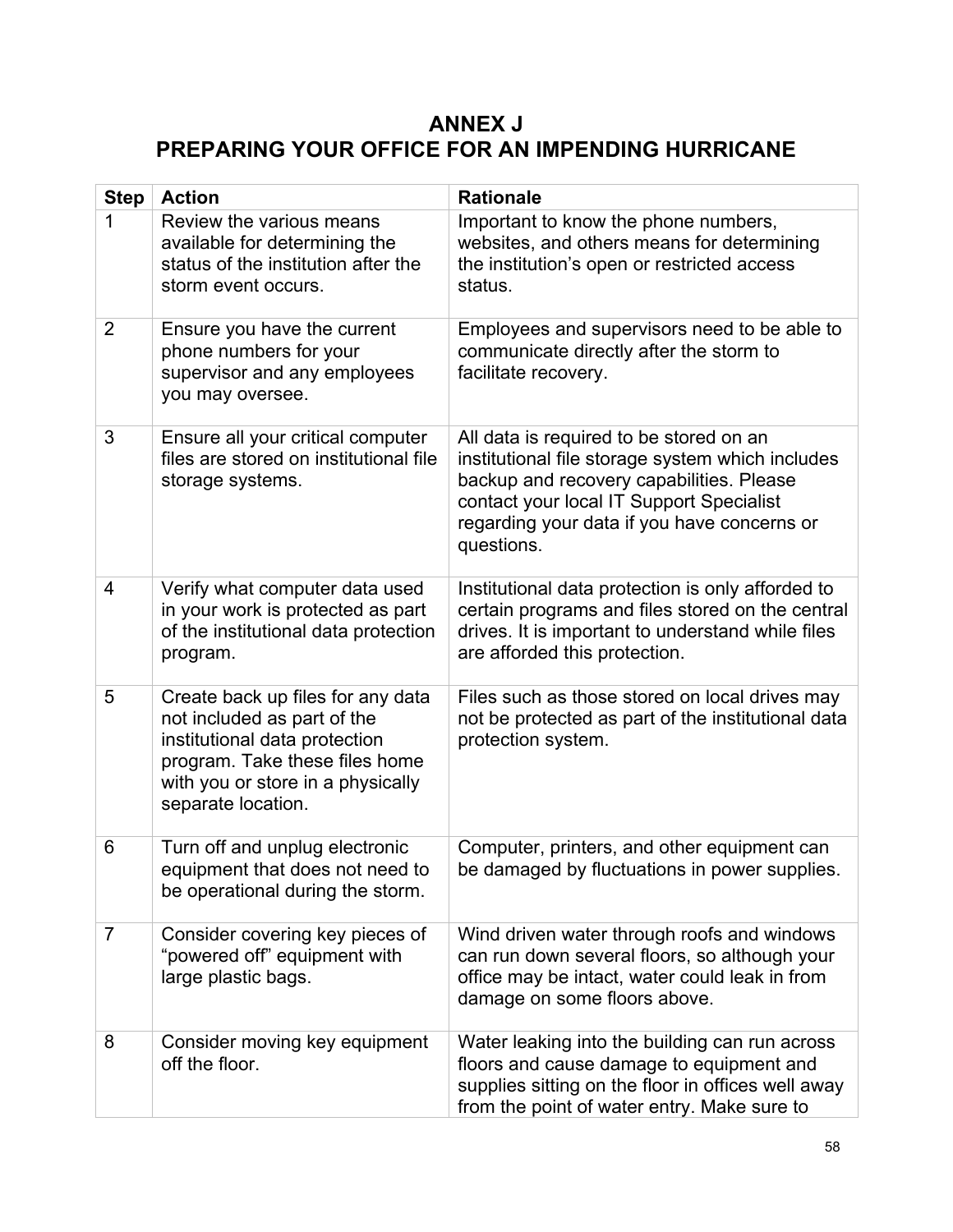|    |                                                                              | seek assistance in moving any equipment that<br>may be too heavy for you to safely handle<br>yourself to avoid injury.                                                                                                                             |  |
|----|------------------------------------------------------------------------------|----------------------------------------------------------------------------------------------------------------------------------------------------------------------------------------------------------------------------------------------------|--|
| 9  | Consider moving key pieces of<br>equipment away from windows.                | Moving equipment may minimize damage that<br>can be caused by water and wind through<br>broken windows, but make sure to seek<br>assistance in moving any equipment that may<br>be too heavy for you to safely handle yourself<br>to avoid injury. |  |
| 10 | Consider protecting or removing<br>any personal property from the<br>office. | Personal property losses are not covered by<br>the institutional property insurance program.                                                                                                                                                       |  |
| 11 | Turn out the lights, close and lock<br>doors.                                | This step will conserve power and can provide<br>barriers to "compartmentalize" any damage<br>that may occur.                                                                                                                                      |  |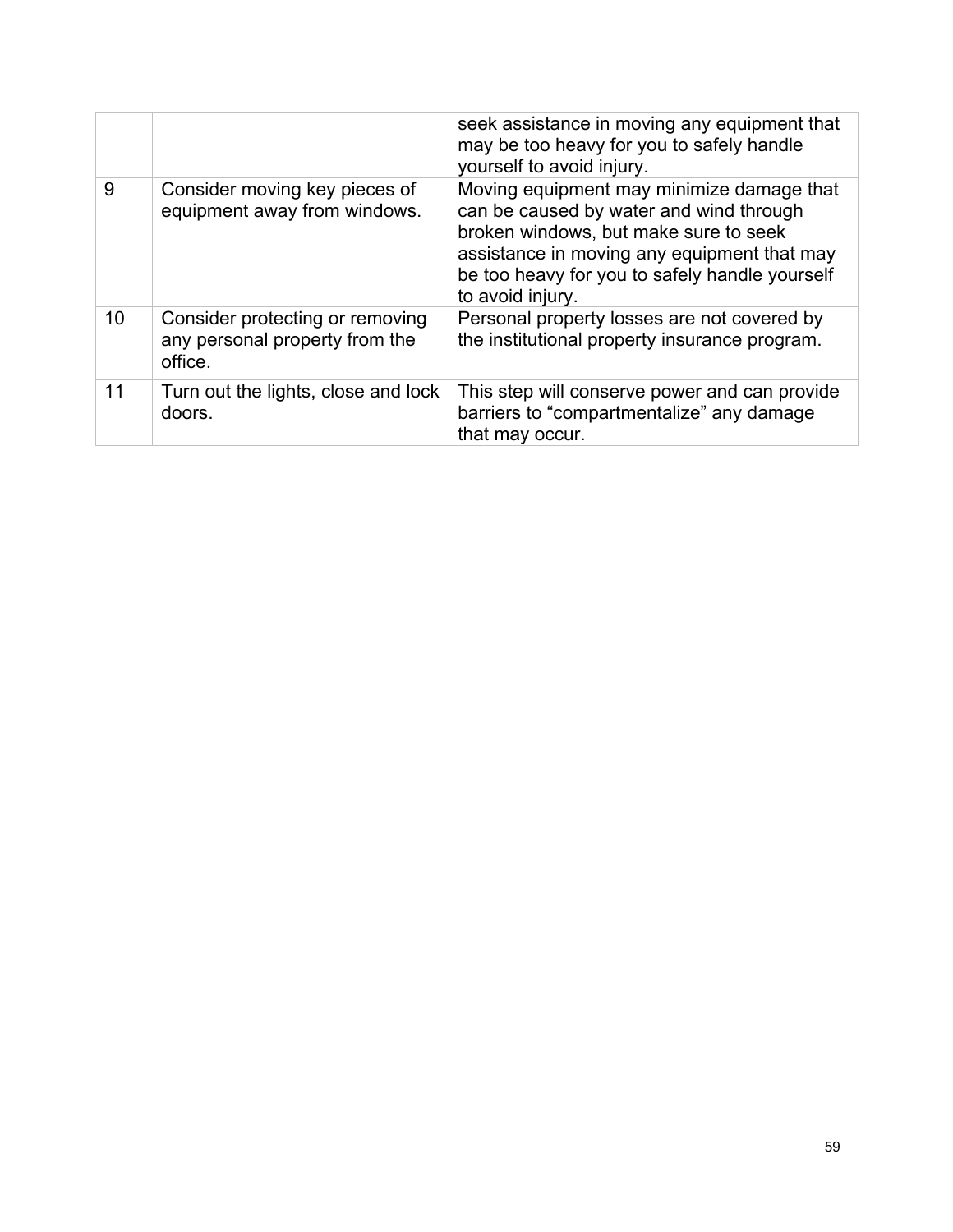## **ANNEX K OBTAINING DRY ICE FOR RESEARCH**

The UTHealth experiences losses through a number of perils; electrical power interruption, water leaks and theft. One of the most expensive losses that cannot be recovered through traditional risk financing insurance is the loss of intellectual property that is stored in a controlled temperature environment, namely freezers. Loss of temperature can occur through a variety of causes including power loss, compressor failure, or human error (i.e. freezer door left ajar).

In the event of a loss of freezer temperature one of the vendors below can provide the necessary temperature maintaining product to reduce the severity of a freezer loss. The payment options listed below require the use of a buy card or non-PO voucher. There is an authorized buy card person in each department. This individual would need to contact the appropriate vendor to purchase the material.

| <b>Vendor</b>                      | <b>CMR-Carbonics</b>                               | Continental<br>Carbonics                                 | Airgas Dry Ice                       |
|------------------------------------|----------------------------------------------------|----------------------------------------------------------|--------------------------------------|
| <b>Phone</b>                       | 713-944-7900                                       | 713-218-8838                                             | 713-676-1156                         |
| <b>Hours</b>                       | 24/7<br>M-F 8am-4pm                                |                                                          | 24/7                                 |
| <b>Address</b>                     | 506 Nebraska St<br>South Houston, TX<br>77587-3349 | 3615 Willowbend<br>Blvd., Suite 240<br>Houston, TX 77054 | 1350 Boyles St,<br>Houston, TX 77020 |
| <b>Method of</b><br><b>Payment</b> | Buy Card or Non-<br>PO Voucher                     | Buy Card or Non-<br>PO Voucher                           | <b>Buy Card</b>                      |

### **Dry Ice and Compressed Nitrogen**

It is imperative that research and clinical staff create duplicate and split samples to be sent to laboratories and clinics outside of the Houston area. This ensures that when a loss occurs, despite all of UTHealth's best efforts to mitigate and reduce the loss, samples are still retained outside of the immediate area of loss.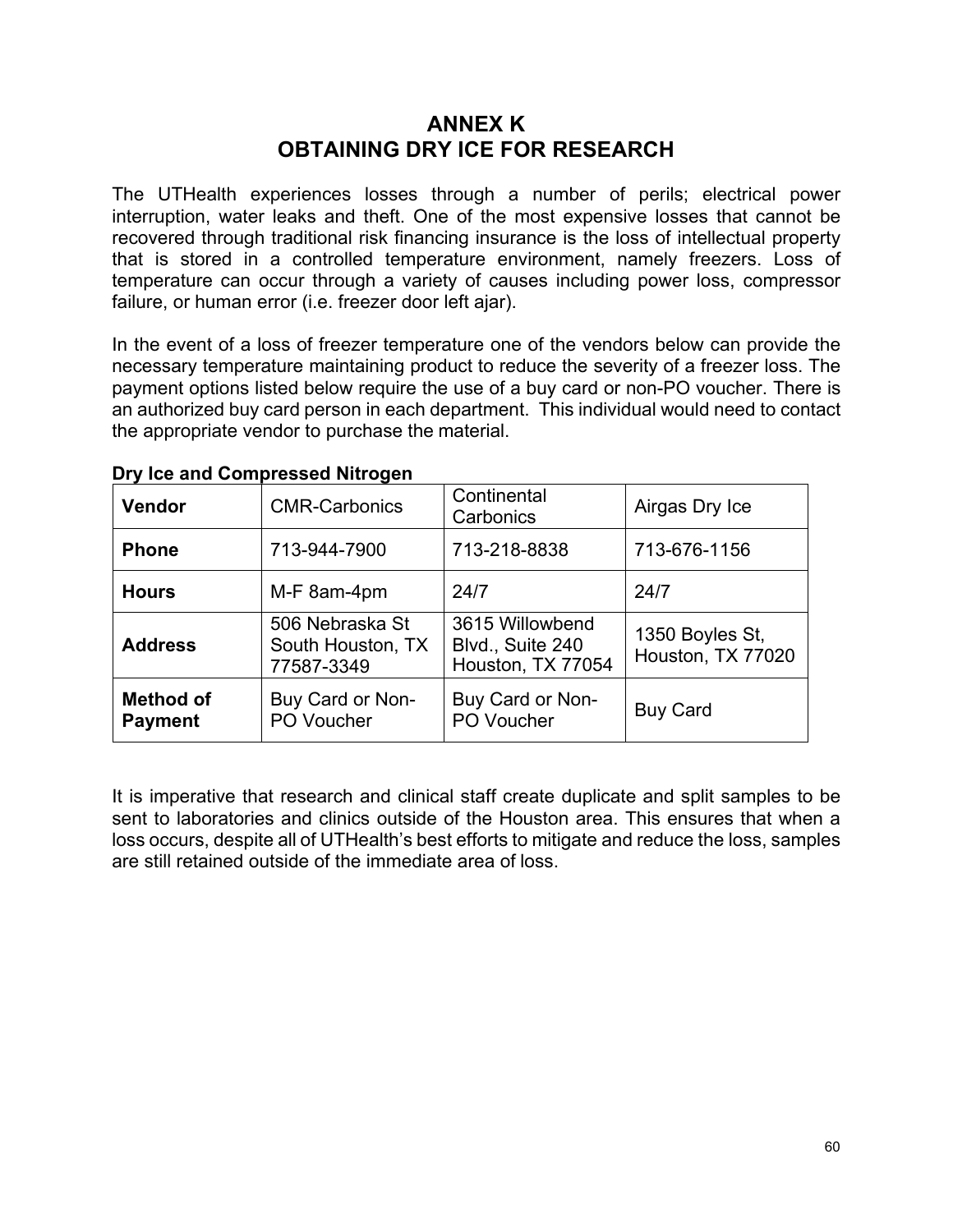# **ANNEX L DEPARTMENTAL EMERGENCY PLAN**

It will be the responsibility of the Dean, Vice President or Director of each UTHealth operating unit to develop a plan for emergency response for their respective buildings or groups. Environmental Health and Safety is available for plan consultations at 713-500-8100. A template for a Department/Unit Specific Emergency Management and Mission Continuity Plan can be found here: [https://www.uth.edu/safety/occupational-safety-and-fire](https://www.uth.edu/safety/occupational-safety-and-fire-prevention/Department%2C%20Unit%20Specific%20Emergency%20Management%20and%20Mission%20Continuity%20Plan%203.11.2019.docx)[prevention/Department,%20Unit%20Specific%20Emergency%20Management%20and%20](https://www.uth.edu/safety/occupational-safety-and-fire-prevention/Department%2C%20Unit%20Specific%20Emergency%20Management%20and%20Mission%20Continuity%20Plan%203.11.2019.docx) [Mission%20Continuity%20Plan%203.11.2019.docx](https://www.uth.edu/safety/occupational-safety-and-fire-prevention/Department%2C%20Unit%20Specific%20Emergency%20Management%20and%20Mission%20Continuity%20Plan%203.11.2019.docx)

The plan should include, but not be limited to:

- Armed Subject
- Tornado, inclement weather
- Fire Emergency Procedures
- Evacuation Plan and Meeting Location
- Area Safety Liaisons, if applicable
- Departmental Contacts (Day & Night)
- Mobility Impairment Evacuation Plan (request form available on-line[\)](https://www.uth.edu/safety/occupational-safety-and-fire-prevention/index.htm)

<https://www.uth.edu/safety/occupational-safety-and-fire-prevention/index.htm>

- Special Operations
	- Procedures for preparing labs and offices in the event of a hurricane
	- Equipment inventories, chemical inventories, room layout
	- Procedures for backing up and segregating research data and samples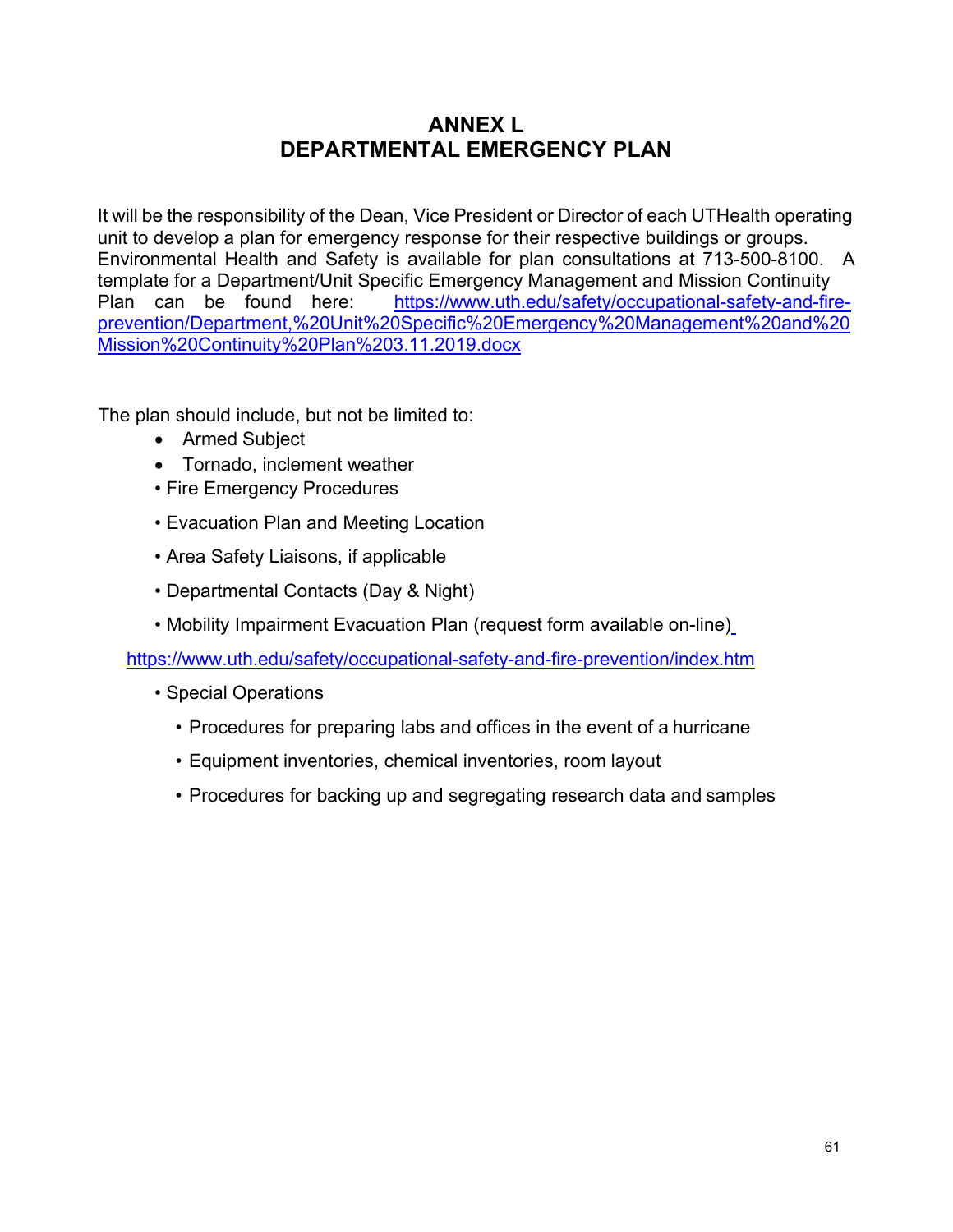## **ANNEX M CONTACTING STATE OR FEDERAL AUTHORITIES**

#### A. State & Federal Assistance

- 1. If local resources are inadequate to deal with an emergency situation, we will request assistance from the State. State assistance furnished to local governments is intended to supplement local resources and not substitute for such resources, including mutual aid resources, equipment purchases or leases, or resources covered by emergency service contracts.
- 2. Requests for state assistance should be made to the Disaster District Committee (DDC) Chairperson, who is located at the Department of Public Safety District Office in Houston, by calling 281-517-1217. In essence, state emergency assistance to local governments begins at the DDC level and the key person to validate a request for, obtain, and provide that state assistance and support is the DDC Chairperson. The DDC Chairperson has the authority to utilize all state resources within the district to respond to a request for assistance, with the exception of the National Guard. Use of National Guard resources requires approval of the Governor.
- 3. The Disaster District staff will forward requests for assistance that cannot be satisfied by state resources within the District to the State Operations Center (SOC) in Austin for action.
- 4. Requests for state support may also be relayed to the SOC through UT System Administration.
- B. Other Assistance and Notifying
	- 1. If resources required to control an emergency situation are not available within the State, the Governor may request assistance from other states pursuant to a number of interstate compacts or from the federal government through the Federal Emergency Management Agency (FEMA).
	- 2. For major emergencies and disasters for which a Presidential declaration has been issued, federal agencies may be mobilized to provide assistance to states and local governments. The National Response Plan (NRP) describes the policies, planning assumptions, concept of operations, and responsibilities of designated federal agencies for various response and recovery functions. The Nuclear/Radiological Incident Annex of the NRP addresses the federal response to major incidents involving radioactive materials.
	- 3. FEMA has the primary responsibility for coordinating federal disaster assistance. No direct federal disaster assistance is authorized prior to a Presidential emergency or disaster declaration, but FEMA has limited authority to stage initial response resources near the disaster site and activate command and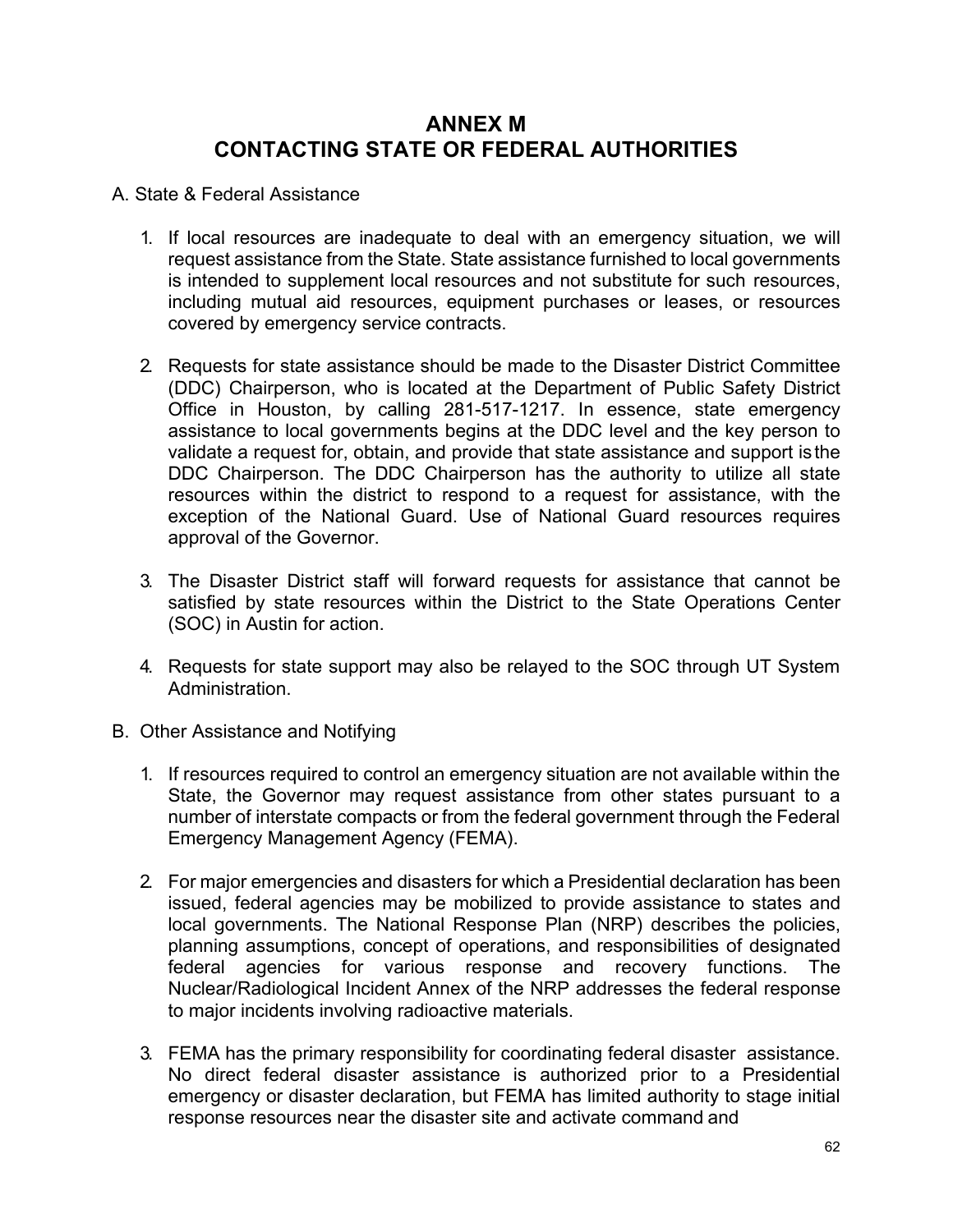control structures prior to a declaration and the Department of Defense has the authority to commit its resources to save lives prior to an emergency or disaster declaration.

- 4. The NRP applies to Stafford and non-Stafford Act incidents and is designed to accommodate not only actual incidents, but also the threat of incidents. Therefore, NRP implementation is possible under a greater range of incidents.
- 5. When a disaster/incident requires moving, temporary relocation or rescheduling of classes (at any campus location, including regional campuses, MDA's Smithville unit, MDA's Bastrop unit) the Executive Vice President and Chief Academic Officer and the department of International Affairs should be immediately notified. They will in turn notify, as needed based on the circumstances, the Department of Education (DOE); the Southern Association of Colleges and Schools Commission on Colleges (SACSCOC); the U.S. Department of State; the U.S. Department of Homeland Security and any other applicable entity as to the extent of the disaster/incident, the location of temporary accommodations, and an estimate of when classes might return to normalcy.

### **Texas Department of Emergency Management**

TDEM website— <https://tdem.texas.gov/>

TDEM Regional Coordinator (Region 2, Houston area)—Jay Hall—409-284-9381 [Jay.Hall@dps.texas.gov](mailto:Jay.Hall@dps.texas.gov)

TDEM District Coordinator (Houston)—Jennifer Hawes—281-642-0312 [Jenniffier.Hawes@dps.texas.gov](mailto:Jenniffier.Hawes@dps.texas.gov)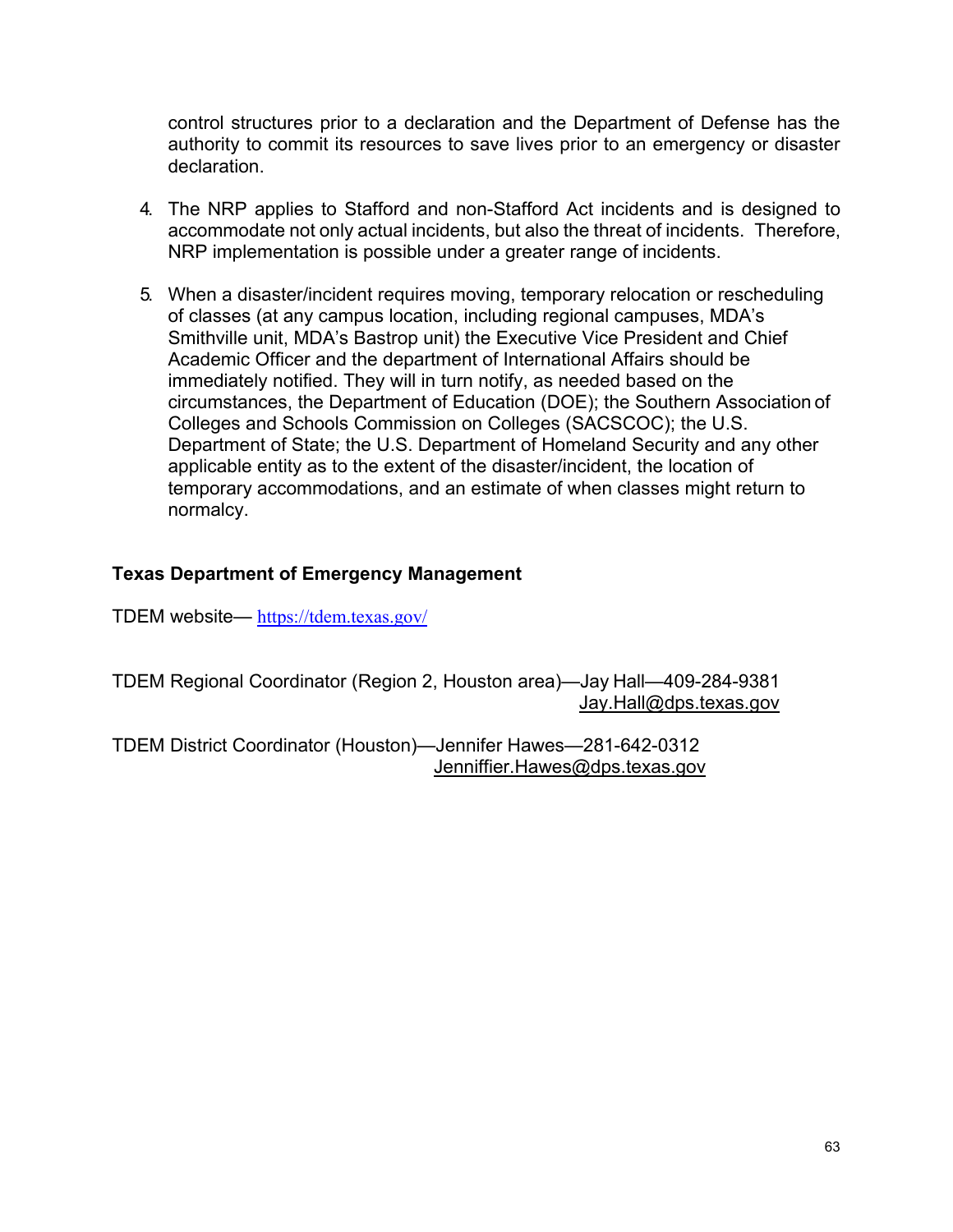## **ANNEX N HOMELAND SECURITY ADVISORY SYSTEM**

The Homeland Security Advisory System shall be binding on the executive branch and suggested, although voluntary, to other levels of government and the private sector. There are five Threat Conditions, each identified by a description and corresponding color. From lowest to highest, the levels and colors are:

| ⋍   | Green  |
|-----|--------|
| $=$ | Blue   |
| $=$ | Yellow |
| =   | Orange |
| =   | Red    |
|     |        |

For facilities, personnel, and operations inside the territorial United States, all federal departments, agencies, and offices other than military facilities shall conform their existing threat advisory systems to this system and henceforth administer their systems consistent with the determination of the Attorney General with regard to the Threat Condition in effect.

The assignment of a Threat Condition shall prompt the implementation of anappropriate set of Protective Measures. Protective Measures are the specific steps an organization shall take to reduce its vulnerability or increase its ability to respond during a period of heightened alert.

- 1. **Low Condition (Green)**. This condition is declared when there is a low risk of terrorist attacks. Federal departments and agencies should consider the following general measures in addition to the agency-specific Protective Measures they develop and implement:
	- 1. Refining and exercising as appropriate preplanned Protective Measures;
	- 2. Ensuring personnel receive proper training on the Homeland Security Advisory System and specific preplanned department or agency Protective Measures; and
	- 3. Institutionalizing a process to assure that all facilities and regulatedsectors are regularly assessed for vulnerabilities to terrorist attacks, and all reasonable measures are taken to mitigate these vulnerabilities.
- 2. **Guarded Condition (Blue)**. This condition is declared when there is a general risk of terrorist attacks. In addition to the Protective Measures taken in the previous Threat Condition, federal departments and agencies should consider the following general measures in addition to the agency-specific Protective Measures that they will develop and implement:
	- 1. Checking communications with designated emergency response or command locations;
	- 2. Reviewing and updating emergency response procedures; and
	- 3. Providing the public with any information that would strengthen its ability to act appropriately.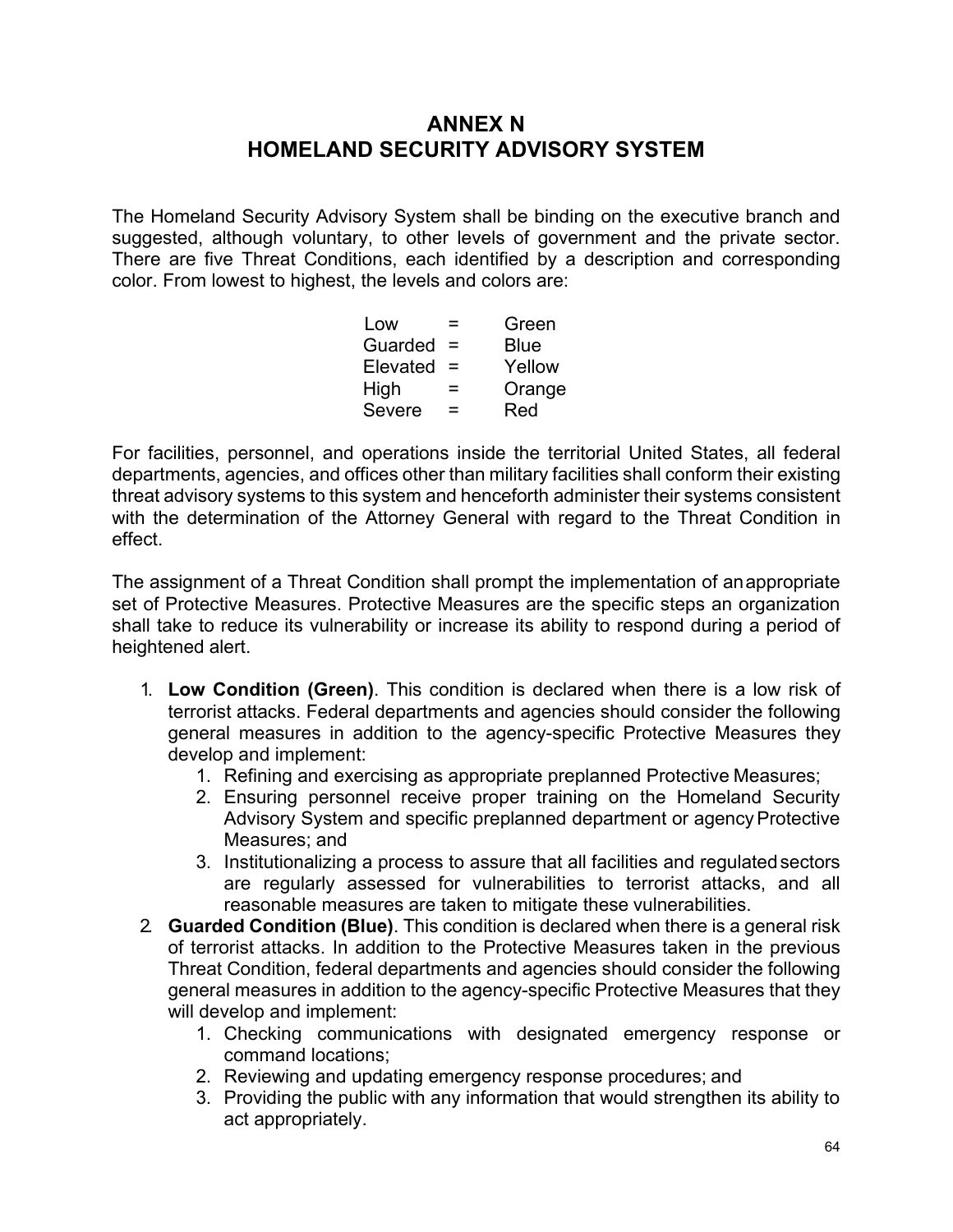- 3. **Elevated Condition (Yellow)**. An Elevated Condition is declared when there is a significant risk of terrorist attacks. In addition to the Protective Measures taken in the previous Threat Conditions, federal departments and agencies should consider the following general measures in addition to the Protective Measures that they will develop and implement:
	- 1. Increasing surveillance of critical locations;
	- 2. Coordinating emergency plans as appropriate with nearby jurisdictions;
	- 3. Assessing whether the precise characteristics of the threat require the further refinement of preplanned Protective Measures; and
	- 4. Implementing, as appropriate, contingency and emergency response plans.
- 4. **High Condition (Orange)**. A High Condition is declared when there is a high risk of terrorist attacks. In addition to the Protective Measures taken in the previous Threat Conditions, federal departments and agencies should consider the following general measures in addition to the agency-specific Protective Measures that they will develop and implement:
	- 1. Coordinating necessary security efforts with Federal, State, and local law enforcement agencies or any National Guard or other appropriate armed forces organizations;
	- 2. Taking additional precautions at public events and possibly considering alternative venues or even cancellation;
	- 3. Preparing to execute contingency procedures, such as moving to an alternate site or dispersing their workforce; and
	- 4. Restricting threatened facility access to essential personnel only.
- 5. **Severe Condition (Red)**. A Severe Condition reflects a severe risk of terrorist attacks. Under most circumstances, the Protective Measures for a Severe Condition are not intended to be sustained for substantial periods of time. In addition to the Protective Measures in the previous Threat Conditions, federal departments and agencies also should consider the following general measures in addition to the agency-specific Protective Measures that they will develop and implement:
	- 1. Increasing or redirecting personnel to address critical emergency needs;
	- 2. Assigning emergency response personnel and pre-positioning and mobilizing specially trained teams or resources;
	- 3. Monitoring, redirecting, or constraining transportation systems; and
	- 4. Possible closure of facilities.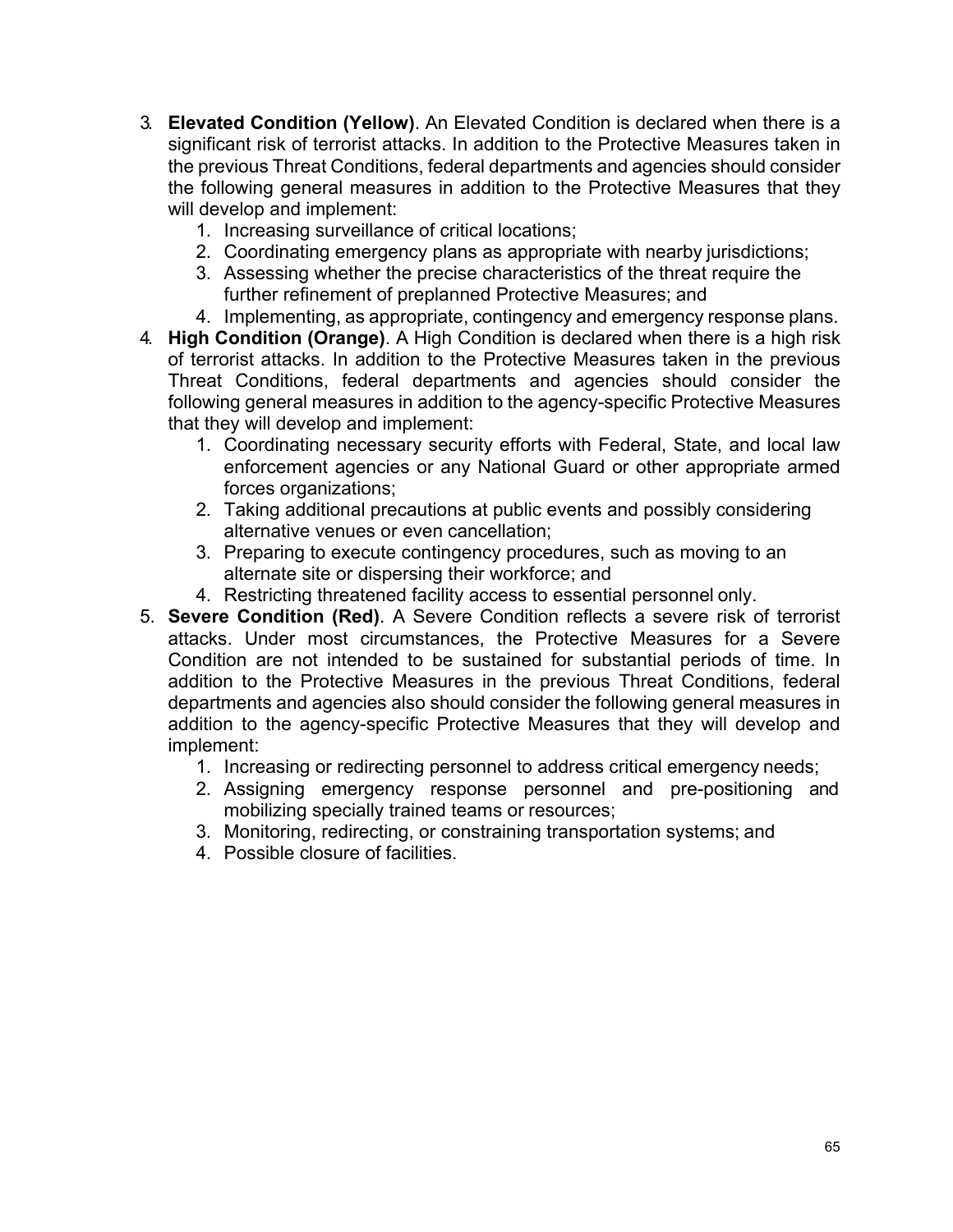## **ANNEX O BUILDING ADDRESSES, ABBREVIATIONS, AND COMMON NAMES**

Auxiliary Enterprises, Recreation Center, **REC** 1832 West Road Behavioral and Biomedical Sciences Building, **BBS** 1941 East Rd. Cyclotron Facility, CYF **6431 Fannin Street** School of Dentistry, **SOD** 7500 Cambridge Harris County Psychiatric Center, **HCPC** 2800 South MacGregor Fayez S. Sarofim Research Building, **SRB** 1825 Pressler a.k.a. (Institute of Molecular Medicine), **IMM** Medical School, **MSB** 6431 Fannin Street Medical School Expansion, MSE 6431a Fannin Street Operations Center Building, **OCB** 1851 Crosspoint Recreation Center, **REC** 1832 West Road School of Nursing, **SON** 6901 Bertner Avenue Reuel A. Stallones Building, **RAS** 1200 Hermann Pressler Drive a.k.a. (School of Public Health), **SPH** University Center Tower, UCT **7000 Fannin Street** New Student Housing, **NSH** 1885 El Paseo University of Texas Professional Building, **UTPB** 6410 Fannin Street University of Texas Professional Garage, **UTPG** 6414 Fannin Street Student and Faculty Apartments, **SFA** 7900 Cambridge **Central Plant, CP** 1941 East Rd. Cooley Life Center, **CLC** 7440 Cambridge University Housing Phase 3, **UH3** 1885 El Paseo Jesse Jones Library, **JJL** 1133 John Freeman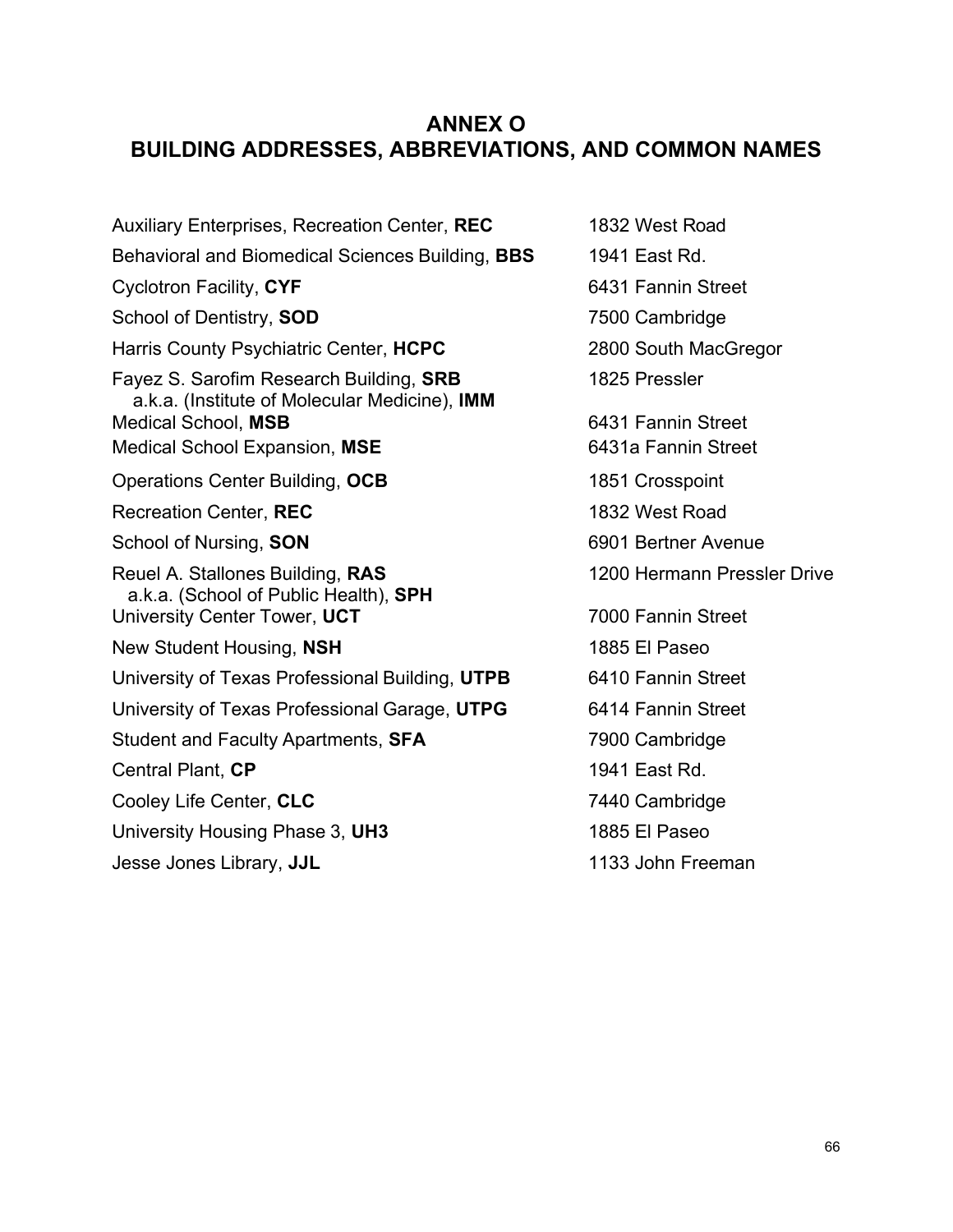## **ANNEX P**

## **LIST OF ACRONYMS USED IN PLAN**

- AE Auxiliary Enterprises
- BBS Behavioral and Biomedical Sciences Building
- CLAMC Center for Laboratory Animal Medicine and Care
- CLC—Cooley Life Center
- CP—Central Plant
- CYF Cyclotron Facility
- EHS Environmental Health and Safety
- EOC Emergency Operations Center
- FPE Facilities, Planning and Engineering
- HCPC Harris Country Psychiatric Center
- IC Incident Commander
- ICP Incident Command Post
- ICS Incident Command System
- JJL—Jesse Jones Library
- MSB Medical School Building
- NSH New Student Housing
- OCB Operations Center Building
- OPA Office of Public Affairs
- RAS, SPH Raul A. Stallone Building
- REC Recreation Center
- SOD-School of Dentistry
- SON School of Nursing Building
- SRB, IMM Sarofim Research Building
- SFA Student and Faculty Apartments
- TMC Texas Medical Center
- UCT University Center Tower
- UTHealth The University of Texas Health Science Center at Houston
- UTP University of Texas Physicians
- UTPB University of Texas Professional Building
- UPG University Professional Garage
- UTPD University of Texas Police Department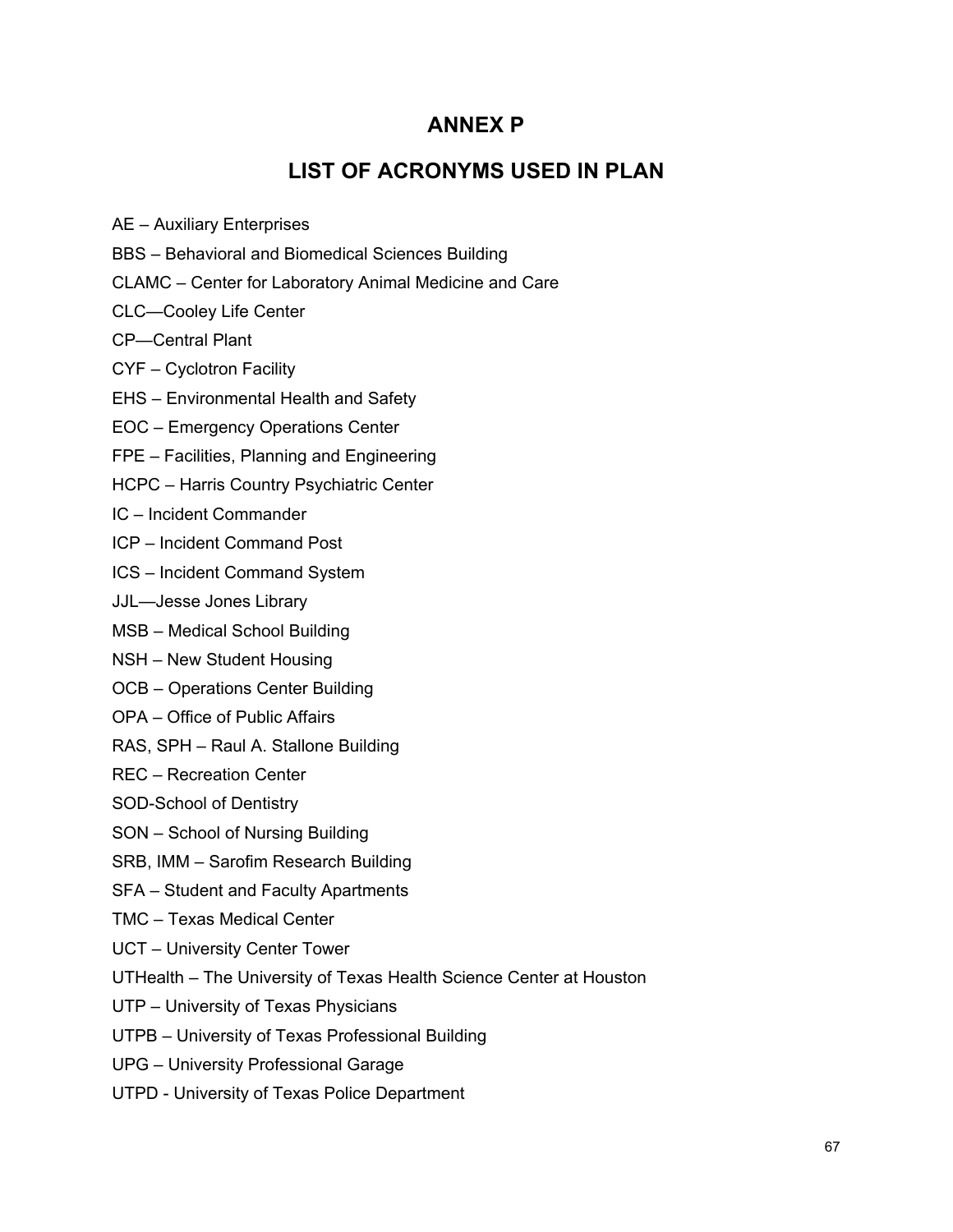## **ANNEX Q**

## **UT Health Pandemic Plan**

Based on lessons learned from recent outbreak events, such as SARS, MERS, West Nile Virus, Influenza, Zika, Ebola, and most recently COVID-19, it has become evident that it is virtually impossible to develop a universal written pandemic plan that addresses all of the variations an emerging infectious disease presents and the needs of our dynamic and complex institution. Different infectious agents, modes of transmission, incubation period, transmissibility, etc. during each outbreak creates unique challenges and circumstances that must be specifically evaluated and mitigated. As a result, this general plan documents the steps which will be taken during an infectious disease outbreak that affects our community in order to protect and inform our UTHealth stakeholders. While each infectious disease outbreak situation is unique, some of the basic but important steps to be taken are described here within.

Key institutional stakeholders involved in pandemic planning and mitigation include, but are not limited to the following:

The designated Emergency Management Team Infection Prevention and Control Environmental Health and Safety Information Technology / Communications Facilities Planning and Engineering Auxiliary Enterprises Animal Care Public Affairs Human Resources (including EAP, Payroll, etc.) Procurement UT Police Clinical components include, for example:

> HCPC **UTPhysicians** MHH TMC LBJ SOD Neurosciences Employee / Student Health WIC

Roles and Responsibilities:

EHS, Employee Health, Student Health, and UTP Infection Prevention and Control monitor for the presence of an outbreak potentially affecting our community and/or UTHealth specifically; provides advice to Emergency Management Team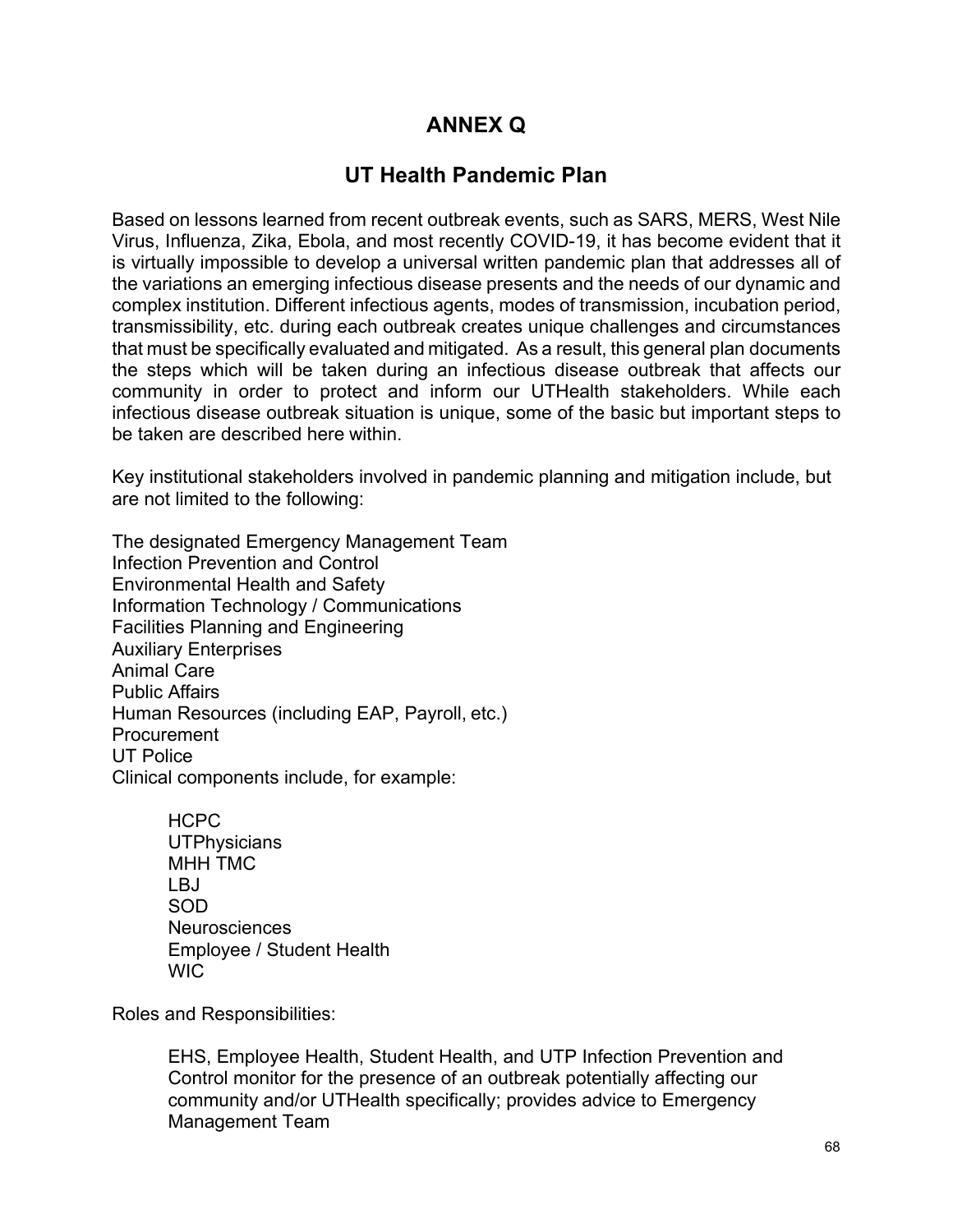The Emergency Management Team is assembled to communicate outbreak and anticipated impacts on UTHealth; high level decisions are then made for institution (e.g. controlled access if necessary, travel restrictions, etc.)

Public Affairs assists in the communication of important information toinstitutional stakeholders; assists with signage and video monitor communications across buildings

EHS provides respiratory fit testing services, PPE training, etc.; reviews disinfection and decontamination protocols; provides consultation on outbreak situation to institutional stakeholders; etc.

Clinical leaders ensure clinical activities are performed in a safe and efficient manner

IT provides support to institutional stakeholders to maintain business continuity, including providing resources for remote learning/working needs

Facilities assists to prepare and maintain the buildings; ensures housekeeping duties are maintained and/or increased as necessary to assist in infection prevention

Employee and Student Health provides assessment and treatment to students and employees; assists with any screening and testing necessary; evaluates sick students and employees for return to campus clearance; provides vaccinations as necessary

Auxiliary Enterprises ensures services are maintained for student housing and other associated functions

HR provides assistance and support to employees; disseminates information on resources for stress, coping, support, etc. during outbreak situations

Procurement ensures adequate supplies are sourced and available across the institution as necessary, especially during situations of severe supply shortages

Animal Care ensures business continuity plans are in place to support animal colonies and associated research activities

UT Police ensures security and police protections for the campus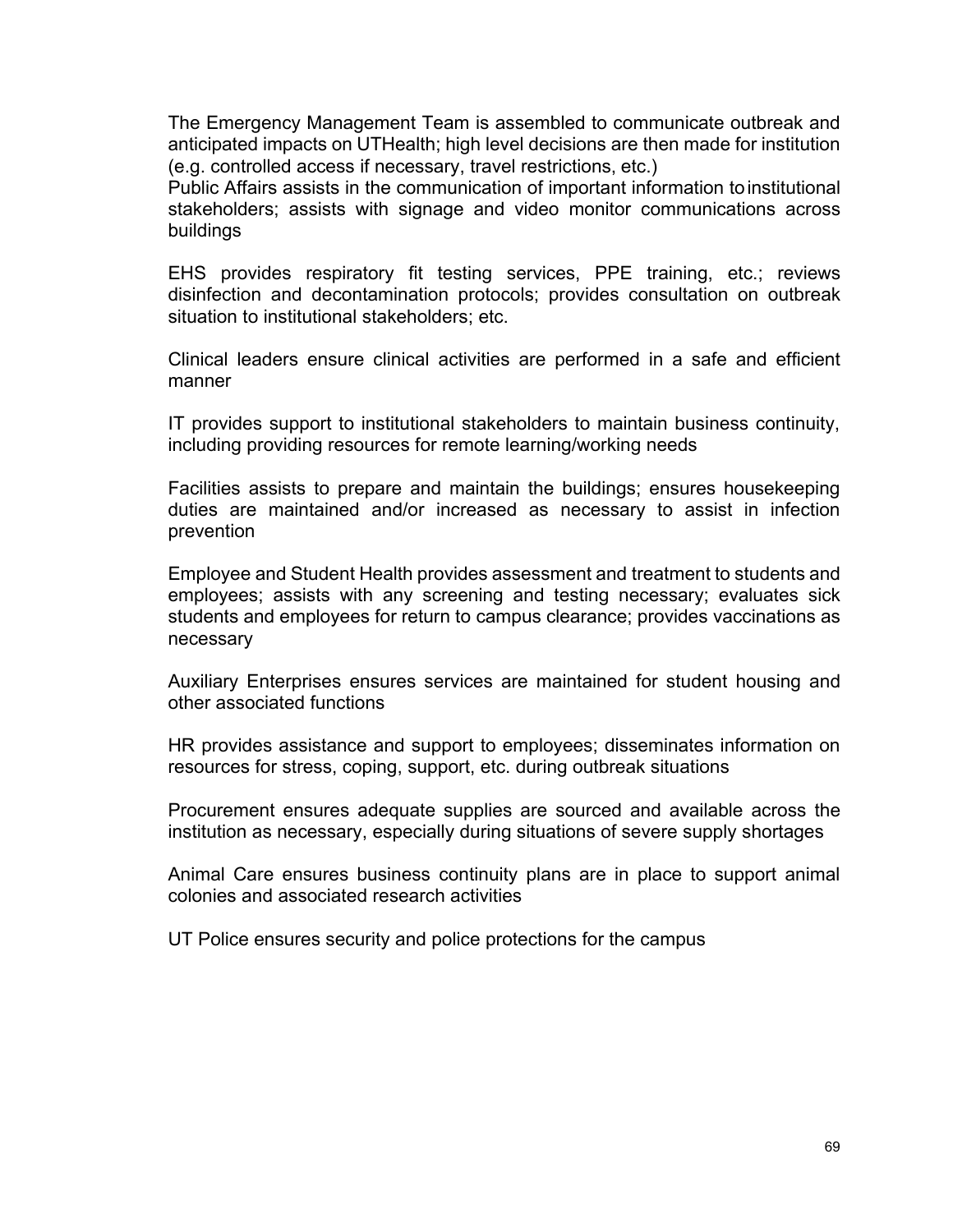Additional detailed information about roles and responsibilities of key institutional components are described in the "UTHealth Pandemic Influenza Response Matrix" (see Annex Q of EMP). Although this matrix was initially developed specifically for response to a pandemic influenza outbreak, it may serve as a model and important information resource during other infectious disease outbreaks as they occur in the future.

Also, important lessons learned during the recent unprecedented COVID-19 pandemic are described below to serve as a guidepost for future decision making for the Emergency Management Team.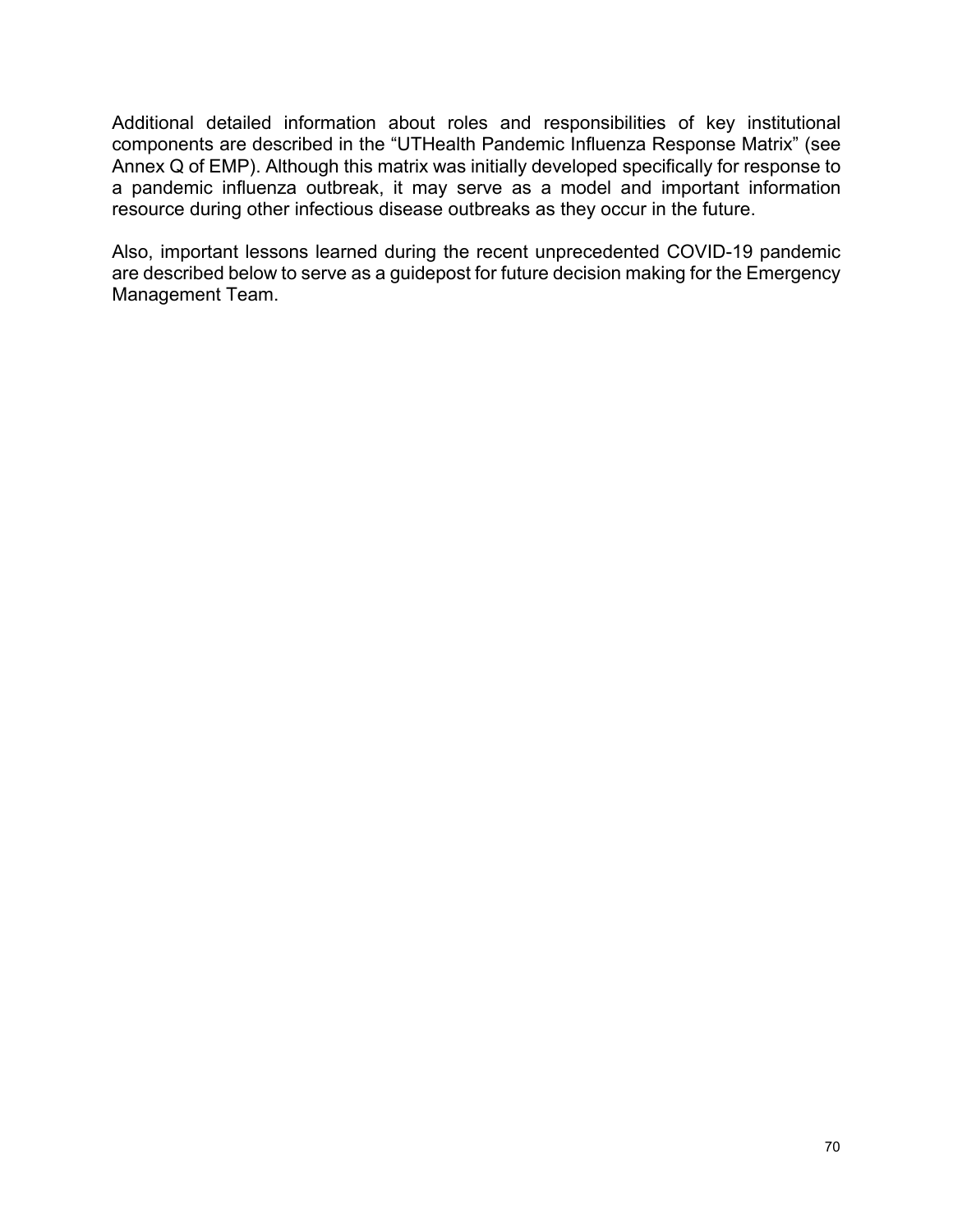# **The University of Texas Health Science Center at Houston Pandemic Influenza Response Matrix, 2021**

| <b>WHO Phase</b>                                                                                                                                 | <b>CDC</b> Intervals                                                                                | <b>UTHealth EMP Status</b>                                                                                                                                                      | <b>Additional Notes</b>                                                                                                                                                                         |
|--------------------------------------------------------------------------------------------------------------------------------------------------|-----------------------------------------------------------------------------------------------------|---------------------------------------------------------------------------------------------------------------------------------------------------------------------------------|-------------------------------------------------------------------------------------------------------------------------------------------------------------------------------------------------|
| Inter-pandemic Phase (Phase 1-2): Period                                                                                                         | Investigation                                                                                       | No actions necessary                                                                                                                                                            |                                                                                                                                                                                                 |
| between influenza pandemics                                                                                                                      |                                                                                                     |                                                                                                                                                                                 |                                                                                                                                                                                                 |
| Pandemic Alert Phase (Phase 3-4):                                                                                                                | Investigation and                                                                                   | Preparation phase for                                                                                                                                                           |                                                                                                                                                                                                 |
| Influenza caused by a new subtype has                                                                                                            | communication                                                                                       | support of UTHealth                                                                                                                                                             |                                                                                                                                                                                                 |
| been identified in humans.                                                                                                                       |                                                                                                     | <b>EMP</b>                                                                                                                                                                      |                                                                                                                                                                                                 |
| Pandemic Phase (Phase 5-6): Global<br>spread of human influenza cause by a new<br>subtype.<br>Increased and sustained transmission in<br>the US. | Recognition<br>$\mathbf 1$ .<br>2.<br><b>Initiation</b><br>3.<br>Acceleration<br>Deceleration<br>4. | Level 3 of the UTHealth<br><b>EMP</b><br>All departments who<br>maintain staff during<br>the controlled access<br>period must provide a<br>critical employee list<br>to the IC. | Maximum Readiness as outlined<br>in Annex D of EMP<br>UTHealth will stay abreast of the<br>recommendations from the CDC<br>and modify current matrix as<br>necessary to supplement this<br>plan |
| Transition Phase: Reduction in global risk,<br>reduction in response activities,<br>progression toward recovery actions                          | Preparation                                                                                         |                                                                                                                                                                                 | UTHealth will follow all<br>recommendations from CDC<br>specific to local or regional<br>situation and modify current<br>matrix as necessary.                                                   |
| Recovery: Local Health Departments lift<br>restrictions based on 2 incubation periods<br>with no new cases; Return to Inter-<br>pandemic Phase   |                                                                                                     |                                                                                                                                                                                 | UTHealth will stay abreast of<br>the recommendations from the<br>CDC and modify current matrix<br>as necessary                                                                                  |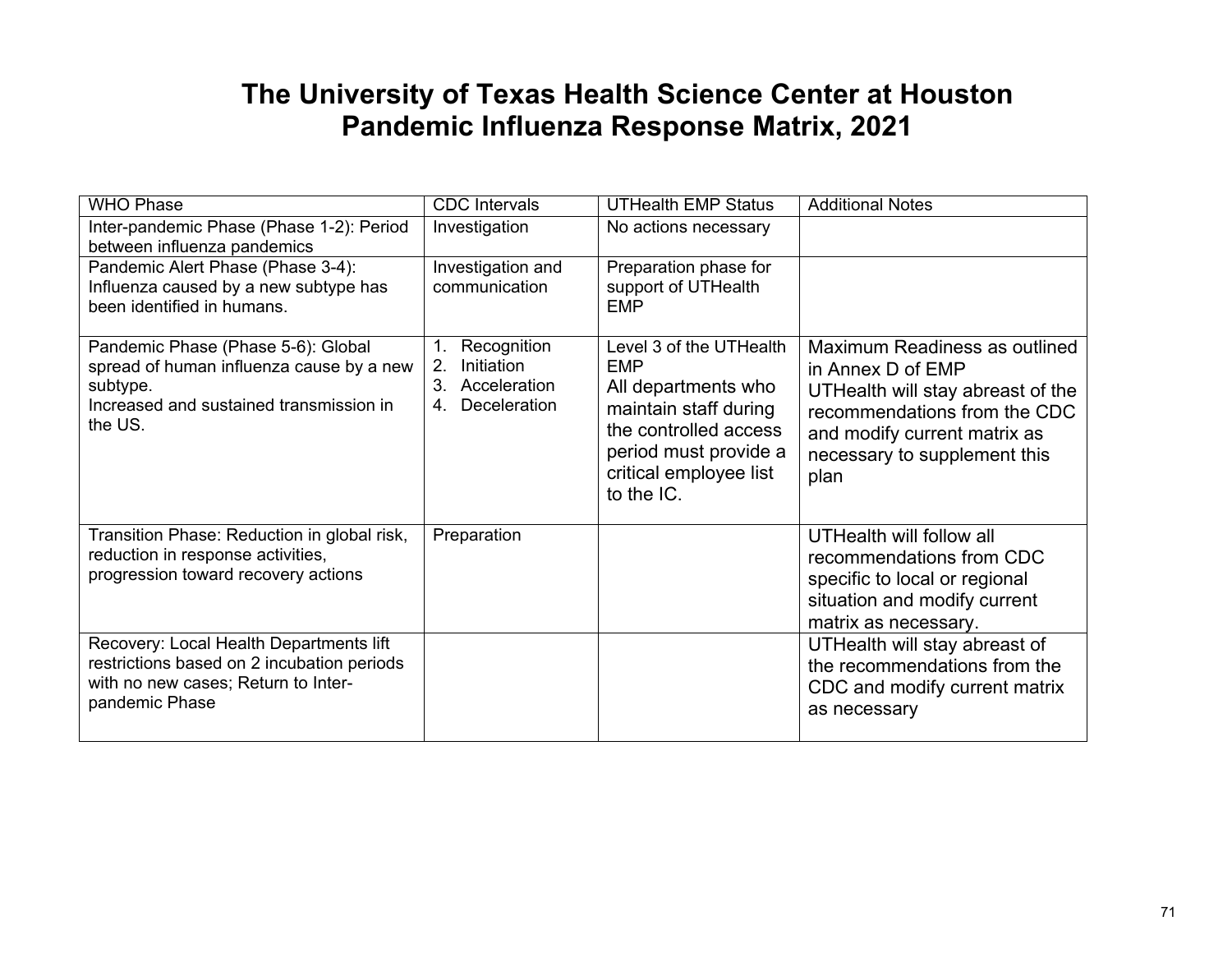|                                    | WHO Phase 1-2                                                | WHO Phase 3                                                                                                                                                                                                                                                                                                                                                                                                                                                                                                                                                         | WHO Phase 4                                                                                                                                                                                                                                                                                                                                                       | WHO Phase 5                                                                                                                                                                                                                         | WHO Phase 6                                                                                                                                                                                                                                                                                                                                                                                                                                                  | <b>Transition and Recovery</b>                                                                                                    |
|------------------------------------|--------------------------------------------------------------|---------------------------------------------------------------------------------------------------------------------------------------------------------------------------------------------------------------------------------------------------------------------------------------------------------------------------------------------------------------------------------------------------------------------------------------------------------------------------------------------------------------------------------------------------------------------|-------------------------------------------------------------------------------------------------------------------------------------------------------------------------------------------------------------------------------------------------------------------------------------------------------------------------------------------------------------------|-------------------------------------------------------------------------------------------------------------------------------------------------------------------------------------------------------------------------------------|--------------------------------------------------------------------------------------------------------------------------------------------------------------------------------------------------------------------------------------------------------------------------------------------------------------------------------------------------------------------------------------------------------------------------------------------------------------|-----------------------------------------------------------------------------------------------------------------------------------|
|                                    | Inter-Pandemic                                               | Pandemic Alert                                                                                                                                                                                                                                                                                                                                                                                                                                                                                                                                                      | Pandemic Alert                                                                                                                                                                                                                                                                                                                                                    | Pandemic Phase                                                                                                                                                                                                                      | Pandemic Phase                                                                                                                                                                                                                                                                                                                                                                                                                                               |                                                                                                                                   |
| Incident Command<br>Team           | No action<br>required                                        | No action required                                                                                                                                                                                                                                                                                                                                                                                                                                                                                                                                                  | 1. Closely monitor<br>situation and prepare<br>for activation of<br><b>Emergency Operation</b><br>Center (EOC)                                                                                                                                                                                                                                                    | 1. Activate the<br>Emergency<br><b>Operations Center</b><br>2. Assess offsite<br>staging area options                                                                                                                               | 1. Consider restricting<br>building access<br>2.Implement EMP<br>3. Consider skeleton<br>crew staffing<br>4. Update Executive<br>Leadership<br>5. Continue media<br>communications<br>6. Consider the order of<br>controlled access to<br>buildings<br>7. Designate offsite<br>staging areas as<br>needed                                                                                                                                                    | 1. Review national, state, and<br>local advisories to make university<br>wide decisions to restore normal<br>business             |
| Environmental<br>Health and Safety | 1. Routine<br>Activities<br>2. Conduct table<br>top exercise | 1. Monitor national<br>situation<br>2. Assess respiratory<br>protection plan and<br>resources<br>3. Obtain additional<br>respirators and PPE<br>4. Review institutional<br>preparedness<br>5. Provide awareness<br>training to the university<br>6. Review university<br>overall emergency<br>response inventory<br>7. Communicate w/<br>Public Relations for<br>distribution of<br>information to the<br>university<br>8. Brief Executive<br>Leadership<br>9. Benchmark other<br>universities<br>10. Update EMP<br>11. Review current<br>WHO and CDC<br>guidelines | 1. Train and brief<br>EH&S Staff<br>2. Prepare for<br>extended duty<br>3. Review essential<br>personnel<br>requirements<br>4. Update the<br>university and provide<br>Town Hall sessions<br>5. Advise Deans and<br>Departmental Units on<br>preparedness<br>6. Ensure that<br>university plans<br>harmonize with<br>Federal and Local<br>Government<br>advisories | 1. Receive refresher<br>respirator training<br>and respirators<br>2. Stage PPE<br>3. Prepare<br>university for<br>restricted access<br>status<br>4. Begin Fit testing<br>5. Review<br>institutional<br>preparedness and<br>supplies | 1. Initiate the EMP<br>2. Train and brief<br>critical personnel<br>3. Assist in entry<br>building screening<br>and PPE distribution<br>as needed<br>4. Provide PPE and<br>infection control<br>training to critical<br>employees as<br>needed<br>5. Provide<br>decontamination of<br>personnel and<br>equipment as<br>needed<br>6. Develop<br>Management plan<br>for the control and<br>disposal of<br>increased volumes<br>of infectious waste<br>as needed | 1. Assist with any disinfection<br>directives for re-opening<br>2. Recover and inventory PPE.<br>3. Assist in reopening buildings |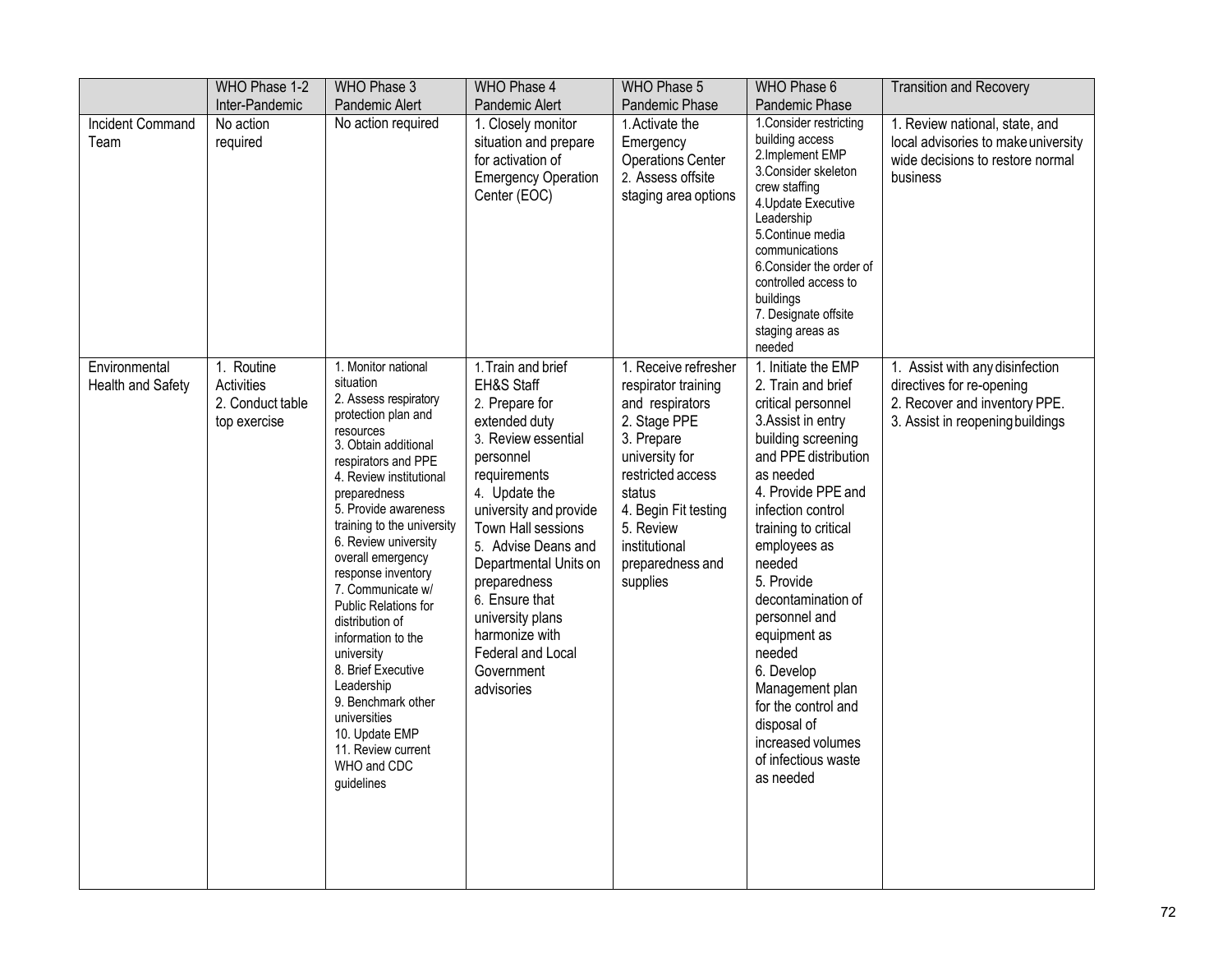|                          | WHO Phase 1-2             | WHO Phase 3                                                                                                                                                   | WHO Phase 4                                                                                                                                                           | WHO Phase 5                                                                                                                        | WHO Phase 6                                                                                                                                                                                                                                                                                            | <b>Transition and Recovery</b>                                                                                                                              |
|--------------------------|---------------------------|---------------------------------------------------------------------------------------------------------------------------------------------------------------|-----------------------------------------------------------------------------------------------------------------------------------------------------------------------|------------------------------------------------------------------------------------------------------------------------------------|--------------------------------------------------------------------------------------------------------------------------------------------------------------------------------------------------------------------------------------------------------------------------------------------------------|-------------------------------------------------------------------------------------------------------------------------------------------------------------|
|                          | Inter-Pandemic            | Pandemic Alert                                                                                                                                                | Pandemic Alert                                                                                                                                                        | Pandemic Phase                                                                                                                     | Pandemic Phase                                                                                                                                                                                                                                                                                         |                                                                                                                                                             |
| T <br>Communications     | <b>Routine Activities</b> | 1. Identify essential<br>staff that will maintain<br>the university<br>communications<br>systems.<br>2. Update the<br>university's web page<br>as appropriate | 1. Advise Deans and<br>Departmental Units on<br>telecommuting options<br>2. Deploy website<br>volunteer system                                                        | 1. Provide support<br>to clinical staff<br>website<br>2. Plan for<br>alternative phone<br>system support                           | 1. If necessary,<br>stage critical<br>personnel<br>2. Provide assistance<br>in facilitating<br>telecommuting as<br>needed                                                                                                                                                                              | 1. Re-establish IT systems<br>university wide<br>2. Ensure systems ready for surge<br>use                                                                   |
| Facilities/Energy        | <b>Routine Activities</b> | 1. Identify essential<br>staff that will maintain<br>the university's<br>facilities and<br>operations                                                         | 1. Verify ventilation<br>systems and adjust as<br>needed                                                                                                              | 1. Review custodial<br>housekeeping<br>practices and<br>cleaning chemicals<br>2. Receive respirator<br>training and<br>respirators | 1. Prepare the<br>buildings so that<br>they can be<br>maintained w/<br>minimal staffing as<br>needed<br>2. Assist in preparing<br>building for restricted<br>access if ordered                                                                                                                         | 1. Re-establish normal operating<br>systems<br>2. Assist in opening buildings                                                                               |
| Auxiliary<br>Enterprises | Routine Activities        | 1.Identify essential<br>staff                                                                                                                                 | 1. Formulate plans for<br>quarantine of students<br>2. Initiate influenza<br>awareness training<br>3. Report suspicious<br>illnesses to Employee<br>or Student Health | 1. Receive<br>respirator training<br>and respirators<br>2. Provide<br>information to<br>students                                   | 1. Activate plans to<br>quarantine students<br>in conjunction with<br><b>Health Department</b><br>Guidance as<br>needed<br>2. Assist with<br>parent/student<br>concerns<br>3. Review CDC<br>policies<br>4. Consider closure<br>of the Child<br>Development Center<br>utilizing CDC &<br>DSHS guidance. | 1. Prepare for return of occupants.<br>2. Provide information to<br>occupants and concerned families<br>2. Assess special needs (i.e. child<br>care center) |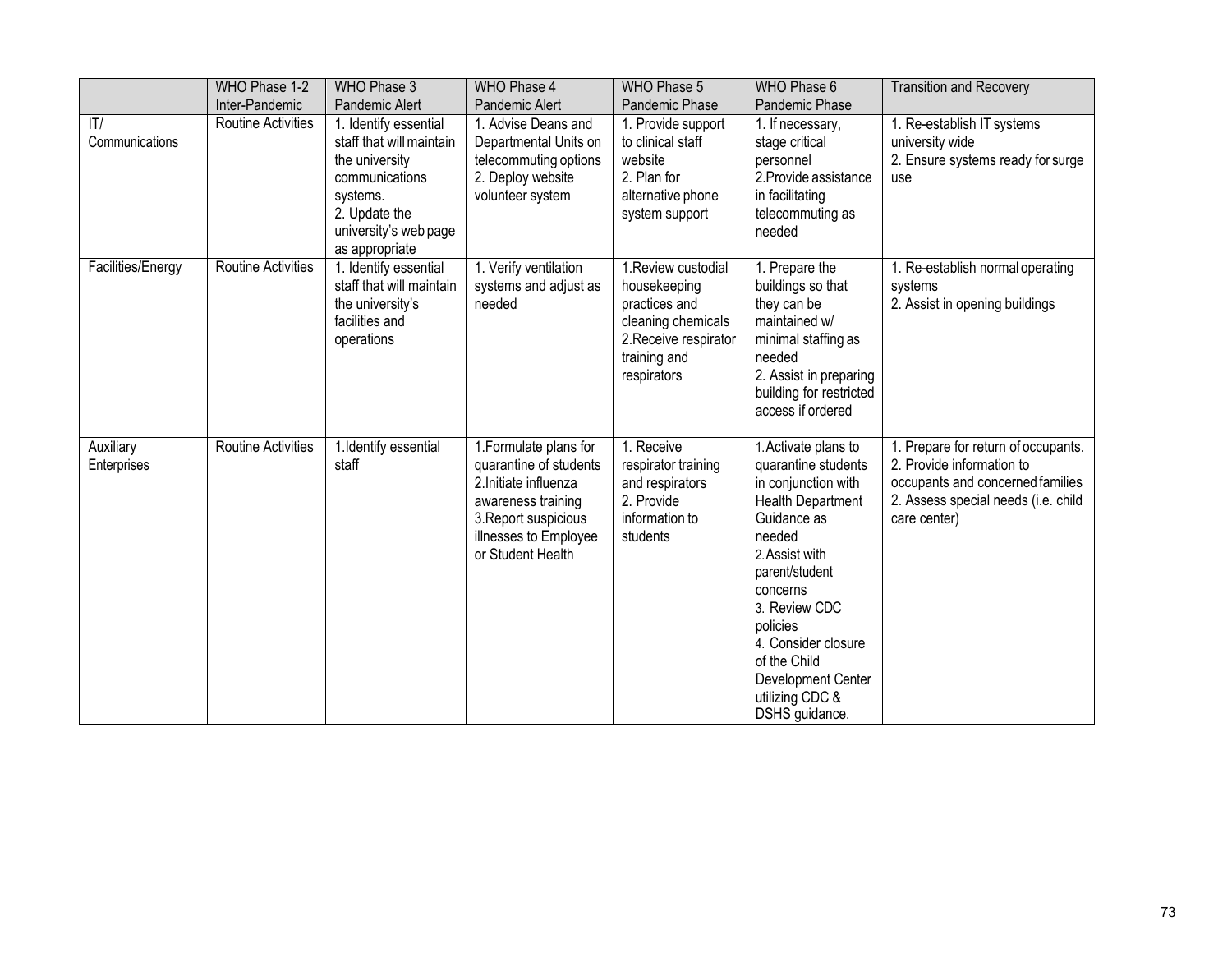|                         | WHO Phase 1-2             | WHO Phase 3                                                                                                                                                                                                                                 | WHO Phase 4                                                                                                                                  | WHO Phase 5                                                                                                                                                                                                              | WHO Phase 6                                                                                                                                                                               | <b>Transition and Recovery</b>                                           |
|-------------------------|---------------------------|---------------------------------------------------------------------------------------------------------------------------------------------------------------------------------------------------------------------------------------------|----------------------------------------------------------------------------------------------------------------------------------------------|--------------------------------------------------------------------------------------------------------------------------------------------------------------------------------------------------------------------------|-------------------------------------------------------------------------------------------------------------------------------------------------------------------------------------------|--------------------------------------------------------------------------|
|                         | Inter-Pandemic            | Pandemic Alert                                                                                                                                                                                                                              | Pandemic Alert                                                                                                                               | Pandemic Phase                                                                                                                                                                                                           | Pandemic Phase                                                                                                                                                                            |                                                                          |
| Executive<br>Leadership | <b>Routine Activities</b> | 1.Recommend<br>restricted travel of<br>university members<br>to the affected<br>regions<br>2. Ensure Pandemic<br>Influenza policy<br>guidelines are shared<br>with<br>management/staff<br>3. Review/update<br>institutional<br>preparedness | 1. Evaluate the impact<br>of Level 3 to the<br>university and<br>establish university<br>goals and priorities                                | 1. Prepare to<br>activate the<br>Emergency<br><b>Operations Center</b><br>and Incident<br><b>Command Team</b><br>2. Consider<br>cancellation of<br>public functions<br>3. What aspects of<br>the university are<br>open? | 1. Coordinate with<br>Deans on school<br>policies<br>2. If necessary,<br>activate Emergency<br>Response Center<br>and Incident<br>Command Team<br>3. Determine the<br>university's status | 1. Establish time table for<br>university personnel returning to<br>work |
| <b>Animal Care</b>      | <b>Routine Activities</b> | Determine critical<br>personnel list and<br>responsibilities                                                                                                                                                                                | Determine critical<br>personnel list and<br>responsibilities                                                                                 | 1. Formulate plans<br>for animal well-<br>being during<br>restricted access<br>stage<br>2.Receive<br>respiratory<br>protection training                                                                                  | Review critical crew<br>requirements                                                                                                                                                      | Resume normal operations                                                 |
| <b>Public Affairs</b>   | <b>Routine Activities</b> | 1. Relay official<br>university<br>announcements<br>2. Update<br>informational<br>Postings<br>3. Assist in posting<br>Advisories                                                                                                            | 1. Post university<br>update info<br>2. Establish frequency<br>for community update<br>notices to be<br>delivered, compiled<br>and reported. | Update list of SMEs<br>(and contact<br>information) who will<br>speak to UTHealth<br>issues and to the<br>public.                                                                                                        | 1. Update university<br>hotline and webpage<br>as needed<br>2. Communicate<br>university status via<br>hotline, webpage,<br>email and UTHealth<br>Alert                                   | Communicate any new university<br>status.                                |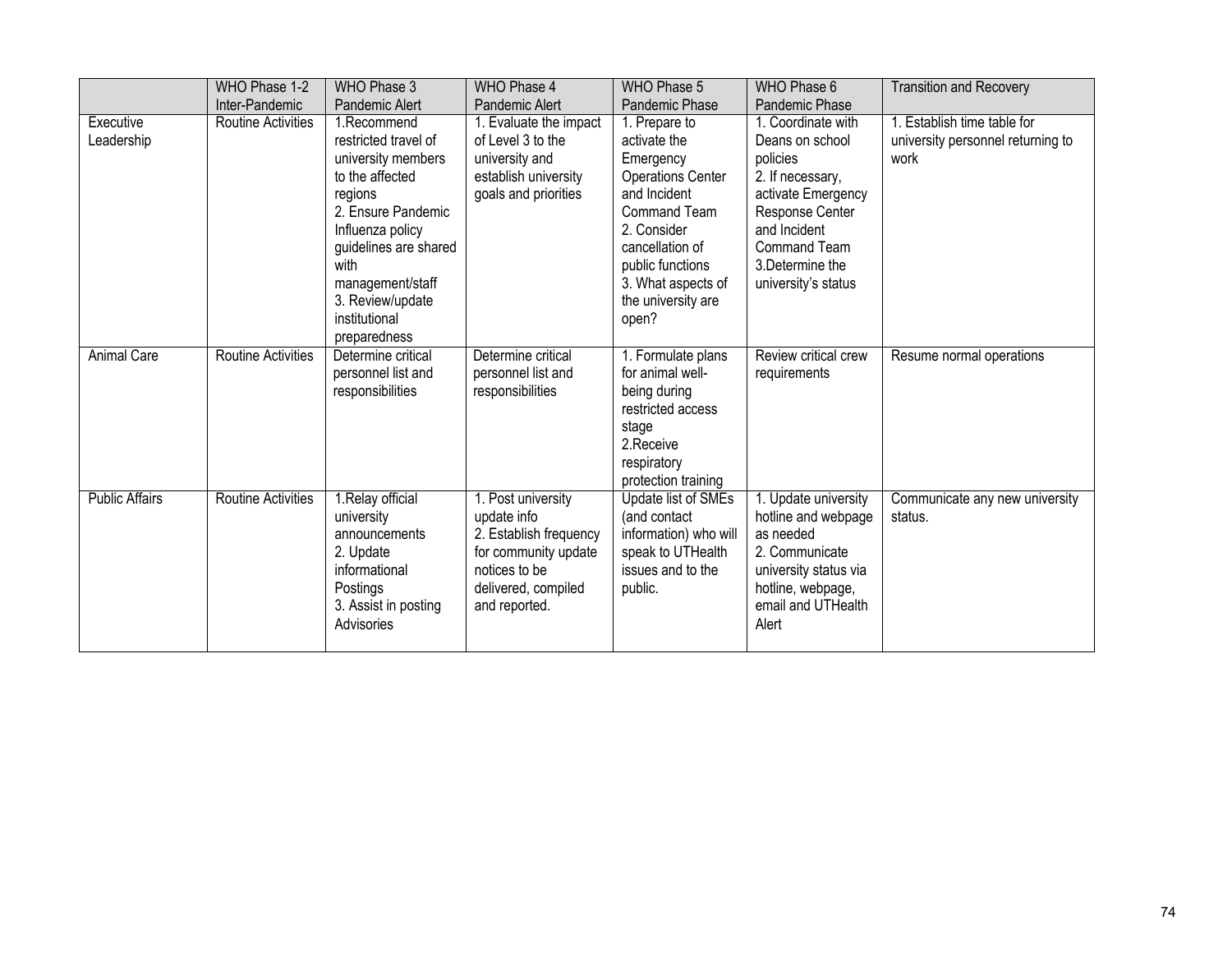|                   | WHO Phase 1-2             | WHO Phase 3            | WHO Phase 4               | WHO Phase 5          | WHO Phase 6           | <b>Transition and Recovery</b>   |
|-------------------|---------------------------|------------------------|---------------------------|----------------------|-----------------------|----------------------------------|
|                   | Inter-Pandemic            | Pandemic Alert         | Pandemic Alert            | Pandemic Phase       | Pandemic Phase        |                                  |
| Employee/Student  | <b>Routine Activities</b> | 1. Monitor national    | 1. Post signage that      | 1. Isolate suspected | 1. If necessary,      | Continue to monitor for active   |
| Health (including |                           | situation              | students/employees        | cases                | establish phone       | disease in university population |
| EAP)              |                           | 2. In-service training | with flu-like symptoms    | 2. Receive           | triage lines          |                                  |
|                   |                           | for staff              | who have been out of      | respirator           | 2. If necessary,      |                                  |
|                   |                           | 3. Communicate w/      | the country should        | training and         | establish screening   |                                  |
|                   |                           | Public Relations for   | notify employee/          | respirators          | protocol              |                                  |
|                   |                           | distribution of        | student health            | 3. Initiate          | 3. Post trained       |                                  |
|                   |                           | information to the     | immediately.              | vaccination          | screeners by          |                                  |
|                   |                           | university             | 2. Isolate exam rooms     | or prophylaxis as    | building entrances if |                                  |
|                   |                           | 4. Review current      | of patients with flu-like | appropriate          | necessary             |                                  |
|                   |                           | WHO and CDC            | symptoms                  |                      | 4. Arrange for        |                                  |
|                   |                           | guidelines             | 3. Respiratory            |                      | counseling services   |                                  |
|                   |                           |                        | protection equipment      |                      | as needed             |                                  |
|                   |                           |                        | available                 |                      |                       |                                  |
|                   |                           |                        | 4. Follow local           |                      |                       |                                  |
|                   |                           |                        | guidance for              |                      |                       |                                  |
|                   |                           |                        | evaluation and            |                      |                       |                                  |
|                   |                           |                        | treatment                 |                      |                       |                                  |
|                   |                           |                        | 5. Monitor health care    |                      |                       |                                  |
|                   |                           |                        | workers                   |                      |                       |                                  |
|                   |                           |                        | 6. Develop and            |                      |                       |                                  |
|                   |                           |                        | implement hand            |                      |                       |                                  |
|                   |                           |                        | washing and additional    |                      |                       |                                  |
|                   |                           |                        | infection control         |                      |                       |                                  |
|                   |                           |                        | measures as               |                      |                       |                                  |
|                   |                           |                        | appropriate campaign      |                      |                       |                                  |
|                   |                           |                        | 7. Formulate plans for    |                      |                       |                                  |
|                   |                           |                        | quarantine of students    |                      |                       |                                  |
|                   |                           |                        | 8. Ensure that            |                      |                       |                                  |
|                   |                           |                        | university plans          |                      |                       |                                  |
|                   |                           |                        | harmonize with            |                      |                       |                                  |
|                   |                           |                        | Federal and Local         |                      |                       |                                  |
|                   |                           |                        | Government                |                      |                       |                                  |
|                   |                           |                        | advisories                |                      |                       |                                  |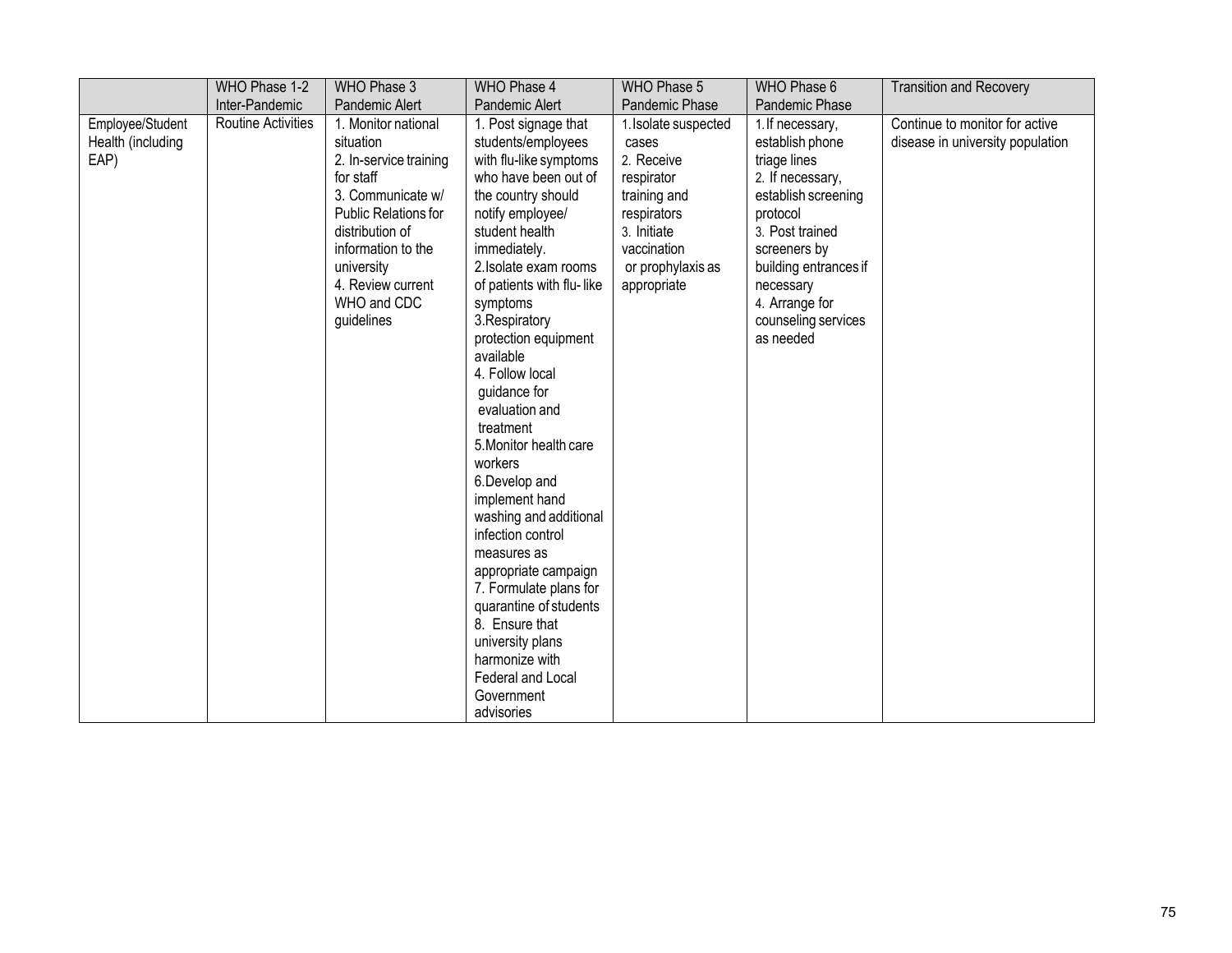|                                        | WHO Phase 1-2             | WHO Phase 3                                                                         | WHO Phase 4                                                                                                                                                                                                            | WHO Phase 5                                                                                                                                                                                                                                                                                                                           | WHO Phase 6                                                                                                                                                                                                | <b>Transition and Recovery</b>                                                                            |
|----------------------------------------|---------------------------|-------------------------------------------------------------------------------------|------------------------------------------------------------------------------------------------------------------------------------------------------------------------------------------------------------------------|---------------------------------------------------------------------------------------------------------------------------------------------------------------------------------------------------------------------------------------------------------------------------------------------------------------------------------------|------------------------------------------------------------------------------------------------------------------------------------------------------------------------------------------------------------|-----------------------------------------------------------------------------------------------------------|
|                                        | Inter-Pandemic            | Pandemic Alert                                                                      | Pandemic Alert                                                                                                                                                                                                         | Pandemic Phase                                                                                                                                                                                                                                                                                                                        | Pandemic Phase                                                                                                                                                                                             |                                                                                                           |
| Human Resources<br>(including payroll) | <b>Routine Activities</b> | No action required                                                                  | Begin tracking<br>absenteeism by<br>department in order to<br>determine pandemic<br>effect on the university                                                                                                           | 1. Disseminate<br>information to<br>university on leave<br>policies during crisis<br>events<br>2. Continue to<br>monitor<br>absenteeism                                                                                                                                                                                               | 1. Provide info to<br>employees who are<br>instructed to stay<br>away from work as<br>necessary<br>2. Continue to<br>monitor absenteeism                                                                   | Evaluate and provide instructions<br>for absentee personnel                                               |
| <b>UT Police</b>                       | <b>Routine Activities</b> | No action required                                                                  | 1. EHS train police,<br>security, parking and<br>dispatchers on<br>pandemic influenza<br>2. Security<br>considerations for<br>vaccine and<br>prophylaxis storage<br>and distribution<br>locations                      | 1. Receive respirator<br>training and<br>respirators<br>2. Ensure police,<br>security, parking,<br>and dispatch critical<br>personnel are<br>briefed                                                                                                                                                                                  | 1. Secure buildings<br>as directed by IC<br>2. Review shift<br>schedules to avoid<br>shortfalls<br>3. Implement<br>controlled access if<br>directed by IC.<br>5. Assist in screening<br>entering personnel | 1. Control activities related to<br>university re-opening.<br>2. Reestablish building security<br>systems |
| <b>Clinical Support</b>                | Education and<br>Planning | 1. Individual<br>departments<br>schedule discussions<br>for local<br>accommodations | 1. Post signage at UT<br>clinics<br>2. Rapid triage for<br>respiratory symptoms<br>3. Initiate<br>communication with<br>hospitals regarding<br>staffing<br>4. Widespread in-<br>service training for<br>hospital staff | 1. Command center<br>to staff hospitals<br>2. Assess current<br>capabilities for<br>assisting city and<br>local needs.<br>3. Determine critical<br>personnel and<br>responsibilities.<br>4. Assess safety<br>concerns related to<br>potential intake of<br>affected deceased<br>5. Receive<br>respiratory training<br>and respirators | 1. Continue to<br>assess current<br>capabilities for<br>assisting city and<br>local needs.<br>2. Monitor supply of<br>respirators and keep<br>adequate stock on<br>hand.                                   | Command center to monitor and<br>provide assistance where<br>necessary.                                   |

NOTE: In addition to the above matrix, the UTHealth will seek guidance from the local/state health departments and the CDC Pandemic Intervals to supplement the University preparation regarding social distancing, voluntary quarantine, school closures, isolation and treatment, and any other actions necessary to carry forward.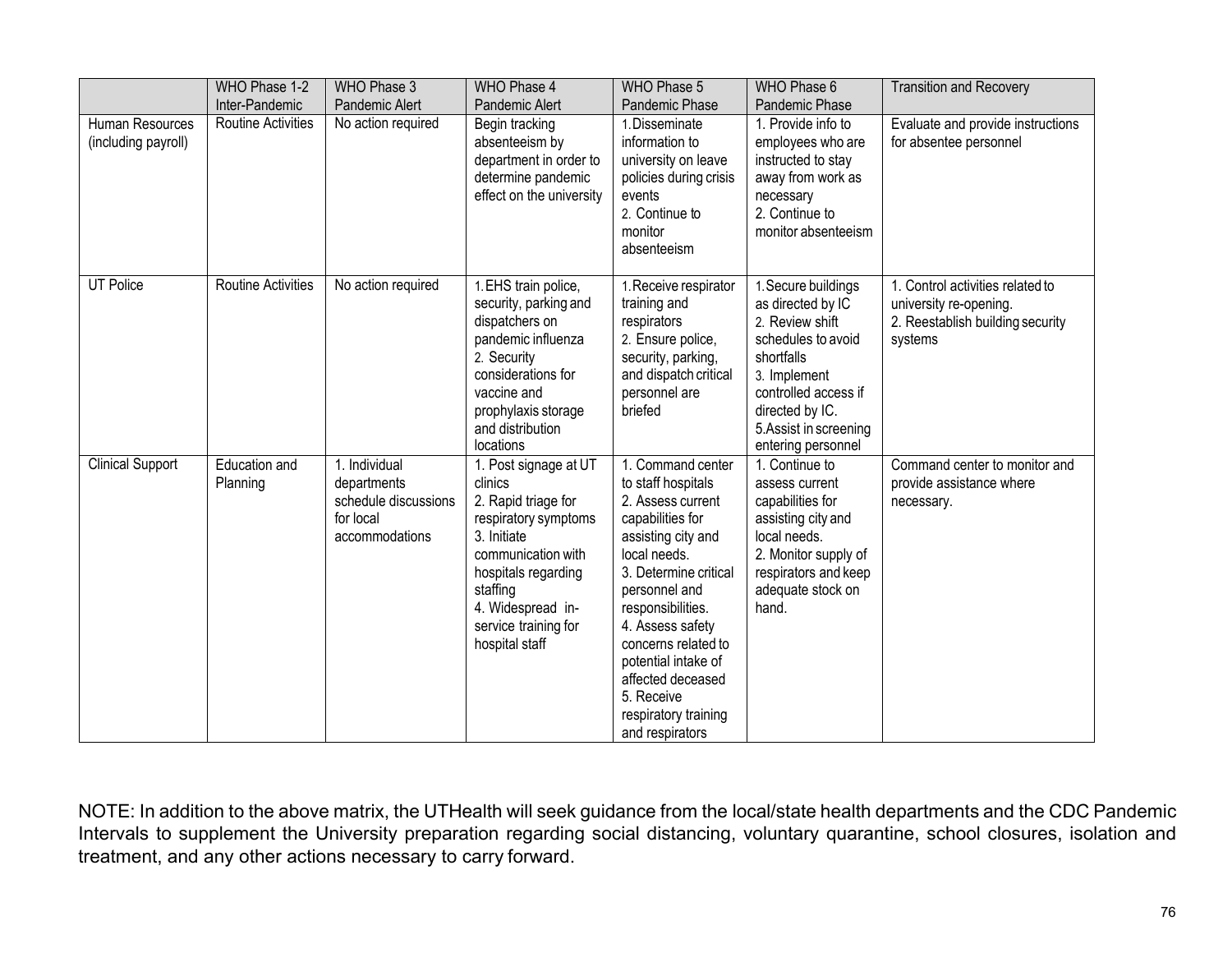Due to the significant overlap between this matrix and the current CDC Pandemic Intervals including the recommendations therein, the information has not been included in its entirety in this matrix. A brief description of the CDC Pandemic Assessment Framework and CDC Pandemic Intervals can be found below.

#### **CDC Pandemic Guidance Online Resources:**

CDC Pandemic Flu Main Page<http://www.pandemicflu.gov/>

Pandemic Severity Assessment Framework: [https://www.cdc.gov/flu/pandemic-resources/national-strategy/severity-assessment](https://www.cdc.gov/flu/pandemic-resources/national-strategy/severity-assessment-framework.html)[framework.html](https://www.cdc.gov/flu/pandemic-resources/national-strategy/severity-assessment-framework.html)

<https://www.cdc.gov/mmwr/preview/mmwrhtml/rr6306a1.htm>

CDC Planning Guide for Colleges and Universities (2007) [https://www.cdc.gov/flu/pandemic-resources/pdf/community\\_mitigation](https://www.cdc.gov/flu/pandemic-resources/pdf/community_mitigation-sm.pdf)[sm.pdf](https://www.cdc.gov/flu/pandemic-resources/pdf/community_mitigation-sm.pdf)

State of Texas Dept. of State Health Services: <https://www.dshs.texas.gov/commprep/planning/guidance.aspx>

#### **US Government Specific Pandemic Planning**

The Pandemic Severity Assessment Framework provides U.S. communities a tool for scenario-based contingency planning to guide pre-pandemic planning efforts. Upon declaration by WHO of having entered the Pandemic Period the CDC's Director shall designate the category of the emerging pandemic based on the Pandemic Severity Assessment Framework, Influenza Risk Assessment Tool and consideration of other available information. However, once WHO has declared that the world has entered Pandemic Phase 5 (substantial pandemic risk); CDC will frequently provide guidance on the Pandemic Severity Assessment Framework.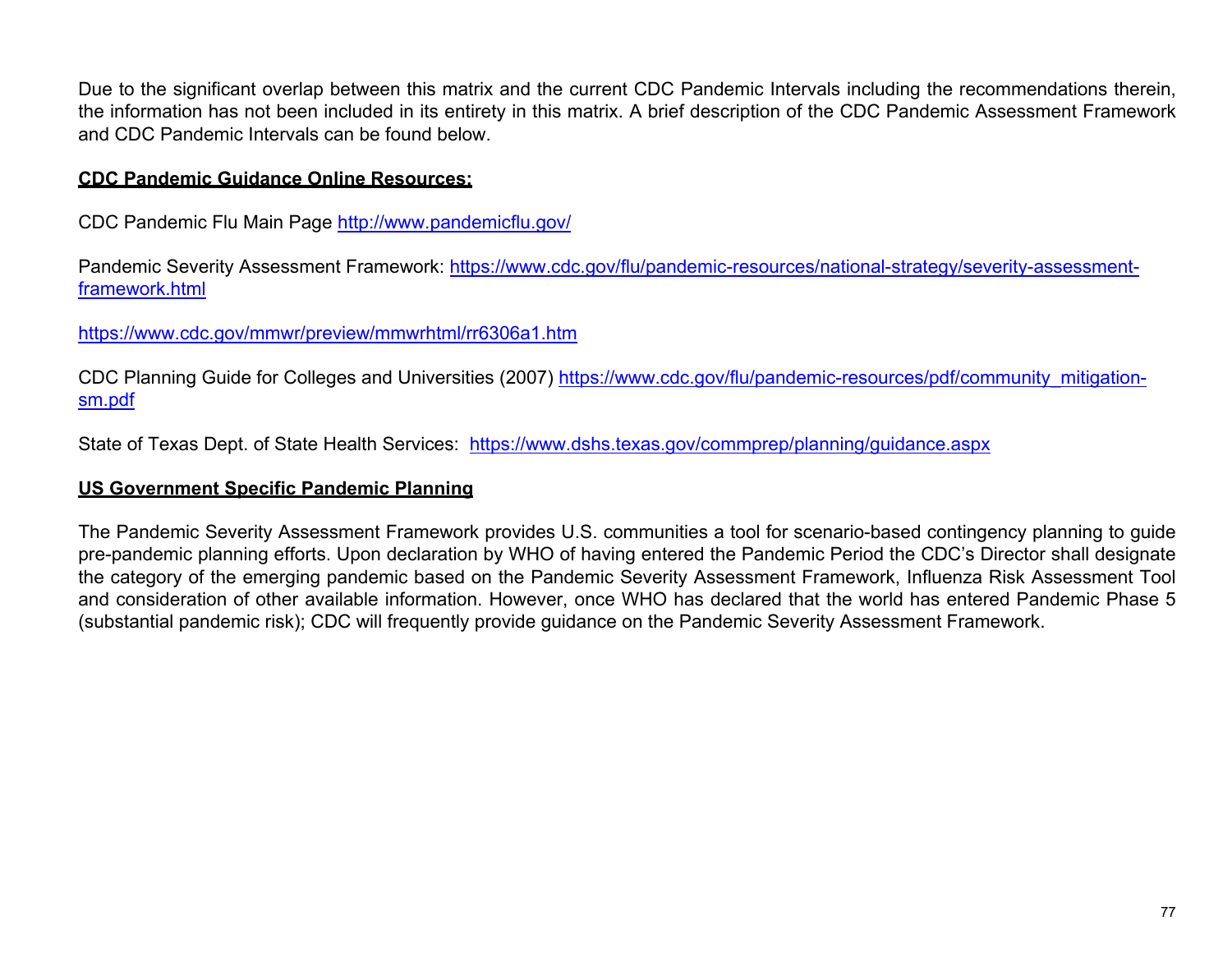## Preparedness and response framework for novel influenza A

| <b>World Health</b><br><b>Organization Phases</b>                                                                                           | <b>CDC</b> intervals                                                                                                  | <b>Federal Indicators for CDC intervals</b>                                                                                                                                                                         | <b>State/Local indicators for CDC intervals</b>                                                                                                                                                          |
|---------------------------------------------------------------------------------------------------------------------------------------------|-----------------------------------------------------------------------------------------------------------------------|---------------------------------------------------------------------------------------------------------------------------------------------------------------------------------------------------------------------|----------------------------------------------------------------------------------------------------------------------------------------------------------------------------------------------------------|
| Inter-pandemic<br>phase: Period between<br>influenza pandemics                                                                              | <b>Investigation:</b><br>Investigation of novel<br>influenza A infection in<br>humans or animals                      | Identification of novel influenza in humans<br>or animals anywhere in the world with<br>potential implications for human health                                                                                     | Identification of novel influenza in humans or animals in the<br>United States with potential implications for human health                                                                              |
| Alert phase: Influenza<br>caused by a new<br>subtype has been<br>identified in humans                                                       | <b>Recognition: Recognition</b><br>of increased potential for<br>ongoing transmission of a<br>novel influenza A virus | Increasing number of human cases or<br>clusters of novel influenza A infection<br>anywhere in the world with virus<br>characteristics, indicating increased<br>potential for ongoing human-to-human<br>transmission | Increasing number of human cases or clusters of novel influenza A<br>infection in the United States with virus characteristics indicating<br>increased potential for ongoing human-to-human transmission |
| <b>Pandemic Phase:</b><br>Global spread of<br>human influenza<br>caused by a new<br>subtype                                                 | Initiation: Initiation of a<br>pandemic wave                                                                          | Confirmation of the first human cases of a<br>pandemic influenza virus anywhere in the<br>world with demonstrated efficient and<br>sustained human-to-human transmission                                            | Confirmation of human cases of a pandemic influenza virus in the<br>United States with demonstrated efficient and sustained human-to-<br>human transmission                                              |
|                                                                                                                                             | <b>Acceleration:</b><br>Acceleration of a<br>pandemic wave                                                            | Consistently increasing rate of pandemic<br>influenza cases identified in the United<br>States, indicating established transmission                                                                                 | Consistently increasing rate of pandemic influenza cases identified<br>in the state, indicating established transmission                                                                                 |
|                                                                                                                                             | Deceleration:<br>Deceleration of a<br>pandemic wave                                                                   | Consistently decreasing rate of pandemic<br>influenza cases in the United States                                                                                                                                    | Consistently decreasing rate of pandemic influenza cases in the<br>state                                                                                                                                 |
| <b>Transition Phase:</b><br>Reduction in global<br>risk, reduction in<br>response activities, or<br>progression toward<br>recovery actions. | <b>Preparation: Preparation</b><br>for future pandemic<br>waves                                                       | Low pandemic influenza activity but<br>continued outbreaks possible in some<br>jurisdictions                                                                                                                        | Low pandemic influenza activity but continued outbreaks possible<br>in the state                                                                                                                         |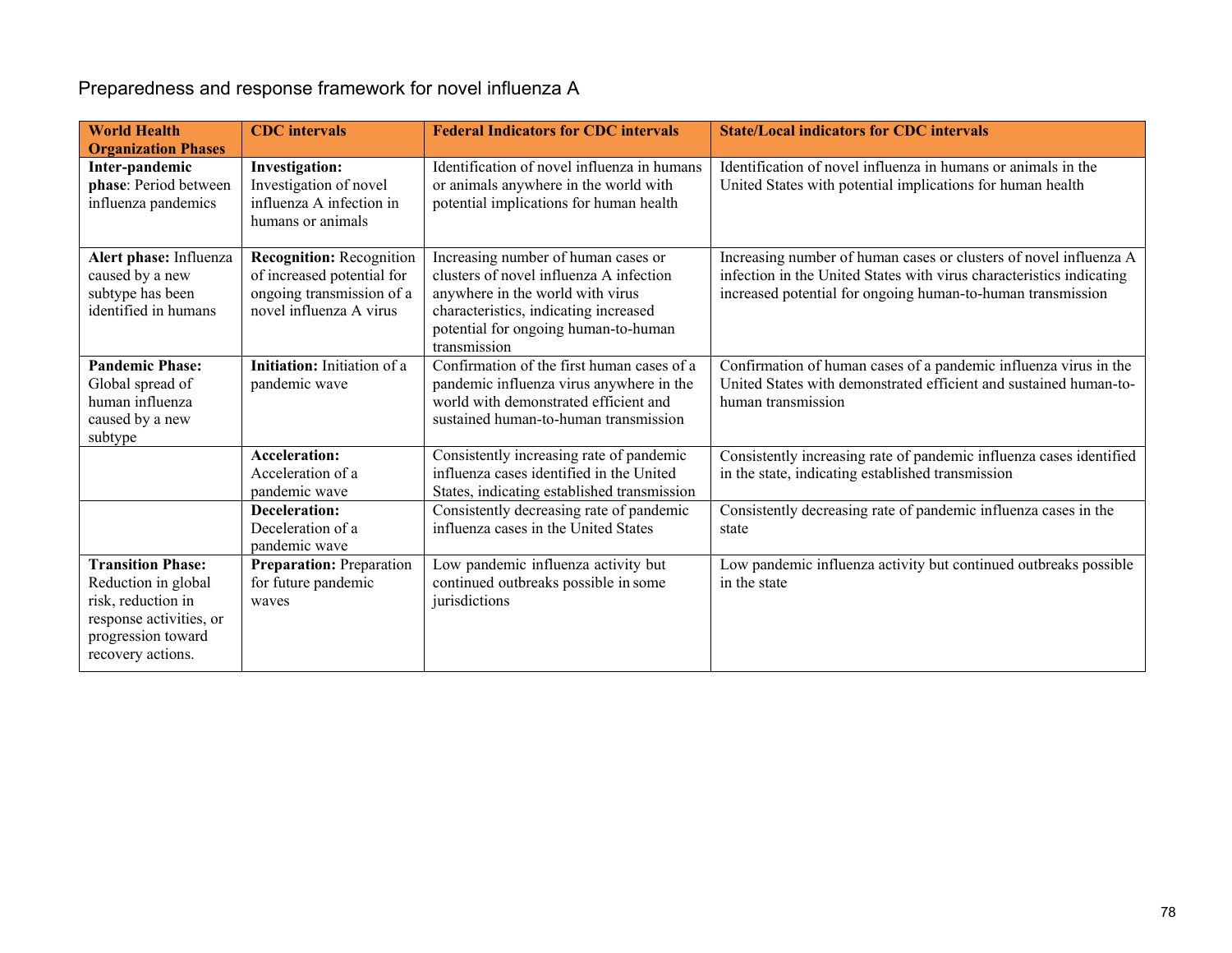#### **Other Pandemic Considerations Learned from the COVID-19 Experience: consideration for leadership team decisions**

Monitoring of worldwide health developments – is there an emerging disease of some type? If so, the considerations are likely as follows:

-What is the official case definition, signs and symptoms, communicability, etc. Possible travel advisories or restrictions:

- -Current list of locations with travel advisories or restrictions based on outbreak situation
- -Communication of employee / student travel restrictions (work and personal travel)
- -Screening for travel history as part of return to campus
- -Return from travel protocols
- -Consistent and frequent campus communication as issues change/emerge
- -Ensure synchronicity with Federal, State, County, City directives; UT System directives
- -Working / learning from home considerations
- -Social distancing and safety considerations for the commute to work
- -Social distancing at work
- -Platooning workers, shifts in labs
- -When/how to go to effective 'distance learning'
- -Dept of Education notifications when classes change locations, times, etc.
- -International office notifications
- -Issues regarding equipment to facilitate working from home
- -IT security when working from home
- -Building signage, banners on building monitors, elevator signage
- -Face coverings/masking requirements
- -PPE supply chains, shortages, prioritization, extended use and limited reuse of N95s and
- other PPE, changing N95 brands/models based on availability
- -Respiratory protection fit testing and training
- -Return to campus notifications/screening
- -Return to campus consultations and site visits
- -Cleaning/disinfection/verification of indoor spaces
- -Daycares and K-12 schools closed and the effect on employees/students
- -Communications to university community
- -Addressing media requests/needs
- -Once developed and approved, dispensing of vaccines; prioritization algorithms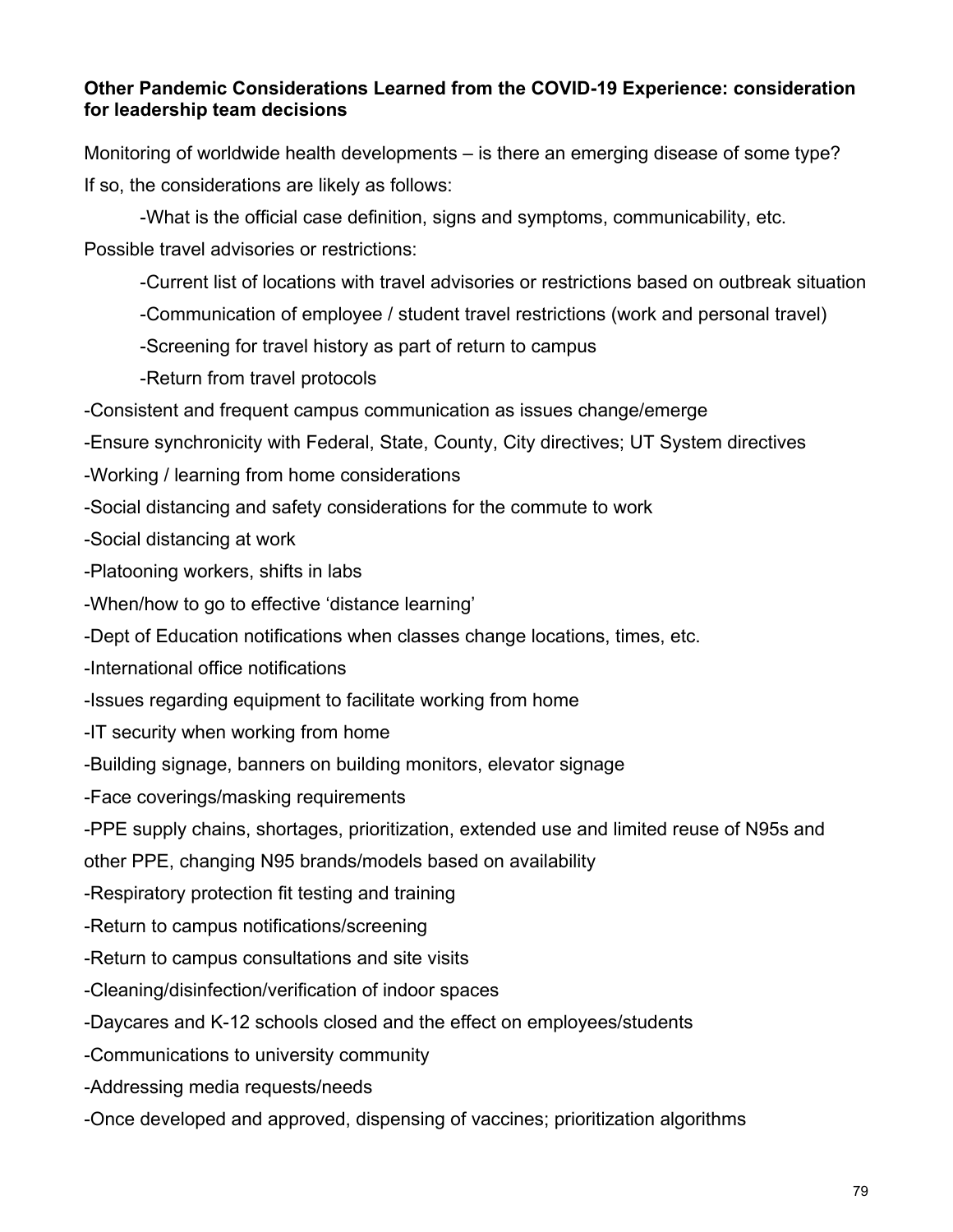## **ANNEX R**

### **AED Procedures**

UTHealth has placed one AED per floor in each UTHealth owned non-residential building. Generally, the AEDs are located near an elevator in a central location on every floor. The exact location of the AED nearest you can be found on the EHS webpage. For AED maintenance issues please call EHS at 713-500-8100.

#### CAUTION: Moving the Patient During a Rescue

During a rescue attempt, excessive jostling or moving of the patient may cause AEDs to improperly analyze the patient's cardiac rhythm. Stop all motion or vibration before attempting a rescue.

#### **Step 1: Patient Preparation**

Determine that the patient is over 8 years of age or weighs more than 55 pounds (25 kg) and is both:

- ◆ Unresponsive
- ◆ Not breathing

Open the AED lid and wait until the LEDs are lit. The AED will prompt "Stay Calm. Follow these voice instructions. Make sure 911 is called now." The AED will prompt "Begin by Exposing the Patient's Bare Chest and Torso. Remove or Cut Clothing if Needed." Remove clothing from the patient's chest. Ensure the skin site is clean and dry. Dry the patient's chest and shave excessive hair if necessary.

**Note**: When the patient is a child under 8 years of age or weighs less than 55 lbs (25kg), the AED should be used with the Model 9730 Pediatric Attenuated Defibrillation Pads. Therapy should not be delayed to determine the patient's exact age or weight.

#### **Step 2: Place Pads**

The AED will prompt "When Patient's Chest and Torso are Exposed, Remove Square Foil Package from Lid of AED. Tear Open Foil Package Across Dotted Line and Remove Pads." Keep the pads connected to the AED, tear the package along the dotted line and remove the pads from the package. Leave the package attached to the pad wires. After the prompt, "Next, Separate One of the White Pads Completely from Blue Plastic Liner. Begin Peeling from the Tabbed Corner," with a firm, steady pull, carefully peel one pad away from the blue release liner. Then, "Firmly Place the Pad Without theLiner on the Patient. This Pad Can be Placed on Either of the Two Locations Shown." After the prompt "Next, Peel the Blue Plastic Liner Off of the Second White Pad. Firmly Place the Second Pad on the Opposite Location, Exactly as Illustrated," pull the blue liner from the second pad and place in the opposite position indicated.

**Note**: Cardiac Science's standard defibrillation pads are non-polarized and can be placed in either position as shown on the pad package.

#### **Step 3: ECG Analysis**

When the pads are placed, the AED will prompt "Do Not Touch Patient. Analyzing Heart Rhythm. Please Wait." The AED will begin to analyze the cardiac rhythm of the patient. If the pads become disconnected from the AED, the prompt "Make sure pad connector is plugged into AED" will be heard. If this occurs, check to be sure the connector is properly plugged into the AED. If the pads are not properly placed or become loose during the rescue, the voice prompt "Press pads firmly to patient's bare skin" will be heard. When this occurs, ensure that pads are firmly placed on clean, dry skin. If noise is detected during analysis, the AED will warn you with the prompt "Analysis Interrupted. Stop Patient Motion" and restart the analysis. This usually occurs if the patient is excessively jostled or there is a strong electromagnetic emitting electronic device nearby (within 5 meters). Remove the electronic device or stop the excessive motion if you hear this prompt.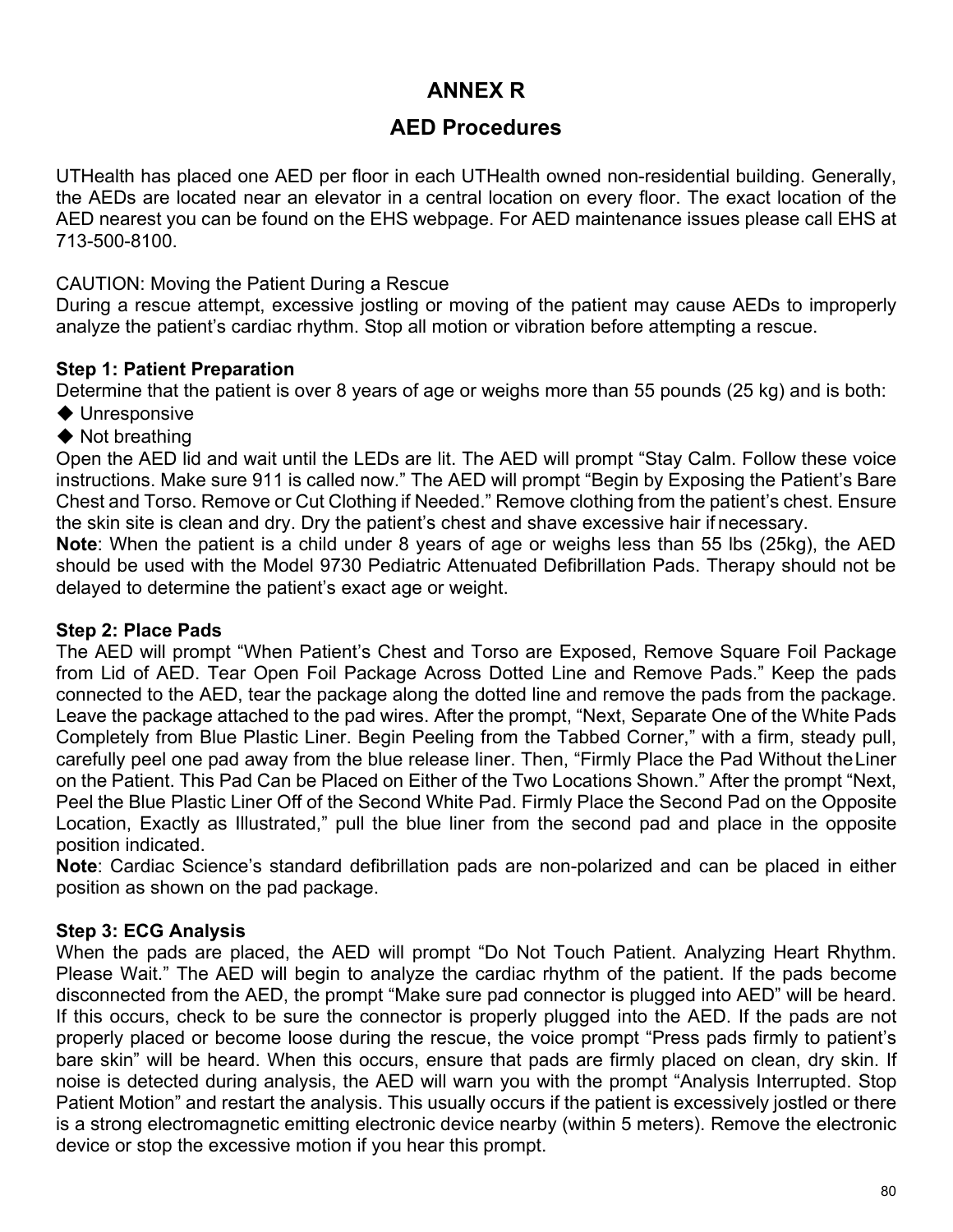#### **Step 4: Shock Delivery**

If a shock is advised, the voice prompt will say, "Preparing Shock. Move away from the patient." You should ensure that you and any bystanders are not touching the patient.

For the Powerheart AED G3: When the AED is ready to deliver a defibrillation shock, the Shock button will flash and the prompt "Press Red Flashing Button to Deliver Shock" will be heard. Make sure no one is touching the patient and press the Shock button to deliver a defibrillation shock. If you do not press the Shock button within 30 seconds of hearing the prompt, the AED will disarm and prompt you to start CPR. For the Powerheart AED G3 Automatic: When the AED is ready to deliver a shock, the voice prompt, "Shock Will be Delivered in Three, Two, One" then deliver a shock. Make sure no one is touching the patient. Both models: After the AED delivers the defibrillation shock, the voice promptwill say "Shock Delivered," and prompt you to start CPR. When the AED is charged, it continues to analyze the patient's heart rhythm. If the rhythm changes and a shock is no longer needed, the AED will issue 4-6 Step 5: CPR Mode Version 112-2025-109 B the prompt "Rhythm Changed. Shock Cancelled," and prompt you to start CPR.

**Note**: During a rescue, the text screen displays voice prompts, elapsed time of rescue and number of shocks delivered.

#### **Step 5: CPR Mode**

The voice prompt will say, "It is now safe to touch the patient." The AED will then continue on with instructions for delivery of chest compressions, beginning with, "Place heel of one hand on center of chest between nipples. Place heel of other hand directly on top of first hand. Lean over patient with elbows straight. Press the patient's chest down rapidly one third depth of chest, then release." If this is not the first delivery of CPR, then the AED will prompt, "When instructed give 30 rapid compressions. Then give two breaths. Start CPR." At the end of the compressions, the phrase "Stop compressions" will play. The AED will then continue with the prompt, repeating "Give Breath" twice. Following this, the phrase "Continue with compressions." This cycle will continue until the CPR time expires. At the end of CPR, the phrase "Stop CPR" will be played. The AED will return to the ECG Analysis Mode. If the patient is conscious and breathing normally, leave the pads on the patient's chest connected to the AED. Make the patient as comfortable as possible and wait for Advanced Life Support (ALS) personnel to arrive. Continue to follow the voice prompts until the ALS personnel arrive, or proceed as recommended by the Medical Director.

#### **Step 6: Post Rescue (Call EHS at 713-500-8100)**

After transferring the patient to ALS personnel, prepare the AED for the next rescue by calling EHS at 713-500-8100 and they will:

- 1. Retrieve the rescue data stored in the internal memory of the AEDby using RescueLink software installed on a PC.
- 2. Connect a new pair of pads to the AED.
- 3. Close the lid.
- 4. Verify that the Status Indicator on the handle is green.

#### **Recovering Rescue Data (Call EHS at 713-500-8100 to recover data)**

The AED is designed for ease of data management and review. The data stored in internal memory can be displayed on the PC screen using the RescueLink software.

The AED can store up to 60 minutes of ECG monitoring time in the AED's internal memory. Multiple rescues can be stored in the internal memory, allowing the rescuer to administer additional rescues without downloading the data to a PC. Should the internal memory become full, the AED will purge rescues as needed, beginning with the oldest rescue. When downloading data, RescueLink will enable the user to select which rescue to download. See the RescueLink application HELP files for more information.

Reviewing Rescue Data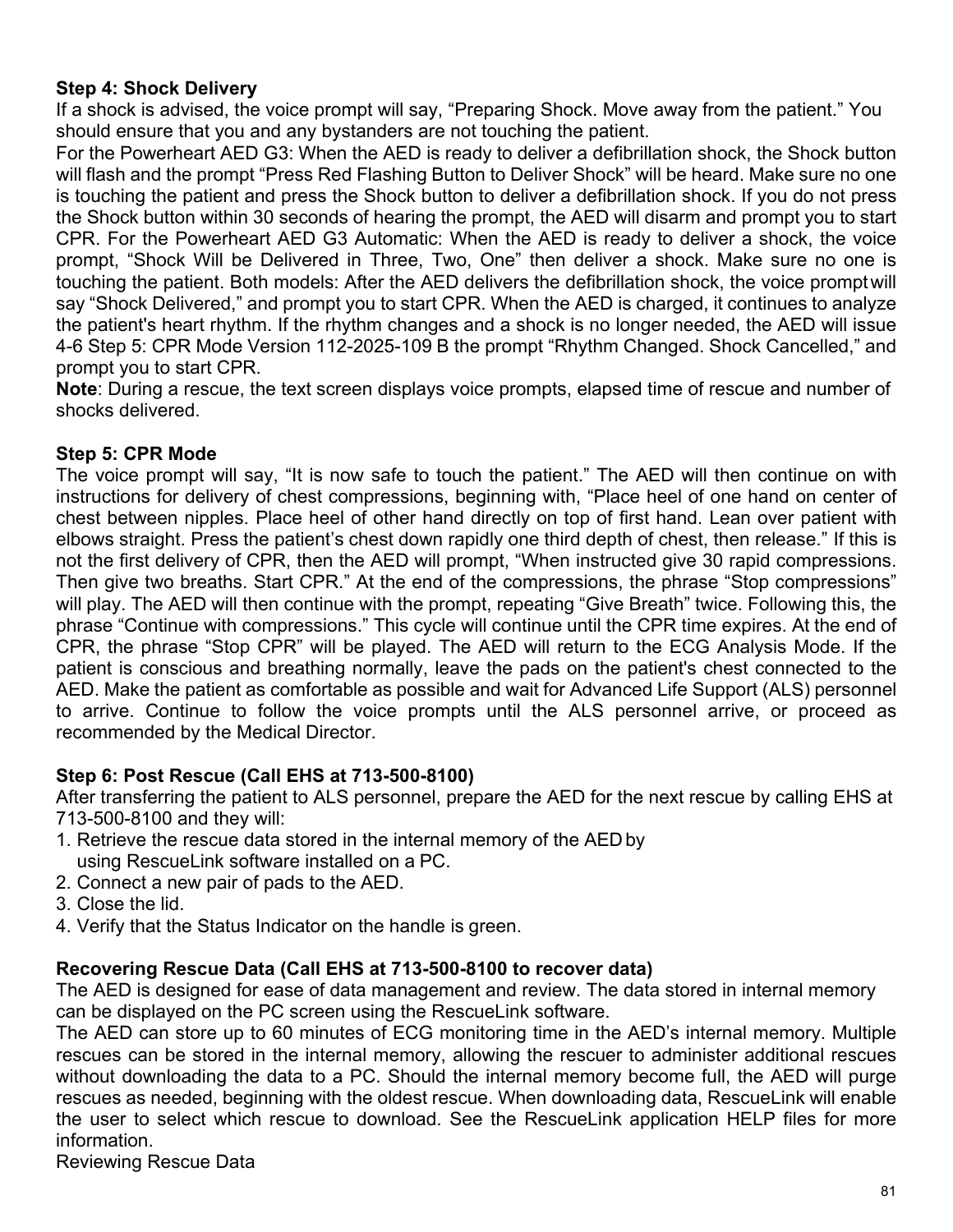To retrieve data from internal memory:

- 1. Open the AED lid.
- 2. Connect the serial cable to the PC and to the AED's serial port under the blue rubber data access cover. The voice prompt will say, "Communications Mode."
- 3. Run the RescueLink software program.
- 4. Select Communications, Get Rescue Data.
- 5. Select Internal Memory of AED then select OK.
- 6. Select a rescue by clicking on the date and press OK.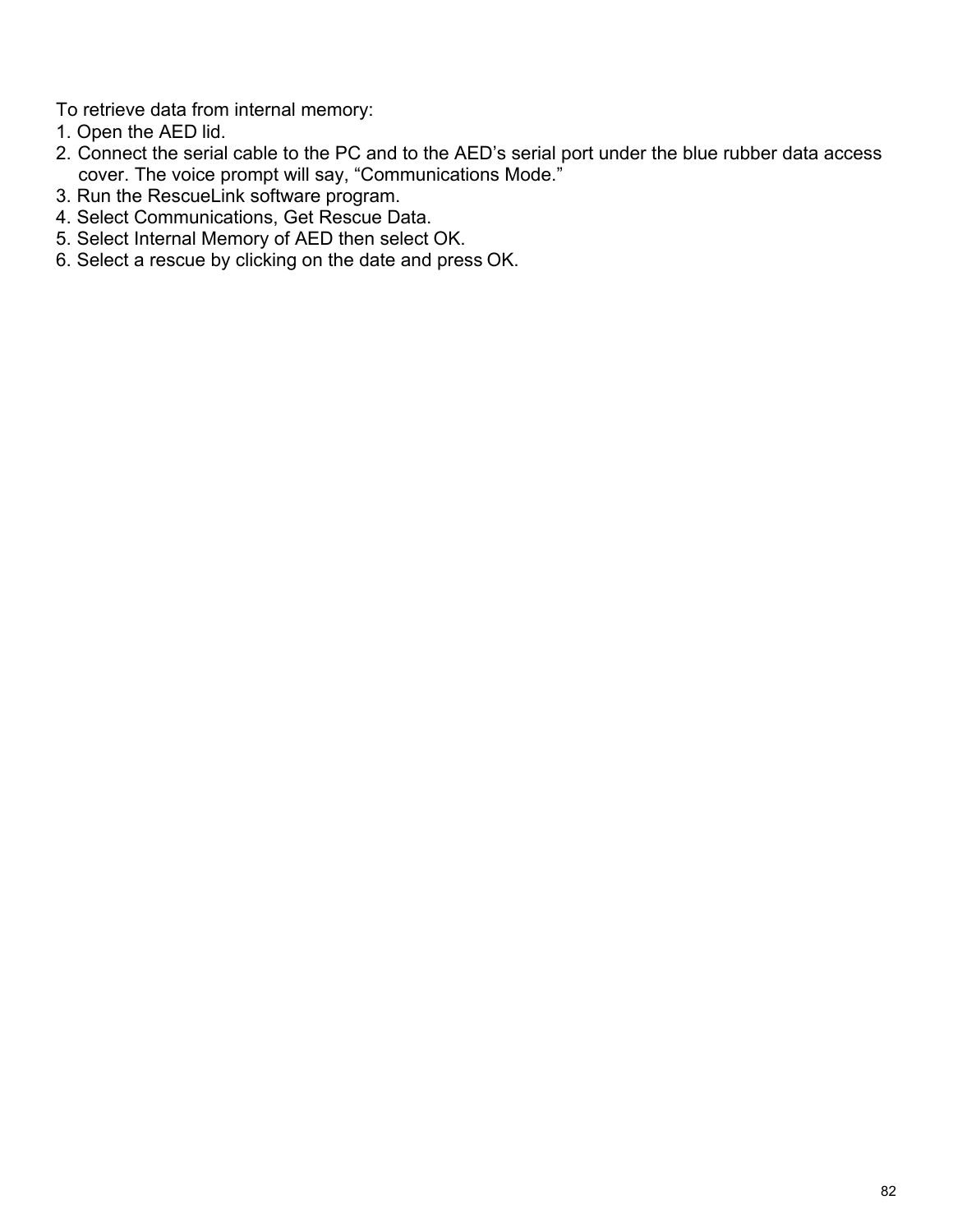### **Annex S Loss of Water/Boil Water Plan**

## **Checklist for Hospitals, Clinics and Other Facilities**

When a boil water event occurs at a hospital, clinic or other facility, there is a potential for exposure to water borne pathogens. Medical professionals must ensure that patients, staff, and the public are protected and must take every appropriate precaution to eliminate possible exposures.

Listed below are actions that will help to control exposures.

#### **Before a boil water event, review and update your emergency response plan:**

- Update contact lists for personnel and organizations.
- Use standard infection control practices and work with facility engineering and maintenance staff to identify all routes of exposure to tap water for patients, visitors and staff. Develop standard procedures to control these exposures.
- Identify all procedures, appliances, tanks, equipment, etc. that use tap water, especially where tap water is used for patient care, medical processes, sanitizing, preparing solutions, preparing food and beverages, etc.
- Prepare to meet your water needs. Determine in advance how much water you will need, where you will need it, how you will prepare it or where you will get it. Keep an emergency supply of bottled water on site.
- Develop standard procedures for restoring water use once the boil water event has been solved. Medical facilities have unique equipment and complex plumbing that will require special attention for flushing and disinfection.

#### **During a boil water event, do not use tap water without appropriate precautions:**

- The recommended treatment for tap water during a boil water event is to bring water to a full rolling boil for 2 minutes, then cool before use. This may take 20-30 minutes, plan ahead.
- Do not use tap water for: drinking, mixing oral solutions, contact with open wounds or sores, internal treatment or contact within body cavities, patient rinsing, or hand washing. Use boiled water, bottled water, or water from a safe alternate source.
- Identify and control (shut off, bag or post signs) all locations where people can obtain tap water to ingest: water fountains, sinks, spigots, ice machines, etc. Provide drinking water (boiled or bottled) at convenient locations.
- Provide boiled or bottled water in restrooms for patients, visitors, and staff. Although under ordinary circumstances alcohol-based hand sanitizers are an effective and acceptable method of hand decontamination when hands are not visibly soiled, washing hands with soap (nonantimicrobial or antimicrobial) and clean, warm water is the preferred method for hand hygiene after using the restroom.
- Make sure patients and staff on all shifts are aware and understand what to do.
- Any ice made or mixed with ice made since the boil water event began should not be consumed. If the age of ice is uncertain, label it unsafe for consumption and if it does not have a critical use, such as cooling medication or food, discard it.